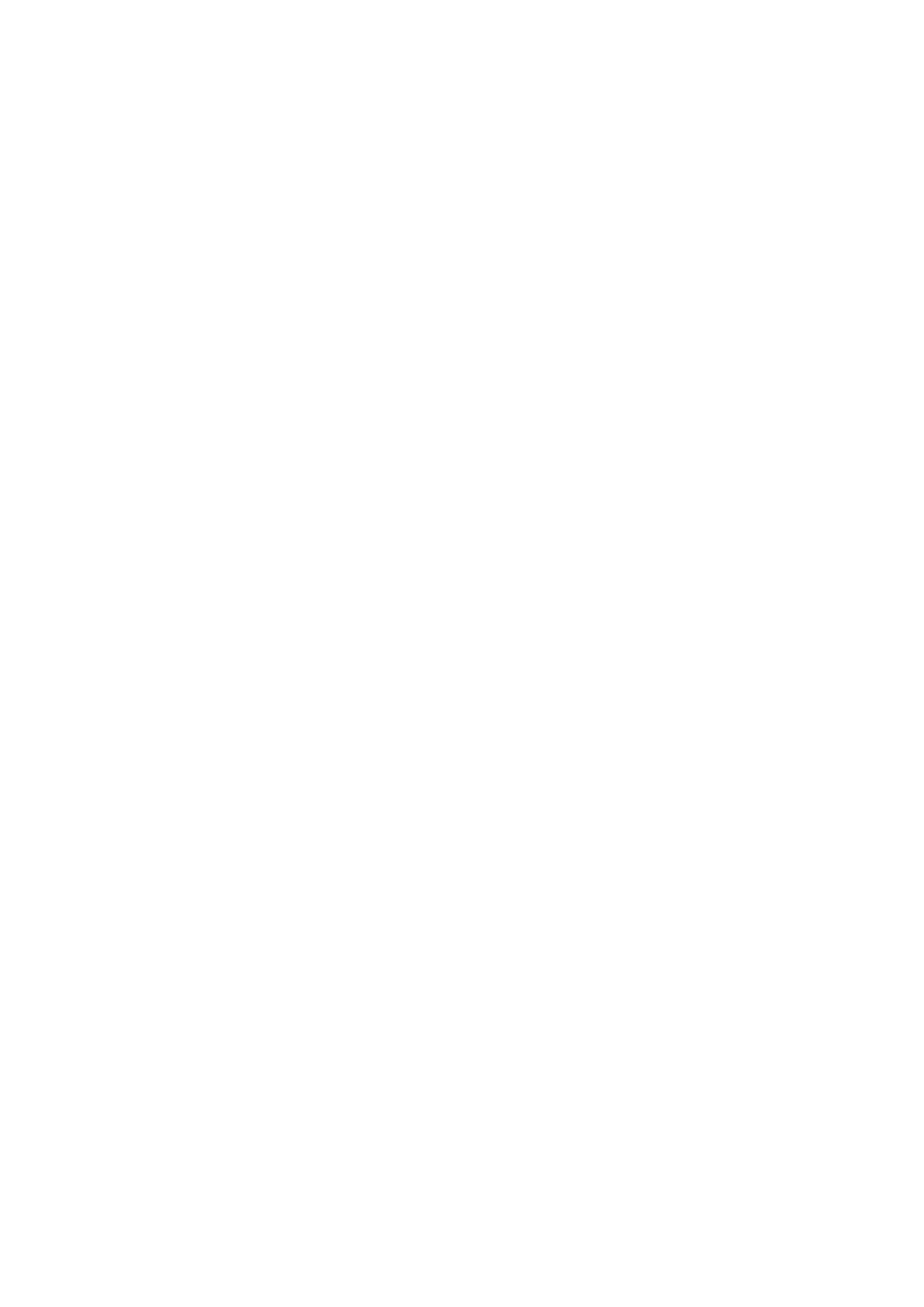# Contents

| Introduction                                                                                                                                                                                                                                                                                                                                                                                                                                           | 1                                           |
|--------------------------------------------------------------------------------------------------------------------------------------------------------------------------------------------------------------------------------------------------------------------------------------------------------------------------------------------------------------------------------------------------------------------------------------------------------|---------------------------------------------|
| Chapter 1. Poisson vertex algebras and Hamiltonian equations<br>Algebras of differential functions and Poisson vertex algebras<br>1.1.<br>Hamiltonian operators and Hamiltonian equations<br>1.2.<br>1.3.<br>Compatible Poisson vertex algebra structures and integrability of Hamiltonian equations                                                                                                                                                   | $\overline{5}$<br>$\overline{5}$<br>9<br>11 |
| Chapter 2. Classical W-algebras via Drinfeld-Sokolov Hamiltonian reduction<br>Review of classical Drinfeld-Sokolov Hamiltonian reduction<br>2.1.<br>$2.2.$<br>Classical W-algebras in the Poisson vertex algebra theory<br>Explicit construction of $W_z(\mathfrak{g},f,s)$ , where $\mathfrak g$ is of type $B_n, C_n$<br>2.3.                                                                                                                        | 13<br>13<br>15<br><b>20</b>                 |
| Chapter 3. Gelfand-Dickey algebras<br>The algebra of formal pseudodifferential operators<br>3.1.<br>3.2.<br>Poisson vertex algebra structures attached to a general pseudodifferential operator<br>Reduction to the case $u_{-N} = 0$<br>3.3.<br>3.4.<br>Poisson vertex algebra structure attached to a general differential operator: Gelfand-Dickey<br>algebras<br>3.5.<br>Some examples<br>3.6.<br>The Kupershmidt-Wilson theorem and the Miura map | 31<br>31<br>32<br>36<br>42<br>44<br>44      |
| Chapter 4. Isomorphisms between classical W-algebras and Gelfand-Dickey algebras<br>From first order matrix differential operators to $n$ -th order pseudodifferential operators<br>4.1.<br>$W_z(\mathfrak{gl}_n, f, s) \cong W_n$ for f principal nilpotent<br>4.2.<br>$W_z(\mathfrak{sl}_n, f, s) \cong \widehat{\mathcal{W}}_n$ for f principal nilpotent<br>4.3.                                                                                   | 49<br>49<br>51<br>60                        |
| Integrable hierarchies for classical $W$ -algebras<br>Chapter 5.<br>The homogeneuos case: integrable hierarchies for affine Poisson vertex algebras<br>5.1.<br>5.2.<br>Integrable hierarchies arising from the classical Drinfeld-Sokolov Hamiltonian reduction                                                                                                                                                                                        | 63<br>63<br>69                              |
| Remarks on formal calculus<br>Appendix A.                                                                                                                                                                                                                                                                                                                                                                                                              | 77                                          |
| Identities involving binomial coefficients<br>Appendix B.                                                                                                                                                                                                                                                                                                                                                                                              | 81                                          |
| Virasoro field in classical W-algebras<br>Appendix C.                                                                                                                                                                                                                                                                                                                                                                                                  | 83                                          |
| Bibliography                                                                                                                                                                                                                                                                                                                                                                                                                                           | 85                                          |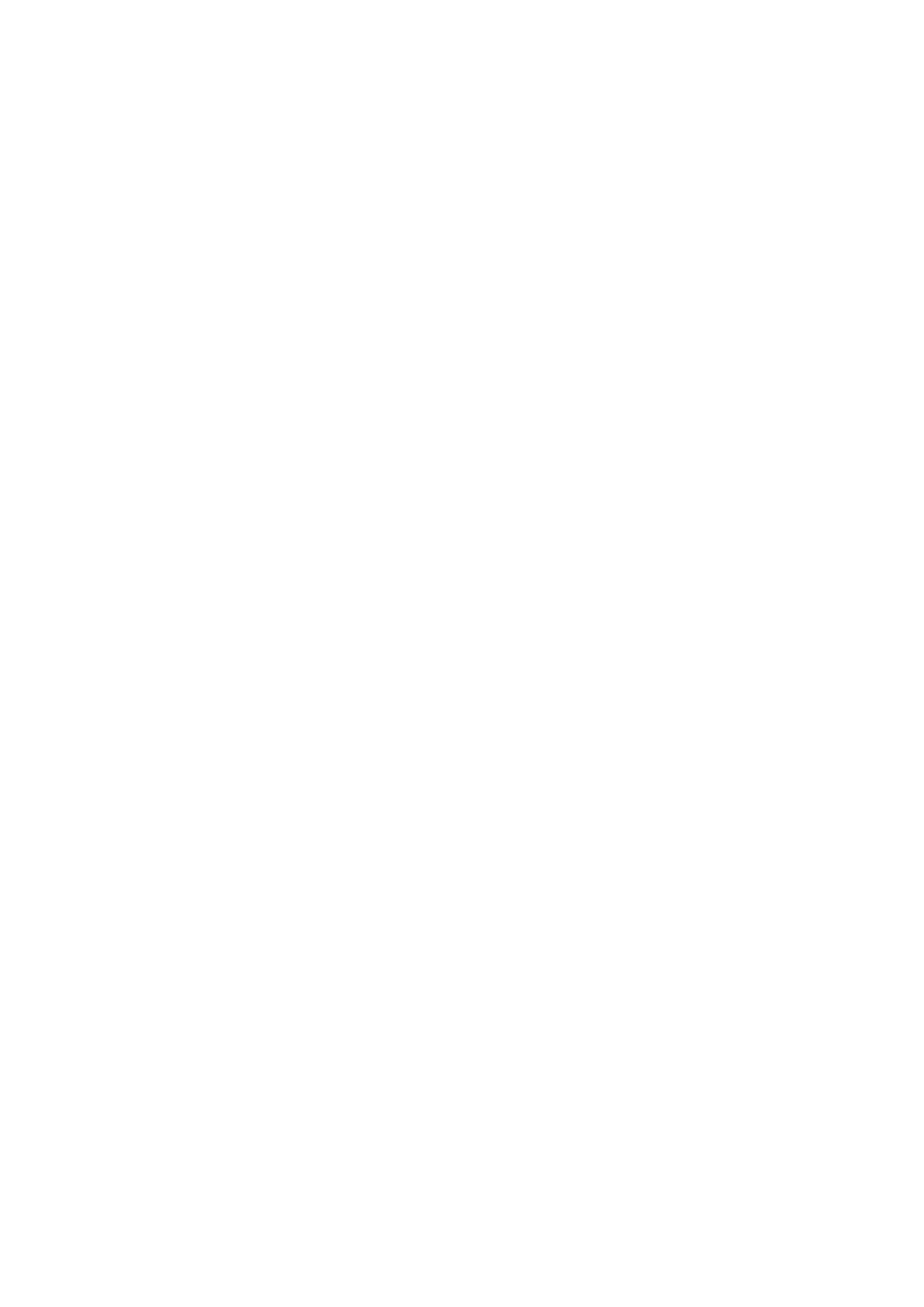# Introduction

<span id="page-4-0"></span>The first appearence of (quantum) W-algebras as mathematical objects is related to the conformal field theory. The main problem of the conformal field theory is a description of fields having conformal symmetry. Only in dimension  $D = 2$ , the group of conformal diffeomorphisms is rich enough to give rise to a meaningful theory.

After the fundamental paper by Belavin, Polyakov and Zamolodchikov [\[4\]](#page-88-0) it was realized by Zamolodchikov  $[24]$  that extended symmetries in two dimensional conformal field theory in general do not give rise to (super)algebras with linear defining relations. He constructed the so-called  $\mathcal{W}_3$ -algebra, which is an extension of the Virasoro algebra obtained adding one primary field of weight 3. Later, this con-struction was generalized by Fateev and Lukyanov [\[14\]](#page-88-2) to construct which are known as  $W_n$ -algebras. Roughly speaking, these algebras are non-linear extensions of the Virasoro algebra obtained by adding primary fields. An exhaustive reference about extended symmetries can be found in [\[5\]](#page-88-3).

The key point in the construction of the algebras  $W_n$  by Fateev and Lukyanov was the relation between W-algebras and integrable systems. By a work of Gervais [\[18\]](#page-88-4), the Virasoro algebra was found hidden in the second Poisson structure of the Korteweg-de Vries (KdV) equation, which is the so-called Virasoro-Magri structure. Magri  $[21]$  first revealed the bi-Hamiltonian nature of the KdV equation. Fateev and Lukyanov identified Zamolodchikov's  $\mathcal{W}_3$  algebra with the so-called second Poisson structure of the equations of n-th KdV type, for  $n = 3$  (the KdV equation corresponds to  $n = 2$ ). These Poisson structures are known as Gelfand-Dickey algebras, after pioneristic works on the subject by them (one can have a look to [\[10\]](#page-88-6) for a review of these works and a lot of material on the argument) and are obtained as Poisson algebras of local functionals on the algebra of differential operators. After quantizing the  $n = 3$ structure, Fateev and Lukyanov found the same commutator formulas of Zamolodchikov  $\mathcal{W}_3$  algebra. This observation enabled them to construct all the  $\mathcal{W}_n$ , since the second Poisson structure of the *n*-th KdV type equation were known for any  $n$ . At the classical level, Gelfand-Dickey algebras are the first examples of classical W-algebras.

After, the second Poisson structure of Gelfand-Dickey type was considered in a more general setup, namely, in a similar fashion, it can be defined a Poisson structure on the space of local functionals on the larger algebra of pseudodifferential operators. The corresponding Poisson structures are related to the Kadomtsev-Petviashvili (KP) equation and the n-th KdV equations can be obtained with a reduction procedure from the KP hierarchy of equations. A quick reference is given by the lecture notes [\[9\]](#page-88-7).

The fact that W-algebras have in general non-linear defining relations puts them outside of the scope of the Lie algebra theory. However, they are intimately related to Lie algebras via the Drinfeld-Sokolov Hamiltonian reduction  $[12]$ . Given a Lie algebra g and its principal nilpotent, this reduction allows us to construct a classical W-algebra. Furthermore, this procedure also emphasizes again the fact that these structures are related to certain hierarchies of partial dierential equations. Moreover, they proved that Gelfand-Dickey algebras correspond to the Drinfeld-Sokolov Hamiltonian reduction performed for the Lie algebra of n by n traceless matrices  $\mathfrak{sl}_n$ .

In this work we will be interested in the classical aspect of the theory, rather than the quantum one. So, from now on, we can skip the adjective classical. We have seen that W-algebras appear in at least three interrelated contexts. In particular, for which concerns integrable systems, there is also another Poisson structure for the equations of n-th KdV type (or for the KP equation in general). In this case we say that we have a bi-Hamiltonian structure and as pointed out in [\[21\]](#page-88-5) this is one of the main tool to prove integrability for such equations.

Recently, Barakat, De Sole and Kac [\[3\]](#page-88-9) established a deep relation between Poisson vertex algebras and Hamiltonian equations and proved that Poisson vertex algebras provide a very convenient framework to study (both classical and quantum) Hamiltonian systems.

The aim of this thesis is to develop the theory of classical W-algebras in the Poisson vertex algebras language. This leads to a better understanding of the Hamiltonian structure underlying W-algebras and to a generalization of results, both in Gelfand-Dickey and Drinfeld-Sokolov approach to integrability of Hamiltonian eqautions.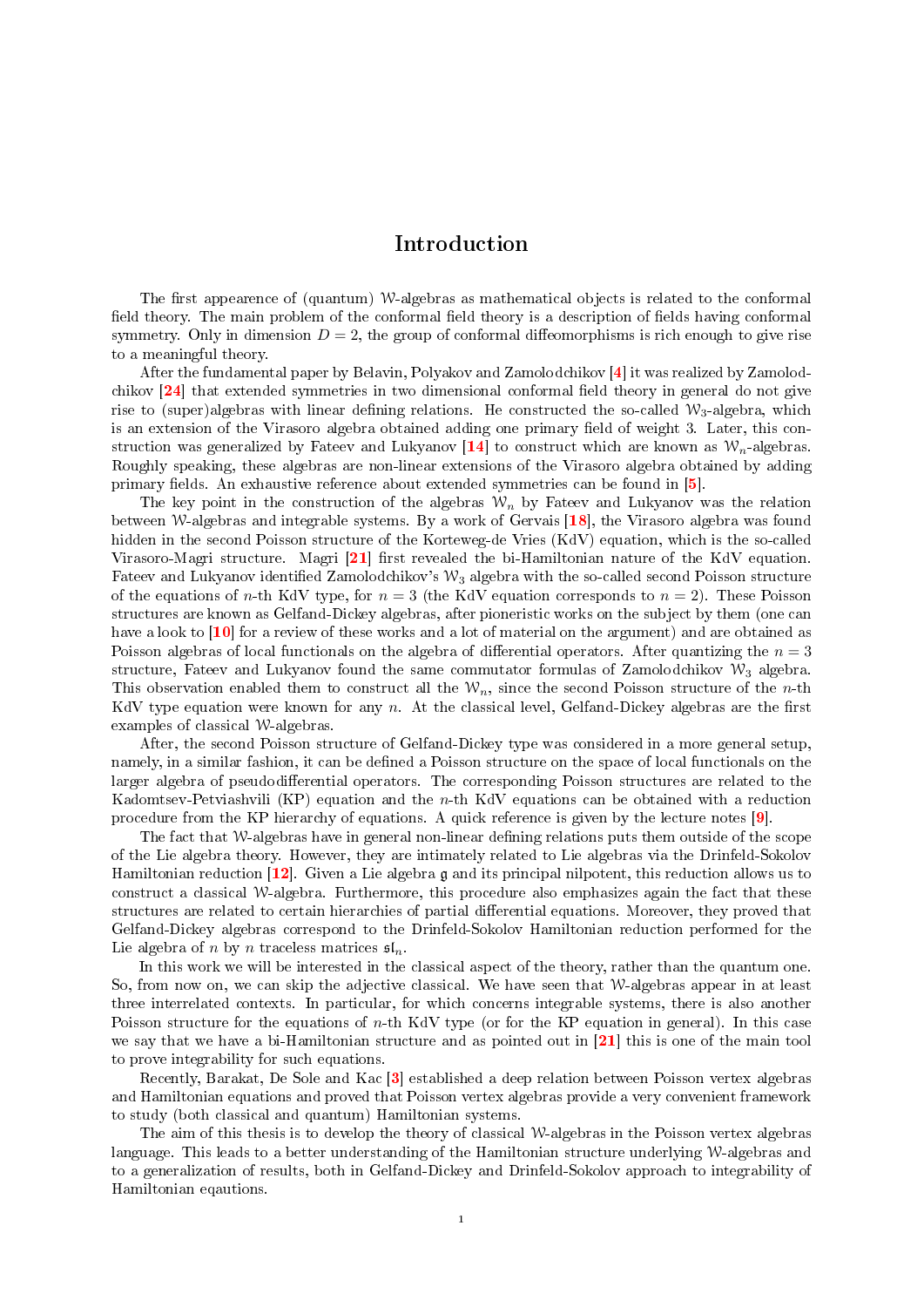In the first chapter, we review the basic notions and foundations of the theory of Poisson vertex algebras aimed to the study of Hamiltonian equations as laid down in [\[3\]](#page-88-9).

The second chapter is about Drinfeld-Sokolov Hamiltonian reduction. The orginal construction given in [\[12\]](#page-88-8) involved a semisimple Lie algebra g and its principal nilpotent element f. After reviewing the Drinfeld-Sokolov Hamiltonian reduction, we will define it in a purely Poisosn vertex algebra language. This will enable us to perform such reduction for any nilpotent element of g. After showing that our construction is equivalent to the original one, we will construct, in the case of the classical Lie algebra  $B_n, C_n$  and  $D_n$ , the corresponding W-algebras as quotients of particular Poisson vertex subalgebras of the W-algebra corresponding to  $\mathfrak{gl}_n$ .

The third chapter is devoted to the analysis of the Gelfand-Dickey algebras approach to W-algebras, although we radically change point of view. Instead of considering a pseudodifferential operator and then defining the Poisson structure on the algebra of local functionals on it, we attach to any differential algebra a particular pseudodifferential operator, which we call "general" and prove that in this case the Adler map [\[1\]](#page-88-10) gives rise to a Hamiltonian operator, using the generating series of its matrix entries. The use of the  $\lambda$ -bracket language surprisingly simplifies the proof if compared to the usual one [\[10\]](#page-88-6). This allows us to think about the Adler map as a map from pseudodifferential operator to  $\lambda$ -bracket structures. When the  $\lambda$ -bracket corresponding under this map to a pseudodifferential operator defines a Poisson vertex algebra structure then the Adler map gives rise to a Hamiltonian structure. We will give an example of an operator in which this does not happen and one in which it happens. In the first case we can still modify the Ader map and get a Hamiltonian structure. In the Drinfeld-Sokolov Hamiltonian reduction, this structure corresponds to the Hamiltonian reduction of  $\mathfrak{sl}_n$  and its principal nilpotent element. In the other case we will be able to recover and to give a very simple proof of a famous theorem of Kupershmidt and Wilspon [\[20\]](#page-88-11).

The fourth section is devoted to establish the well known fact that Gelfand-Dickey algebras are W-algebras corresponding to some special cases of Drinfeld-Sokolov Hamiltonian reduction. Namely, we will prove that the Poisson vertex algebras we construct using Drinfeld-Sokolov approach, in the case of the Lie algebra  $\mathfrak{gl}_n$  (respectively  $\mathfrak{sl}_n$ ) and its principal nilpotent element, is isomorphic to the Poisson vertex algebra we got, using Gelfand-Dickey approach, in the case of a general differential operator of order *n* (respectively the same differential operator with missing  $\partial^{n-1}$  term).

In the last chapter we will be interested in finding integrable systems attached to W-algebras and proving their integrability. First, we will consider the homogeneous case, namely we will find integrable hierarchies for affine Poisson vertex algebras (see Example [1.6](#page-11-0) for the definition). Then we will generalize the results of [\[12\]](#page-88-8), about integrable systems attached to W-algebras via Drinfeld-Sokolov Hamiltonian reduction, to a larger class of nilpotent elements.

#### Ringraziamenti

Poche parole non bastano per esprimere la mia profonda gratitudine e la stima che ho nei confronti del mio relatore, Alberto De Sole.

I suoi consigli, rimproveri e incoraggiamenti sono stati fondamentali durante questi miei anni di dottorato. In confronto a quando ho iniziato, adesso, grazie alla sua guida, mi sento matematicamente molto migliorato, e per me è già un primo traguardo. E tutto questo non sarebbe stato possibile senza la sua assidua professionalità e il tempo che mi ha dedicato. Per questo mi scuso con Alessandra e i piccoli Federico, Daniele e Stefano per tutto il tempo a cui l'ho tolto loro.

Ringrazio in particolare Victor Kac per avermi permesso di trascorrere vari periodi di studio, disseminati qua e là durante la durata del mio dottorato, presso il dipartimento di matematica del Massachusetts Institute of Technology e per i suoi utili e preziosi consigli e discussioni matematiche.

Se mi sono sempre sentito a casa, anche se ero dall'altre parte dell'oceano, lo devo ad Andrea, Giorgia, Salvatore e Tonino. Li ringrazio moltissimo per avermi messo a disposizione i loro divani durante le mie lunghe ricerche per un tetto sotto cui trovare riparo e per non avermi mai fatto sentire smarrito in questo nuovo "mondo" che avevo davanti.

Studiare oltreoceano è stato faticoso, ma anche piacevole grazie a tutte le persone, del dipartimento di matematica e non, che ho conosciuto. In particolare, devo ringraziare per questo il team dei Perverse Sheaves, nonchè Andrei, Bhairav, Nikola, Roberto, gli "zii accademici" Jethro e Uhi Rinn, per le lunghe chiacchierate matematiche e non, e il grande amico Sasha, compagno di avventure/sventure!

Per quel che riguarda la parte dell'oceano che più mi appartiene, il primo pensiero va alla professoressa de Resmini. Lei mi ha sempre spinto a dare il massimo quando ero uno studente e incoraggiato a continuare con il dottorato di ricerca. A livello personale, credo che ne sia valsa la pena. Grazie Professoressa!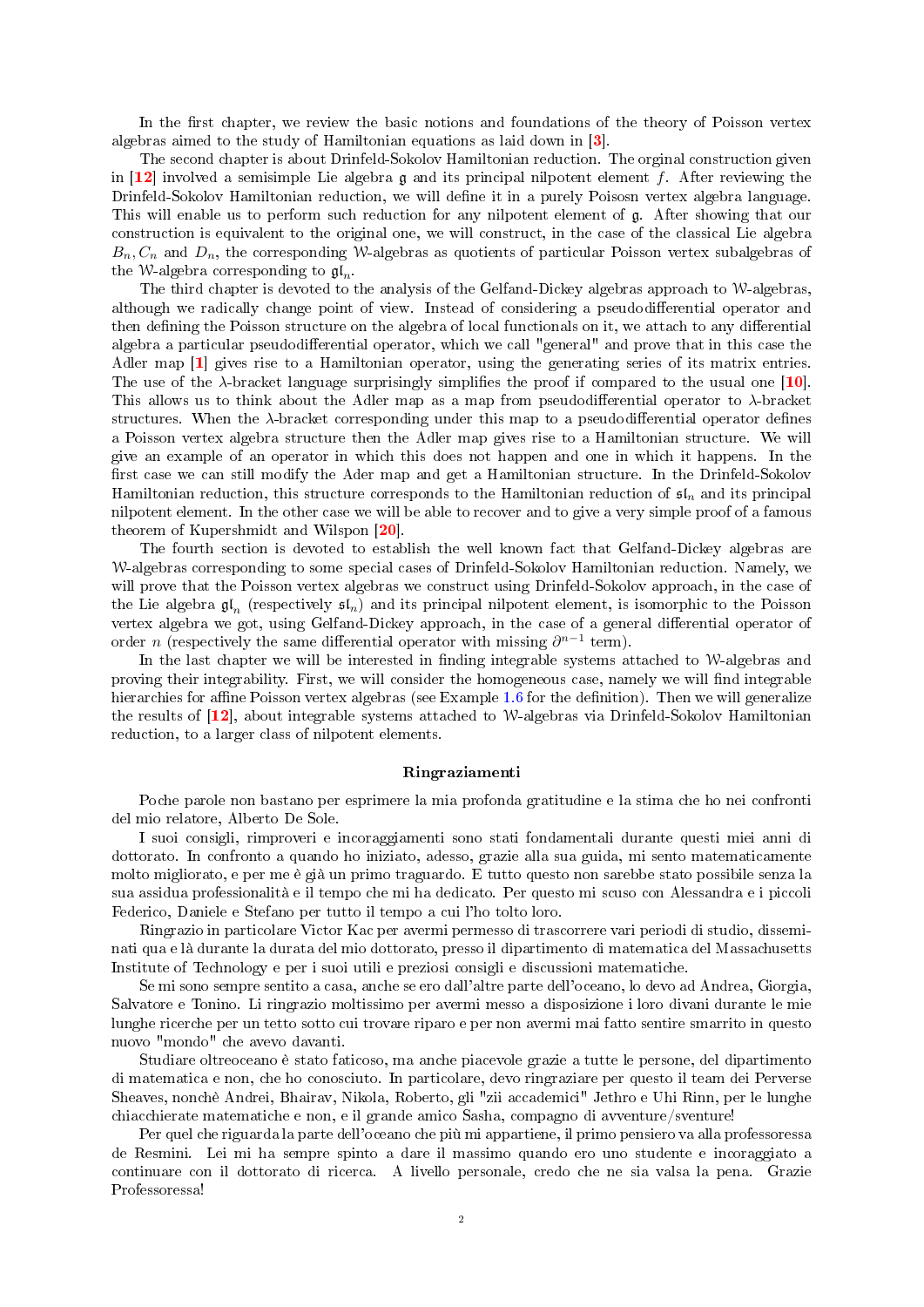Un ringraziamento anche ai colleghi "deResminiani" Giuseppe e Riccardo, per la leggerezza che ci ha contraddistinto nell'affrontare l'evento celebrativo della Prof e per tutto il tempo trascorso insieme al Castelnuovo.

Per quel che riguarda studiare al Castelnuovo, un grande ringraziamento a tutti gli assidui frequentatori e non della stanza dottorandi. Quello che succede lì dentro, è noto solo agli addetti ai lavori. In particolare, ringrazio quegli scoppiati di Federico, Lorenzo, Marco e Sergio, chi per un motivo chi per un altro e i "napoletani" Giuseppe e Renato, per l'ospitalità durante le mie pratiche in terra partenopea per ottenere il visto e i bei momenti insieme al di fuori della matematica.

Anche se forse inconsapevolmente non lo sa, una buona parte di questo lavoro è stato merito del continuo supporto psicologico del mio grande amico Piero. Con lui, tra varie altre cose, ho condiviso insalata, mista e polpettone e vissuto momenti all'insegna della "libertè du mouvement et flux de coscience". Grazie per esserci in ogni momento! E per fortuna che ora c'è Angela che ti tiene a bada.

Un grande ringraziamento/in bocca al lupo al mio amico/studente Matteo. Non mollare ora che sei quasi giunto al traguardo.

Grazie ad Arianna, che da un pò di tempo, oltre ad essermi vicina, sopporta tutte le mie assenze, siche o mentali che siano.

Inne, anche se già pensavano mi fossi dimenticato di loro, un grandissimo grazie ai miei genitori, Elena e Mario, e alla mia "sorellina" Francesca, ai più noti come Zem. Anche se la solita confusione che regna a casa non è sempre l'ambiente ideale per studiare, è sicuramente uno degli ambienti più belli per vivere e se sono riuscito a proseguire gli studi è solo merito dei vostri sacrifici, che forse non sono mai riuscito a ripagare abbastanza. State tranquilli però, perchè anche quando diventerò ricco e famoso, non vi dimenticherò mai.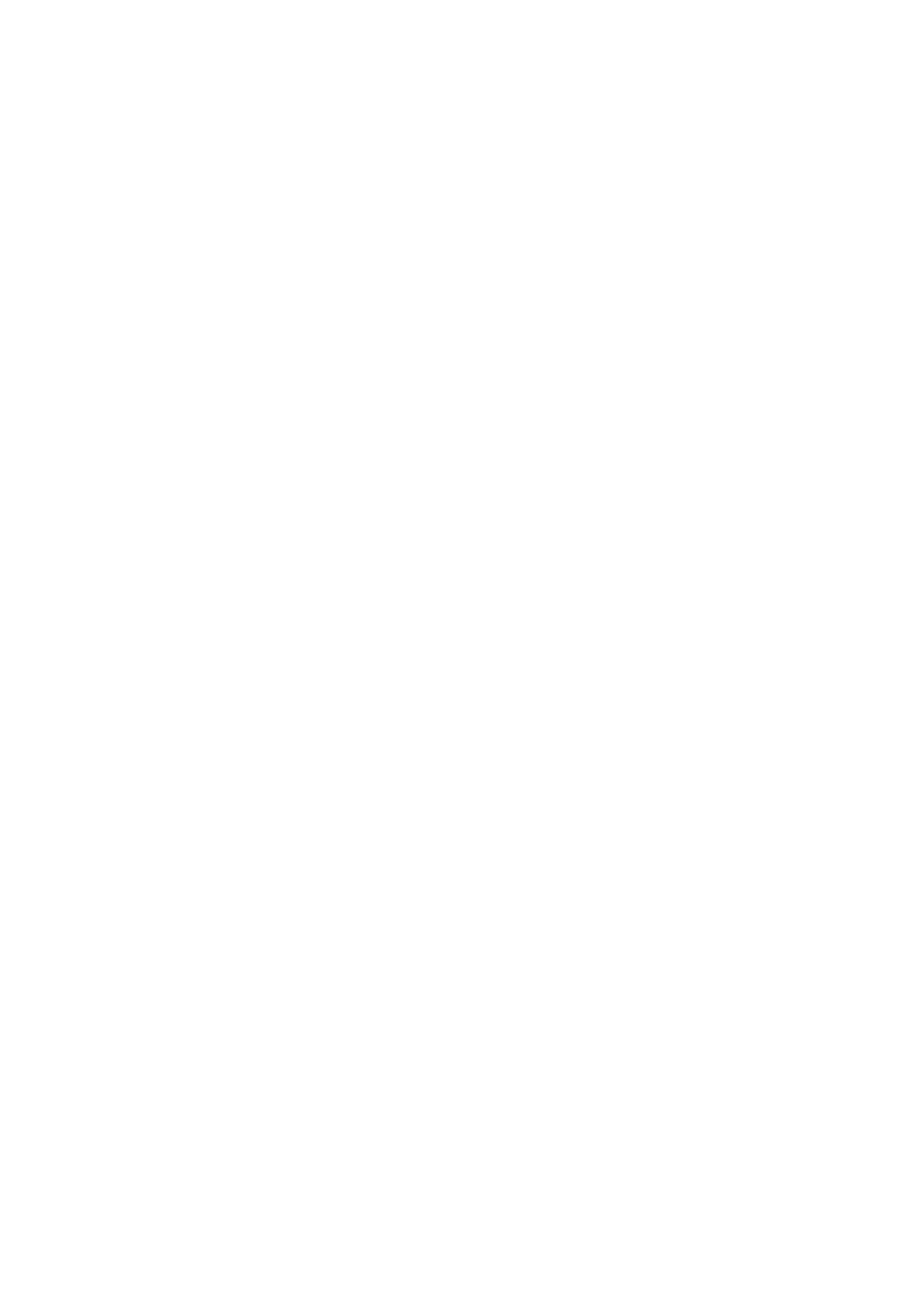#### CHAPTER 1

# <span id="page-8-0"></span>Poisson vertex algebras and Hamiltonian equations

In this chapter we review the connection between Poisson vertex algebras and the theory of Hamiltonian equations as laid down in [\[3\]](#page-88-9). It will be shown that Poisson vertex algebras provide a very convenient framework for systems of Hamiltonian equations associated to a Hamiltonian operator. As the main application we explain how to establish integrability of such partial differential equations using the so called Lenard scheme.

## 1.1. Algebras of differential functions and Poisson vertex algebras

<span id="page-8-1"></span>By a *differential algebra* we shall mean a unital commutative associative algebra R over  $\mathbb C$  with a derivation  $\partial$ , that is a C-linear map from R to itself such that, for  $a, b \in R$ 

$$
\partial(ab) = \partial(a)b + a\partial(b).
$$

In particular  $\partial 1 = 0$ .

One of the most important examples we are interested in is the *algebra of differential polynomials* in one independent variable x and l dependent variables  $u_i$  (l may also be infinite)

$$
R_l[x] = \mathbb{C}[x, u_i^{(n)} | i \in \{1, ..., l\} = I, n \in \mathbb{Z}_+],
$$

where the derivation  $\partial$  is defined by  $\partial(u_i^{(n)}) = u_i^{(n+1)}$  and  $\partial x = 1$ . One can also consider the *algebra of*  $translation$  invariant differential polynomials in l variables  $u_i$ 

$$
R_l = \mathbb{C}[u_i^{(n)} | i \in \{1, ..., l\} = I, n \in \mathbb{Z}_+],
$$

where  $\partial(u_i^{(n)}) = u_i^{(n+1)}$ .

**Definition 1.1.** An *algebra of differential functions*  $\mathcal V$  in one independent variable x and a set of dependent variables  $\{u_i\}_{i\in I}$  is a differential algebra with a derivation  $\partial$  endowed with linear maps  $\frac{\partial}{\partial u_i^{(n)}} : \mathcal{V} \longrightarrow \mathcal{V}$ , for all  $i \in I$  and  $n \in \mathbb{Z}_+$ , which are commuting derivations of the product i that, given  $f \in V$ ,  $\frac{\partial f}{\partial u_i^{(n)}} = 0$  for all but finitely many  $i \in I$  and  $n \in \mathbb{Z}_+$  and the following commutation relations hold

<span id="page-8-2"></span>
$$
\left[\frac{\partial}{\partial u_i^{(n)}}, \partial\right] = \frac{\partial}{\partial u_i^{(n-1)}},\tag{1.1}
$$

where the RHS is considered to be zero if  $n = 0$ .

We call  $\mathcal{C} = \text{ker}(\partial) \subset \mathcal{V}$  the subalgebra of constant functions and denote by  $\mathcal{F} \subset \mathcal{V}$  the subalgebra of quasiconstant functions, defined by

$$
\mathcal{F} = \{ f \in \mathcal{V} \mid \frac{\partial f}{\partial u_i^{(n)}} = 0 \,\forall i \in I, n \in \mathbb{Z}_+ \}.
$$

One says that  $f \in \mathcal{V}$  has *differential order n* in the variable  $u_i$  if  $\frac{\partial f}{\partial u_i^{(n)}} \neq 0$  and  $\frac{\partial f}{\partial u_i^{(m)}} = 0$  for all  $m > n$ . It follows by [\(1.1\)](#page-8-2) that  $C \subset \mathcal{F}$ . Indeed, suppose that  $f \in C$  has order  $n \in \mathbb{Z}_+$  in some variable  $u_i$ , then  $0 = \left[\frac{\partial}{\partial u_i^{(n+1)}}, \partial\right] f = \frac{\partial f}{\partial u_i^{(n)}}$  which contracdicts our hypothesis. Furthermore, clearly,  $\partial \mathcal{F} \subset \mathcal{F}$ .

The differential algebras  $R_l[x]$  and  $R_l$  are examples of algebras of differential functions. Other examples can be constructed starting from  $R_l[x]$  or  $R_l$  by taking a localization by some multiplicative subset S, or an algebraic extension obtained by adding solutions of some polynomial equations, or a differential extension obtained by adding solutions of some differential equations.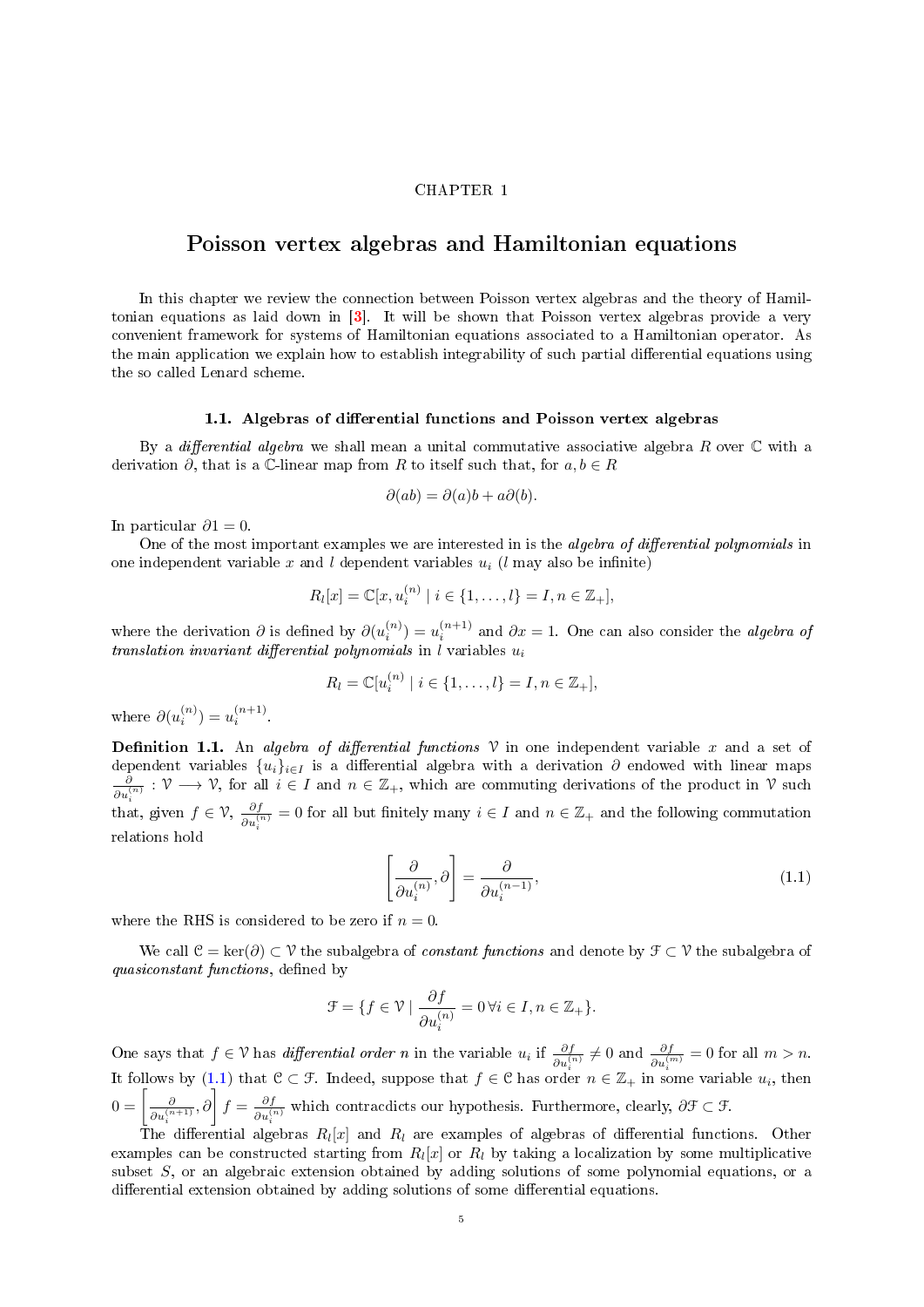In all these examples, but more generally in any algebra of differential functions which is an extension of  $R_l[x]$ , the action of the derivation  $\partial:\mathcal{V}\longrightarrow\mathcal{V}$ , which extends the usual derivation in  $R_l[x]$ , is given by

<span id="page-9-1"></span>
$$
\partial = \frac{\partial}{\partial x} + \sum_{i \in I, n \in \mathbb{Z}_+} u_i^{(n+1)} \frac{\partial}{\partial u_i^{(n)}},\tag{1.2}
$$

which implies that  $\mathcal{F} \cap \partial \mathcal{V} = \partial \mathcal{F}$ . Indeed, if  $f \in \mathcal{V}$  has differential order  $n \in \mathbb{Z}_+$  in some variable  $u_i$ , then  $\partial f$  has differential order  $n + 1$ , hence, it does not lie in  $\mathcal{F}$ .

The commutation relations  $(1.1)$  imply the following lemma  $([3, \text{Lemma } 1.2])$  $([3, \text{Lemma } 1.2])$  $([3, \text{Lemma } 1.2])$ .

<span id="page-9-3"></span>**Lemma 1.2.** Let  $D_i(z) = \sum_{n \in \mathbb{Z}_+} z^n \frac{\partial}{\partial u_i^{(n)}}$ . Then for every  $h(\lambda) = \sum_{m=0}^N h_m \lambda^m \in \mathbb{C}[\lambda] \otimes \mathcal{V}$  and  $f \in \mathcal{V}$ the following identity holds

$$
D_i(z)(h(\partial)f) = D_i(z)(h(\partial))f + h(z + \partial)(D_i(z)f),
$$

where  $D_i(z)(h(\partial))$  is the differential operator obtained by applying  $D_i(z)$  to the coefficients of  $h(\partial)$ .

PROOF. Multiplying by  $z^n$  and summing over  $n \in \mathbb{Z}_+$  both sides of  $(1.1)$  we get  $D_i(z) \circ \partial =$  $(z + \partial)D_i(z)$ . It follows that

$$
D_i(z) \circ \partial^n = (z + \partial)^n D_i(z),
$$

for every  $n \in \mathbb{Z}_+$ . Thus, if  $h(\lambda) = h_n \lambda^n$ , this implies that

$$
D_i(z) \circ h(\partial) = D_i(z) \circ h_n \partial^n = D_i(z)(h_n) \circ \partial^n + h_n D_i(z) \circ \partial^n = D_i(z)(h_n) \circ \partial^n + h_n(z + \partial)^n D_i(z) =
$$
  
= 
$$
D_i(z)(h(\partial)) + h(z + \partial)D_i(z).
$$

By linearity the general case follows.  $\Box$ 

We denote by  $\mathcal{V}^{\oplus l} \subset \mathcal{V}^l$  the subspace of all  $F = (F_i)_{i \in I}$  with finitely many non-zero entries (l may also be infinite) and introduce a pairing  $\mathcal{V}^l \times \mathcal{V}^{\oplus l} \longrightarrow \mathcal{V}/\!\!\partial \mathcal{V}$ 

<span id="page-9-0"></span>
$$
(P, F) \longrightarrow \int P F, \tag{1.3}
$$

where  $\int$  denotes the canonical map  $\mathcal{V} \longrightarrow \mathcal{V}/\partial \mathcal{V}$ . The pairing [\(1.3\)](#page-9-0) is non-degenerate [\[3,](#page-88-9) Proposition 1.3, namely  $\int PF = 0$  for every  $F \in \mathcal{V}^{\oplus l}$  if and only if  $P = 0$ .

Let us define the operator of variational derivative  $\frac{\delta}{\delta u} : \mathcal{V} \longrightarrow \mathcal{V}^{\oplus l}$  by  $\frac{\delta f}{\delta u} = \left(\frac{\delta f}{\delta u_i}\right)$  $i \in I \in \mathcal{V}^{\oplus l}$ , where

<span id="page-9-2"></span>
$$
\frac{\delta f}{\delta u_i} = \sum_{n \in \mathbb{Z}_+} (-\partial)^n \frac{\partial f}{\partial u_i^{(n)}}.
$$

By [\(1.1\)](#page-8-2), it follows immediately that  $\frac{\delta}{\delta u_i} \cdot \partial = 0$ , for each  $i \in I$ , then  $\partial \mathcal{V} \subset \text{ker } \frac{\delta}{\delta u}$ .

We let  $Vect(V)$  be the space of all vector fields of  $V$ , which is a Lie subalgebra of Der(V), the Lie algebra of all derivations of  $\mathcal V$ . An element  $X \in \text{Vect}(\mathcal V)$  is of the form

$$
X = h\frac{\partial}{\partial x} + \sum_{i \in I, n \in \mathbb{Z}_+} h_{i,n} \frac{\partial}{\partial u_i^{(n)}}, \quad h, h_{i,n} \in \mathcal{V}.
$$
 (1.4)

By [\(1.2\)](#page-9-1),  $\partial$  is an element of Vect(V) and we denote by Vect<sup> $\partial$ </sup>(V) the centralizer of  $\partial$  in Vect(V), namely Vect<sup>∂</sup>(V) = Vect(V) ∩ Der<sup>∂</sup>(V). Elements  $X \in \text{Vect}^{\partial}(\mathcal{V})$  are called *evolutionary vector fields*. For  $X \in \text{Vect}^{\partial}(\mathcal{V})$  we have  $X(u_i^{(n)}) = X(\partial^n u_i) = \partial^n X(u_i)$ , so that, by  $(1.4)$  and  $\left[\frac{\partial}{\partial x}, \partial\right] = 0$ , X is completely determined by its values  $X(u_i) = P_i$ ,  $i \in I$ . Thus, we have a vector space isomorphism  $\mathcal{V}^l \cong \text{Vect}^{\partial}(\mathcal{V})$  given by

$$
\mathcal{V}^l \ni P = (P_i)_{i \in I} \longrightarrow X_P = \sum_{i \in I, n \in \mathbb{Z}_+} (\partial^n P_i) \frac{\partial}{\partial u_i^{(n)}} \in \text{Vect}^{\partial}(\mathcal{V}).
$$
\n(1.5)

The *l*-tuple P is called the *characteristic* of the vector field  $X_P$ .

The Fréchet derivative  $D_f$  of  $f \in \mathcal{V}$  is defined as the following differential operator from  $\mathcal{V}^l$  to  $\mathcal{V}$ :

$$
D_f(\partial)P = X_P(f) = \sum_{i \in I, n \in \mathbb{Z}_+} \frac{\partial f}{\partial u_i^{(n)}} \partial^n P_i.
$$

We note that  $D_f(\partial)P$  is just the first-order differential of the function  $f(u)$ , indeed  $f(u+\varepsilon P) = f(u) + f(u)P$  $\varepsilon D_f(\partial)P + o(\varepsilon^2)$ .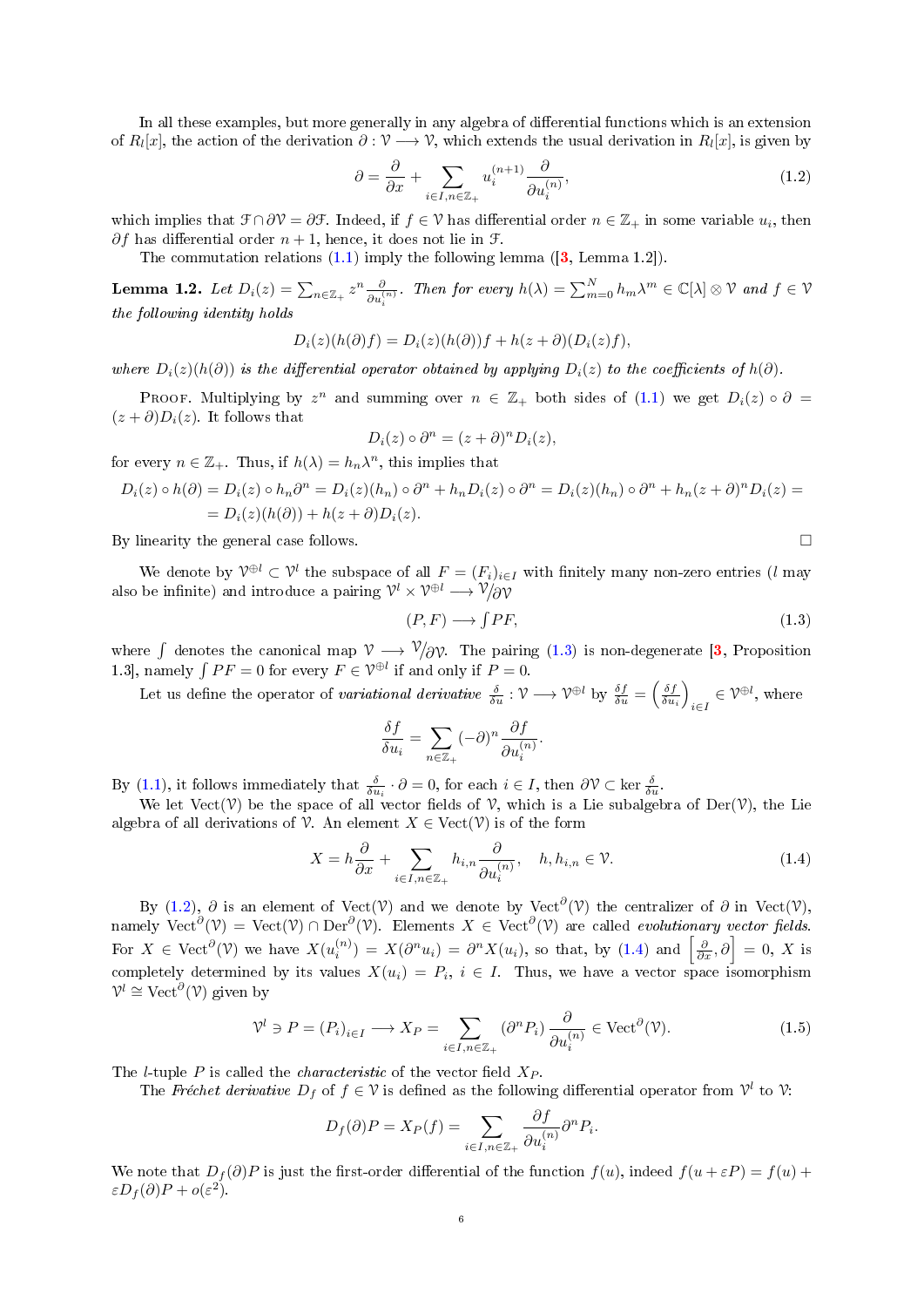More generally, for any collection  $F = (f_{\alpha})_{\alpha \in A}$ , where A is an index set, the corresponding Fréchet *derivative* is the linear map  $D_F(\partial) : \mathcal{V}^l \longrightarrow \mathcal{V}^{\mathcal{A}}$  given by

$$
(D_{F}(\partial)P)_{\alpha}=D_{f_{\alpha}}(\partial)P=X_{P}(f_{\alpha}),\ \alpha\in\mathcal{A}.
$$

Its adjoint map with respect to the pairing [\(1.3\)](#page-9-0) is the linear map  $D_F^*(\partial)$  :  $\mathcal{V}^{\oplus A} \longrightarrow \mathcal{V}^{\oplus l}$  defined by

$$
(D_F^*(\partial)G)_i = \sum_{\alpha \in \mathcal{A}, n \in \mathbb{Z}_+} (-\partial)^n \left( \frac{\partial F_{\alpha}}{\partial u_i^{(n)}} G_{\alpha} \right), \ i \in I.
$$

We have the following formula for the commutator of evolutionary vector fields in terms of the Fréchet derivatives:

$$
[X_P, X_Q] = X_{D_Q(\partial)P - D_P(\partial)Q}.
$$

Elements of the form  $\frac{\delta f}{\delta u} \in V^{\oplus l}$  are called *exact*. An element  $F \in V^{\oplus l}$  is called *closed* if its Fréchet derivative is a self-adjoint differential operator, that is  $D_F(\partial) = D_F^*(\partial)$ . It is well-known and not hard to check, applying Lemma [1.2](#page-9-3) twice, that any exact element in  $\mathcal{V}^{\oplus l}$  is closed, namely  $D_{\frac{\delta f}{\delta u}}(\partial) = D_{\frac{\delta f}{\delta u}}^*(\partial)$ for every  $\int f \in \mathcal{V}/\partial \mathcal{V}$ .

The main ingredient in the definition of Poisson vertex algebras is the notion of  $\lambda$ -bracket that we are going to define.

**Definition 1.3.** Let  $\mathcal V$  be a  $\mathbb C[\partial]$ -module. A *λ*-bracket on  $\mathcal V$  is a  $\mathbb C$ -linear map

<span id="page-10-0"></span>
$$
\{\cdot_{\lambda}\cdot\} : \mathcal{V} \otimes \mathcal{V} \longrightarrow \mathbb{C}[\lambda] \otimes \mathcal{V}
$$

$$
f \otimes g \longrightarrow \{f_{\lambda}g\},
$$

which is *sesquilinear*, that is, for  $f, g \in V$ 

$$
\{\partial f_{\lambda}g\} = -\lambda \{f_{\lambda}g\}, \ \{f_{\lambda}\partial g\} = (\lambda + \partial)\{f_{\lambda}g\}.
$$
 (1.6)

If, moreover,  $\gamma$  is a commutative associative unital differential algebra with a derivation  $\partial$ , a  $\lambda$ -bracket on V is defined to obey for any  $f, g, h \in \mathcal{V}$ , in addition, the *left Leibniz rule* 

<span id="page-10-4"></span>
$$
\{f_{\lambda}gh\} = \{f_{\lambda}g\}h + \{f_{\lambda}h\}g,\tag{1.7}
$$

and the right Leibniz rule

$$
\{fg_{\lambda}h\} = \{f_{\lambda+\partial}h\}_{\rightarrow}g + \{g_{\lambda+\partial}h\}_{\rightarrow}f.
$$
 (1.8)

We note that the sesquilinearity property [\(1.6\)](#page-10-0) means that  $\partial$  is a derivation for the  $\lambda$ -bracket. We should also explain the meaning of the arrow in  $(1.8)$ . Usually, one writes

<span id="page-10-2"></span><span id="page-10-1"></span>
$$
\{f_{\lambda}g\} = \sum_{n \in \mathbb{Z}_+} \frac{\lambda^n}{n!} (f_{(n)}g).
$$

The C-bilinear products  $f_{(n)}g$  are called n-th products on V and we note that  $f_{(n)}g = 0$  for n sufficiently large. In [\(1.8\)](#page-10-1) and furhter on, the arrow means where  $\lambda + \partial$  should be moved. For example

$$
\{f_{\lambda+\partial}h\}_{\to}g=\sum_{n\in\mathbb{Z}_+}(f_{(n)}g)\frac{(\lambda+\partial)^n}{n!}g.
$$

We say that the  $\lambda$ -bracket is *commutative* (respectively *skew-commutative*) if

$$
\{g_{\lambda}f\} = \text{H}\{f_{-\lambda-\partial}g\} \text{ (respectively } = -\text{H}\{f_{-\lambda-\partial}g\}).\tag{1.9}
$$

We remark that in this case the direction of the arrow tells us that

$$
\leftarrow \{f_{-\lambda-\partial}g\} = \sum_{n\in\mathbb{Z}_+} \frac{(-\lambda-\partial)^n}{n!} (f_{(n)}g).
$$

From this point we assume the convention that in case there is no arrow, it is assumed to be to the left.

For  $f, g, h \in V$ , the following identity

<span id="page-10-3"></span>
$$
\{f_{\lambda}\{g_{\mu}h\}\} = \{\{f_{\lambda}g\}_{\lambda+\mu}h\} + \{g_{\mu}\{f_{\lambda}h\}\}\tag{1.10}
$$

is called *Jacobi identity* for the  $\lambda$ -bracket.

**Definition 1.4.** A  $\mathbb{C}[\partial]$ -module V endowed with a  $\lambda$ -bracket which satisfies skew-commutativity [\(1.9\)](#page-10-2) and Jacobi identity [\(1.10\)](#page-10-3) is called Lie conformal algebra [\[19\]](#page-88-12). If, moreover,  $\mathcal V$  is a differential algebra, then  $\mathcal V$  is called *Poisson vertex algebra* [\[3\]](#page-88-9).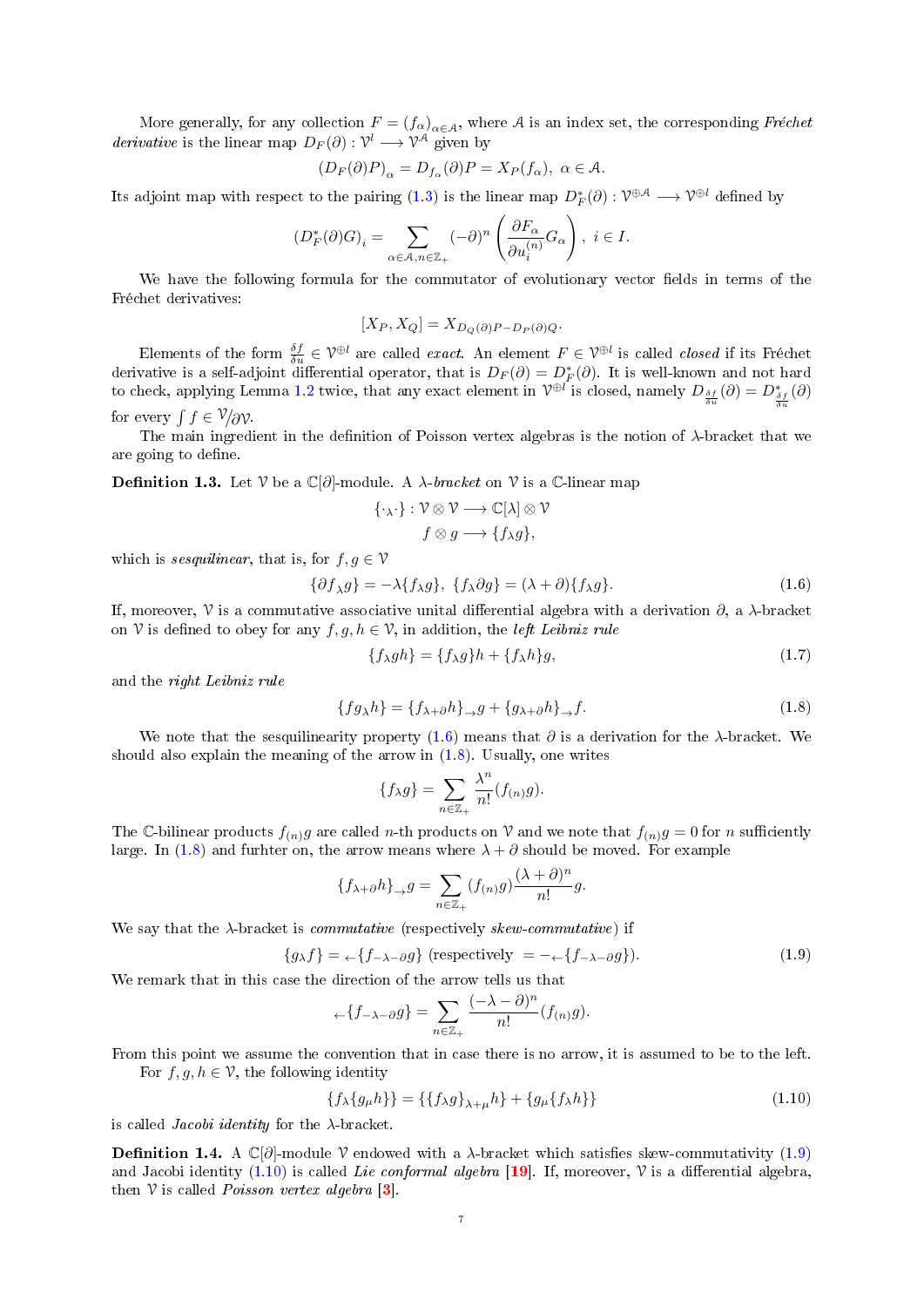Next theorem explains how to extend an arbitrary "non-linear"  $\lambda$ -bracket on a set of variables  $\{u_i\}_{i\in I}$ with value in some algebra  $\mathcal V$  of differential functions to a Poisson vertex algebra structure on  $\mathcal V$ .

<span id="page-11-6"></span>**Theorem 1.5** ([\[3,](#page-88-9) Theorem 1.15]). Let  $\mathcal V$  be an algebra of differential functions, which is an extension of the algebra of differential polynomials  $R_l[x] = \mathbb{C}[x, u_i^{(n)} \mid i \in I, n \in \mathbb{Z}_+]$ . For each pair  $i, j \in I$ , choose  ${u_i}_\lambda u_j \in \mathbb{C}[\lambda] \otimes \mathcal{V}.$ 

(a) Formula

<span id="page-11-1"></span>
$$
\{f_{\lambda}g\} = \sum_{\substack{i,j \in I \\ m,n \in \mathbb{Z}_+}} \frac{\partial g}{\partial u_j^{(n)}} (\lambda + \partial)^n \{u_{i\lambda + \partial u_j}\}_\to (-\lambda - \partial)^m \frac{\partial f}{\partial u_i^{(m)}} \tag{1.11}
$$

defines a  $\lambda$ -bracket on  $\mathcal{V}$ , which extends the given  $\lambda$ -brackets on the generators  $u_i, i \in I$ .

(b) The  $\lambda$ -bracket [\(1.11\)](#page-11-1) on V satisfies the commutativity (respectively skew-commutativity) condition  $(1.9)$ , provided that the same holds on generators:

$$
\{u_{i\lambda}u_j\} = \text{L}\{u_{j-\lambda-\partial}u_i\} \text{ (respectively } = -\text{L}\{u_{j-\lambda-\partial}u_i\}\text{)},\tag{1.12}
$$

for all  $i, j \in I$ .

(c) Assuming that the skew-commutativity condition  $(1.12)$  holds, the  $\lambda$ -bracket  $(1.11)$  satisfies the Jacobi identity  $(1.10)$ , thus making  $\mathcal V$  a Poisson vertex algebra, provided that the Jacobi identity holds on any triple of generators

<span id="page-11-2"></span>
$$
\{u_{i\lambda}\{u_{j\mu}u_k\}\} = \{\{u_{i\lambda}u_j\}_{\lambda+\mu}u_k\} + \{u_{j\mu}\{u_{i\lambda}u_k\}\},\
$$

for all  $i, j, k \in I$ .

This theorem allows us to make some examples of Poisson vertex algebras.

<span id="page-11-0"></span>**Example 1.6.** Let  $\mathfrak{g}$  be a Lie algebra with a symmetric invariant bilinear form  $\left(\cdot\right|\cdot\right)$  and let s be an element of  $\mathfrak g$ . Let  $\{u_i\}_{i\in I}$  be a basis of  $\mathfrak g$ . The *affine Poisson vertex algebra* associated to the triple  $(\mathfrak{g}, (\cdot | \cdot), s)$  is the differential algebra  $R = \mathbb{C}[u_i^{(n)} \mid i \in I, n \in \mathbb{Z}_+]$  togheter with the following  $\lambda$ -bracket, defined for  $a, b \in \mathfrak{g}$  by

$$
\{a_{\lambda}b\} = [a,b] + (s \mid [a,b]) + \lambda(a \mid b)
$$
\n(1.13)

and extended to the whole  $R$  by formula  $(1.11)$ .

We point out that in the RHS of  $(1.13)$  any of the three summands, or more generally, any linear combination of them, endows  $R$  with a Poisson vertex algebra structure.

<span id="page-11-7"></span>**Example 1.7.** When  $g = Cu$  is the 1-dimensional abelian Lie algebra, if we assume the bilinear form normalized by the condition  $(u | u) = 1$ , then, for any  $s \in \mathfrak{g}$ , the affine Poisson vertex algebra associated to the triple  $(Cu, (\cdot | \cdot), s)$  is the differential algebra  $R = \mathbb{C}[u, u', u'', \dots]$  togheter with the following  $\lambda$ -bracket:

<span id="page-11-4"></span><span id="page-11-3"></span>
$$
\{u_{\lambda}u\} = \lambda 1\tag{1.14}
$$

(one usually drops 1). This is known as  $Gardner-Fadeev-Zakharov (GFZ) \lambda-bracket.$ 

More generally, one can replace  $\lambda$  in the RHS of [\(1.14\)](#page-11-4) by any odd polynomial  $p(\lambda) \in \mathbb{C}[\lambda]$  and still get a Poisson vertex algebra structure on R. Indeed, the bracket in [\(1.14\)](#page-11-4) is skew-commutative and sastisfies the Jacobi identity for the triple  $u, u, u$ , since each triple commutator in the Jacobi identity is zero.

<span id="page-11-8"></span>**Example 1.8.** The Virasoro-Magri Poisson vertex algebra on  $R = \mathbb{C}[u, u', u'', \ldots]$ , with central charge  $c \in \mathbb{C}$ , is defined by

<span id="page-11-5"></span>
$$
\{u_{\lambda}u\} = (\partial + 2\lambda)u + \lambda^{3}c.
$$
\n(1.15)

It is easily seen that the bracket  $(1.15)$  is skew-commutative and it satisfies the Jacobi identity for the triple  $u, u, u$ .

The following theorem further generalizes the results from Theorem [1.5,](#page-11-6) as it allows us to consider not only extensions of  $R_l[x]$ , but also quotients of such extensions by ideals.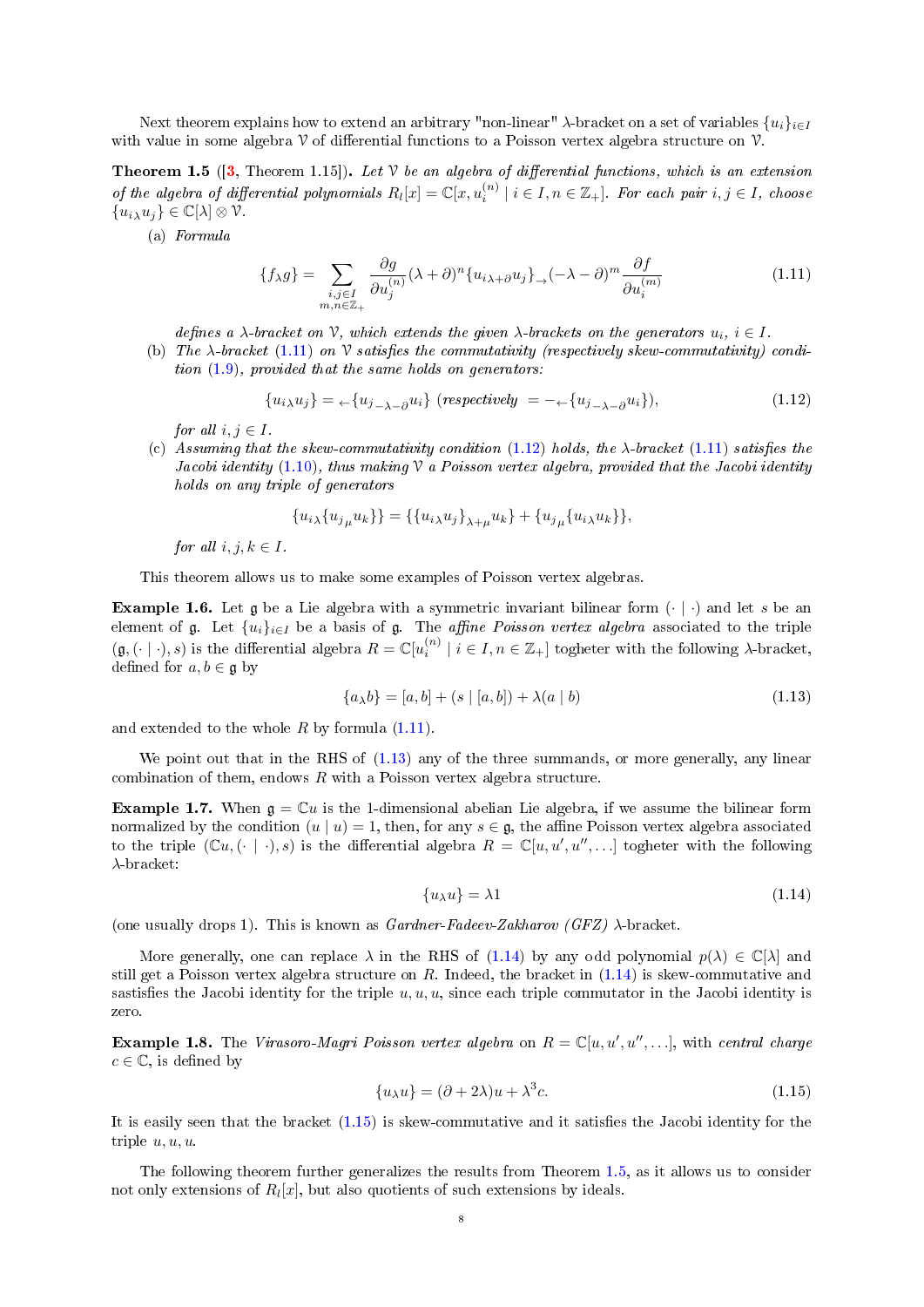<span id="page-12-4"></span>**Theorem 1.9** ([\[3,](#page-88-9) Theorem 1.21]). Let V be an algebra of differential functions, which is an extension of the algebra of differential polynomials  $R_l[x] = \mathbb{C}[x, u_i^{(n)} \mid i \in I, n \in \mathbb{Z}_+]$ . For each pair  $i, j \in I$ , let  ${u_i}_\lambda u_j$ }  $\in \mathbb{C}[\lambda] \otimes \mathcal{V}$  and consider the induced  $\lambda$ -bracket on  $\mathcal V$  defined by formula [\(1.11\)](#page-11-1). Suppose that  $\overline{\partial} \subset V$  is a subspace such that  $\partial \overline{\partial} \subset \overline{\partial}$ ,  $\{\overline{\partial} \vee \overline{\partial} \cup \overline{\partial} \cup \overline{\partial} \cup \overline{\partial} \cup \overline{\partial} \cup \overline{\partial} \cup \overline{\partial} \cup \overline{\partial} \cup \overline{\partial} \cup \overline{\partial} \cup \overline{\partial} \cup \overline{\partial} \cup \overline{\partial} \cup \overline{\partial} \cup \overline{\partial} \cup \overline{\partial} \cup \overline{\partial} \cup \overline{\partial} \cup \overline{\partial} \cup \over$ quotient space  $\mathcal{V}_{\beta}$  with the induced action of  $\partial$ , the induced commutative associative product and the  $induced \lambda-bracket.$ 

(a) The  $\lambda$ -bracket on the quotient space  $\mathcal{V}/\mathcal{J}$  satisfies the commutativity (respectively skew-commutativity) condition [\(1.9\)](#page-10-2), provided that

<span id="page-12-1"></span>
$$
\{u_i{}_{\lambda}u_j\} \mp \mathcal{L}\{u_j{}_{-\lambda-\partial}u_i\} \in \mathbb{C}[\lambda] \otimes \mathcal{J},\tag{1.16}
$$

for all  $i, j \in I$ .

(b) Furthermore, assuming that the skew-commutativity condition  $(1.16)$  holds, the  $\lambda$ -bracket on  $\mathcal{V}/\mathcal{J}$  satisfies the Jacobi identity [\(1.10\)](#page-10-3), thus making  $\mathcal{V}/\mathcal{J}$  a Poisson vertex algebra, provided that

$$
\{u_{i\lambda}\{u_{j\mu}u_k\}\}-\{u_{j\mu}\{u_{i\lambda}u_k\}\}-\{\{u_{i\lambda}u_j\}_{\lambda+\mu}u_k\}\in\mathbb{C}[\lambda]\otimes\mathcal{J},
$$

for all  $i, j, k \in I$ .

This theorem will be needed to prove that *classical* W-*algebras* are Poisson vertex algebras.

**Example 1.10.** Let A be a Lie conformal algebra with a central element K such that  $\partial K = 0$ . Then  $\mathcal{V}^k(A)=S(A)/(K-k1),$   $k\in\mathbb{C},$  carries the usual structure of a unital commutative associative differential algebra endowed with the  $\lambda$ -bracket, extending that from A by the left and right Leibniz rules, making it a Poisson vertex algebra. This generalization of Examples [1.6,](#page-11-0) [1.7,](#page-11-7) [1.8](#page-11-8) may be viewed as a Poisson vertex algebras analogue of the Lie-Kirillov-Kostant Poisson algebra  $S(\mathfrak{g})$  associated to a Lie algebra g.

#### 1.2. Hamiltonian operators and Hamiltonian equations

<span id="page-12-0"></span>Theorem [1.5\(](#page-11-6)a) says that, in order to define a  $\lambda$ -bracket on an algebra of differential functions  $\mathcal V$ exending  $R_l[x] = \mathbb{C}[x, u_i^{(n)} \mid i \in I, n \in \mathbb{Z}_+]$  one only needs to define for any pair  $i, j \in I$  the  $\lambda$ -bracket

<span id="page-12-2"></span>
$$
\{u_i{}_{\lambda}u_j\} = H_{ji}(\lambda) \in \mathbb{C}[\lambda] \otimes \mathcal{V}.
$$
\n(1.17)

In particular,  $\lambda$ -brackets on  $\mathcal V$  are in one-to-one correspondence with  $l\times l$ -matrices  $H(\lambda)=(H_{ij}(\lambda))_{i,j\in I},$ with  $H_{ij}(\lambda) = \sum_{n=0}^{N} H_{ij;n} \lambda^n \in \mathcal{V}[\lambda]$ , or, equivalently, with the corresponding  $l \times l$ -matrix valued differential operators  $H(\partial)=(H_{ij}(\partial))_{i,j\in I}:\mathcal{V}^{\oplus l}\longrightarrow\mathcal{V}^l.$  We denote by  $\{\cdot_\lambda\cdot\}_H$  the  $\lambda$ -bracket on  $\mathcal V$  corresponding to the operator  $H(\partial)$  via equation [\(1.17\)](#page-12-2).

We recall that the formal adjoint of  $H(\partial)$  is the  $l \times l$ -matrix valued differential operator  $H^*(\partial)$  $(H_{ij}^*(\partial))_{i,j\in I}$ , where  $H_{ij}^*(\partial) = \sum_{n=0}^N (-\partial)^n \circ H_{ji,n}$ .

The next proposition relates Poisson vertex algebra structures with a special class of matrix valued differential operators.

<span id="page-12-3"></span>**Proposition 1.11** ([\[3,](#page-88-9) Proposition 1.16]). Let  $H(\partial)=(H_{ij}(\partial))_{i,j\in I}$  be an  $l\times l$ -matrix valued differential operator.

- (a) The  $\lambda$ -bracket  $\{\cdot_\lambda\cdot\}_H$  satisfies the (skew-)commutativity condition [\(1.9\)](#page-10-2) if and only if the differential operator  $H(\partial)$  is self(skew-)adjoint, that is  $H(\partial) = \pm H^*(\partial)$ .
- (b) If  $H(\partial)$  is skew-adjoint, the following conditions are equivalent:
	- (i) the  $\lambda$ -bracket  $\{\cdot_{\lambda}\cdot\}_H$  defines a Poisson vertex algebra structure on  $\mathcal{V}$ ,
	- (ii) the following identity holds for every  $i, j, k \in I$ :

$$
\sum_{h \in I, n \in \mathbb{Z}_+} \left( \frac{\partial H_{kj}(\mu)}{\partial u_h^{(n)}} (\lambda + \partial)^n H_{hi}(\lambda) - \frac{\partial H_{ki}(\lambda)}{\partial u_h^{(n)}} (\mu + \partial)^n H_{hj}(\mu) \right) =
$$
  
= 
$$
\sum_{h \in I, n \in \mathbb{Z}_+} H_{kh}(\lambda + \mu + \partial)(-\lambda - \mu - \partial)^n \frac{\partial H_{ji}(\lambda)}{\partial u_h^{(n)}},
$$

(iii) the following identity holds for every  $F, G \in \mathcal{V}^{\oplus l}$ .

$$
H(\partial)D_G(\partial)H(\partial)F + H(\partial)D^*_{H(\partial)F}(\partial)G - H(\partial)D_F(\partial)H(\partial)G +
$$
  
+
$$
H(\partial)D^*_F(\partial)H(\partial)G = D_{H(\partial)G}H(\partial)F - D_{H(\partial)F}(\partial)H(\partial)G.
$$

**Definition 1.12.** A matrix valued differential operator  $H(\partial) = (H_{ij}(\partial))_{i,j\in I}$ , which is skew-adjoint and satisfies one of the three equivalent condition (i)-(iii) of Proposition [1.11\(](#page-12-3)b), is called Hamiltonian operator.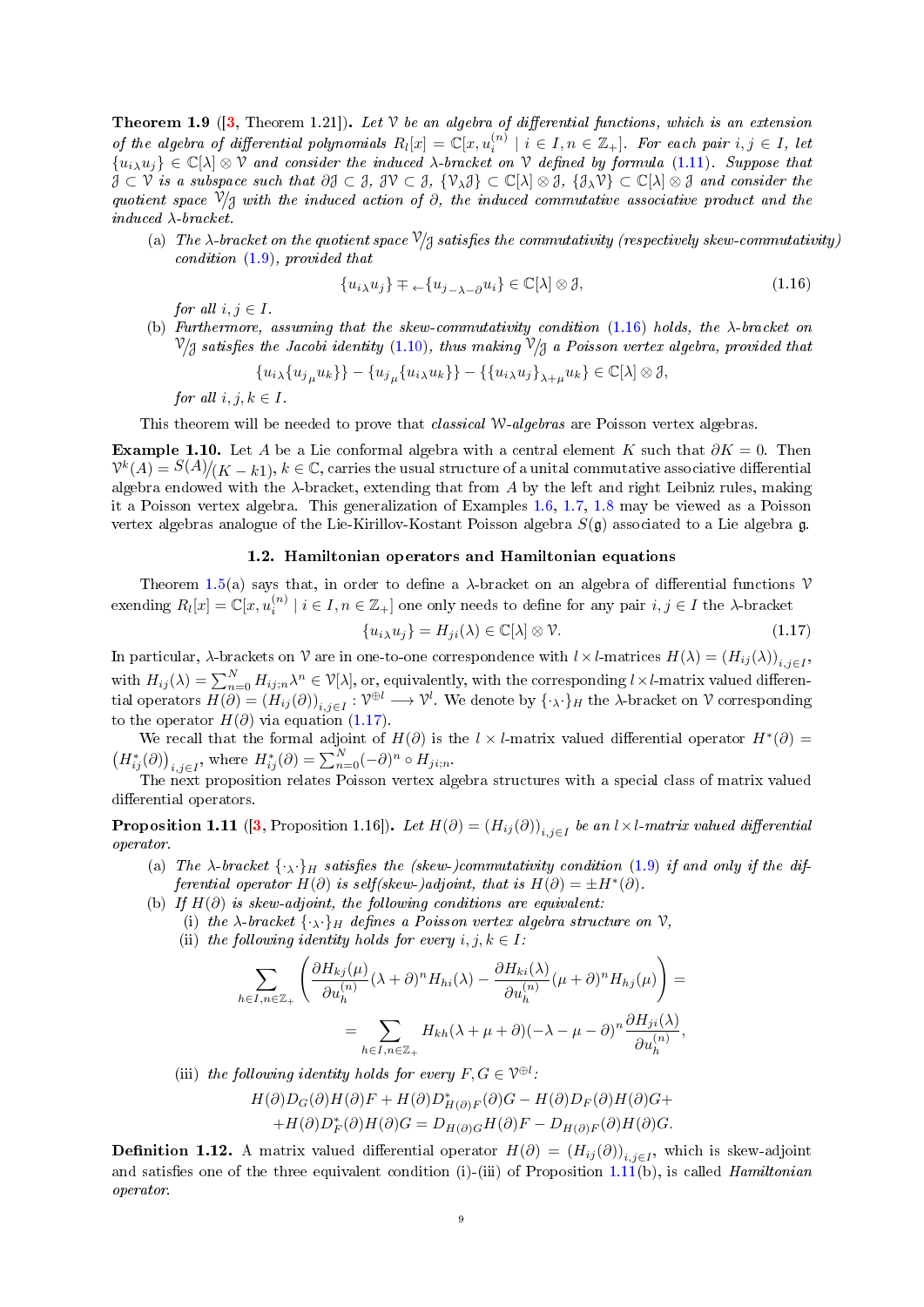It follows from Proposition [1.11](#page-12-3) that Poisson vertex algebra structures on  $\mathcal V$  are in one-to-one correspondence with Hamiltonian operators.

<span id="page-13-4"></span>Example 1.13 (cf. Example [1.6\)](#page-11-0). Let g be a Lie algebra with a non-degenerate symmetric invariant bilinear form  $(\cdot | \cdot)$ . Let  $\{u_i\}_{i\in I}$  be a basis of g and  $\{u^i\}_{i\in I}$  its dual basis with respect to  $(\cdot | \cdot)$  and  $[u_i, u_j] = \sum_k c_{ij}^k u_k$ . Take  $s \in \mathfrak{g}$ , then  $s = \sum_k (s \mid u_k) u^k$ . The  $\lambda$ -bracket  $(1.13)$  on generators reads as

$$
\{u_i{}_{\lambda} u_j\} = \sum_{k \in I} c_{ij}^k (u_k + (s \mid u_k)) + (u_i \mid u_j) \lambda.
$$

The corresponding Hamiltonian operator is  $H(\partial)=(H_{ij}(\partial))_{i,j\in I}$ , where

$$
H_{ij}(\partial) = -\sum_{k \in I} c_{ij}^k (u_k + (s \mid u_k)) + (u_i \mid u_j)\partial.
$$

<span id="page-13-3"></span>Example 1.14 (cf. Example [1.7](#page-11-7) and Example [1.8\)](#page-11-8). The Hamiltonian operator corresponding to the GFZ λ-bracket [\(1.14\)](#page-11-4) is  $H(\partial) = \partial$ , while to the Virasoro-Magri λ-bracket [\(1.15\)](#page-11-5) corresponds the Hamiltonian operator  $H(\partial) = u' + 2u\partial + c\partial^3$ .

The relation between Poisson vertex algebras and systems of Hamiltonian equations associated to a Hamiltonian operator is based on the following result.

<span id="page-13-1"></span>**Proposition 1.15** ([\[3,](#page-88-9) Proposition 1.24]). Let V be a  $\mathbb{C}[\partial]$ -module endowed with a  $\lambda$ -bracket  $\{\cdot_{\lambda}\cdot\}$ :  $\mathcal{V} \otimes \mathcal{V} \longrightarrow \mathbb{C}[\lambda] \otimes \mathcal{V}$  and consider the bracket on  $\mathcal{V}$  obtained by setting  $\lambda = 0$ , that is, for  $f, g \in \mathcal{V}$ 

<span id="page-13-0"></span>
$$
\{f, g\} = \{f_{\lambda}g\}\big|_{\lambda=0}.
$$
\n(1.18)

- (a) The bracket [\(1.18\)](#page-13-0) induces a well defined bracket on the quotient space  $\mathcal{V}/\partial \mathcal{V}$ .
- (b) If  $\mathcal V$  is a Lie conformal algebra, then the  $\lambda$ -bracket [\(1.18\)](#page-13-0) induces a structure of a Lie algebra on  $\mathcal{V}_{\partial \mathcal{V}}$  and a structure of left  $\mathcal{V}_{\partial \mathcal{V}}$ -module on  $\mathcal{V}$ .
- (c) If  $\mathcal V$  is a Poisson vertex algebra, then the corresponding Lie algebra  $\mathcal V_{\partial \mathcal V}$  acts on  $\mathcal V$  via [\(1.18\)](#page-13-0) by derivations of the commutative associative product on  $\mathcal{V}$ , commuting with the derivation  $\partial$ and this defines a Lie algebra homomorphism from  $\mathcal{V}_{\partial \mathcal{V}}$  to the Lie algebra of derivations of V.

Proposition [1.15](#page-13-1) motivates the next definition.

#### Definition 1.16  $([3, Definition 1.25]).$  $([3, Definition 1.25]).$  $([3, Definition 1.25]).$

- (a) Elements of  $\sqrt[1]{\partial V}$  are called *local functionals*. Given  $f \in V$ , its image in  $\sqrt[12]{\partial V}$  is denoted by  $\int f$ .
- (b) Given a local functional  $\int h \in \mathcal{V}/\partial \mathcal{V}$ , the corresponding Hamiltonian equation is

$$
\frac{du}{dt} = \{h_{\lambda}u\}\big|_{\lambda=0} = \{fh, u\} \tag{1.19}
$$

and  $\{\int h, \cdot\}$  is the corresponding Hamiltonian vector field.

(c) A local functional  $\int f \in \mathcal{V}/\partial \mathcal{V}$  is called an *integral of motion* of equation [\(1.19\)](#page-13-2) if  $\frac{df}{dt} = 0$ mod  $\partial \mathcal{V}$ , or, equivalently, if

<span id="page-13-2"></span>
$$
\{\int h, \int f\} = 0.
$$

(d) The local functionals  $\int h_n, n \in \mathbb{Z}_+$  are in involution if  $\{ \int h_m, \int h_n \} = 0$  for all  $m, n \in \mathbb{Z}_+$ . The corresponding hierarchy of Hamiltonian equations is

$$
\frac{du}{dt_n} = \{h_{n\lambda}u\}\big|_{\lambda=0} = \{fh_n, u\},\ n \in \mathbb{Z}_+.
$$

In particular, all  $\int h_n$ 's are integrals of motion of each equation of the hierarchy.

From now on we restrict to the case in which the Poisson vertex algebra  $\gamma$  is an algebra of differential functions in the variables  $\{u_i\}_{i\in I}$ . In this case, we have already seen that the  $\lambda$ -bracket  $\{\cdot_\lambda\cdot\}_H$  is uniquely defined by the corresponding Hamiltonian operator  $H(\partial)=(H_{ij}(\partial))_{i,j\in I}$  and extended to a  $\lambda$ -bracket on V by formula [\(1.11\)](#page-11-1). In this case the Hamiltonian vector field  $\{ \int h, \cdot \}$  is equal to the evolutionary vector field  $X_{H(\partial)\frac{\delta h}{\delta u}}$  and the Hamiltonian equation has the form

$$
\frac{du}{dt} = H(\partial)\frac{\delta h}{\delta u},
$$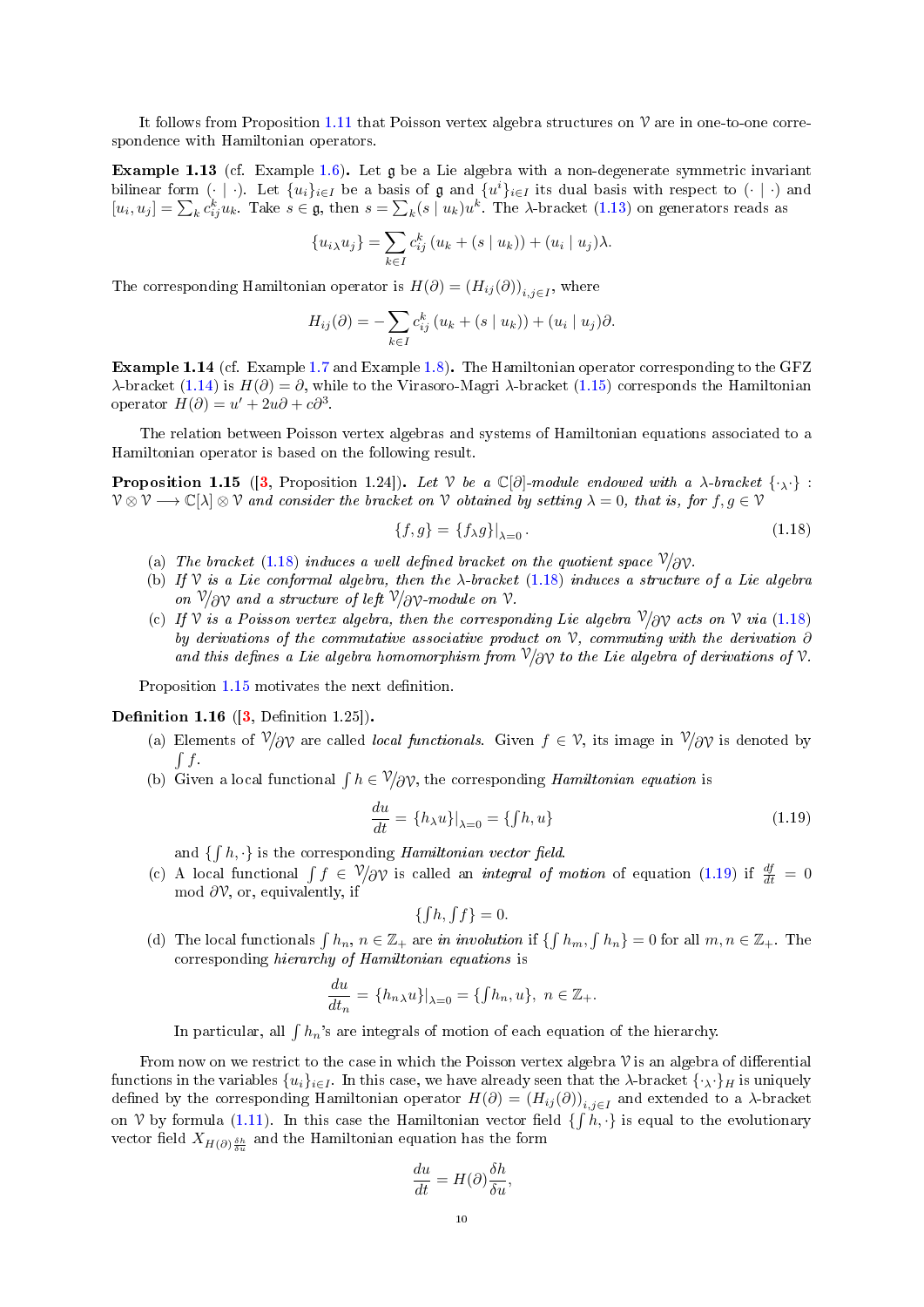where  $\frac{\delta h}{\delta u} = \left(\frac{\delta h}{\delta u_i}\right)$  $i ∈ I \in V^{\oplus l}$  is the variational derivative of h. Moreover, the corresponding Lie algebra structure of  $\mathcal{V}\!/\!\partial \mathcal{V}$  is given by

$$
\{f, fg\} = \int \frac{\delta g}{\delta u} \left( H(\partial) \frac{\delta f}{\delta u} \right) = \sum_{i,j \in I} \int \frac{\delta g}{\delta u_j} H_{ji}(\partial) \frac{\delta f}{\delta u_i}.
$$
 (1.20)

<span id="page-14-1"></span>**Remark 1.17.** Since  $\int h \to X_{H(\partial)\frac{\delta h}{\delta u}}$  is a Lie algebra homomorphism, local functionals in involution correspond to commuting evolutionary vector fields. If a sequence  $\int h_n \in \mathcal{V}(\partial \mathcal{V})$  is such that  $\frac{\delta h_n}{\delta u} \in \mathcal{V}^{\oplus k}$ span an infinite dimensional subspace and dim ker  $H(\partial)<\infty$ , then the vector fields  $X_{H(\partial)^{\delta h_n\over \delta u}}$  span an infinite dimensional space as well.

**Definition 1.18.** The Hamiltonian equation  $(1.19)$  is called *integrable* if there exists an infinite sequence of local functionals  $\int h_n$ , including  $\int h$ , which span an infinite dimensional abelian subspace in the Lie algebra  $\mathcal{V}/\partial\mathcal{V}$ , with Lie bracket defined by [\(1.18\)](#page-13-0), and such that the evolutionary vector fields  $X_{H(\partial)^{\delta h_n}_{\delta u}}$ span an infinite dimensional space (they commute by Remark  $1.17$ ).

# <span id="page-14-0"></span>1.3. Compatible Poisson vertex algebra structures and integrability of Hamiltonian equations

**Definition 1.19.** Several  $\lambda$ -brackets  $\{\cdot_{\lambda}\cdot\}_n$ ,  $n = 1, 2, ..., N$ , on a differential algebra  $\mathcal V$  are called compatible if any C-linear combination of them,  $\{\cdot_\lambda\cdot\} = \sum_{n=1}^N \{\cdot_\lambda\cdot\}_n$ , makes it a Poisson vertex algebra. If V is an algebra of differential functions and  $H_n(\partial)$ ,  $n = 1, 2, ..., N$  are the Hamiltonian operators, defined by [\(1.17\)](#page-12-2), corresponding to the  $\lambda$ -brackets, we say that they are *compatible* as well. A bi-Hamiltonian pair  $(H, K)$  is a pair of compatible Hamiltonian operators  $H(\partial), K(\partial)$ .

**Example 1.20.** (cf. Examples [1.7,](#page-11-7) [1.8](#page-11-8) and [1.14\)](#page-13-3) Let  $R = \mathbb{C}[u, u', u'', \dots]$ . The  $\lambda$ -brackets

$$
{u_{\lambda}u}_{1} = (\partial + 2\lambda)u, \qquad {u_{\lambda}u}_{2} = \lambda, \qquad {u_{\lambda}u}_{3} = \lambda^{3},
$$

are compatible. The corresponding compatible Hamiltonian operators are

$$
H_1(\partial) = u' + 2u\partial
$$
,  $H_2(\partial) = \partial$ ,  $H_3(\partial) = \partial^3$ .

Example 1.21. (cf. Examples [1.6](#page-11-0) and [1.13\)](#page-13-4) Let  $\mathfrak g$  be a Lie algebra with a nondegenerate symmetric bilinear form  $(\cdot | \cdot)$ , let  $\{u_i\}_{i\in I}$  be an orthonormal basis of  $\mathfrak g$  and let  $[u_i, u_j] = \sum_k c_{ij}^k u_k$ . Let  $R = \mathbb C[u_i^{(n)}]$  $i \in I, n \in \mathbb{Z}_+$ , then the following  $\lambda$ -brackets on R are compatible:

$$
\{u_i{}_{\lambda}u_j\}'=\sum_kc_{ij}^ku_k,\qquad \{u_i{}_{\lambda}u_j\}''=\delta_{i,j}\lambda,\qquad \{u_i{}_{\lambda}u_j\}=c_{ij}^k, k\in I.
$$

The corresponding compatible Hamiltonian operators,  $H', H''$  and  $H^k$ ,  $k \in I$ , are given by

$$
H'_{ij}(\partial) = -\sum_{k \in I} c_{ij}^k u_k, \qquad H''_{ij}(\partial) = \delta_{ij}\partial, \qquad H^k_{ij} = c_{ij}^k.
$$

**Definition 1.22.** Let V be an algebra of differential functions and let  $H(\partial) = (H_{ij}(\partial))_{i,j\in I}$  and  $K(\partial) =$  $(K_{ij}(\partial))_{i,j\in I}$  be any two differential operators on  $\mathcal{V}^{\oplus l}$ . An  $(H, K)$ -sequence is a collection  $\{F_n\}_{0\leq n\leq N}\subset$  $\mathcal{V}^{\oplus l}$  such that

$$
H(\partial)F_n = K(\partial)F_{n+1}, \qquad 0 \le n \le N-1. \tag{1.21}
$$

If  $N = \infty$ , we say that  ${F_n}_{n \in \mathbb{Z}_+}$  is an *infinite*  $(H, K)$ -sequence.

 $\sum_{n\in\mathbb{Z}_+} F_n z^{-n}$  as follows: Equation [\(1.21\)](#page-14-2) for an infinite  $(H, K)$ -sequence can be rewritten using the generating series  $F(z)$  =

<span id="page-14-2"></span>
$$
(H(\partial) - zK(\partial)) F(z) = -zK(\partial) F_0.
$$
\n(1.22)

Note that in the special case in which  $F_n = \frac{\delta h_n}{\delta u}$ , for some  $\int h_n \in \sqrt[1]{\partial \mathcal{V}}$ , equation [\(1.21\)](#page-14-2) can be written in terms of the  $\lambda$ -brackets associated to the operators  $H(\partial)$  and  $K(\partial)$  (see [\(1.17\)](#page-12-2)):

<span id="page-14-3"></span>
$$
\{h_{n\lambda}u_i\}_{H}\big|_{\lambda=0} = \{h_{n+1\lambda}u_i\}_{K}\big|_{\lambda=0},\tag{1.23}
$$

for any  $i \in I$ .

<span id="page-14-4"></span>**Lemma 1.23.** Suppose that the operators  $H(\partial)$  and  $K(\partial)$ , acting on  $\mathcal{V}^{\oplus l}$ , are skew-adjoint. Then, any  $(H, K)$ -sequence  ${F_n}_{0 \leq n \leq N}$  satisfies the orthogonality relations

$$
\int F_m \cdot H(\partial) F_n = \int F_m \cdot K(\partial) F_n = 0, \qquad 0 \le m, n \le N. \tag{1.24}
$$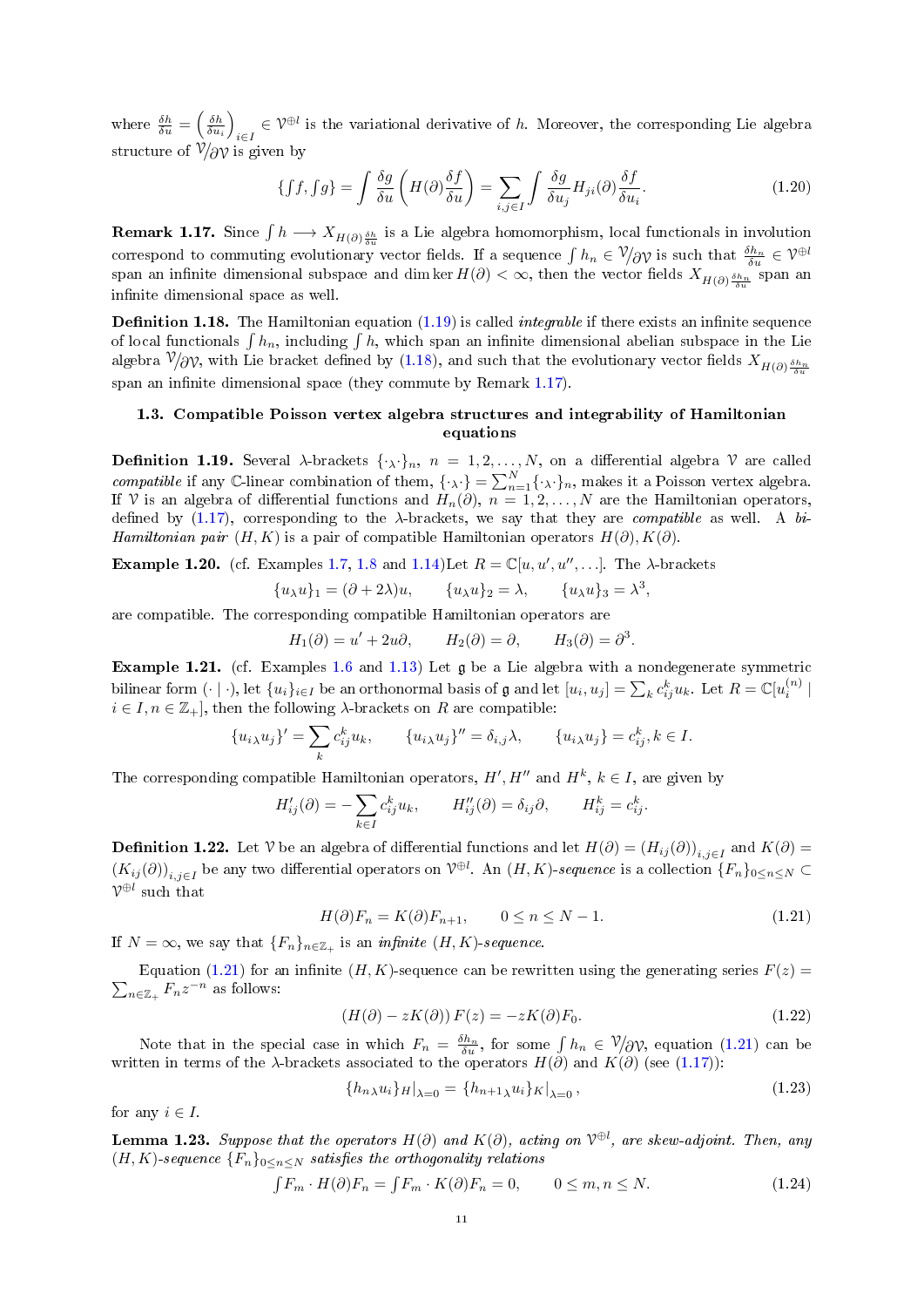PROOF. Without loss of generality, we can assume  $m \leq n$  and prove [\(1.24\)](#page-14-3) by induction on  $n - m$ . If  $m = n$ , [\(1.24\)](#page-14-3) clearly holds, since both  $H(\partial)$  and  $K(\partial)$  are skewadjoint operators. Let us assume  $m - n > 0$ , by [\(1.21\)](#page-14-2) and inductive assumption we have

$$
\int F_m \cdot K(\partial) F_n = \int F_m \cdot H(\partial) F_{n-1} = 0,
$$

and similarly, since  $H(\partial)$  is skew-adjoint,

$$
\int F_m \cdot H(\partial) F_n = -\int F_n \cdot H(\partial) F_m = -\int F_n \cdot K(\partial) F_{m+1} = 0.
$$

We have a way to construct an infinite hierarchy of Hamiltonian equations,  $\frac{du}{dt_n} = \{ \int h_n, u \}_H$ , and the associated infinite sequence of integrals of motion  $\int h_n, n \in \mathbb{Z}_+$ . In order to do this, we have to solve two problems. First, given a bi-Hamiltonian pair  $(H,K)$ , acting on  $\mathcal{V}^{\oplus l}$ , we need to find an infinite  $(H, K)$ -sequence  ${F_n}_{n \in \mathbb{Z}_+}$ . Second, we need to prove that  $F_n$ ,  $n \in \mathbb{Z}_+$  is an exact element, namely,  $F_n = \frac{\delta h_n}{\delta u}$ , for some local functional  $\int h_n \in V$  and we want to find an explicit formula for it. By Lemma [1.23,](#page-14-4) the corresponding local functionals  $\int h_n$  are pairwise in involution with respect to both Lie brackets associated to both Hamiltonian operators  $H(\partial)$  and  $K(\partial)$ :

$$
\{ \int h_m, \int h_n \} = \{ \int h_m, \int h_n \} = 0, \qquad \text{for all } m, n \in \mathbb{Z}_+.
$$
 (1.25)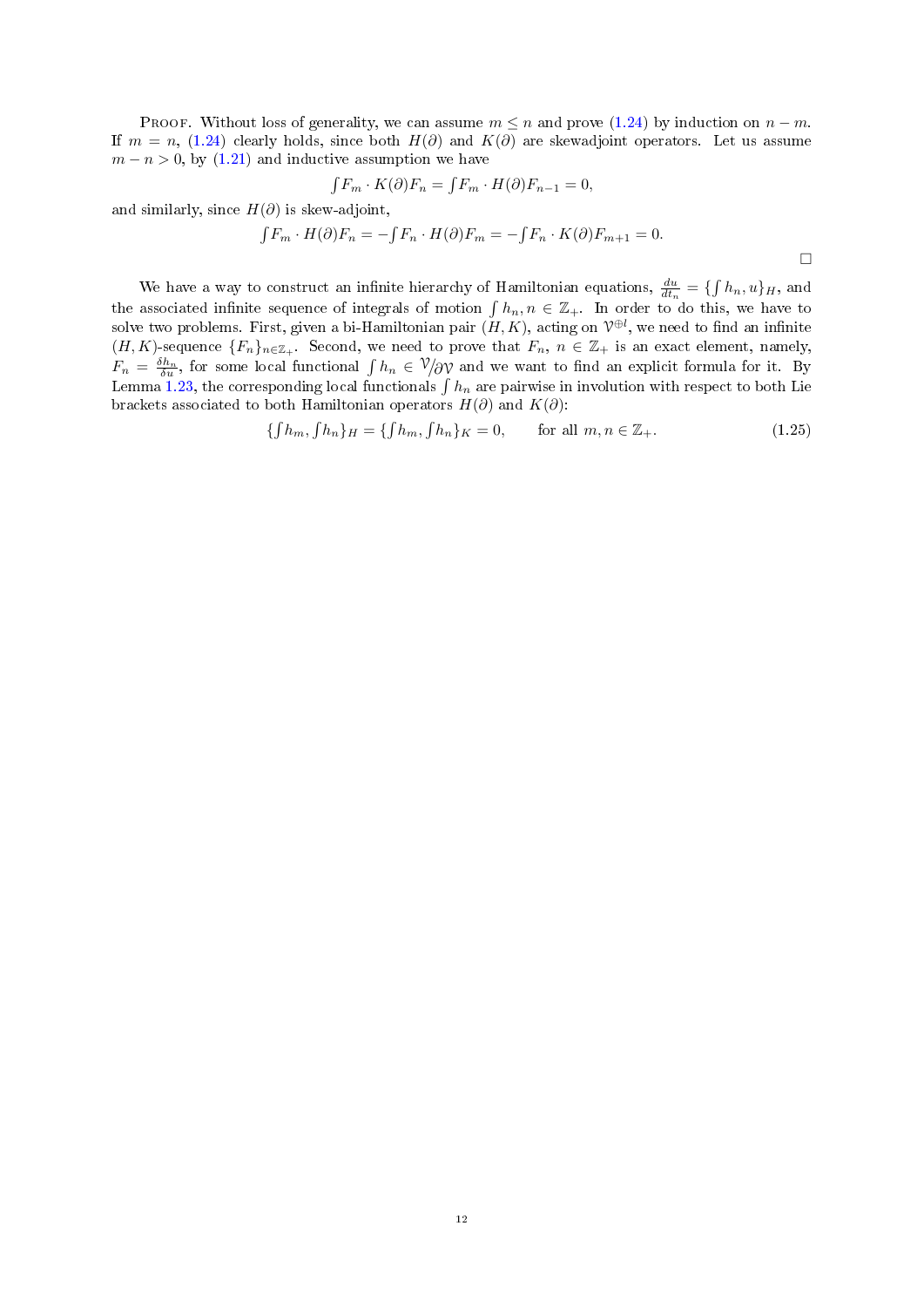#### CHAPTER 2

# <span id="page-16-0"></span>Classical W-algebras via Drinfeld-Sokolov Hamiltonian reduction

In the seminal paper [\[12\]](#page-88-8) a hierarchy of integrable Hamiltonian equations is attached to semisimple Lie algebras. This construction, called *classical Drinfeld-Sokolov Hamiltonian reduction*, is obtained starting from any principal nilpotent element in the Lie algebra. The algebraic structure arising from this Hamiltonian reduction is nowadays known as *classical* W-algebra. Later, classical W-algebras were constructed starting from any nilpotent element. In this chapter, we review the classical Drinfeld-Sokolov Hamiltonian reduction extending it to the case of an arbitrary nilpotent element and give an interpretation in the language of Poisson vertex algebras (cf. Chapter [1\)](#page-8-0). Then we realize classical W-algebras corresponding to Lie algebras of type  $B_n, C_n$  and  $D_n$  as quotients of some Poisson vertex subalgebras of the classical W-algebra attached to  $\mathfrak{gl}_n$ .

## 2.1. Review of classical Drinfeld-Sokolov Hamiltonian reduction

<span id="page-16-1"></span>Let g be a reductive finite dimensional Lie algebra with a nondegenerate symmetric invariant bilinear form  $(\cdot | \cdot)$  and  $f \in \mathfrak{g}$  a nilpotent element. By Jacobson-Morozov theorem [\[6,](#page-88-13) Theorem 3.3.1], it is possible to embed f in an  $\mathfrak{sl}_2$ -triple  $\{f, h = 2x, e\} \subset \mathfrak{g}$ . Then we can write

<span id="page-16-4"></span><span id="page-16-2"></span>
$$
\mathfrak{g} = \bigoplus_{i \in \frac{1}{2}\mathbb{Z}} \mathfrak{g}_i \tag{2.1}
$$

for its ad x-decomposition. It follows that  $f \in \mathfrak{g}_{-1}$ ,  $h \in \mathfrak{g}_0$  and  $e \in \mathfrak{g}_1$ .

We consider the following subalgebras of  $\mathfrak{g}$ :

$$
\mathfrak{m}_+ = \bigoplus_{i \geq 1} \mathfrak{g}_i \subset \mathfrak{n}_+ = \bigoplus_{i \geq \frac{1}{2}} \mathfrak{g}_i \subset \mathfrak{b}_+ = \bigoplus_{i \in \mathbb{Z}_+} \mathfrak{g}_i \subset \mathfrak{B}_+ = \bigoplus_{i \geq -\frac{1}{2}} \mathfrak{g}_i.
$$
 (2.2)

Let  $C^{\infty}(S^1, \mathfrak{g})$  be the space of functions from  $S^1 = \{z \in \mathbb{C} \mid |z| = 1\}$  with values in  $\mathfrak{g}$ . This space inherits a Lie algebra structure from  $\frak g$  and the bilinear form of  $\frak g$  extends to a bilinear form on  $C^\infty(S^1,\frak g),$  which we still denote  $(· | ·)$ . Moreover, set  $\partial = \frac{d}{dx}$  the total derivative of functions, then  $\partial$  naturally acts on  $C^{\infty}(S^1, \mathfrak{g})$ . This allow us to consider the semidirect product Lie algebra  $\mathbb{C}\partial \ltimes C^{\infty}(S^1, \mathfrak{g})$ , where  $[\partial, u] = u'$ , for any  $u \in C^{\infty}(S^1, \mathfrak{g})$ .

Let  $\mathscr{L} \in \mathbb{C} \partial \ltimes C^\infty(S^1,\mathfrak{B}_+)$  be a first order differential operator of the form

$$
\mathcal{L} = \partial + q + \Lambda(z),\tag{2.3}
$$

where  $q \in C^{\infty}(S^1, \mathfrak{B}_+)$  and  $\Lambda(z) = f + zs$ , with  $z \in \mathbb{C}$  and  $s \in \text{ker ad } \mathfrak{n}_+$ . Clearly  $\partial \Lambda(z) = 0$ .

We define a *gauge transformation* to be a transformation of the type

<span id="page-16-3"></span>
$$
\widetilde{\mathscr{L}} = e^{\operatorname{ad} S} (\mathscr{L}),
$$

where  $S \in C^{\infty}(S^1, \mathfrak{n}_+)$ . From the fact that  $[\mathfrak{n}_+, \mathfrak{B}_+] \subseteq \mathfrak{b}_+$ ,  $[\mathfrak{n}_+, s] = 0$  and  $[\mathfrak{n}_+, f] \subseteq \mathfrak{B}_+$  it follows that  $\mathscr{L} = \partial + \widetilde{q} + \Lambda(z)$ , where  $\widetilde{q} = e^{\text{ad }S}(\mathcal{L}) - \partial - \Lambda(z) \in C^{\infty}(S^1, \mathfrak{B}_+)$ . Then  $\mathscr{L}$  and  $\mathscr{\tilde{L}}$  have the same form. We call them *gauge equivalent operators* and usually write  $\mathscr{L} \stackrel{S}{\sim} \widetilde{\mathscr{L}}$ .

Now, let R be the ring of differential polynomials in  $q$  that are invariants for gauge transformations. The expression p is a differential polynomial in q, where p and q are functions in some vector spaces V and  $W$ , means that for some, thus any, choice of bases in  $V$  and  $W$ , the coordinates of  $p$  are differential polynomials in the coordinates of q. Hence, a differential polynomial  $p$  belongs to  $R$  if and only if  $p(q) = p(\tilde{q})$ , for any  $\mathscr{L} \stackrel{S}{\sim} \widetilde{\mathscr{L}}$ . We emphasize that  $\tilde{q} = \tilde{q}(q)$ .<br>For any  $i > 0$  the operator ad f acts from a to  $q_i$ , injoint

For any  $i > 0$  the operator ad f acts from  $\mathfrak{g}_i$  to  $\mathfrak{g}_{i-1}$  injectively (since the grading [\(2.1\)](#page-16-2) is given by the  $\mathfrak{sl}_2$  triple in which f is embedded; such a grading is called good [\[13\]](#page-88-14)). When it is not surjective, we can choose a vector subspace  $V_i\subset\mathfrak{g}_i$  such that  $\mathfrak{g}_i=V_i\oplus [f,\mathfrak{g}_{i+1}]$ . We set  $V=\oplus_iV_i$ . Since  $\mathfrak{B}_+=V\oplus [f,\mathfrak{n}_+]$ and ad  $f: \mathfrak{n}_+ \longrightarrow \mathfrak{B}_+$  is injective, it follows that  $\dim V = \dim \mathfrak{B}_+ - \dim \mathfrak{n}_+$ . By representation theory of  $\mathfrak{sl}_2$ , it follows that we can choose, for example,  $V = \text{ker ad }e$ .

The next proposition is a slight generalization of  $[12,$  Proposition 6.1].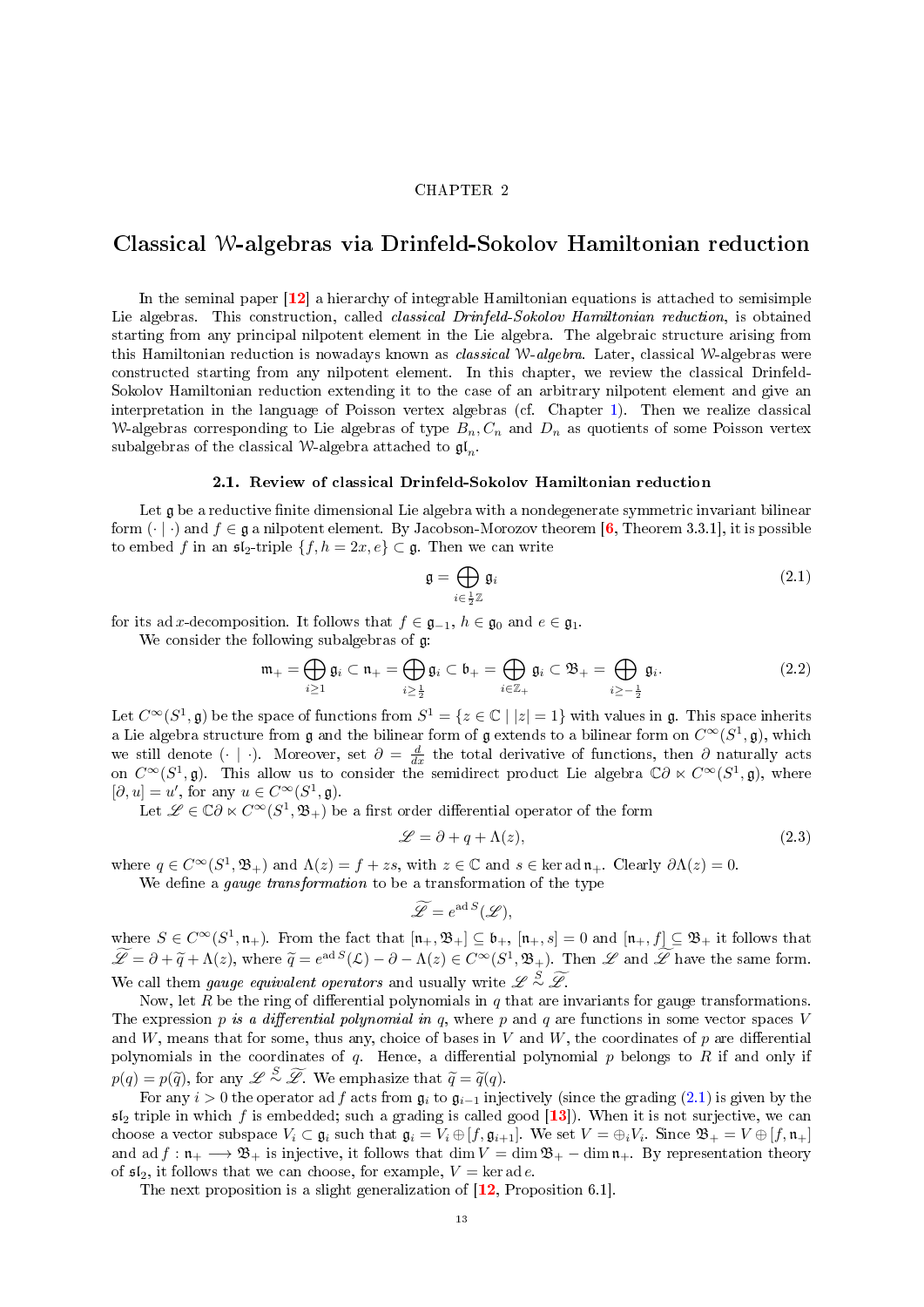<span id="page-17-5"></span>**Proposition 2.1.** For any operator L of the form [\(2.3\)](#page-16-3) there exists a unique  $S \in C^{\infty}(S^1, \mathfrak{n}_+)$  such that  $\mathscr{L} \stackrel{S}{\sim} \mathscr{L}^{can} = \partial + q^{can} + \Lambda(z)$ , where  $q^{can} \in C^{\infty}(S^1, V)$ . The elements S and  $q^{can}$  are differential polynomials in q.

PROOF. Since  $[S, s] = 0$ , we are left to show that we can find S and  $q^{can}$  such that

<span id="page-17-7"></span><span id="page-17-0"></span>
$$
\partial + q^{can} + f = e^{adS}(\partial + q + f). \tag{2.4}
$$

Let us write  $q = \sum_{i \geq -\frac{1}{2}} q_i$ ,  $q^{can} = \sum_{i \geq -\frac{1}{2}} q^{can}_i$  and  $S = \sum_{i \geq \frac{1}{2}} S_i$ , where  $q_i$ ,  $q^{can}_i$  and  $S_i$  are in  $C^{\infty}(S^1, \mathfrak{g}_i)$ . Equating coefficients lying in  $\mathfrak{g}_i$  in the relation [\(2.4\)](#page-17-0) we should have  $q_{-\frac{1}{2}}^{can} + [f, S_1] = q_{-\frac{1}{2}}$  and, for  $i \in \mathbb{Z}_+$ ,

$$
q_i^{can} + [f, S_{i+1}] = - \sum_{k \in \mathbb{Z}_+} \sum_{\substack{h_1 + \dots + h_{k+1} = i \\ h_1, \dots, h_{k+1} \ge \frac{1}{2} \\ \dots \\ k \in \mathbb{Z}_+}} \frac{1}{(k+1)!} [S_{h_1}, [S_{h_2}, [ \dots, [S_{h_k}, S'_{h_{k+1}}]] \dots ]]
$$
  
+ 
$$
\sum_{k \in \mathbb{Z}_+} \sum_{\substack{h_0 + \dots + h_k = i \\ h_0 \ge -\frac{1}{2}, h_1, \dots, h_k \ge \frac{1}{2} \\ \dots \\ k \in \mathbb{Z}_+}} \frac{1}{k!} [S_{h_1}, [S_{h_2}, [ \dots, [S_{h_k}, q_{h_0}]] \dots ]]
$$
  
+ 
$$
\sum_{k \in \mathbb{Z}_+} \sum_{\substack{h_1 + \dots + h_{k+1} = i+1 \\ h_1, \dots, h_{k+1} \ge \frac{1}{2} \\ \dots \\ h_1, \dots, h_{k+1} \ge \frac{1}{2}}} \frac{1}{(k+1)!} [S_{h_1}, [S_{h_2}, [ \dots, [S_{h_{k+1}}, f]] \dots ]].
$$
  
(2.5)

Since ad f is injective,  $q_{-\frac{1}{2}}^{can}$  and  $S_1$  are uniquely determined. Then we can find uniquely  $q_i^{can}$  and  $S_{i+1}$ when the previous ones have already been determined.

<span id="page-17-6"></span>Corollary 2.2. The choice of the space V provides a differential basis for the differential algebra  $R$ . Thus, if  $u_1, \ldots, u_r$  are the coordinates of  $q^{can}$  in V,  $R = \mathbb{C}[u_i^{(m)} \mid i \in \{1, \ldots, r\}, m \in \mathbb{Z}_+].$ 

PROOF. It suffices to show that if  $\mathscr{L} \stackrel{S}{\sim} \mathscr{L}_1$  and  $\mathscr{L}_1 \stackrel{T}{\sim} \mathscr{L}_2$ , then  $\mathscr{L} \stackrel{U}{\sim} \mathscr{L}_2$ . This implies that if  $\mathscr{L} \overset{S}{\sim} \widetilde{\mathscr{L}}$ , then  $\mathscr{L}^{can} = \widetilde{\mathscr{L}}^{can}$ . Thus, for a gauge invariant polynomial p,  $p(q) = p(\tilde{q}) = p(q^{can})$ . We have  $\mathscr{L}_{\mathscr{L}} = \rho^{ad}T(\mathscr{L}) = \rho^{ad}T \rho^{ad}S(\mathscr{L})$ . By Campbell Hausedorff formula [23] there  $\mathscr{L}_2 = e^{\mathrm{ad}T}(\mathscr{L}_1) = e^{\mathrm{ad}T}e^{\mathrm{ad}S}(\mathscr{L})$ . By Campbell-Haussdorff formula [\[23\]](#page-88-15) there exists  $U \in C^{\infty}(S^1, \mathfrak{n}_+)$ such that  $e^{ad T} e^{ad S} = e^{ad U}$  proving the assertion.

For any  $u, v \in C^{\infty}(S^1, \mathfrak{g})$  we define

<span id="page-17-2"></span>
$$
(u, v) = \int_{S^1} (u \mid v).
$$
 (2.6)

This bilinear form is still invariant and integration by parts gives

<span id="page-17-1"></span>
$$
(u, v') = -(u', v). \t\t(2.7)
$$

We introduce the Hamiltonian structure on the set of equivalence classes of operators  $\mathscr{L}$ , which we denote  $\mathcal{M}(\mathfrak{g})$ . Namely,

$$
\mathcal{M}(\mathfrak{g}) = \{ \mathcal{L} = \partial + q + \Lambda(z) \mid q \in C^{\infty}(S^1, \mathfrak{B}_+) \} / \mathcal{S}.
$$

The set of functionals on  $\mathcal{M}(\mathfrak{g})$  is

$$
\mathcal{F}(\mathfrak{g}) = \{ l(q) = \int_{S^1} p(q) \mid p \in R \}.
$$

If  $l \in \mathcal{F}(\mathfrak{g})$  and  $q \in C^{\infty}(S^1,\mathfrak{B}_+)$ , then by  $\operatorname{grad}_q l$  we denote any element of  $C^{\infty}(S^1,\mathfrak{g})$  satisying the relation

<span id="page-17-4"></span><span id="page-17-3"></span>
$$
\frac{d}{d\varepsilon}l(q+\varepsilon h)\bigg|_{\varepsilon=0} = (\text{grad}_q l, h) \tag{2.8}
$$

for any  $h\in C^{\infty}(S^1,\mathfrak{B}_+)$ . Since the orthonormal complement to  $\mathfrak{B}_+$  is  $\mathfrak{m}_+$ , then  $\mathrm{grad}_q\, l$  is defined up to the addition of elements of  $C^{\infty}(S^1, \mathfrak{m}_+).$ 

We define the following Poisson bracket on  $\mathcal{F}(\mathfrak{g})$ : if  $\varphi, \psi \in \mathcal{F}(\mathfrak{g})$  and  $q \in C^{\infty}(S^1, \mathfrak{B}_+)$ , then

$$
\{\varphi,\psi\}_{z}^{DS}(q) = (\text{grad}_q \varphi, [\text{grad}_q \psi, \mathscr{L}]).
$$
\n(2.9)

We can also write  $\{\cdot,\cdot\}_z^{DS} = \{\cdot,\cdot\}_0^{DS} - z\{\cdot,\cdot\}_\infty^{DS}$ , where

$$
\begin{aligned} & \{\varphi, \psi\}_0^{DS}(q) = (\operatorname{grad}_q \varphi, [\operatorname{grad}_q \psi, \partial + q + f]), \\ & \{\varphi, \psi\}_\infty^{DS}(q) = -(\operatorname{grad}_q \varphi, [\operatorname{grad}_q \psi, s]). \end{aligned}
$$

It can be verified that: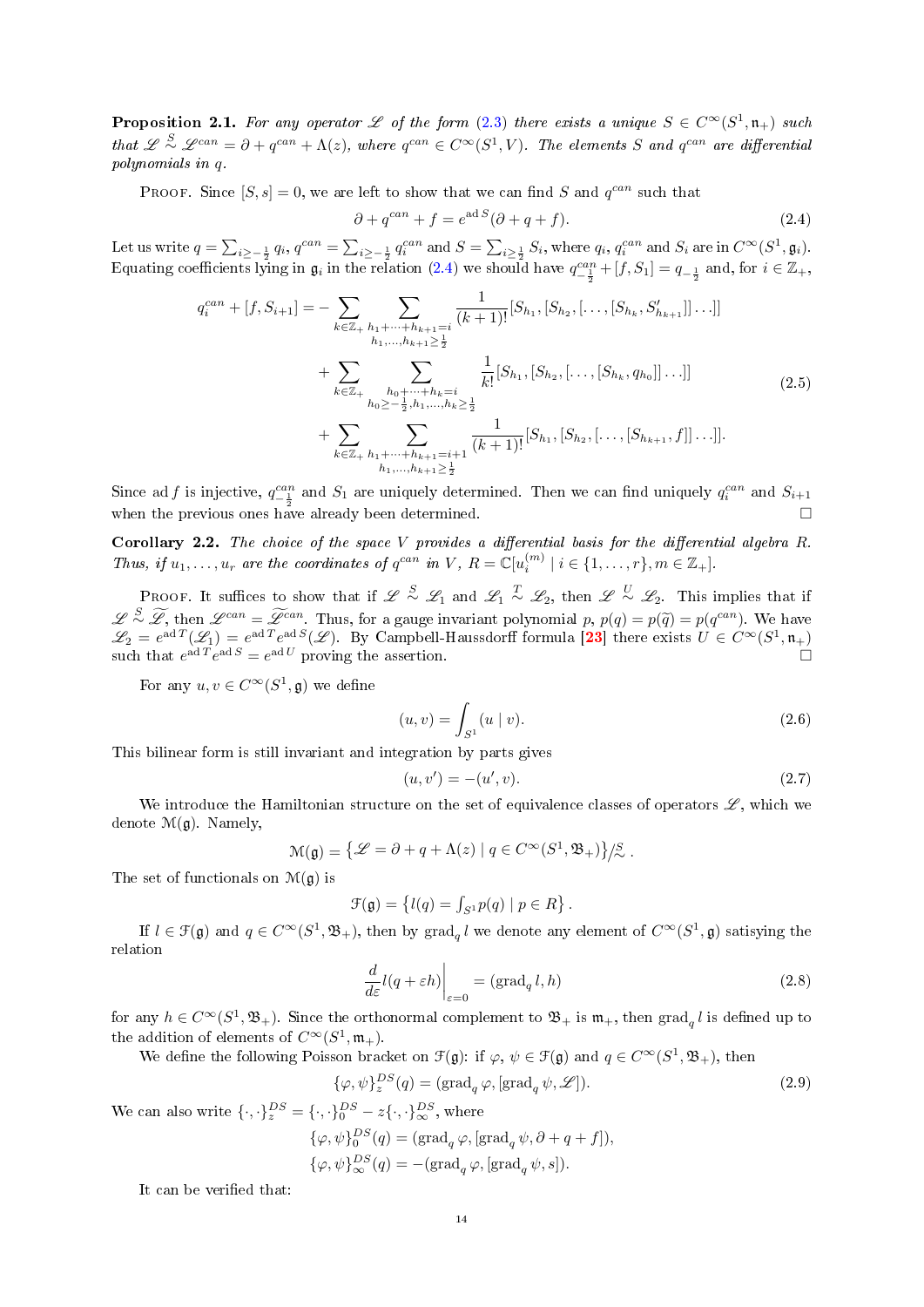a) definition is well posed, that is, it does not depend on the choice of the gradient;

b) gauge invariance of  $\varphi$  and  $\psi$  implies gauge invariance of  $\{\varphi, \psi\}_{z}^{DS}$ ;

c) the brackets  $\{\cdot,\cdot\}_0^{DS}$  and  $\{\cdot,\cdot\}_\infty^{DS}$  are skewsymmetric, coordinated and verify the Jacoby identity. Verification of Jacobi identity in c) involves a long computation that can be avoid using Poisson vertex algebras theory, then we will prove it later. Now we prove a) and b).

For a) we have to verify for any  $\theta \in C^{\infty}(S^1, \mathfrak{m}_+)$  the following equalities

<span id="page-18-1"></span>
$$
(\text{grad}_q \varphi, [\theta, \mathcal{L}]) = 0; \tag{2.10}
$$

<span id="page-18-2"></span>
$$
(\theta, [\text{grad}_q \varphi, \mathcal{L}]) = 0. \tag{2.11}
$$

By invariance of the scalar product and [\(2.7\)](#page-17-1) it follows that [\(2.10\)](#page-18-1) implies [\(2.11\)](#page-18-2). Since  $[\mathfrak{m}_+, s] = 0$ , we are left to show that

$$
(\operatorname{grad}_q \varphi, [\theta, \partial + q + f]) = 0.
$$

This equality follows from the gauge invariance of  $\varphi$ . Indeed, take  $S(\varepsilon) = \varepsilon \theta$  and define

e

$$
\mathscr{L}(\varepsilon) = e^{\mathrm{ad}\,S(\varepsilon)}(\mathscr{L}) = \partial + q(\varepsilon) + \Lambda(z) = \mathscr{L} + \varepsilon[\theta, \mathscr{L}] + o(\varepsilon^2).
$$

Then  $q(\varepsilon) = q + \varepsilon [\theta, \mathcal{L}] + o(\varepsilon^2) = q + \varepsilon [\theta, \partial + q + f] + o(\varepsilon^2)$ . By gauge invariance it follows that

$$
0 = \frac{d\varphi(q)}{d\varepsilon}\bigg|_{\varepsilon=0} = \frac{d\varphi(q(\varepsilon))}{d\varepsilon}\bigg|_{\varepsilon=0} = (\text{grad}_q \varphi, [\theta, \partial + q + f]).
$$

To prove b) it suffices to show that if  $\mathscr{L} \stackrel{S}{\sim} \widetilde{\mathscr{L}}$ , then

<span id="page-18-3"></span>
$$
^{ad\,S}(\text{grad}_q\,\varphi) = \text{grad}_{\widetilde{q}}\,\varphi,\tag{2.12}
$$

where  $\text{grad}_{\widetilde{q}} \varphi = \text{grad}_q \varphi \big|_{q = \widetilde{q}}$ . In fact, it will follow that

$$
\{\varphi, \psi\}^{DS}_{z}(\tilde{q}) = \left(e^{\operatorname{ad}S}(\operatorname{grad}_q \varphi), \left[e^{\operatorname{ad}S}(\operatorname{grad}_q \psi), \widetilde{\mathscr{L}}\right]\right) = \left(e^{\operatorname{ad}S}(\operatorname{grad}_q \varphi), e^{\operatorname{ad}S}[\operatorname{grad}_q \psi, \mathscr{L}]\right) = \
$$

$$
= (\operatorname{grad}_q \varphi, [\operatorname{grad}_q \psi, \mathscr{L}]) = \{\varphi, \psi\}^{DS}_{z}(q).
$$

To prove [\(2.12\)](#page-18-3) we note that, if  $\widetilde{\mathscr{L}}= e^{\operatorname{ad}S}(\mathscr{L})$ , then  $\widetilde{q+\varepsilon h} = \widetilde{q}+\varepsilon \widetilde{h} = \widetilde{q}+\varepsilon e^{\operatorname{ad}S}(h)$ , from which we derive using gauge invariance, the equality derive, using gauge invariance, the equality

$$
(\operatorname{grad}_q \varphi, h) = \frac{d\varphi(q + \varepsilon h)}{d\varepsilon} \bigg|_{\varepsilon=0} = \frac{d\varphi(\widetilde{q + \varepsilon h})}{d\varepsilon} \bigg|_{\varepsilon=0} = \frac{d\varphi(\widetilde{q} + \varepsilon e^{\operatorname{ad} S}(h))}{d\varepsilon} \bigg|_{\varepsilon=0} = \frac{\operatorname{d}\varphi(\widetilde{q} + \varepsilon e^{\operatorname{ad} S}(h))}{d\varepsilon} \bigg|_{\varepsilon=0} = \frac{\operatorname{d}\varphi(\widetilde{q} + \varepsilon e^{\operatorname{ad} S}(h))}{d\varepsilon} \bigg|_{\varepsilon=0} =
$$

### 2.2. Classical W-algebras in the Poisson vertex algebra theory

<span id="page-18-0"></span>Let  $\mathfrak{g}, f$  and  $(\cdot | \cdot)$  be as in Section [2.1.](#page-16-1) Let  $\{e, h = 2x, f\} \subset \mathfrak{g}$  be a  $\mathfrak{sl}_2$ -triple associated to f, then we have the ad x-decompositon  $(2.1)$ . We keep the notation as in  $(2.2)$ .

Let  $\mathcal{V}(\mathfrak{g}) = S(\mathbb{C}[\partial] \otimes \mathfrak{g})$  be the symmetric algebra over  $\mathbb{C}[\partial] \otimes \mathfrak{g}$ . We use the notation  $a^{(i)} = \partial^i \otimes a$ ,  $a \in \mathfrak{g}$  to indicate monomials of  $\mathbb{C}[\partial] \otimes \mathfrak{g}$ .

Given  $z \in \mathbb{C}$  and  $s \in \mathfrak{g}$  we give  $\mathcal{V}(\mathfrak{g})$  the structure of Poisson vertex algebra (cf. Example [1.6\)](#page-11-0) defining for  $a, b \in \mathfrak{a}$ 

<span id="page-18-4"></span>
$$
\{a_{\lambda}b\}_{z} = [a,b] + (a \mid b)\lambda + z(s \mid [a,b])
$$
\n(2.13)

and extending the  $\lambda$ -bracket to  $\mathcal{V}(\mathfrak{g})$  by Theorem [1.5.](#page-11-6) We denote this Poisson vertex algebra by  $\mathcal{V}_z(\mathfrak{g}, s)$ and note that for  $z = 0$  there is no dependence on s, hence we will denote it  $\mathcal{V}_0(\mathfrak{g})$ .

We let  $\widetilde{\mathcal{J}}(\mathfrak{g},f) \subset \mathcal{V}(\mathfrak{g})$  be the differential ideal generated by the elements of the form  $m - (f \mid m)$ with  $m \in \mathfrak{m}_+$ , namely

$$
\mathcal{J}(\mathfrak{g},f)=\langle m-(f\mid m)\mid m\in\mathfrak{m}_+\rangle_{\mathcal{V}(\mathfrak{g})}.
$$

This is not a Poisson vertex algebra ideal since we can choose  $a \in \mathfrak{g}$  such that  $[a, m] \notin \mathfrak{m}_+$  for some  $m \in \mathfrak{m}_+$ . Then  $\{a_{\lambda}m\}_{z} \notin \widetilde{\mathfrak{J}}(\mathfrak{g},f)[\lambda]$ .

Let us define  $% \left\vert \cdot \right\vert$ 

$$
\widetilde{\mathcal{W}}_z(\mathfrak{g},f,s)=\left\{p\in\mathcal{V}_z(\mathfrak{g},s)\,\Big|\,\{a_\lambda p\}_z\in\widetilde{\mathcal{J}}(\mathfrak{g},f)[\lambda]\,\,\forall a\in\mathfrak{n}_+\right\}\,.
$$

As before, for  $z = 0$  there is no dependence on s and we denote the corresponding space  $\mathcal{W}_0(\mathfrak{g}, f)$ .

<span id="page-18-5"></span>Lemma 2.3. The following statements hold:

a) if  $p \in \mathcal{W}_z(\mathfrak{g}, f, s)$  and  $q \in \mathcal{J}(\mathfrak{g}, f)$ , then  $\{p_\lambda q\}_z$ ,  $\{q_\lambda p\}_z \in \mathcal{J}(\mathfrak{g}, f)[\lambda]$ ;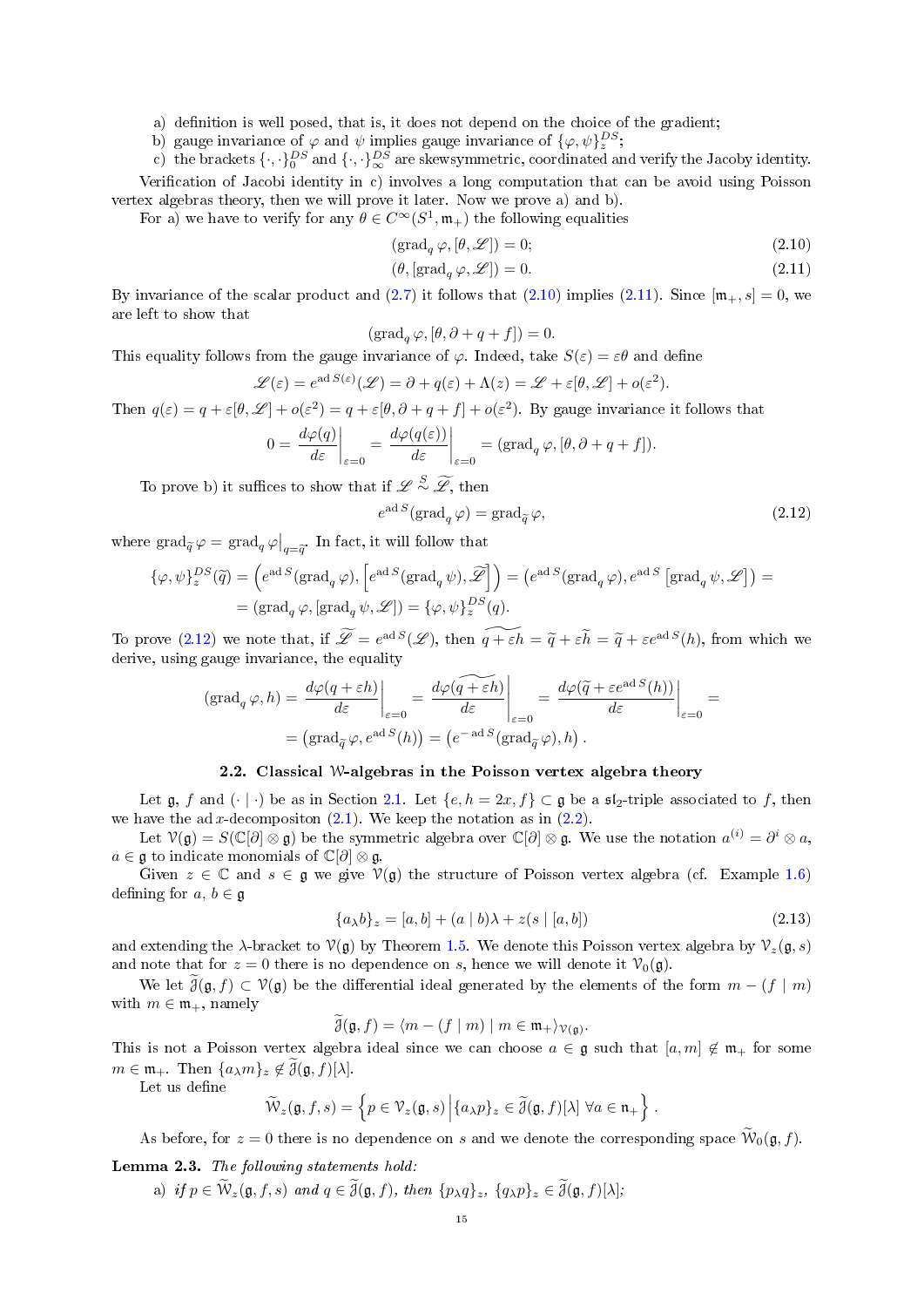- b)  $W_z(\mathfrak{g}, f, s) \subset \mathcal{V}_z(\mathfrak{g}, s)$  is a Poisson vertex subalgebra;
- c) if  $s \in \text{ker ad } \mathfrak{n}_+$ , then  $\mathfrak{J}(\mathfrak{g}, f) \subset \mathcal{W}_z(\mathfrak{g}, f, s)$ .

PROOF. To prove a) we note that any element of  $\tilde{\mathcal{J}}(\mathfrak{g}, f)$  is a finite sum of elements of the form  $r\partial^{i}(m-(f|m))$ , with  $r \in \mathcal{V}(\mathfrak{g})$  and  $i \in \mathbb{Z}_{+}$ . Then we get

$$
\{p_{\lambda}q\}_{z} = \sum \{p_{\lambda}r\partial^{i}(m - (f \mid m))\}_{z} =
$$
  
= 
$$
\sum \{p_{\lambda}r\}_{z}\partial^{i}(m - (f \mid m)) + \sum r(\lambda + \partial)^{i}\{p_{\lambda}m\}_{z} \in \widetilde{\partial}(\mathfrak{g}, f)[\lambda],
$$

since  $p \in \mathcal{W}_z(\mathfrak{g}, f, s)$  and  $m \in \mathfrak{m}_+ \subset \mathfrak{n}_+$ . From the fact that  $\mathcal{J}(\mathfrak{g}, f)$  is a differential ideal, using skewcommutativity we get also  $\{q_{\lambda}p\}_{z} \in \widetilde{\mathcal{J}}(\mathfrak{g},f)[\lambda].$ 

For b), first we prove that  $W_z(\mathfrak{g}, f, s) \subset \mathcal{V}(\mathfrak{g})$  is a differential subalgebra. Indeed, if  $p, q \in \mathcal{W}_z(\mathfrak{g}, f, s)$ and  $a \in \mathfrak{n}_+$ , we have

$$
\{a_{\lambda}pq\}_{z} = p\{a_{\lambda}q\}_{z} + q\{a_{\lambda}p\}_{z} \in \mathcal{J}(\mathfrak{g},f)[\lambda]
$$

and

 ${a_{\lambda} \partial p}_{z} = (\lambda + \partial){a_{\lambda} p}_{z} \in \tilde{\mathcal{J}}(\mathfrak{g}, f)[\lambda],$ 

so that pq and  $\partial p$  lie in  $\mathcal{W}_z(\mathfrak{g}, f, s)$ .

Next, we show that  $\mathcal{W}_z(\mathfrak{g}, f, s)$  is closed for the  $\lambda$ -bracket. Let  $a \in \mathfrak{n}_+$  and  $p, q \in \mathcal{W}_z(\mathfrak{g}, f, s)$ . By the Jacobi identity

$$
\{a_{\lambda}\{p_{\mu}q\}_{z}\}_{z} = \{p_{\mu}\{a_{\lambda}q\}_{z}\}_{z} + \{\{a_{\lambda}p\}_{z\lambda+\mu}q\}_{z}.
$$

By a) both terms in the right hand side lie in  $\mathcal{J}(\mathfrak{g}, f)[\lambda, \mu]$ . Hence  $\{p_{\lambda}q\}_z \in \mathcal{W}_z(\mathfrak{g}, f, s)[\lambda]$ .

Finally, let us prove c). By repeated use of left and right Leibniz rule we can reduce to show that elements of the form  $m - (f \mid m)$ , with  $m \in \mathfrak{m}_+$ , lie in  $\mathcal{W}_z(\mathfrak{g}, f, s)$ . Take  $a \in \mathfrak{n}_+$ , then

$$
\{a_{\lambda}m - (f \mid m)\}_z = \{a_{\lambda}m\}_z = [a, m] \in \widetilde{\partial}(\mathfrak{g}, f)[\lambda].
$$
  
Indeed,  $[a, m] \in \bigoplus_{j>1} \mathfrak{g}_j$ , then  $(f \mid [a, m]) = 0$ . Hence,  $m - (f \mid m) \in \widetilde{\mathcal{W}}_z(\mathfrak{g}, f, s)$ .

If  $s \in \text{ker ad } \mathfrak{n}_+$ , by the above lemma,  $\mathfrak{J}(\mathfrak{g}, f) \subset \mathcal{W}_z(\mathfrak{g}, f, s)$  is a Poisson vertex algebra ideal and, by Theorem [1.9,](#page-12-4) the quotient has an iduced Poisson vertex algebra structure. Thus, we give the following:

**Definition 2.4.** The *classical* W-algebra associated to the triple  $(g, f, s)$  is

$$
\mathcal{W}_z(\mathfrak{g},f,s)=\mathcal{W}_z(\mathfrak{g},f,s)/\widetilde{\mathfrak{J}}(\mathfrak{g},f).
$$

**Remark 2.5.** In [\[17\]](#page-88-16) is proved that  $W_z(\mathfrak{g}, f, s)$  depends only on the nilpotent orbit of f and not on the  $\mathfrak{sl}_2$ -triple we choose.

2.2.1. Equivalence with the classical Drinfeld-Sokolov Hamiltonian reduction. We want to show that the Lie algebra structure on the quotient space  $\mathcal{W}_z(\mathfrak{g}, f, s)/\partial \mathcal{W}_z(\mathfrak{g}, f, s)$  with Lie bracket defined by  $(1.18)$  is exactly the same structure obtained by the classical Drinfeld-Sokolov Hamiltonian reduction performed in Section [2.1.](#page-16-1) For our purpose we substitute the loop algebra  $C^\infty(S^1,\mathfrak{g})$  with the Lie algebra  $\mathfrak{g} \otimes \mathcal{V}(\mathfrak{g})$ . The Lie algebra structure on  $\mathfrak{g} \otimes \mathcal{V}(\mathfrak{g})$  is defined by  $[a \otimes g, b \otimes h] = [a, b] \otimes gh \in \mathfrak{g} \otimes \mathcal{V}(\mathfrak{g})$ , for any monomials  $a \otimes g, b \otimes h \in \mathfrak{g} \otimes \mathcal{V}(\mathfrak{g})$  and extended by linearity to the whole  $\mathfrak{g} \otimes \mathcal{V}(\mathfrak{g})$ . As for  $C^{\infty}(S^1, \mathfrak{g})$ , we can extend the bilinear form of  $\mathfrak{g}$  to a bilinear form on  $\mathfrak{g} \otimes \mathfrak{V}(\mathfrak{g})$ , which we still denote  $(\cdot | \cdot)$  by  $(a \otimes g | b \otimes h) = (a | b)gh \in V(g)$ , for any monomials  $a \otimes g, b \otimes h \in g \otimes V(g)$ . This bilinear form is still nondegenerate invariant and symmetric. Moreover, let  $\partial$  be the derivation  $\mathcal{V}(\mathfrak{g})$ , we define an action of the abelian Lie algebra  $\mathbb{C}\partial$  on  $\mathfrak{g} \otimes \mathcal{V}(\mathfrak{g})$  by

<span id="page-19-0"></span>
$$
\partial.(a \otimes g) = a \otimes \partial g,\tag{2.14}
$$

for any monomial  $a \otimes g \in \mathfrak{g} \otimes \mathcal{V}(\mathfrak{g})$ . Clearly,  $\partial$  acts as a derivation of  $\mathfrak{g} \otimes \mathcal{V}(\mathfrak{g})$ . Indeed, since it is a derivation of  $\mathcal{V}(\mathfrak{g})$ , we have

$$
\partial \cdot [a \otimes g, b \otimes h] = \partial \cdot ([a, b] \otimes gh) = [a, b] \otimes \partial(gh) = [a, b] \otimes (\partial g)h + [a, b] \otimes g(\partial h) =
$$
  
= 
$$
[a \otimes \partial g, b \otimes h] + [a \otimes g, b \otimes \partial h] = [\partial \cdot (a \otimes g), b \otimes h] + [a \otimes g, \partial \cdot (b \otimes h)],
$$

for any  $a\otimes g$ ,  $b\otimes h \in \mathfrak{g}\otimes\mathfrak{V}(\mathfrak{g})$ . Thus we can define the semidirect product Lie algebra  $\mathbb{C}\partial\ltimes\mathfrak{g}\otimes\mathfrak{V}(\mathfrak{g})$ , where the commutator of  $\partial$  against elements of  $\mathfrak{g} \otimes \mathcal{V}(\mathfrak{g})$  is given by  $(2.14)$ , namely  $[\partial, a \otimes g] = \partial \mathfrak{g}$ ,  $a \otimes g$ for any monomial  $a \otimes g \in \mathfrak{g} \otimes \mathcal{V}(\mathfrak{g})$ .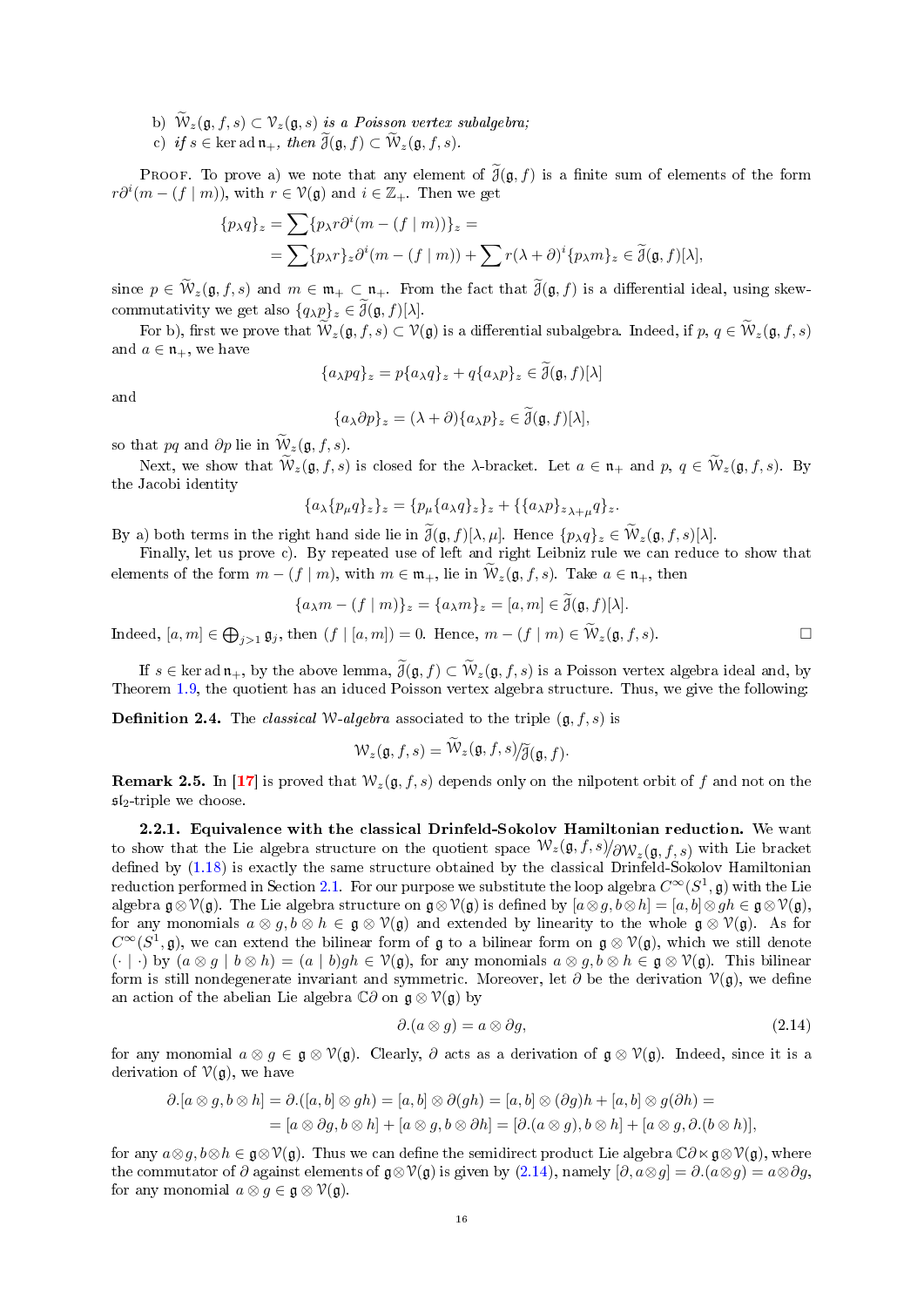We set  $I = \{1, 2, \ldots, h + 2m = \dim \mathfrak{g}\}\$  and we fix a basis  $\{Q_i \mid i \in I\}$  of  $\mathfrak g$  and its dual basis  $\{Q^i \mid i \in I\}$  with respect to the form  $(\cdot | \cdot)$ , in the following way

$$
Q_i = Q^i, \ i = 1, \dots, r
$$
 basis of  $\mathfrak{g}_0 = \mathfrak{h}$ ;  
\n
$$
Q_i = Q^{m+i}, \ i = r+1, \dots, r+d
$$
 basis of  $\mathfrak{g}_{-\frac{1}{2}}$ ;  
\n
$$
Q_i = Q^{m+i}, \ i = r+d+1, \dots, r+m
$$
 basis of  $\mathfrak{g}_{\le -1}$ ;  
\n
$$
Q_i = Q^{i-m}, \ i = r+m+1, \dots, r+m+d
$$
 basis of  $\mathfrak{g}_{\frac{1}{2}}$ ;  
\n
$$
Q_i = Q^{i-m}, \ i = r+m+d+1, \dots, r+2m
$$
 basis of  $\mathfrak{g}_{\ge 1}$ .

Then  $\mathcal{V}(\mathfrak{g}) \cong \mathbb{C}[Q_i^{(n)} \mid i \in I, n \in \mathbb{Z}_+]$ . We also set  $\overline{I} = \{1, \ldots, r + m + d\}$  and

<span id="page-20-0"></span>
$$
\mathfrak{B}_{-}=\bigoplus_{i\leq\frac{1}{2}}\mathfrak{g}_{i}.
$$

We want to understand how gauge transformations act on the differential algebra  $\mathcal{V}(\mathfrak{g})$ . We consider the operator

$$
\mathcal{L} = \partial + Q + zs \otimes 1 \in \mathbb{C}\partial \ltimes \mathfrak{g} \otimes \mathcal{V}(\mathfrak{g}),\tag{2.15}
$$

where  $Q = \sum_{i \in I} Q^i \otimes Q_i \in \mathfrak{g} \otimes \mathcal{V}(\mathfrak{g}), \ z \in \mathbb{C}$  and  $s \in \text{ker} \operatorname{ad} \mathfrak{n}_+$ .

Given  $S \in \mathfrak{n}_+ \otimes \mathcal{V}(\mathfrak{g})$ , a gauge transformation, as defined in Section [2.1,](#page-16-1) is a trasformation of the form

<span id="page-20-1"></span>
$$
\widetilde{\mathcal{L}} = e^{\operatorname{ad} S}(\mathcal{L}).
$$

Let us set  $S(\varepsilon) = \varepsilon a \otimes p \in (\mathfrak{n}_+ \otimes \mathcal{V}(\mathfrak{g}))[[\varepsilon]]$ , then gauge transformations read as

$$
\mathcal{L}(\varepsilon) = e^{\operatorname{ad} S(\varepsilon)}(\mathcal{L}) = \mathcal{L} + \varepsilon [a \otimes p, \mathcal{L}] + o(\varepsilon^2) \in (\mathbb{C}\partial \ltimes \mathfrak{g} \otimes \mathcal{V}(\mathfrak{g}))[[\varepsilon]].
$$
\n(2.16)

We write  $\mathcal{L}(\varepsilon) = \partial + Q(\varepsilon) + zs \otimes 1$ , where  $Q(\varepsilon) = Q + \varepsilon [a \otimes r, \mathcal{L}] + o(\varepsilon^2) \in (\mathfrak{g} \otimes \mathcal{V}(\mathfrak{g}))[[\varepsilon]]$ . Then we state the following result.

<span id="page-20-2"></span>Lemma 2.6. If  $p \in \mathcal{V}(\mathfrak{g})$ , then

$$
\left.\frac{d}{d\varepsilon}p(Q(\varepsilon))\right|_{\varepsilon=0}=-\{a_\partial p\}_{z\to}r
$$

for all  $a \in \mathfrak{n}_+$  and  $r \in \mathcal{V}(\mathfrak{g})$ .

PROOF. By Taylor formula we get

$$
p(Q(\varepsilon)) = p(Q) + \varepsilon \sum_{i \in I, n \in \mathbb{Z}_+} \frac{\partial p(Q)}{\partial Q_i^{(n)}} \partial^n ([a \otimes r, \mathcal{L}] \mid Q_i \otimes 1) + o(\varepsilon^2).
$$

Hence,

$$
\frac{d}{d\varepsilon}p(Q(\varepsilon))\bigg|_{\varepsilon=0} = \sum_{i\in I, n\in\mathbb{Z}_+} \frac{\partial p(Q)}{\partial Q_i^{(n)}} \partial^n([a\otimes r, \mathcal{L}] \mid Q_i\otimes 1) + o(\varepsilon^2).
$$

On the other hand, using [\(1.11\)](#page-11-1), we have

$$
\{a_{\partial}p\}_{\to}r=\sum_{i\in I,n\in\mathbb{Z}_+}\frac{\partial p(Q)}{\partial Q_i^{(n)}}\partial^n\{a_{\partial}Q_i\}_{\to}r=\sum_{i\in I,n\in\mathbb{Z}_+}\frac{\partial p(Q)}{\partial Q_i^{(n)}}\partial^n\left(\left([a,Q_i]+(a\mid Q_i)\partial\right)r\right).
$$

The proof is finished if we prove that

$$
-([a, Q_i] + (a | Q_i)\partial)r = ([a \otimes r, \mathcal{L}] | Q_i \otimes 1),
$$

which follows easily from the computation of the right hand side. Indeed, we have

$$
([a \otimes r, \mathcal{L}] \mid Q_i \otimes 1) = (-a \otimes \partial r + \sum_{i \in I} [a, Q_i] Q_i r \mid Q_i \otimes 1) = -(a \mid Q_i) \partial r + \sum_{i \in I} ([a, Q^i] \mid Q_i) Q_i r =
$$

$$
= -(a \mid Q_i) \partial r - \sum_{i \in I} ([a, Q_i] \mid Q^i) Q_i r = -(a \mid Q_i) \partial r - [a, Q_i] r.
$$

 $\Box$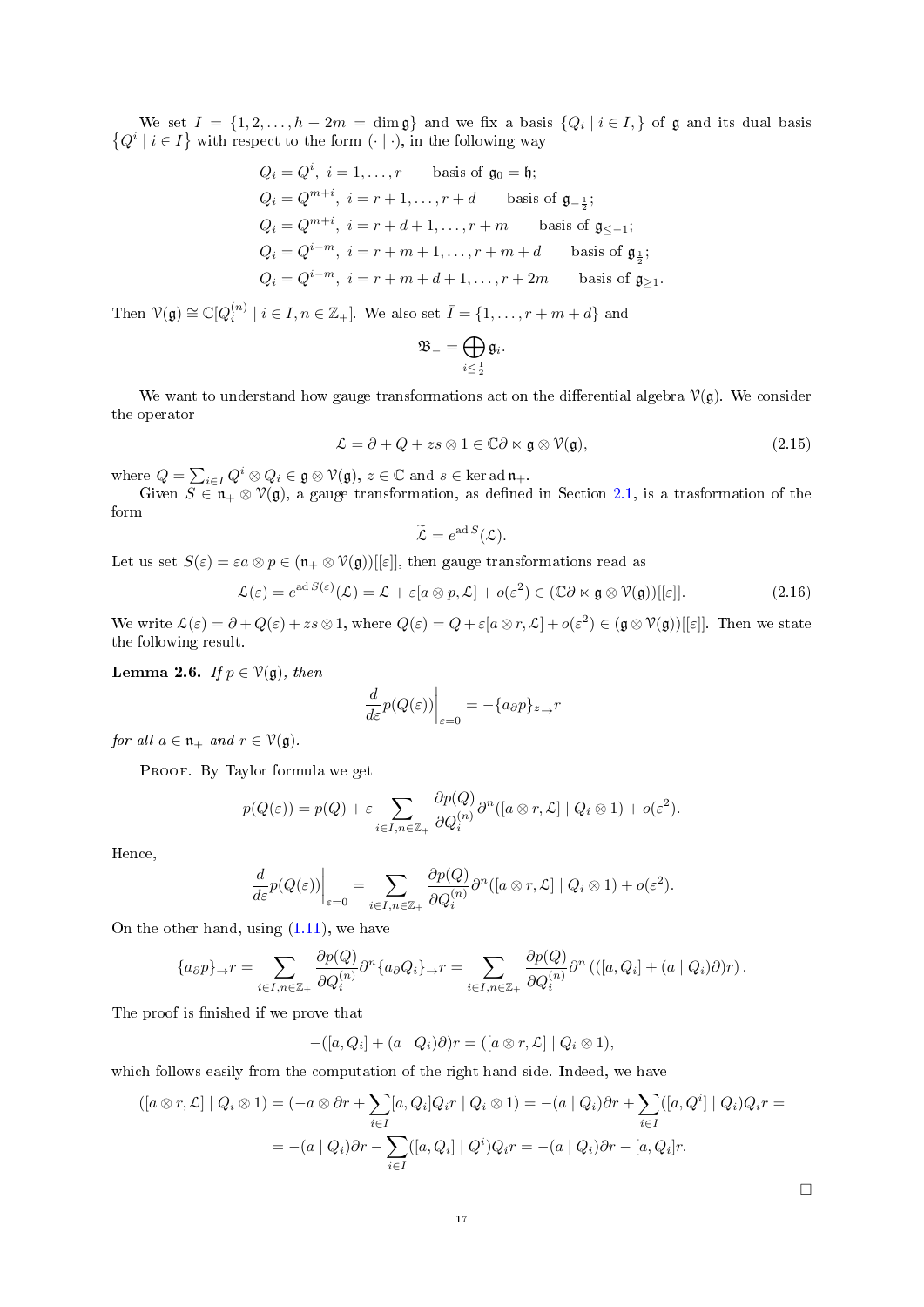Let  $π_$ :  $g \rightarrow ∗$  B be the projection map, then we define a differential algebra homomorphism  $\pi: \mathcal{V}(\mathfrak{g}) \longrightarrow \mathcal{V}(\mathfrak{B}_-)$ , defining  $\pi(a^{(n)}) = \partial^n(\pi_-(a)) + \delta_{n0}(a \mid f)$ , for any  $a \in \mathfrak{g}$  and  $n \in \mathbb{Z}_+$  and then we extend to the whole differential algebra  $\mathcal{V}(\mathfrak{g})$ . It is easy to check that

$$
\ker \pi = \langle m - (m | f) | m \in \mathfrak{m}_+ \rangle_{\mathcal{V}(\mathfrak{g})}.
$$

In the notation of Section [2.2,](#page-18-0) ker  $\pi = \mathcal{J}(\mathfrak{g}, f)$ . If  $i \in I$ , let us denote  $\pi(Q_i) = q_i \in \mathfrak{B}_{-}$ , then we identify  ${\mathcal V}({\mathfrak B}_-)={\mathbb C}[q_i^{(n)}\mid i\in \overline I, n\in {\mathbb Z}_+]$  and rewrite  $\pi:{\mathbb C}[Q_i^{(n)}\mid i\in I, n\in {\mathbb Z}_+]$   $\longrightarrow {\mathbb C}[q_i^{(n)}\mid i\in \bar I, n\in {\mathbb Z}_+]$ , where  $\pi(Q_i^{(n)}) = \partial^n(\pi_-(Q_i)) + \delta_{n0}(Q_i | f)$  and

$$
\pi_{-}(Q_{i}) = \begin{cases} q_{i} & \text{if } i \in \bar{I}, \\ 0 & \text{if } i \notin \bar{I}. \end{cases}
$$

We define the map  $1 \otimes \pi : \mathbb{C}\partial \times \mathfrak{g} \otimes \mathcal{V}(\mathfrak{g}) \longrightarrow \mathbb{C}\partial \times \mathfrak{g} \otimes \mathcal{V}(\mathfrak{g})$ , setting  $(1 \otimes \pi)(\partial) = \partial$  and  $(1 \otimes \pi)(a \otimes g) =$  $a\otimes \pi(g)$ , for any  $a\otimes g\in \mathfrak{g}\otimes \mathcal{V}(\mathfrak{g})$ . We note that  $\pi(Q)=q+f\otimes 1$ , where  $q=\sum_{i\in \bar{I}}Q^i\otimes q_i\in \mathfrak{B}_+\otimes \mathcal{V}(\mathfrak{B}_-)$ . Hence, if  $\mathcal L$  is an operator of the form [\(2.15\)](#page-20-0), then

$$
\mathscr{L} = (\mathbb{1} \otimes \pi)(\mathcal{L}) = \partial + q + \Lambda(z) \otimes 1
$$

is an operator of the type defined in [\(2.3\)](#page-16-3). Moreover, applying  $1 \otimes \pi$  to  $\widetilde{\mathcal{L}}$ , gauge transformations read

$$
\widetilde{\mathscr{L}} = (\mathbb{1} \otimes \pi) \left( e^{\mathrm{ad} S} (\mathcal{L}) \right) = e^{\mathrm{ad}((\mathbb{1} \otimes \pi)(S))} ((\mathbb{1} \otimes \pi)(\mathcal{L})) = e^{\mathrm{ad}((\mathbb{1} \otimes \pi)(S))} (\mathcal{L}),
$$

where  $(1 \otimes \pi)(S) \in \mathfrak{n}_+ \otimes \mathfrak{V}(\mathcal{B}_-)$  as in Section [2.1.](#page-16-1) If we consider  $S(\varepsilon) = \varepsilon a \otimes r \in \mathfrak{n}_+ \otimes \mathfrak{V}(\mathfrak{g})$ , applying  $1 \otimes \pi$  to [\(2.16\)](#page-20-1), we get  $q(\varepsilon) = q + \varepsilon [a \otimes \pi(r)] + o(\varepsilon^2)$ .

Recall that, by definition of gauge invariance, we can state that  $p(q) \in R$  if and only if  $\frac{d}{d\varepsilon} p(q(\varepsilon))|_{\varepsilon=0} =$ 0. Let  $p \in \mathcal{W}_z(\mathfrak{g}, f, s)$  and let  $\tilde{p}$  be a lift in  $\mathcal{W}_z(\mathfrak{g}, f, s)$ , that is,  $\{a_\lambda \tilde{p}\}_z \in \mathcal{J}(\mathfrak{g}, f)[\lambda]$ , for any  $a \in \mathfrak{n}_+$ . In continuous  $\{a \geq 0, a \in \tilde{\mathfrak{g}}(x, f)$  for any  $a \in \tilde{\mathfrak{g}}(x, f$ particular,  $\{a_{\partial}\tilde{p}\}_z \in \tilde{\mathcal{J}}[\mathfrak{g},f][\partial]$ . Thus,  $\{a_{\partial}\tilde{p}\}_r \in \tilde{\mathcal{J}}(\mathfrak{g},f)$  for any  $r \in \mathcal{V}(\mathfrak{g})$ , since  $\tilde{\mathcal{J}}(\mathfrak{g},f)$  is a differential ideal. By Lemma [\(2.6\)](#page-20-2), it follows that

$$
\pi \left( \left. \frac{d\widetilde{p}(Q(\varepsilon))}{d\varepsilon} \right|_{\varepsilon=0} \right) = 0.
$$

Since  $\pi$  commutes with the derivation with respect to  $\varepsilon$ , we also have

$$
\pi \left( \left. \frac{d\widetilde{p}(Q(\varepsilon))}{d\varepsilon} \right|_{\varepsilon=0} \right) = \left. \frac{d\pi \left( \widetilde{p}(Q(\varepsilon)) \right)}{d\varepsilon} \right|_{\varepsilon=0} = \left. \frac{dp(q(\varepsilon))}{d\varepsilon} \right|_{\varepsilon=0}.
$$

Hence,  $p \in R$ . By Lemma [2.6,](#page-20-2) it follows also that if  $p \in R$ , then  $p \in \mathcal{W}_z(\mathfrak{g}, f, s)$ . Thus, as differential algebras  $R \cong \mathcal{W}_z(\mathfrak{g}, f, s)$ .

By construction, for any  $f, g \in W_z(\mathfrak{g}, f, s)$ , the induced  $\lambda$ -bracket, which we denote  $\{\cdot_\lambda\cdot\}_{\Lambda(z)}$ , is given by

<span id="page-21-1"></span>
$$
\{f_{\lambda}g\}_{\Lambda(z)}=\pi(\{f_{\lambda}\widetilde{g}\}_{z}),
$$

for any  $\widetilde{f},\widetilde{g} \in \widetilde{W}_z(\mathfrak{g},f,s)$  liftings of f and g. Since  $\pi|_{\mathcal{V}(\mathfrak{B}_-)} = \mathbb{1}$  and  $\mathcal{W}_z(\mathfrak{g},f,s) \subset \mathcal{V}(\mathfrak{B}_-)$ , we can choose f and g as their liftings. Hence, by  $(1.11)$ ,

$$
\pi(\lbrace f_{\lambda}g\rbrace) = \sum_{\substack{i,j\in\overline{I}\\n,m\in\mathbb{Z}_+}} \frac{\partial g}{\partial q_j^{(n)}} (\lambda + \partial)^n \lbrace q_{i\lambda+\partial}q_j\rbrace_{\Lambda(z)_\to} (-\lambda - \partial)^m \frac{\partial f}{\partial u_i^{(m)}},\tag{2.17}
$$

where, for any  $a, b \in \mathfrak{B}_-,$ 

$$
\{a_{\lambda}b\}_{\Lambda(z)} = \pi(\{a_{\lambda}b\}_z) = \pi([a,b]) + (a \mid b)\lambda + z(s \mid [a,b]) = \pi_{-}([a,b]) + (a \mid b)\lambda + (\Lambda(z) \mid [a,b]). \tag{2.18}
$$

By Proposition [1.15](#page-13-1) the quotient  $\mathcal{W}_z(\mathfrak{g}, f, s) / \partial \mathcal{W}_z(\mathfrak{g}, f, s)$  is a Lie algebra with Lie bracket

$$
\{\int p, \int r\}_{\Lambda(z)} = \int \{p_{\lambda}r\}_{\Lambda(z)}\big|_{\lambda=0},
$$

for any  $\int p,~\int r\in \mathcal{W}_z(\mathfrak{g}, f, s)/\!\partial \mathcal{W}_z(\mathfrak{g}, f, s).$  We want to show that this Lie bracket coincides with the Lie bracket  $\{\cdot,\cdot\}_z^{DS}$  defined in Section [2.1](#page-16-1) for  $R_{\partial}R$ .

We consider the following identifications

<span id="page-21-0"></span>
$$
\mathcal{V}(\mathfrak{B}_{-})^{\oplus \bar{I}} \stackrel{\sim}{\longrightarrow} \mathfrak{B}_{-} \otimes \mathcal{V}(\mathfrak{B}_{-})
$$
  

$$
F = (F_{i})_{i \in \bar{I}} \longrightarrow \underline{F} = \sum_{i \in \bar{I}} Q_{i} \otimes F_{i}
$$
 (2.19)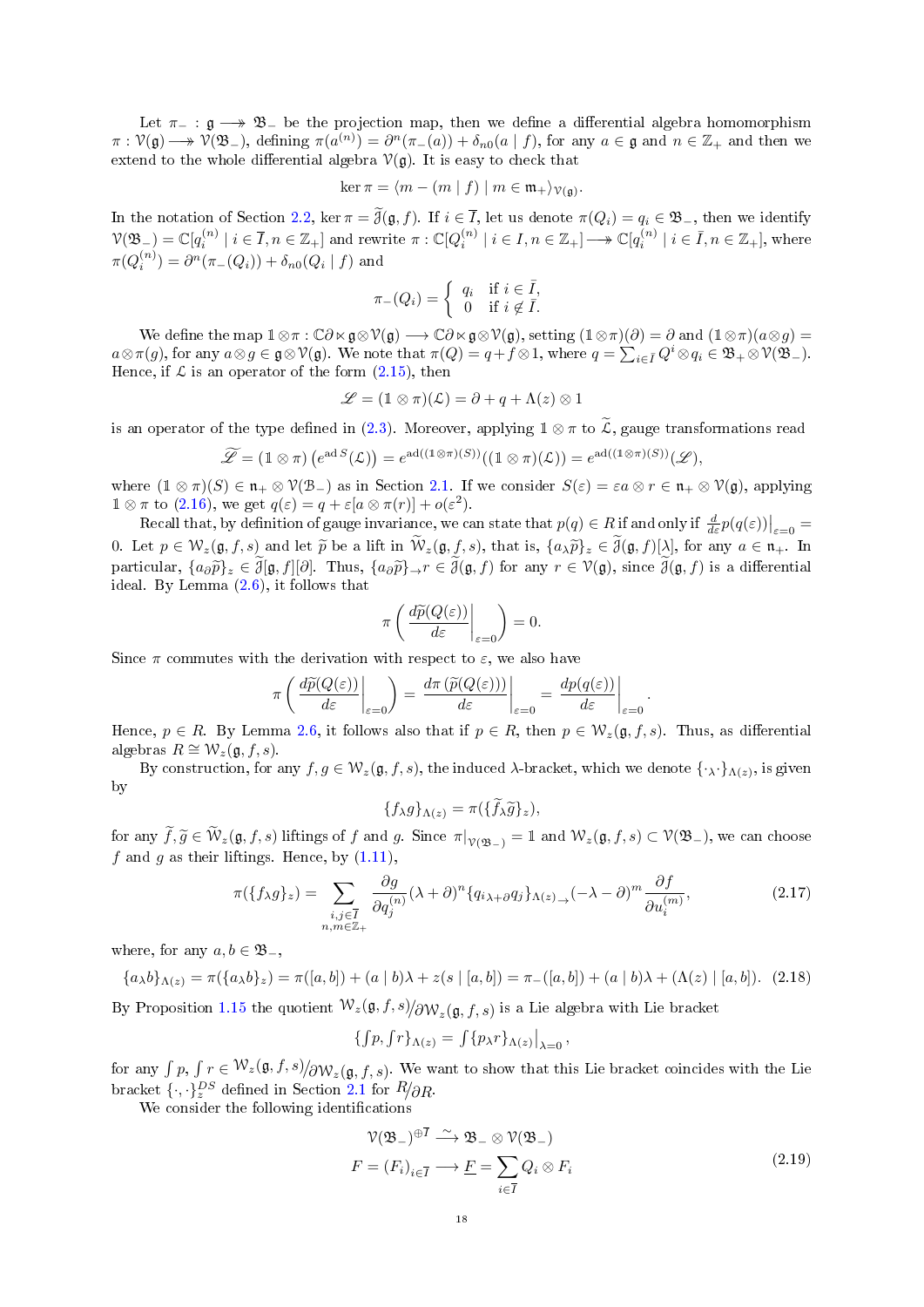and

<span id="page-22-0"></span>
$$
\mathcal{V}(\mathfrak{B}_{-})^{\overline{I}} \xrightarrow{\sim} \mathfrak{B}_{+} \otimes \mathcal{V}(\mathfrak{B}_{-})
$$
  
\n
$$
P = (P_{i})_{i \in \overline{I}} \longrightarrow \overline{P} = \sum_{i \in \overline{I}} Q^{i} \otimes P_{i}.
$$
\n(2.20)

As we did in [\(2.6\)](#page-17-2), we define, using the bilinear form on  $\mathfrak{g} \otimes \mathcal{V}(\mathfrak{g})$ ,

$$
(a\otimes g, b\otimes h)=\int (a\otimes g\mid b\otimes h)=\int (a\mid b)gh,
$$

for any  $a \otimes g, b \otimes h \in \mathfrak{g} \otimes \mathcal{V}(\mathfrak{g})$ . Using integration by parts and  $(5.2)$ , we have  $(\partial \mathfrak{g} \otimes (a \otimes g), b \otimes h) =$  $-(a \otimes g, \partial.(b \otimes h))$ . By identifications [\(2.19\)](#page-21-0) and [\(2.20\)](#page-22-0), we note that

$$
(\underline{F}, \overline{P}) = \int (\underline{F} | \overline{P}) = \int \sum_{i,j \in I} (Q_i | Q^j) F_i P_j = \int \sum_{i \in I} F_i P_i,
$$

which coincides with [\(1.3\)](#page-9-0), namely  $\mathfrak{B}_-\otimes \mathcal{V}(\mathfrak{B}_-)$  and  $\mathfrak{B}_+\otimes \mathcal{V}(\mathfrak{B}_+)$  are duals with respect to  $(\cdot, \cdot)$ . Thus, if  $p \in \mathcal{V}(\mathfrak{B}_-)$ , then, using [\(5.4\)](#page-67-0), its variational derivative is identified with

$$
\frac{\delta p}{\delta q} = \sum_{i \in \overline{I}}^n Q_i \otimes \frac{\delta p}{\delta q_i} \in \mathfrak{B}_- \otimes \mathcal{V}(\mathfrak{B}_-).
$$

In the sequel, we denote it simply by  $\frac{\delta p}{\delta q}$ .

We note that the definition of the variational derivative is nothing other than the definition of  $\text{grad}_q$ in [\(2.8\)](#page-17-3). Indeed, take  $h \in \mathfrak{B}_+ \otimes \mathcal{V}(\mathfrak{B}_-)$ , say

$$
h=\sum_{i\in\bar{I}}Q^i\otimes h_i.
$$

For  $l = \int p \in \mathcal{W}_z(\mathfrak{g}, f, s) / \partial \mathcal{W}_z(\mathfrak{g}, f, s)$ , we have

$$
\frac{d}{d\varepsilon}l(q+\varepsilon h)\Big|_{\varepsilon=0} = \frac{d}{d\varepsilon}l(\dots, q_i+\varepsilon h_i, \dots)\Big|_{\varepsilon=0} = \frac{d}{d\varepsilon}\int\left(f(q) + \varepsilon \sum_{i\in I, n\in\mathbb{Z}_+} \frac{\partial f}{\partial q_i^{(n)}}\partial^n h_i + o(\varepsilon^2)\right)\Big|_{\varepsilon=0} =
$$
\n
$$
= \int\sum_{i\in I, n\in\mathbb{Z}_+} (-\partial)^n \frac{\partial f}{\partial q_i^{(n)}} h_i = \int\sum_{i\in I} \frac{\delta f}{\delta q_i} h_i = \left(\frac{\delta f}{\delta q}, h\right).
$$

We are now ready to prove that

<span id="page-22-3"></span><span id="page-22-2"></span><span id="page-22-1"></span>
$$
\{\int p, \int r\}^{DS}_{z} = \{\int p, \int r\}_{\Lambda(z)}\tag{2.21}
$$

for any  $\int p$ ,  $\int r \in \mathcal{W}_z(\mathfrak{g}, f, s) / \partial \mathcal{W}_z(\mathfrak{g}, f, s)$ . We recall that the left hand side of  $(2.21)$ , given by  $(2.9)$ , is

$$
\{ \int p, \int r \}^{DS}_{z} = \left( \frac{\delta p}{\delta q}, \left[ \frac{\delta r}{\delta q}, \mathcal{L} \right] \right) = \left( \frac{\delta p}{\delta q}, \left[ \frac{\delta r}{\delta q}, \partial + q + \Lambda(z) \right] \right).
$$

To compute the left hand side, we split it into three terms. We get

$$
\begin{split}\n\left(\frac{\delta p}{\delta q}, \left[\frac{\delta r}{\delta q}, \partial\right]\right) &= \sum_{i,j \in \overline{I}} \left(Q_j \otimes \frac{\delta p}{\delta q_j}, \left[Q_i \otimes \frac{\delta r}{\delta q_i}, \partial\right]\right) = -\int \sum_{i,j \in \overline{I}} \frac{\delta p}{\delta q_j} (Q_j \mid Q_i) \partial \frac{\delta r}{\delta q_i} = \\
&= \int \sum_{i,j \in \overline{I}} \frac{\delta r}{\delta q_i} (Q_j \mid Q_i) \partial \frac{\delta p}{\delta q_j}; \\
\left(\frac{\delta p}{\delta q}, \left[\frac{\delta r}{\delta q}, q\right]\right) &= \sum_{i,j,k \in \overline{I}} \left(Q_j \otimes \frac{\delta p}{\delta q_j}, \left[Q_i \otimes \frac{\delta r}{\delta q_i}, Q^k \otimes q_k\right]\right) = \int \sum_{i,j,k \in \overline{I}} (Q_j \mid [Q_i, Q^k]) q_k \frac{\delta p}{\delta q_j} \frac{\delta r}{\delta q_i} = \\
&= \int \sum_{i,j \in \overline{I}} \frac{\delta r}{\delta q_i} \pi_{-}([Q_j, Q_i]) \frac{\delta p}{\delta q_j},\n\end{split} \tag{2.23}
$$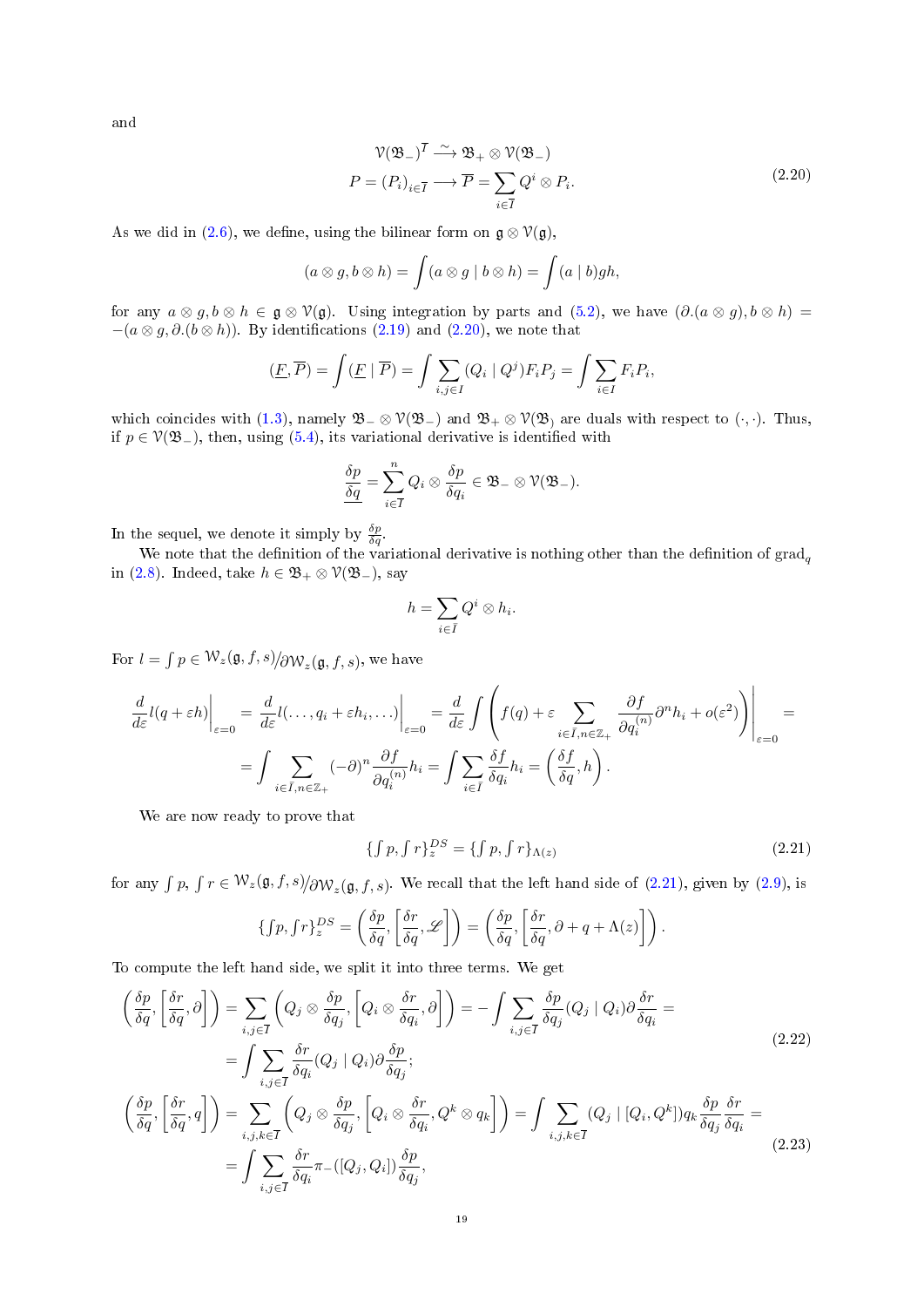where in the last equality, by invariance of the bilinear form, it follows that  $\sum_{k\in \overline{I}}(Q_j \mid [Q_i,Q^k])q_k =$  $\pi_{-}([Q_j,Q_i])$ . Finally,

$$
\begin{aligned}\n\left(\frac{\delta p}{\delta q}, \left[\frac{\delta r}{\delta q}, \Lambda(z) \otimes 1\right]\right) &= \sum_{i,j \in \overline{I}} \left(Q_j \otimes \frac{\delta p}{\delta q_j}, \left[Q_i \otimes \frac{\delta r}{\delta q_i}, \Lambda(z) \otimes 1\right]\right) = \\
&= \int \sum_{i,j \in \overline{I}} (Q_j \mid [Q_i, \Lambda(z)]) \frac{\delta p}{\delta q_j} \frac{\delta r}{\delta q_i} = \int \sum_{i,j \in \overline{I}} \frac{\delta r}{\delta q_i} ([Q_j, Q_i] \mid \Lambda(z)) \frac{\delta p}{\delta q_j},\n\end{aligned} \tag{2.24}
$$

where again, in the last equality we used invariance of the bilinear form. Summing  $(2.22)$ ,  $(2.23)$  and [\(2.24\)](#page-23-1), we get

<span id="page-23-1"></span>
$$
\{ \int p, \int r \}^{DS}_{z} = \int \sum_{i,j \in \bar{I}} \frac{\delta r}{\delta q_i} (\pi_{-}([Q_j, Q_i]) + (Q_j \mid Q_i) \partial + (\Lambda(z) \mid [Q_j, Q_i])) \frac{\delta p}{\delta q_j} =
$$

$$
= \int \sum_{i,j \in \bar{I}} \frac{\delta r}{\delta q_i} \{ q_{j\partial} q_i \}_{\Lambda(z) \to \frac{\delta p}{\delta q_j}} = \int \{ p_{\lambda} r \}_{\Lambda(z)} \Big|_{\lambda=0},
$$

which follows from [\(1.11\)](#page-11-1) and [\(2.18\)](#page-21-1) computed on generators  $q_i$  of  $\mathcal{V}(\mathfrak{B}_-) = \mathbb{C}[q_i^{(n)} \mid i \in \overline{I}, n \in \mathbb{Z}_+]$ . In particular, thanks to Proposition [1.15,](#page-13-1) we have proved that the Lie bracket  $\{\cdot,\cdot\}^{DS}_z$  is skew-commutative and satisfies Jacobi identity, thus proving that  $\{\cdot,\cdot\}_0^{DS}$  and  $\{\cdot,\cdot\}_\infty^{DS}$  are coordinated.

# 2.3. Explicit construction of  $W_z(\mathfrak{g}, f, s)$ , where g is of type  $B_n, C_n$

<span id="page-23-0"></span>Let  $\sigma : \mathfrak{gl}_n \longrightarrow \mathfrak{gl}_n$  be a linear map such that

$$
\sigma(AB) = -\sigma(B)\sigma(A) \quad \text{and} \quad \sigma^2(A) = A \tag{2.25}
$$

for all  $A, B \in \mathfrak{gl}_n$ .

Consider the following subspaces of  $\mathfrak{gl}_n$ :

<span id="page-23-2"></span>
$$
\mathfrak{o}_{\pm} = \{ A \in \mathfrak{gl}_n \mid \sigma(A) = \pm A \} \, .
$$

<span id="page-23-3"></span>Proposition 2.7. We have

- i)  $[\mathfrak{o}_{\varepsilon}, \mathfrak{o}_{\varepsilon'}] \subset \mathfrak{o}_{\varepsilon \varepsilon'}$ , for all  $\varepsilon, \varepsilon' \in \{\pm\}$ ;
- ii) if  $A \in \mathfrak{o}_+$  and  $B \in \mathfrak{o}_-,$  then  $\text{tr}(AB) = 0$ .

PROOF. Let  $A, B \in \mathfrak{gl}_n$  such that  $\sigma(A) = \varepsilon A$  and  $\sigma(B) = \varepsilon' B$ , with  $\varepsilon, \varepsilon' \in \{\pm\}$ . We have, by  $(2.25)$ ,

$$
\sigma[A, B] = -\sigma(B)\sigma(A) + \sigma(A)\sigma(B) = \varepsilon \varepsilon'[A, B].
$$

This proves i). For ii), note that  $tr(\sigma(AB)) = -tr(I(AB)^{\alpha}I) = -tr(AB)$ , by invariance of the trace by antitranspositions and cyclic permutations. On the other hand, if  $A \in \mathfrak{o}_+$  and  $B \in \mathfrak{o}_-$ , then  $\sigma(AB) =$  $-\sigma(B)\sigma(A) = BA$  so that  $\text{tr}(\sigma(AB)) = \text{tr}(AB)$ . It follows that  $\text{tr}(AB) = 0$ .

Let  $\mathcal{V}_z(\mathfrak{gl}_n, s)$  be as in Section [2.2](#page-18-0) where in [\(2.13\)](#page-18-4) as nondegenerate invariant symmetric bilinear form we take the trace of matrices. From the above proposition we get the following easy result.

<span id="page-23-6"></span>Corollary 2.8.  $\{o_{\varepsilon\lambda}o_{\varepsilon'}\}_z \subset o_{\varepsilon\varepsilon'} + \delta_{\varepsilon\varepsilon'}\mathbb{C}\lambda + \mathbb{C}z$ . Moreover, if  $s \in \mathfrak{o}_+$ , then  $\{o_{\varepsilon\lambda}o_{\varepsilon'}\}_z \subset o_{\varepsilon\varepsilon'} + \delta_{\varepsilon\varepsilon'}(\mathbb{C}\lambda + \mathbb{C}z)$ .

PROOF. It can be checked directly from the definition of the  $\lambda$ -bracket given in [\(2.13\)](#page-18-4) using Propo-sition [2.7.](#page-23-3)

We have a vector space decomposition

<span id="page-23-5"></span><span id="page-23-4"></span>
$$
\mathfrak{gl}_n = \mathfrak{o}_+ \oplus \mathfrak{o}_-\tag{2.26}
$$

and we can consider the projection map

$$
\rho: \mathfrak{gl}_n \longrightarrow \mathfrak{o}_+ \cong \mathfrak{gl}_n/_{mathfrak{o}_-}.
$$

The decomposition  $(2.26)$  extends to the following decomposition of differential algebras

$$
\mathcal{V}(\mathfrak{gl}_n) = \mathcal{V}(\mathfrak{o}_+) \oplus \langle \mathfrak{o}_-\rangle, \tag{2.27}
$$

where  $\langle \mathsf{o}_- \rangle \subset \mathcal{V}(\mathfrak{gl}_n)$  is the differential ideal generated by  $\mathsf{o}_- \subset \mathfrak{gl}_n$ . Hence, we get a homomorphism of differential algebras, which we also denote by  $\rho$ 

$$
\rho: \mathcal{V}(\mathfrak{gl}_n) \longrightarrow \mathcal{V}(\mathfrak{o}_+) \cong \mathcal{V}(\mathfrak{gl}_n)\big/\!\!\big/\mathfrak{o}_-\big>.
$$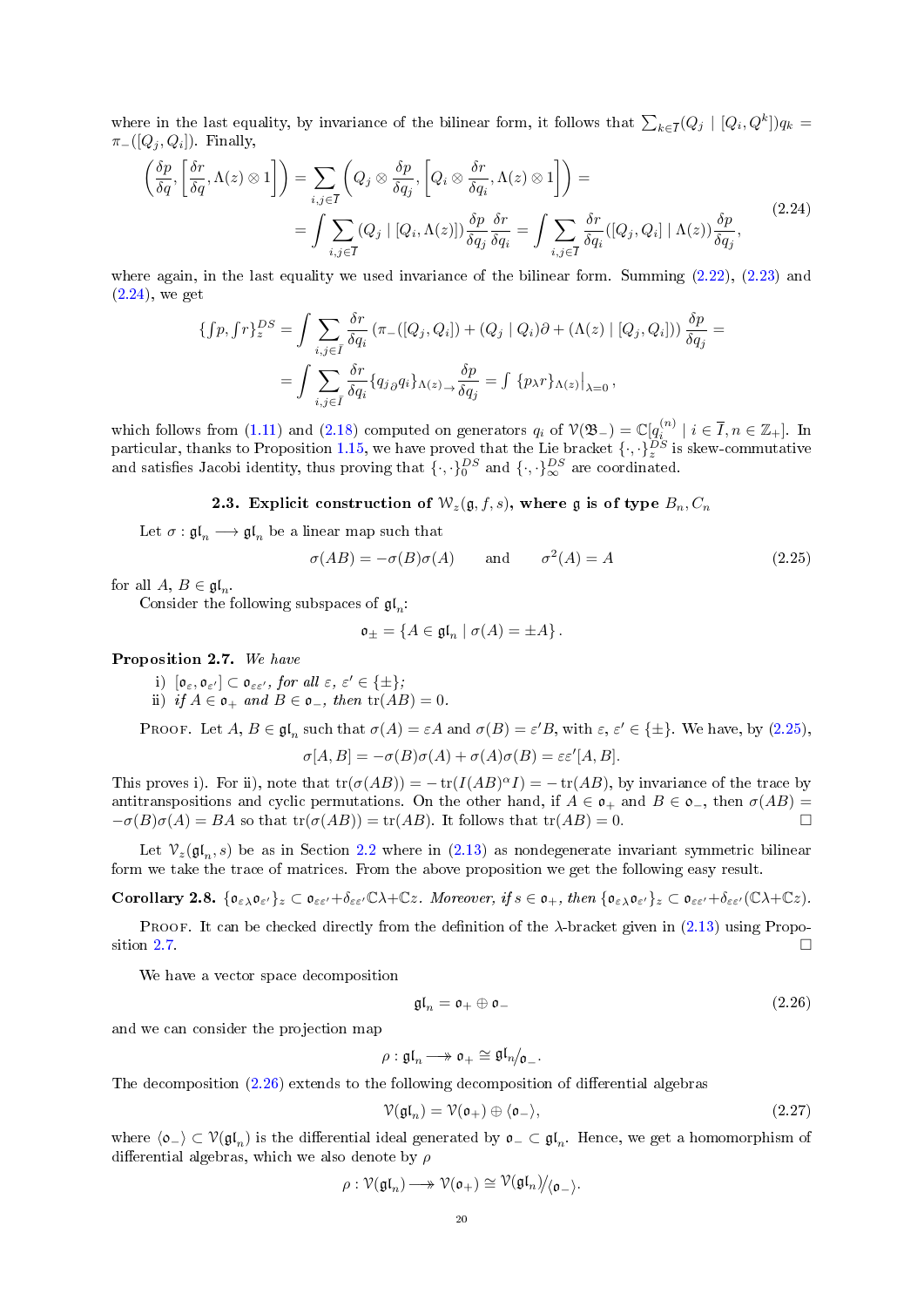<span id="page-24-3"></span>**Remark 2.9.** This map is not a Poisson vertex algebras homomorphism from  $\mathcal{V}_z(\mathfrak{gl}_n, s)$  to  $\mathcal{V}_{z'}(\mathfrak{o}_+, s')$ . Indeed, we have

$$
\rho\big(\{\mathbb{1}_{\mathfrak{gl}_{n\,\lambda}}\mathbb{1}_{\mathfrak{gl}_n}\}_z\big)=\rho(n\lambda)=n\lambda,
$$

while  $\{\rho(\mathbb{1}_{\mathfrak{gl}_n})_\lambda\rho(\mathbb{1}_{\mathfrak{gl}_n})\}_z=0$ , since  $\mathbb{1}_{\mathfrak{gl}_n}\in\mathfrak{o}_-$ .

We also extend  $\sigma$  to a homomorphism of differential algebras, which again denote by  $\sigma : \mathcal{V}(\mathfrak{gl}_n) \longrightarrow$  $V(\mathfrak{gl}_n)$  and we let

$$
\mathcal{V}(\mathfrak{gl}_n)^{\sigma}=\{p\in\mathcal{V}(\mathfrak{gl}_n)\mid \sigma(p)=p\}\,.
$$

<span id="page-24-2"></span>**Proposition 2.10.** If  $s \in \mathfrak{o}_+$ , then  $\mathcal{V}(\mathfrak{gl}_n)^\sigma \subset \mathcal{V}_z(\mathfrak{gl}_n, s)$  is a Poisson vertex subalgebra which we will denote  $\mathcal{V}_z(\mathfrak{gl}_n, s)^\sigma$ . In particular  $\mathcal{V}_0(\mathfrak{gl}_n)^\sigma \subset \mathcal{V}_0(\mathfrak{gl}_n)$  is a Poisson vertex subalgebra.

PROOF. Since, by definition,  $\sigma$  is a homomorphism of differential algebras,  $\mathcal{V}(\mathfrak{gl}_n)^\sigma \subset \mathcal{V}(\mathfrak{gl}_n)$  is a differential subalgebra. Now, given an element  $p \in \mathcal{V}(\mathfrak{gl}_n)$  we can decompose it according to [\(2.27\)](#page-23-5) as  $p = p_+ + p_-,$  where  $p_+ \in \mathcal{V}(\mathfrak{o}_+)$  and  $p_- \in \langle \mathfrak{o}_- \rangle$ . Clearly  $\sigma(p_+) = p_+$  and  $p_-$  is a finite sum of elements of the type

<span id="page-24-1"></span><span id="page-24-0"></span>
$$
rs_1^{(m_1)}\cdots s_h^{(m_h)},
$$

with  $h \geq 1$ ,  $m_i \in \mathbb{Z}_+$ ,  $r \in \mathcal{V}(\mathfrak{o}_+)$  and  $s_i \in \mathfrak{o}_-$ . If  $s \in \mathfrak{o}_-$  and  $m \in \mathbb{Z}_+$ , then  $\sigma(s^{(m)}) = -s^{(m)}$ . Thus, if  $p \in \mathcal{V}(\mathfrak{gl}_n)^{\sigma}$ , we have  $\sigma(p_-) = p_-$ . Hence, each summand in  $p_-$  has an even number of  $s_i$ 's.

We should prove that  $\{p_{\lambda}q\}_{z} \in \mathcal{V}(\mathfrak{gl}_n)^{\sigma}[\lambda]$  for any p and  $q \in \mathcal{V}(\mathfrak{gl}_n)^{\sigma}$ . We have

$$
\begin{aligned} \{p_{\lambda}q\}_{z} &= \{p_{+} + p_{-\lambda}q_{+} + q_{-}\}_{z} = \\ &= \{p_{+\lambda}q_{+}\}_{z} + \{p_{-\lambda}q_{+}\}_{z} + \{p_{+\lambda}q_{-}\}_{z} + \{p_{-\lambda}q_{-}\}_{z}. \end{aligned}
$$

Since  $\mathcal{V}_z(\mathfrak{o}_+,s)$  is a Poisson vertex algebra, it follows that  $\{p_{+\lambda}q_+\}_z \in \mathcal{V}_z(\mathfrak{o}_+,s)[\lambda] \subset \mathcal{V}(\mathfrak{gl}_n)^\sigma[\lambda]$ , hence it is  $\sigma$ -invariant. It remains to prove that the other summands are  $\sigma$ -invariant. By linearity of the λ-bracket we can reduce to consider

$$
p_{-} = Ps_1^{(m_1)} \cdots s_{2h}^{(m_{2h})} \quad \text{and} \quad q_{-} = Q\bar{s}_1^{(l_1)} \cdots \bar{s}_{2j}^{(l_{2j})}, \tag{2.28}
$$

where  $P, Q \in \mathcal{V}(\mathfrak{o}_+), s_i, \bar{s}_i \in \mathfrak{s}$  and  $m_i, l_i \in \mathbb{Z}_+$ . Moreover, by [\(1.6\)](#page-10-0), [\(1.8\)](#page-10-1), [\(1.7\)](#page-10-4) and the  $\sigma$ -invariance of elements in  $\mathcal{V}(\mathfrak{o})$ , we can reduce to assume  $p_+ = r$  and  $q_+ = t$ , with  $r, t \in \mathfrak{o}_+$ . We have

$$
\{p_{+\lambda}q_{-}\}_z = \{r_{\lambda}Q\bar{s}_1^{(l_1)}\cdots\bar{s}_{2j}^{(l_{2j})}\}_z =
$$
  

$$
= \bar{s}_1^{(l_1)}\cdots\bar{s}_{2j}^{(l_{2j})}\{r_{\lambda}Q\}_z + \sum_{i=1}^{2j}Q\bar{s}_1^{(l_1)}\cdots\bar{s}_{2j}^{(l_{2j})}(\lambda+\partial)^{l_i}\{r_{\lambda}\bar{s}_i\}_z.
$$
 (2.29)

Clearly  $\{r_{\lambda}Q\}_{z} \in \mathcal{V}(\mathfrak{o}_+)[\lambda]$ . By Corollary [2.8,](#page-23-6) since by assumption  $s \in \mathfrak{o}$ , we have  $\{r_{\lambda}\bar{s}_i\}_z \in \mathfrak{o}_-$ . Thus, in the second term of [\(2.29\)](#page-24-0) there are an even number of factors from  $\mathfrak{o}_-$ . Hence, also  $\{p_{+\lambda}q_-\}_z$  is σ-invariant. Using skew-commutativity of the  $\lambda$ -bracket we get that also elements of the type  $\{p_{-\lambda}q_+\}_z$ are  $\sigma$ -invariant. Let us consider now the last term. Again, by the above observations, we let  $p_-\,$  and  $q_-\,$ as in [\(2.28\)](#page-24-1). Moreover, by [\(1.6\)](#page-10-0), [\(1.8\)](#page-10-1) and [\(1.7\)](#page-10-4), it is enough to consider the case  $P, Q \in \mathfrak{o}_+$ . We have

$$
\{p_{-\lambda}q_{-}\}_z = \{Ps_1^{(m_1)}\cdots s_{2h}^{(m_{2h})}\}_Q\overline{s}_1^{(l_1)}\cdots \overline{s}_{2j}^{(l_{2j})}\}_z =
$$
\n
$$
= \overline{s}_1^{(l_1)}\cdots \overline{s}_{2j}^{(l_{2j})}\{P_{\lambda+\partial}Q\}_zs_1^{(m_1)}\cdots s_{2h}^{(m_{2h})} +
$$
\n
$$
+ \sum_{\alpha=1}^{2h} \overline{s}_1^{(l_1)}\cdots \overline{s}_{2j}^{(l_{2j})}\{s_{\alpha\lambda+\partial}Q\}_z(-\lambda-\partial)^{m_{\alpha}}Ps_1^{(m_1)}\cdots s_{2h}^{(m_{2h})} +
$$
\n
$$
+ \sum_{\beta=1}^{2j} Q\overline{s}_1^{(l_1)}\cdots S_{2j}^{(l_{2j})}(\lambda+\partial)\{P_{\lambda+\partial}\overline{s}_{\beta}\}_z \underset{\rightarrow}{s}_{1}^{(m_1)}\cdots s_{2h}^{(m_{2h})} +
$$
\n
$$
+ \sum_{\alpha=1}^{2h} \sum_{\beta=1}^{2j} Q\overline{s}_1^{(l_1)}\cdots \overline{s}_{2j}^{(l_{2j})}(\lambda+\partial)^{l_{\beta}}\{s_{\alpha\lambda+\partial}\overline{s}_{\beta}\}_z \underset{\rightarrow}{\rightarrow} (-\lambda-\partial)^{m_{\alpha}}Ps_1^{(m_1)}\cdots s_{2h}^{(m_{2h})}.
$$

By Corollary [2.8,](#page-23-6)  $\{P_{\lambda+\partial}Q\}_z$  and  $\{s_{\alpha\lambda+\partial}\bar{s}_{\beta}\}_z$  are  $\sigma$ -invariant, while  $\{s_{\alpha\lambda+\partial}Q\}_z$  and  $\{P_{\lambda+\partial}\bar{s}_{\beta}\}_z$  lie in  $\mathfrak{o}_-,$  since  $s \in \mathfrak{o}_+$ . Hence, the corresponding terms in the sum are  $\sigma$ -invariant because there are an even number of factors from  $\mathfrak{o}_-$ .

<span id="page-24-4"></span>**Proposition 2.11.** If  $s \in \mathfrak{o}_+$ , then the homomorphism of differential algebras  $\rho : \mathcal{V}(\mathfrak{gl}_n) \longrightarrow \mathcal{V}(\mathfrak{o}_+),$ restricted to  $\mathcal{V}(\mathfrak{gl}_n)^\sigma$  is a homomorphism of Poisson vertex algebras  $\rho: \mathcal{V}_z(\mathfrak{gl}_n, s)^\sigma \longrightarrow \mathcal{V}_z(\mathfrak{o}_+, s)$ . In particular,  $\rho: {\cal V}_0({\frak g}{\frak l}_n)^\sigma \longrightarrow {\cal V}_0({\frak o}_+)$  is a homomorphism of Poisson vertex algebras.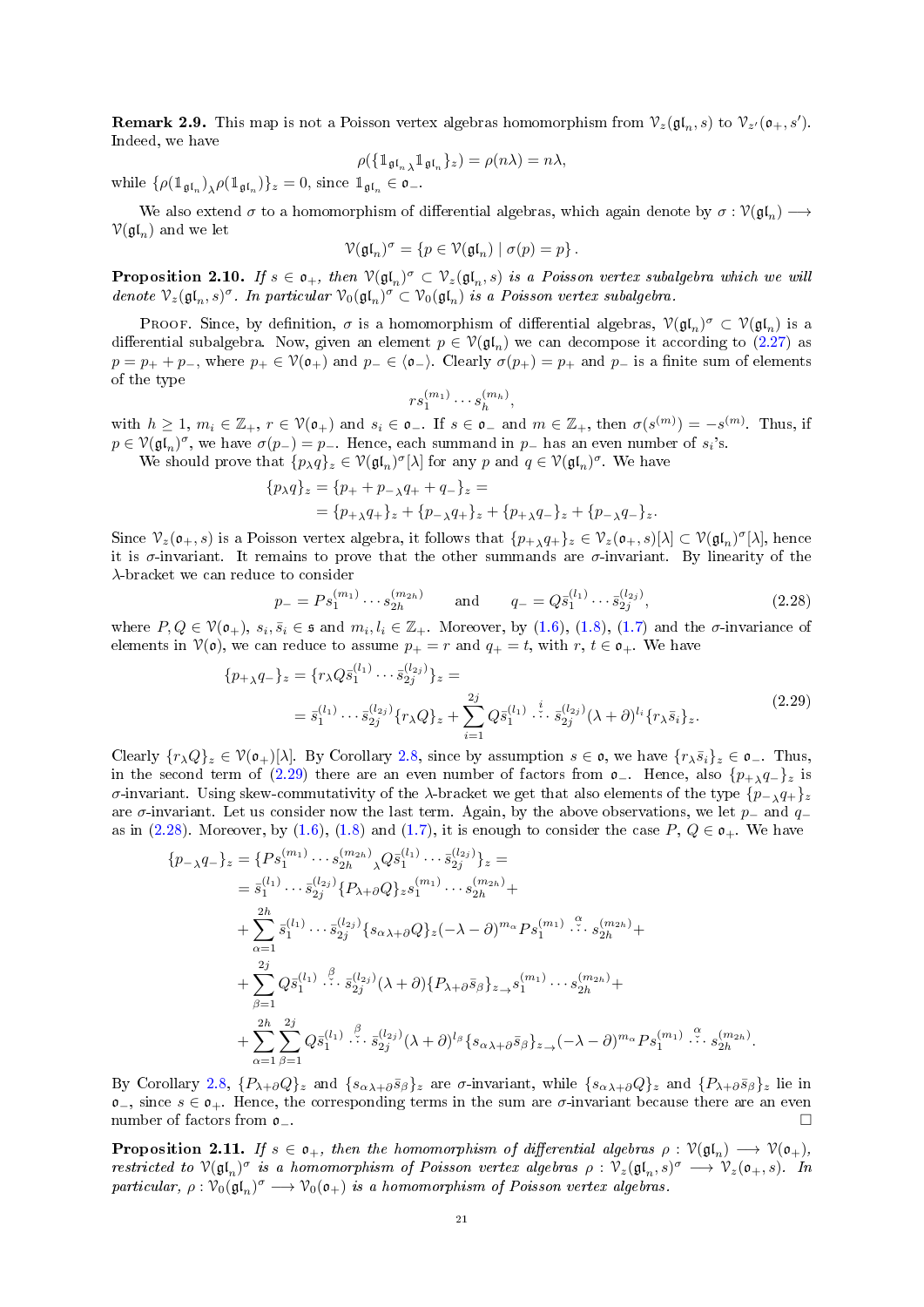PROOF. We note that the  $\lambda$ -bracket on  $\mathcal{V}_z(\mathfrak{o}_+, s)$  is, by hyphotesis, the restriction of the  $\lambda$ -bracket on  $\mathcal{V}_z(\mathfrak{gl}_n, s)$ . Moreover, by Proposition [2.10,](#page-24-2)  $\mathcal{V}_z(\mathfrak{gl}_n, s)^\sigma \subset \mathcal{V}_z(\mathfrak{gl}_n, s)$  is a Poisson vertex subalgebra. Take  $p, q \in \mathcal{V}_z(\mathfrak{gl}_n, s)^\sigma$ . According to decomposition [\(2.27\)](#page-23-5), we can write  $p = p_+ + p_-$  and  $q = q_+ + q_$ and  $\rho(p) = p_+, \rho(q) = q_+$ . We have

$$
\rho(\{p_{\lambda}q\}_{z}) = \rho(\{p_{+} + p_{-\lambda}q_{+} + q_{-}\}_{z}) =
$$
  
=  $\rho(\{p_{+}\}_{z}) + \rho(\{p_{+}\}_{z}) + \rho(\{p_{-}\}_{z}) + \rho(\{p_{-}\}_{z}) + \rho(\{p_{-}\}_{z}) =$   
=  $\{p_{+}\}_{z}$ ,

since  $\{p_{+}\overline{\lambda}q_{+}\}_{z} \in \mathcal{V}(\mathfrak{o}_+)[\lambda],$  while the other terms are in  $\langle \mathfrak{o}_- \rangle[\lambda],$  because  $p_-$  and  $q_-$  are finite sums of terms eache of which has at least two factors in  $\mathfrak{o}_-$ . Hence, by [\(1.8\)](#page-10-1) and [\(1.7\)](#page-10-4), they all belong to  $\langle \mathfrak{o}_- \rangle[\lambda]$ . On the other hand we clearly have  $\{\rho(p)_{\lambda}\rho(q)\}_z = \{p_{+\lambda}q_{+}\}_z$ .

In particular the map  $\rho$  is surjective and it follows that

$$
\mathcal{V}_z(\mathfrak{o}_+,s) \cong \mathcal{V}_z(\mathfrak{gl}_n,s)^\sigma\big/(\langle \mathfrak{o}_- \rangle \cap \mathcal{V}_z(\mathfrak{gl}_n,s)^\sigma).
$$

Let  $f \in \mathfrak{gl}_n$  be a nilpotent element and  $\{e, h = 2x, f\} \subset \mathfrak{gl}_n$  a  $\mathfrak{sl}_2$ -triple. We write

$$
\mathfrak{gl}_n=\bigoplus_{j\in\frac{1}{2}\mathbb{Z}}(\mathfrak{gl}_n)_j
$$

for its ad x-decomposition. In the notation of Section  $2.2$  we have

$$
\mathfrak{m}_+ = \bigoplus_{j \geq 1} (\mathfrak{gl}_n)_j, \qquad \mathfrak{n}_+ = \bigoplus_{j \geq \frac{1}{2}} (\mathfrak{gl}_n)_j, \qquad \mathfrak{b}_+ = \bigoplus_{j \in \mathbb{Z}_+} (\mathfrak{gl}_n)_j,
$$

with inclusions  $\mathfrak{m}_+ \subset \mathfrak{n}_+ \subset \mathfrak{b}_+$ .

Suppose that e, h and f are fixed by  $\sigma$ . Hence, f, considered as an element of  $\mathfrak{o}_+$ , can be embedded in the same  $\mathfrak{sl}_2$ -triple. This means that we have the following decomposition for  $\mathfrak{o}_+$ :

$$
\mathfrak{o}_+ = \bigoplus_{j \in \frac{1}{2}\mathbb{Z}} (\mathfrak{o}_+)_j,
$$

where  $(\mathfrak{o}_+)_j = (\mathfrak{gl}_n)_j \cap \mathfrak{o}_+$ . We set  $\mathfrak{m}_+(\mathfrak{o}_\pm) = \mathfrak{m}_+ \cap \mathfrak{o}_\pm$ ,  $\mathfrak{n}_+(\mathfrak{o}_\pm) = \mathfrak{n}_+ \cap \mathfrak{o}_\pm$  and  $\mathfrak{b}_+(\mathfrak{o}_\pm) = \mathfrak{b}_+ \cap \mathfrak{o}_\pm$ . Then we have  $\mathfrak{m}_+ = \mathfrak{m}_+(\mathfrak{o}_+) \oplus \mathfrak{m}_+(\mathfrak{o}_-), \mathfrak{n}_+ = \mathfrak{n}_+(\mathfrak{o}_+) \oplus \mathfrak{n}_+(\mathfrak{o}_-)$  and  $\mathfrak{b}_+ = \mathfrak{b}_+(\mathfrak{o}_+) \oplus \mathfrak{b}_+(\mathfrak{o}_-).$ 

<span id="page-25-1"></span>**Lemma 2.12.** We have  $\widetilde{\theta}(\mathfrak{o}_+, f) = \widetilde{\theta}(\mathfrak{gl}_n, f) \cap \mathcal{V}(\mathfrak{o}_+).$  In particular,  $\rho(\widetilde{\theta}(\mathfrak{gl}_n, f)) = \widetilde{\theta}(\mathfrak{o}_+, f).$ 

PROOF. The inclusion  $\widetilde{\mathfrak{J}}(\mathfrak{g}_{+}, f) \subset \widetilde{\mathfrak{J}}(\mathfrak{gl}_{n}, f) \cap \mathcal{V}(\mathfrak{o}_{+})$  is obvious. Let us prove the other inclusion. Take an element

<span id="page-25-0"></span>
$$
\sum p_i \partial^i (m - (f \mid m)) \in \widetilde{\mathfrak{J}}(\mathfrak{gl}_n, f),
$$

where  $p_i \in \mathcal{V}(\mathfrak{gl}_n)$  and  $m \in \mathfrak{m}_+$ . By hyphotesis, this element also belongs to  $\mathcal{V}(\mathfrak{o}_+)$ , then

$$
\sum p_i \partial^i (m - (f \mid m)) = \rho \left( \sum p_i \partial^i (m - (f \mid m)) \right) =
$$
  
= 
$$
\sum \rho(p_i) \partial^i (\rho(m) - (f \mid m)).
$$
 (2.30)

We can write  $m = m_+ + m_-$ , where  $m_+ \in \mathfrak{o}_+$  and  $m_- \in \mathfrak{o}_-$ . By Proposition [2.7,](#page-23-3) it follows that  $(f | m) = (f | n_+).$  Then  $(2.30)$  becomes

$$
\sum p_i \partial^i (m - (f \mid m)) = \sum \rho(p_i) \partial^i (m_+ - (f \mid m_+)).
$$

This means that  $m \in \mathfrak{m}_+(\mathfrak{o}_+)$  and  $p_i \in \mathcal{V}(\mathfrak{o}_+$ . Hence  $\sum p_i \partial^i (m - (f \mid m)) \in \widetilde{\mathcal{J}}(\mathfrak{o}_+, f)$ .

Then we have the following result:

Corollary 2.13. We get the decomposition

$$
\widetilde{\mathcal{J}}(\mathfrak{gl}_n,f)=\widetilde{\mathcal{J}}(\mathfrak{o}_+,f)\oplus\left(\widetilde{\mathcal{J}}(\mathfrak{gl}_n,f)\cap\langle\mathfrak{o}_-\rangle\right).
$$

PROOF. Take an element  $\sum p_i \partial^i (n - (f \mid n)) \in \tilde{\mathcal{J}}(\mathfrak{gl}_n, f)$ . We can write  $p_i = p_i^+ + p_i^-$ , where  $p_i^+ \in \mathcal{V}(\mathfrak{o}_+), p_i^- \in \langle \mathfrak{o}_-\rangle$ , and  $n = n_+ + n_-$ , where  $n_+ \in \mathfrak{o}_+$ ,  $n_- \in \mathfrak{o}_-$ . Then

$$
\sum p_i \partial^i (n - (f \mid n)) = \sum p_i^+ \partial^i (n_+ + (f \mid n_+)) + \sum p_i^- \partial^i (n_+ - (f \mid n_+)) + \sum p_i \partial^i n_-.
$$
  
The first summand belongs to  $\widetilde{\mathcal{J}}(\mathfrak{o}_+)$ , while the others belong to  $\langle \mathfrak{o}_- \rangle$ .

<span id="page-25-2"></span>**Lemma 2.14.** If  $s \in \mathfrak{o}_+$ , then  $\rho(\mathcal{W}_z(\mathfrak{gl}_n, f, s)) \subset \mathcal{W}_z(\mathfrak{o}_+, f, s)$ . In particular,  $\rho(\mathcal{W}_0(\mathfrak{gl}_n, f)) \subset \mathcal{W}_0(\mathfrak{o}_+, f)$ .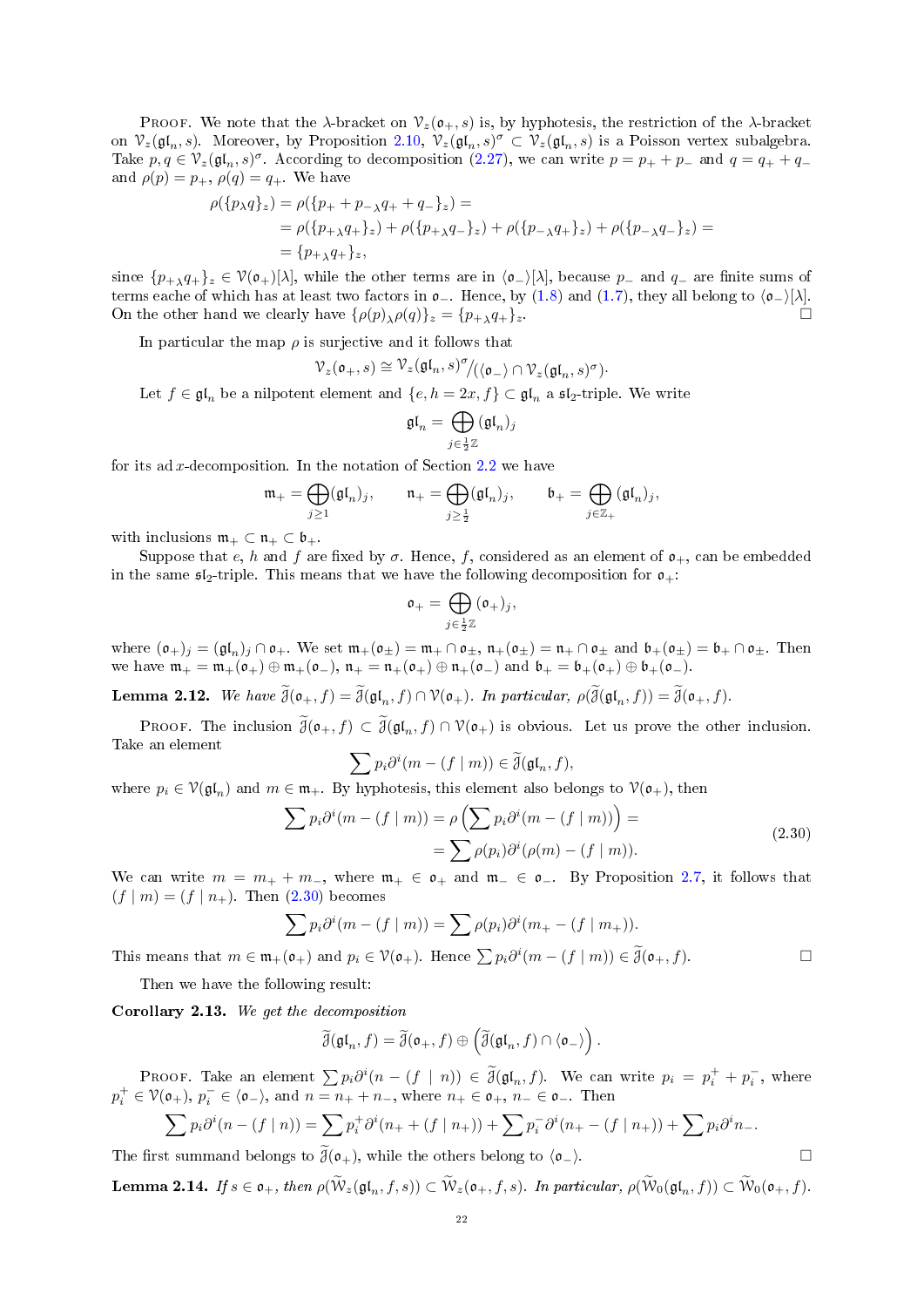PROOF. Take  $p \in \widetilde{\mathcal{W}}_z(\mathfrak{gl}_n, f, s)$ , then, as an element of  $\mathcal{V}(\mathfrak{gl}_n) = \mathcal{V}(\mathfrak{o}_+) \oplus \langle \mathfrak{o}_- \rangle$ , it has a decomposition  $p = p_+ + p_-.$  By definition of  $\mathcal{W}_z(\mathfrak{gl}_n, f, s)$ , for  $a \in \mathfrak{n}_+$ , we have

$$
\{a_{\lambda}p\}_{z}\in\widetilde{\mathcal{J}}(\mathfrak{gl}_n,f)[\lambda]=\left(\widetilde{\mathcal{J}}(\mathfrak{o}_+,f)\oplus\left(\widetilde{\mathcal{J}}(\mathfrak{gl}_n,f)\cap\langle\mathfrak{o}_-\rangle\right)\right)[\lambda].
$$

Suppose now  $a \in \mathfrak{n}_+(\mathfrak{o}_+)$ , then

$$
\{a_{\lambda}p\}_{z} = \{a_{\lambda}p_{+}\}_{z} + \{a_{\lambda}p_{-}\}_{z}.
$$

Clearly  $\{a_{\lambda}p_{+}\}_z \in \mathcal{V}_z(\mathfrak{o}_+, s)[\lambda]$ . Furthermore, we have  $\{a_{\lambda}p_{-}\}_z \in \langle \mathfrak{o}_-\rangle[\lambda]$ . Indeed,  $p_{-}$  is a finite sum of elements of the form  $ps_1^{(m_1)} \cdots s_k^{(m_k)}$  and by Corollary [2.8,](#page-23-6)  $\{\mathfrak{o}_{+,\lambda}\mathfrak{o}_{-}\}_z \subset \mathfrak{o}_{-}$ . Hence, we have  ${a_{\lambda}p_{+}}_{z} \in \tilde{\mathcal{J}}(\mathfrak{o}_{+},f)[\lambda]$  and  ${a_{\lambda}p_{-}}_{z} \in (\tilde{\mathcal{J}}(\mathfrak{gl}_n,f)\cap \langle \mathfrak{o}_{-}\rangle)[\lambda]$ . Then  ${a_{\lambda}\rho(p)}_{z} = {a_{\lambda}p_{+}}_{z} \in \tilde{\mathcal{J}}(\mathfrak{o}_{+},f)$ , proving that  $\rho(p) \in \widetilde{\mathcal{W}}_z(\mathfrak{o}_+, f, s)$ .

Unless otherwise stated we assume  $s \in \mathfrak{o}_+$ . Clearly, all the following results hold when we consider the  $\lambda$ -bracket obatained setting  $z = 0$ .

Lemmas [2.12](#page-25-1) and [2.14](#page-25-2) show that  $\rho$  induces a differential map, that we again denote by  $\rho$ ,

$$
\rho: \mathcal{W}_z(\mathfrak{gl}_n, f, s) \longrightarrow \mathcal{W}_z(\mathfrak{o}_+, f, s).
$$

This is not a Poisson vertex algebra homomorphism for the same reason explained in Remark [2.9.](#page-24-3)

Consider  $\mathcal{W}_z(\mathfrak{gl}_n, f, s)^\sigma = \mathcal{W}_z(\mathfrak{gl}_n, f, s) \cap \mathcal{V}(\mathfrak{gl}_n)^\sigma$  and  $\mathcal{J}(\mathfrak{gl}_n, f)^\sigma = \mathcal{J}(\mathfrak{gl}_n, f) \cap \mathcal{V}(\mathfrak{gl}_n)^\sigma$ . Then  $\rho$  induces a homomorphism of differential algebras

$$
\rho: \mathcal{W}_z(\mathfrak{gl}_n, f, s)^\sigma \longrightarrow \mathcal{W}_z(\mathfrak{o}_+, f, s),
$$

where

$$
W_z(\mathfrak{gl}_n, f, s)^\sigma = \tilde{W}_z(\mathfrak{gl}_n, f, s)^\sigma / \tilde{\mathfrak{J}}(\mathfrak{gl}_n, f)^\sigma.
$$

**Proposition 2.15.** The map  $\rho : \mathcal{W}_z(\mathfrak{gl}_n, f, s)^\sigma \longrightarrow \mathcal{W}_z(\mathfrak{o}_+, f, s)$  is surjective.

**PROOF.** Let us set for brevity  $g = gI_n$ . We fix a basis of g and its dual with respect to the trace form in the following way:

$$
Q^{i} = Q_{i}, i = 1, ..., h, \text{ basis of } \mathfrak{g}_{0};
$$
  
\n
$$
Q^{\frac{n^{2}-h}{2}+i} = Q_{i}, i = h+1, ..., h+d, \text{ basis of } \mathfrak{g}_{-\frac{1}{2}};
$$
  
\n
$$
Q^{\frac{n^{2}-h}{2}+i} = Q_{i}, i = h+d+1, ..., \frac{n^{2}+h}{2}, \text{ basis of } \mathfrak{m}_{-};
$$
  
\n
$$
Q^{i-\frac{n^{2}-h}{2}} = Q_{i}, i = \frac{n^{2}+h}{2}+1, ..., \frac{n^{2}+h}{2}+d, \text{ basis of } \mathfrak{g}_{\frac{1}{2}};
$$
  
\n
$$
Q^{i-\frac{n^{2}-h}{2}} = Q_{i}, i = \frac{n^{2}+h}{2}+d+1, ..., n^{2}, \text{ basis of } \mathfrak{m}_{+},
$$

where lower indeces stand for elements of the basis and upper indeces for elements of the dual basis. Since  $\mathfrak{g} = \mathfrak{o}_+ \oplus \mathfrak{o}_-,$  we can write  $\{1, 2, \ldots, n^2\} = I \cup J$ , where  $\#I = \dim \mathfrak{o}_+$  and  $\#J = \dim \mathfrak{o}_-$  and choose the basis in such a way that the set  $\{Q_i \mid i \in I\}$  is a basis of  $\mathfrak{o}_+$  and  $\{Q_i \mid i \in J\}$  is a basis of  $\mathfrak{o}_-$ . We set

$$
\mathfrak{B}_+ = \bigoplus_{j \geq -\frac{1}{2}} \mathfrak{g}_j \quad \text{and} \quad \mathfrak{B}_- = \bigoplus_{j \leq \frac{1}{2}} \mathfrak{g}_j.
$$

Then  $\mathfrak{B}_{\pm} = \mathfrak{B}_{\pm}(\mathfrak{o}_{+}) \oplus \mathfrak{B}_{\pm}(\mathfrak{o}_{-}),$  where  $\mathfrak{B}_{\pm}(\mathfrak{o}_{\pm}) = \mathfrak{B}_{\pm} \cap \mathfrak{o}_{\pm}$ . We also set  $I_{-} = \{1, 2, \ldots, \frac{n^2 + h}{2} + d\} \cap I$ and  $J_- = \{1, 2, \ldots, \frac{n^2 + h}{2} + d\} \cap J$ .

With this choice of the basis we identify  $\mathcal{V}(\mathfrak{B}_-)$  with the differential algebra  $\mathbb{C}[q_i^{(m)} \mid i = 1, \ldots, \frac{n^2+h}{2} + \cdots]$  $d, m \in \mathbb{Z}_+]$  and  $\mathcal{V}(\mathfrak{B}_-(\mathfrak{o}_+)) \subset \mathcal{V}(\mathfrak{B}_-)$  with the differential subalgebra  $\mathbb{C}[q_i^{(m)} \mid i \in I_+, \ m \in \mathbb{Z}_+]$  via the identification  $Q_i \rightarrow q_i$ .

We want to consider the following elements

$$
q = \sum_{i=1}^{\frac{n^2+h}{2}+d} Q^i \otimes q_i \in \mathfrak{B}_+ \otimes \mathfrak{B}_- \subset \mathfrak{B}_+ \otimes \mathfrak{V}(\mathfrak{B}_-),
$$
  

$$
q_+ = \sum_{i \in I_+} Q^i \otimes q_i \in \mathfrak{B}_+(\mathfrak{o}_+) \otimes \mathfrak{B}_-(\mathfrak{o}_+) \subset \mathfrak{B}_+(\mathfrak{o}_+) \otimes \mathfrak{V}(\mathfrak{B}_-(\mathfrak{o}_+)).
$$

By an abuse of notation we let  $\rho = \rho \otimes \rho : \mathfrak{B}_+ \otimes \mathcal{V}(\mathfrak{B}_-) \longrightarrow \mathfrak{B}_+(\mathfrak{o}_+) \otimes \mathcal{V}(\mathfrak{B}_-(\mathfrak{o}_+))$ . It is clear that  $\rho(q) = q_+$ . Moreover we can write

<span id="page-26-0"></span>
$$
q = q_+ + q_-, \tag{2.31}
$$

where  $q_-\in \mathfrak{B}_+(\mathfrak{o}_-) \otimes \mathfrak{B}_-(\mathfrak{o}_-) \subset \mathfrak{B}_+(\mathfrak{o}_-) \otimes \langle \mathfrak{B}_-(\mathfrak{o}_-) \rangle_{\mathcal{V}(\mathfrak{B}_-)}.$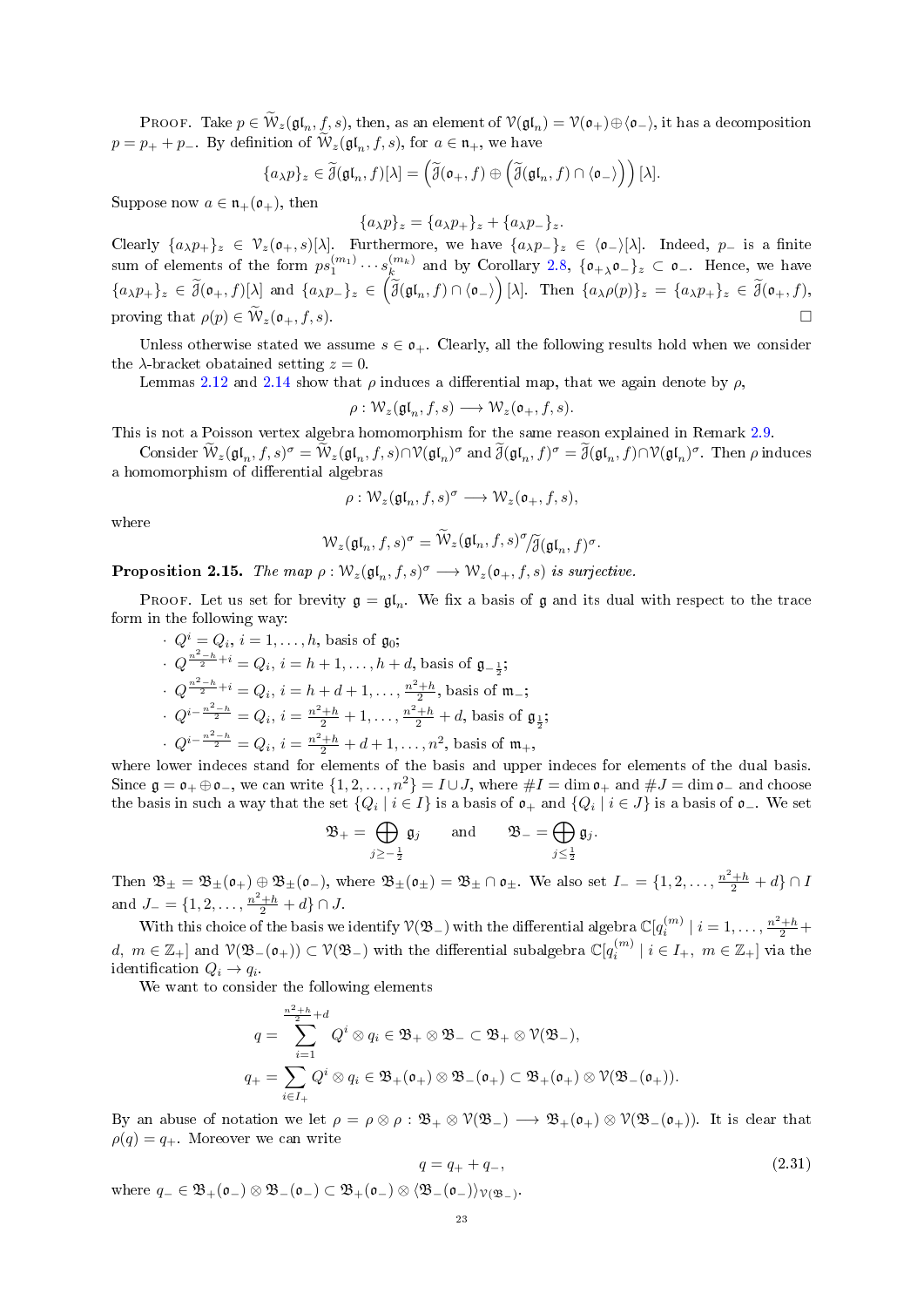As already said, by properties of good gradings [\[13\]](#page-88-14), ad  $f : \mathfrak{g}_i \longrightarrow \mathfrak{g}_{i-1}$  is injective for  $i \geq \frac{1}{2}$ . Moreover, ad  $f: (\mathfrak{o}_{\pm})_i \longrightarrow (\mathfrak{o}_{\pm})_{i-1}$  is injective for  $i \geq \frac{1}{2}$ . Then, for each  $i \geq -\frac{1}{2}$  we can find subspaces  $V_i^{\pm} \subset (\mathfrak{o}_{\pm})_i$  such that

<span id="page-27-2"></span>
$$
(\mathfrak{o}_{\pm})_i = V_i^{\pm} \oplus [f, (\mathfrak{o}_{\pm})_{i+1}]. \tag{2.32}
$$

If we set  $V = V^+ \oplus V^-$ , where  $V^{\pm} = \oplus_{i \geq -\frac{1}{2}} V_i^{\pm}$ , then  $\mathfrak{B}_+ = V \oplus [f, \mathfrak{n}_+]$ .

According to Proposition [2.1,](#page-17-5) we can find  $S\in \mathfrak{n}_+\otimes \mathcal{V}(\mathfrak{B}_-)$  such that the operator  $\mathscr{L}=\partial+q+f\otimes 1$   $\overset{S}{\sim}$  $\mathscr{L}^{can} = \partial + q^{can} + f \otimes 1$ , where  $q^{can} \in V \otimes V(\mathfrak{B}_-),$  and  $T \in \mathfrak{n}_+(\mathfrak{o}_+) \otimes V(\mathfrak{B}_-(\mathfrak{o}_+))$  such that the operator  $\mathscr{L}_+ = \partial + q_+ + f \otimes 1 \stackrel{T}{\sim} \mathscr{L}_+^{can} = \partial + q_+^{can} + f \otimes 1$ , where  $q_+^{can} \in V^+ \otimes \mathcal{V}(\mathfrak{B}_-(\mathfrak{o}_+)).$ 

We set  $\gamma = \dim V$  and  $\gamma_+ = \dim V^+$ . If  $e_1, \ldots, e_{\gamma_+}$  is a basis of  $V^+$ , then we can complete it to a basis  $e_1, \ldots, e_{\gamma}$  of V. Letting

$$
q^{can} = \sum_{i=0}^{\gamma} e_i \otimes v_i, \quad v_i \in \mathcal{V}(\mathfrak{B}_-),
$$
  

$$
q_+^{can} = \sum_{i=0}^{\gamma_+} e_i \otimes u_i, \quad u_i \in \mathcal{V}(\mathfrak{B}_-(\mathfrak{o}_+)),
$$

by Corollary  $2.2$ , we have the following differential algebras isomorphisms

$$
\mathcal{W}_z(\mathfrak{g}, f, s) \cong \mathbb{C}[v_i^{(m)} \mid i = 1, \dots, \gamma, m \in \mathbb{Z}_+],
$$
  

$$
\mathcal{W}_z(\mathfrak{o}_+, f, s) \cong \mathbb{C}[u_i^{(m)} \mid i = 1, \dots, \gamma_+, m \in \mathbb{Z}_+].
$$

Hence, to prove surjectiveness of  $\rho: \mathcal{W}_z(\mathfrak{g},f,s)^\sigma \longrightarrow \mathcal{W}_z(\mathfrak{o}_+,f,s)$  it suffices to show that  $\sigma(v_i) = v_i$ and  $\rho(v_i) = u_i$  for  $i = 1, \ldots, \gamma_+$ , or, equivalently

$$
\sigma(v_i) = v_i, \ i = 1, \dots, \gamma_+ \text{ and } \rho(q^{can}) = q_+^{can}.
$$
\n(2.33)

By abuse of notation, let us set  $\rho = \mathbb{1} \otimes \rho$ . To prove the second identity in [\(2.33\)](#page-27-0) it suffices to show that

<span id="page-27-1"></span><span id="page-27-0"></span>
$$
\rho(\mathcal{L}^{can}) = e^{\mathrm{ad}\,\rho(S)}(\mathcal{L}_+). \tag{2.34}
$$

Indeed, since  $\rho(q^{can}) \in V^+ \otimes \mathcal{V}(\mathfrak{B}_{-}(\mathfrak{o}_+))$  and  $\rho(S) \in \mathfrak{n}_+(\mathfrak{o}_+) \otimes \mathcal{V}(\mathfrak{B}_{-}(\mathfrak{o}_+))$  and since by Proposition [2.1,](#page-17-5) T and  $q_{+}^{can}$  are uniquely determined, it follows by [\(2.34\)](#page-27-1) that  $T = \rho(S)$  and  $\rho(q_{-}^{can}) = q_{+}^{can}$ .

We set  $\mathfrak{s} = \{a \in \langle \mathfrak{B}_{-}(\mathfrak{o}_{-}) \rangle_{\mathcal{V}(\mathfrak{B}_{-})} \mid \sigma(a) = -a\}.$  First, let us show that  $S = S_{+} + S_{-}$ , with  $S_+ \in \mathfrak{n}_+(\mathfrak{o}_+) \otimes \mathfrak{V}(\mathfrak{B}_-)^\sigma$  and  $S_- \in \mathfrak{n}_+(\mathfrak{o}_-) \otimes \mathfrak{s}$  and  $u_i$  are  $\sigma$ -invariant polynomials for  $i = 1, \ldots, \gamma_+$ . Let us consider the recursion given by  $(2.5)$ . At the first step we have to solve

$$
q^{can}_{-\frac{1}{2}}+[f,S_{\frac{1}{2}}]=q_{-\frac{1}{2}}.
$$

By [\(2.31\)](#page-26-0), we can write  $q_{-\frac{1}{2}} = q_{-\frac{1}{2}}^{+} + q_{-\frac{1}{2}}^{-}$ , where  $q_{-\frac{1}{2}}^{+} \in (\mathfrak{o}_{+})_{-\frac{1}{2}} \otimes \mathfrak{o}_{+}$  and  $q_{-\frac{1}{2}}^{-} \in (\mathfrak{o}_{-})_{-\frac{1}{2}} \otimes \mathfrak{o}_{-}$ . We also write  $S_{\frac{1}{2}} = S_{\frac{1}{2}}^+ + S_{\frac{1}{2}}^-$ , where  $S_{\frac{1}{2}}^+ \in (\mathfrak{o}_+)_{\frac{1}{2}} \otimes \mathcal{V}(\mathfrak{B}_-)$  and  $S_{\frac{1}{2}}^- \in (\mathfrak{o}_-)_{\frac{1}{2}} \otimes \mathcal{V}(\mathfrak{B}_-)$ . Similarly, we write  $q_{-\frac{1}{2}}^{can} = q_{-\frac{1}{2}}^{can,+} + q_{-\frac{1}{2}}^{can,-}$ , where  $q_{-\frac{1}{2}}^{can,+} \in V_{-\frac{1}{2}}^{+} \otimes \mathcal{V}(\mathfrak{B}_{-})$  and  $q_{\frac{1}{2}}^{can,-} \in V_{-\frac{1}{2}}^{-} \otimes \mathcal{V}(\mathfrak{B}_{-})$ . Then we have to solve the system

$$
\left\{\begin{array}{l} q_{-\frac{1}{2}}^{can, +} + [f, S_{\frac{1}{2}}^+] = q_{-\frac{1}{2}}^+ \in (\mathfrak{o}_+)_{-\frac{1}{2}} \otimes \mathfrak{o}_+ \\ q_{-\frac{1}{2}}^{can, -} + [f, S_{\frac{1}{2}}^-] = q_{-\frac{1}{2}}^- \in (\mathfrak{o}_-)_{-\frac{1}{2}} \otimes \mathfrak{o}_-.\end{array}\right.
$$

Using decomposition [\(2.32\)](#page-27-2) we find that  $q_{-\frac{1}{2}}^{can,+} \in V_{-\frac{1}{2}}^+ \otimes \mathfrak{o}_+$  and  $S_{\frac{1}{2}}^+ \in (\mathfrak{o}_\pm)_{\frac{1}{2}} \otimes \mathfrak{o}_\pm$ .

Assume by induction that we found  $S_1, \ldots, S_i$  such that each  $S_k = S_k^+ + S_k^-$ , where  $S_k^+ \in (\mathfrak{o}_+)_k \otimes$  $\mathcal{V}(\mathfrak{B}_{-})^{\sigma}$  and  $S_{k}^{-} \in (\mathfrak{o}_{-})_{k} \otimes \mathfrak{s}$ . Let A be the right hand side of  $(2.5)$  and write it has  $A = A_{+} + A_{-}$ , where  $A_{\pm} \in (\mathfrak{o}_{\pm})_i \otimes \mathfrak{V}(\mathfrak{B}_-)$ . Looking at  $(2.5)$ , we see that  $A_+$  is obtained when in the commutators there are an even number of elements in  $\mathfrak{n}_+(\mathfrak{o}_-)$  or all of them are in  $\mathfrak{n}_+(\mathfrak{o}_+)$ , then  $A_+ \in (\mathfrak{o}_+)_i \otimes \mathcal{V}(\mathfrak{B}_-)^\sigma$ . On the other hand  $A_-\neq 0$  is obtained when in the commutators there are an odd number of elements in  $\mathfrak{n}_-(\mathfrak{o}_-)$ . Thus  $A_-\in(\mathfrak{o}_-)_i\otimes\mathfrak{s}$ . Reasoning as in the first step of the induction we can find  $S_{i+1}=S_{i+1}^++S_{i+1}^$ where  $S_{i+1}^+ \in (\mathfrak{o}_{+})_{i+1} \otimes \mathcal{V}(\mathfrak{B}_{-})^{\sigma}$  and  $S_{i+1}^- \in (\mathfrak{o}_{-})_{i+1} \otimes \mathfrak{s}$  and  $q_i^{can,+} \in (\mathfrak{o}_{+})_i \otimes \mathcal{V}(\mathfrak{B}_{-})^{\sigma}$ . It follows that S has the desired decomposition and that  $v_i$  is  $\sigma$ -invariant for  $i = 1, \ldots, \gamma_+$ .

Finally, we prove [\(2.34\)](#page-27-1). We have

$$
\rho(\mathscr{L}^{can}) = (\rho \otimes \rho)(e^{\mathrm{ad}\,S}(\mathscr{L})) = (\rho \otimes 1)(e^{\mathrm{ad}\,S_+}(\mathcal{L}_+)) = e^{\mathrm{ad}\,\rho(S)}(\mathcal{L}_+).
$$

 $\Box$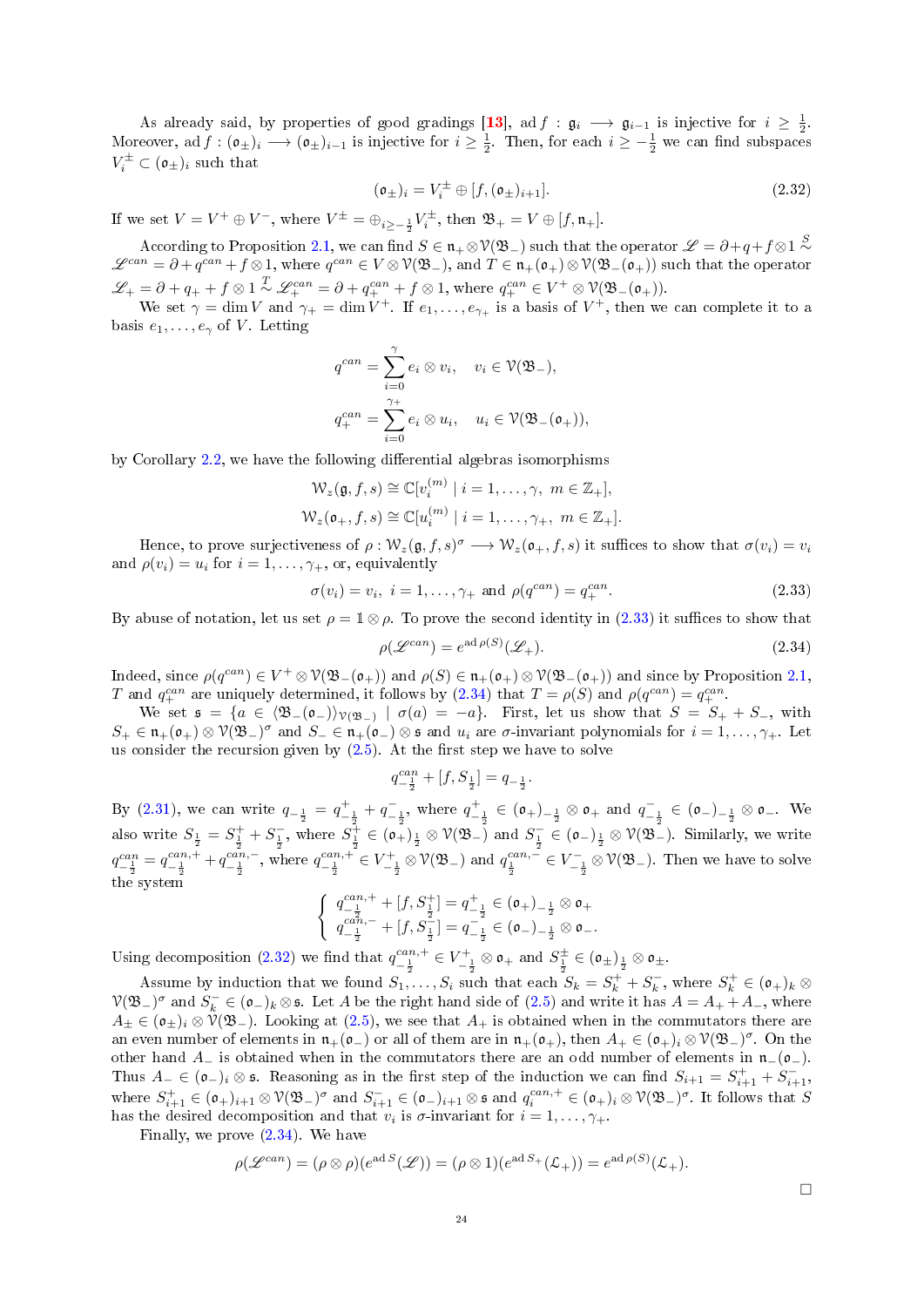Moreover,  $\mathcal{W}_z(\mathfrak{gl}_n, f, s)^\sigma \subset \mathcal{W}_z(\mathfrak{gl}_n, f, s)$  is a Poisson vertex subalgebra and  $\mathcal{J}(\mathfrak{gl}_n, f)^\sigma \subset \mathcal{W}_z(\mathfrak{gl}_n, f)^\sigma$ is a Poisson vertex algebra ideal. Hence,  $\mathcal{W}_z(\mathfrak{gl}_n, f, s)^\sigma$  is a Poisson vertex algebra.

<span id="page-28-2"></span>**Proposition 2.16.** The map  $\rho : \mathcal{W}_z(\mathfrak{gl}_n, f, s) \to \mathcal{W}_z(\mathfrak{o}_+, f, s)$  is a Poisson vertex algebra homomorphism.

PROOF. First, by Proposition [2.11,](#page-24-4)  $\rho: \mathcal{V}_z(\mathfrak{gl}_n, s)^\sigma \longrightarrow \mathcal{V}_z(\mathfrak{o}_+, s)$  is a homomorphism of Poisson vertex algebras. Moreover, by Lemma [2.3](#page-18-5)  $W_z(\mathfrak{o}_+, f, s) \subset \mathcal{V}_z(\mathfrak{o}_+, s)$  is a Poisson vertex subalgebra. By the same lemma and the fact that  $\widetilde{W}_z(\mathfrak{gl}_n, f, s)^\sigma$  is intersection of Poisson vertex algebras, also  $\widetilde{W}_z(\mathfrak{gl}_n, f, s)^\sigma \subset \mathcal{V}_z(\mathfrak{gl}_n, s)^\sigma$  is a Poisson vertex algebra. Then  $\rho: \widetilde{W}_z(\mathfrak{gl}_n, f, s)^\sigma \longrightarrow \widetilde{W}_z(\mathfrak{o}_+, f)$  is a Poisson vertex algebra homomorphism. Furthermore,  $\mathcal{J}(\mathfrak{gl}_n, f) \subset W_z(\mathfrak{gl}_n, f, z)^\sigma$  is a Poisson vertex algebra ideal, since it is intersection of a Poisson vertex algebra ideal and a Poisson vertex subalgebra. By Lemma [2.12](#page-25-1)  $\rho(\tilde{\theta}(\mathfrak{gl}_n, f)^{\sigma}) \subset \tilde{\theta}(\mathfrak{o}_+, f)$ , then we have an induced map of Poisson vertex algebras  $\rho: \mathcal{W}_z(\mathfrak{gl}_n, f, s)^\sigma \to \mathcal{W}_z(\mathfrak{o}_+, f, s).$ 

<span id="page-28-3"></span>Corollary 2.17. We have the following isomorphism of Poisson vertex algebras

 $\mathcal{W}_z(\mathfrak{o}_+, f, s) \cong \mathcal{W}_z(\mathfrak{gl}_n, f, s)^\sigma / \text{ker } \rho.$ 

In the next two paragraphs we assume  $\sigma : \mathfrak{gl}_n \longrightarrow \mathfrak{gl}_n$  to be the linear map defined by

<span id="page-28-4"></span>
$$
\sigma(A) = -IA^{\alpha}I,\tag{2.35}
$$

where

$$
I = \sum_{k=1}^{n} (-1)^{k+1} E_{kk} = \begin{pmatrix} 1 & & & \\ & -1 & & \\ & & \ddots & \\ & & & (-1)^{n+1} \end{pmatrix}
$$

and  $A^{\alpha}$  is the transposition with respect to the antidiagonal, namely if  $A = (a_{ij})_{i,j=1}^n$ , then  $A^{\alpha} =$  $(a_{n+1-j,n+1-i})_{i,j=1}^n$ .

One easily checks that

$$
(AB)^{\alpha} = B^{\alpha} A^{\alpha} \tag{2.36}
$$

for all  $A, B \in \mathfrak{gl}_n$ , and

<span id="page-28-1"></span><span id="page-28-0"></span>
$$
I^{\alpha} = I. \tag{2.37}
$$

Moreover, it immediately follows from  $(2.36)$  and  $(2.37)$  that the conditions defined in  $(2.25)$  are satisfied by this map.

**2.3.1.**  $B_n$ . In  $\mathfrak{gl}_{2n+1}$  we consider the principal nilpotent element

$$
f = \sum_{k=1}^{2n} E_{k+1,k} = \begin{pmatrix} 0 & 0 & & & & \\ 1 & 0 & 0 & & & \\ & 1 & 0 & 0 & & \\ & & & & 1 & 0 & 0 \\ & & & & & 1 & 0 \end{pmatrix}.
$$

We can embed it in the following  $\mathfrak{sl}_2$ -triple:

$$
h = 2x = \sum_{k=1}^{2n+1} 2(n+1-k)E_{kk} = \begin{pmatrix} 2n & 0 & & & & & & \\ 0 & 2n-2 & 0 & & & & & \\ & 0 & 2n-4 & 0 & & & & \\ & & & 0 & 2-2n & 0 & \\ & & & & 0 & 2-2n & 0 \\ & & & & & 0 & -2n \end{pmatrix},
$$

$$
e = \sum_{k=1}^{2n} k(2n+1-k)E_{k,k+1} = \begin{pmatrix} 0 & 2n & & & & & \\ 0 & 0 & 2(2n-1) & & & & \\ & 0 & 0 & 3(2n-2) & & & \\ & & & & 0 & 0 & 2n \\ & & & & & 0 & 0 \end{pmatrix}.
$$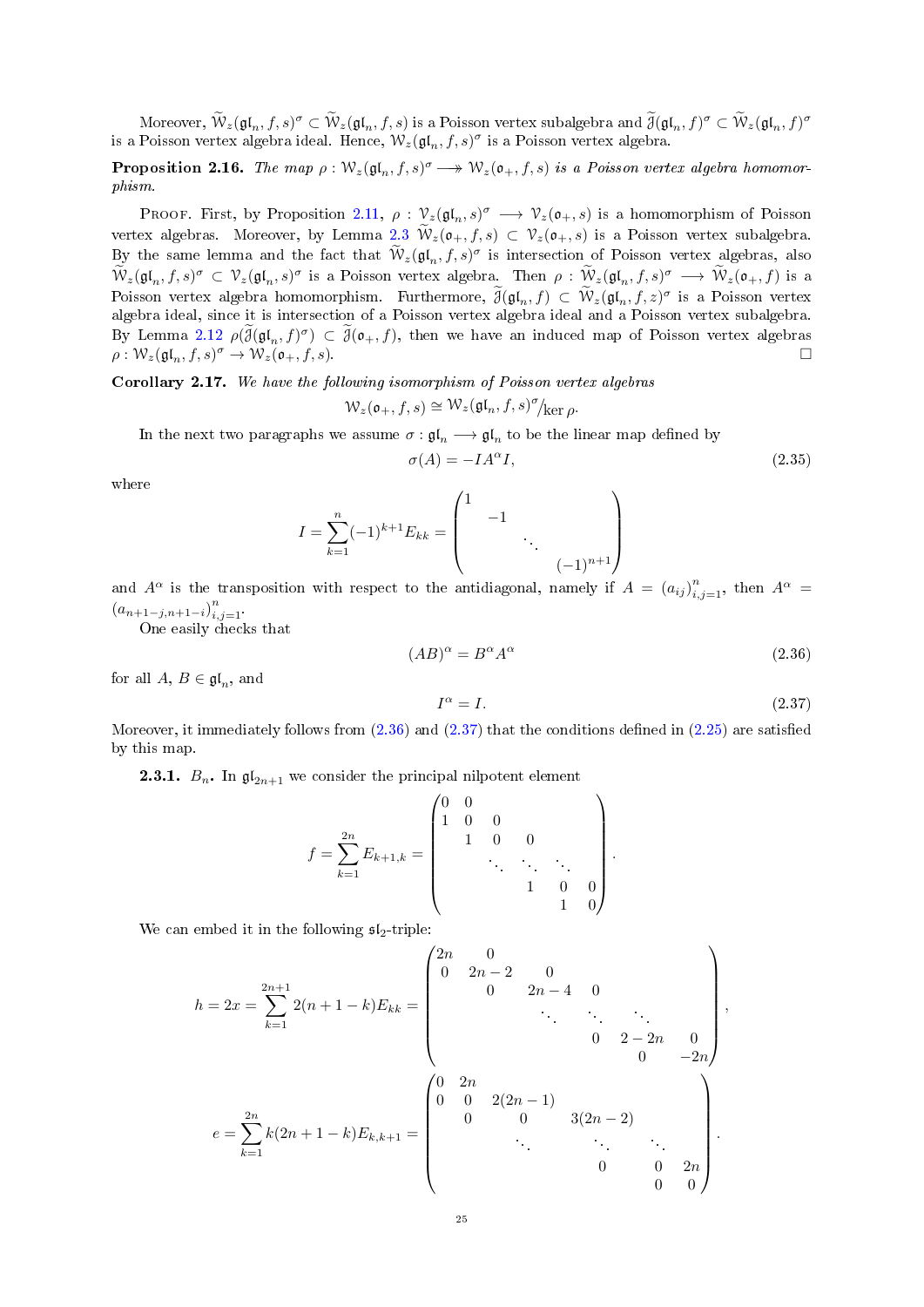With respect to ad x we have the following decomposition for  $\mathfrak{gl}_{2n+1}$ :

$$
\mathfrak{gl}_{2n+1}=\mathfrak{n}_-\oplus\mathfrak{h}\oplus\mathfrak{n}_+,
$$

where

$$
\mathfrak{n}_{-}=\bigoplus_{1\leq j
$$

In particular we have no eigenspaces relative to half integers eigenvalues, then  $m_+ = n_+$  (in the notation of Section [2.2\)](#page-18-0). It is easily checked that

$$
\ker \operatorname{ad} \mathfrak{n}_+ = \mathbb{C} E_{1,2n+1}.
$$

Since ker ad  $\mathfrak{n}_+$  is a 1-dimensional space, we can fix  $s = E_{1,2n+1}$  and let vary  $z \in \mathbb{C}$ . Then we denote  $V_z(\mathfrak{gl}_{2n+1}) = V_z(\mathfrak{gl}_{2n+1}, s).$ 

The Lie algebra of type  $B_n$  is

$$
\mathfrak{o}_{2n+1} = \{ A \in \mathfrak{gl}_{2n+1} \mid \sigma(A) = A \}.
$$

We note that e, h and f are fixed by  $\sigma$ . Hence, f, considered as an element of  $\mathfrak{o}_{2n+1}$ , can be embedded in the same  $\mathfrak{sl}_2$ -triple. This means that we have the following decomposition for  $\mathfrak{o}_{2n+1}$ :

$$
\mathfrak{o}_{2n+1}=\mathfrak{n}_-(\mathfrak{o}_{2n+1})\oplus\mathfrak{h}(\mathfrak{o}_{2n+1})\oplus\mathfrak{n}_+(\mathfrak{o}_{2n+1}),
$$

where

$$
\mathfrak{n}_-(\mathfrak{o}_{2n+1})=\mathfrak{n}_-\cap\mathfrak{o}_{2n+1},\quad\mathfrak{h}(\mathfrak{o}_{2n+1})=\mathfrak{h}\cap\mathfrak{o}_{2n+1}\quad\text{and}\quad\mathfrak{n}_+(\mathfrak{o}_{2n+1})=\mathfrak{n}_+\cap\mathfrak{o}_{2n+1}.
$$

It can be easily checked that

$$
\ker \operatorname{ad} \mathfrak{n}_{+}(\mathfrak{o}_{2n+1}) = \mathbb{C}(E_{1,2n} + E_{2,2n+1})
$$

and, as in the previous case, we can fix  $s' = E_{1,2n} + E_{2,2n+1}$  in the definition of the  $\lambda$ -bracket for  $\mathcal{V}(\mathfrak{o}_{2n+1})$ and let vary  $z' \in \mathbb{C}$ . We denote  $\mathcal{V}_{z'}(\mathfrak{o}_{2n+1}) = \mathcal{V}_{z'}(\mathfrak{o}_{2n+1}, s')$ .

By Proposition [2.11,](#page-24-4) we get a Poisson vertex algebra homomorphism

$$
\rho: \mathcal{V}_0(\mathfrak{gl}_{2n+1})^{\sigma} \longrightarrow \mathcal{V}_0(\mathfrak{o}_{2n+1}).
$$

Moreover, by Propositions [2.16](#page-28-2) we have a Poisson vertex algebra homomorphism

$$
\rho: \mathcal{W}_0(\mathfrak{gl}_{2n+1}, f)^\sigma \longrightarrow \mathcal{W}_0(\mathfrak{o}_{2n+1}, f)
$$

and by Corollary [2.17](#page-28-3)

$$
\mathcal{W}_0(\mathfrak{o}_{2n+1}, f) \cong \mathcal{W}_0(\mathfrak{gl}_{2n+1}, f)^\sigma /_{\text{ker }\rho}.
$$

**Remark 2.18.** We have  $W_0(\mathfrak{o}_{2n+1}, f) \not\subset W_0(\mathfrak{gl}_{2n+1}, f)$ . For example, for  $n = 1, p = E_{2,1} + E_{3,2} + E_{4,3}$  $\left(\frac{E_{1,1}-E_{3,3}}{2}\right)^2+(E_{1,1}-E_{3,3})' \in \mathcal{W}_0(\mathfrak{o}_3,f)$ , but  $p \notin \mathcal{W}(\mathfrak{gl}_3,f)$ . However, as expected by the above proposition, we can see that  $r = E_{2,1} + E_{3,2} - E_{2,2}(E_{1,1} + E_{3,3}) - E_{1,1}E_{3,3} + (E_{1,1} - E_{3,3})' \in W(\mathfrak{gl}_3, f)$ is such that  $\rho(r) = p$ .

**2.3.2.**  $C_n$ . This is similar to the previous case. The Lie algebra of type  $C_n$  is defined as

$$
\mathfrak{sp}_{2n} = \{ A \in \mathfrak{gl}_{2n} \mid \sigma(A) = A \} \, .
$$

Let us consider the following principal nilpotent element of  $\mathfrak{gl}_{2n}$ :

$$
f = \sum_{k=1}^{2n-1} E_{k+1,k} = \begin{pmatrix} 0 & 0 & & & & \\ 1 & 0 & 0 & & & \\ & & 1 & 0 & 0 & \\ & & & & \ddots & & \\ & & & & & 1 & 0 \\ & & & & & 1 & 0 \end{pmatrix}.
$$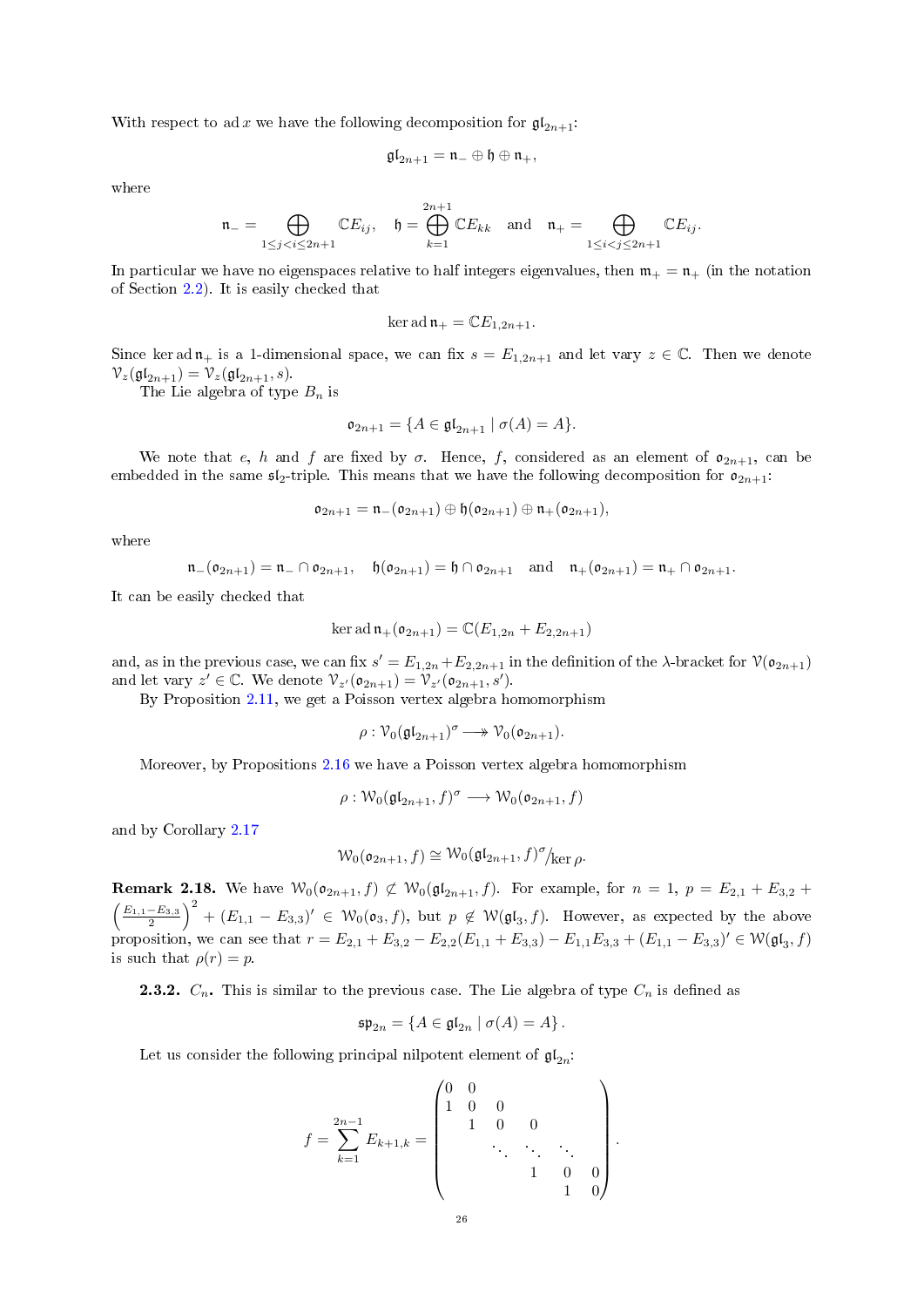We can embed f in the following  $\mathfrak{sl}_2$  triple:

h = 2x = X 2n k=1 (2n + 1 − 2k)Ekk = 2n − 1 0 0 2n − 3 0 0 2n − 5 0 . . . . . . . . . 0 3 − 2n 0 0 1 − 2n , e = 2 Xn−1 k=1 k(2n − k)Ek,k+1 = 0 2n − 1 0 0 2(2n − 2) 0 0 3(2n − 3) . . . . . . . . . 0 0 2n − 1 0 0 .

With respect to ad x we have the following decomposition for  $\mathfrak{gl}_{2n}$ .

$$
\mathfrak{gl}_{2n}=\mathfrak{n}_-\oplus\mathfrak{h}\oplus\mathfrak{n}_+,
$$

where

$$
\mathfrak{n}_{-}=\bigoplus_{1\leq j
$$

Also in this case there are no eigenspaces relative to half integers eigenvalues, then  $m_+ = n_+$ , and ker ad  $n_+$ is the 1-dimensional space generated by the matrix  $E_{1,2n}$ . As in the case of  $B_n$ , we can fix  $s = E_{1,2n}$ and let vary  $z \in \mathbb{C}$ . We denote  $\mathcal{V}_z(\mathfrak{gl}_{2n}) = \mathcal{V}_z(\mathfrak{gl}_{2n}, s)$ . Moreover, we set  $\widetilde{\mathcal{W}}_z(\mathfrak{gl}_{2n}, f) = \widetilde{\mathcal{W}}_z(\mathfrak{gl}_{2n}, f, s)$ and  $\mathcal{W}_z(\mathfrak{gl}_{2n}, f) = \mathcal{W}_z(\mathfrak{gl}_{2n}, f, s).$ 

Again, e, h and f are  $\sigma$ -invariant. Then the  $\mathfrak{sl}_2$ -triple for  $f \in \mathfrak{gl}_{2n}$  is also an  $\mathfrak{sl}_2$ -triple if we consider f as an element of  $\mathfrak{sp}_{2n}$ . Thus we have the following decomposition for  $\mathfrak{sp}_{2n}$ .

$$
\mathfrak{sp}_{2n}=\mathfrak{n}_-(\mathfrak{sp}_{2n})\oplus\mathfrak{h}(\mathfrak{sp}_{2n})\oplus\mathfrak{n}_+(\mathfrak{sp}_{2n}),
$$

where

$$
\mathfrak{n}_-(\mathfrak{sp}_{2n})=\mathfrak{n}_+\cap \mathfrak{sp}_{2n},\quad \mathfrak{h}(\mathfrak{sp}_{2n})=\mathfrak{h}\cap \mathfrak{sp}_{2n}\quad \text{and}\quad \mathfrak{n}_+(\mathfrak{sp}_{2n})=\mathfrak{n}_+\cap \mathfrak{sp}_{2n}.
$$

In this case we have ker ad  $\mathfrak{n}_+(\mathfrak{sp}_{2n}) = \mathbb{C}E_{1,2n} = \ker \mathrm{ad}\,\mathfrak{n}_+$ . We can choose the same s as for  $\mathfrak{gl}_{2n}$  and let vary  $z' \in \mathbb{C}$ . We denote  $\mathcal{V}_{z'}(\mathfrak{sp}_{2n}) = \mathcal{V}_{z'}(\mathfrak{sp}_{2n}, s)$ . Moreover, we set  $\widetilde{\mathcal{W}}_{z'}(\mathfrak{sp}_{2n}, f) = \widetilde{\mathcal{W}}_{z'}(\mathfrak{sp}_{2n}, f, s)$  and  $\mathcal{W}_{z'}(\mathfrak{sp}_{2n},f)=\mathcal{W}_{z'}(\mathfrak{sp}_{2n},f,s).$ 

By Proposition [2.10,](#page-24-2) we have that  $\mathcal{V}_z(\mathfrak{gl}_{2n})^{\sigma} \subset \mathcal{V}_z(\mathfrak{gl}_{2n})$  is a Poisson vertex subalgebra and the map

$$
\rho: \mathcal{V}_z(\mathfrak{gl}_{2n})^\sigma \longrightarrow \mathcal{V}_z(\mathfrak{sp}_{2n})
$$

is a Poisson vertex algebra homomorphism.

Moreover, by Proposition [2.16,](#page-28-2) we have a Poisson vertex algebra homomorphism

$$
\rho: \mathcal{W}_z(\mathfrak{gl}_{2n}, f)^\sigma \longrightarrow \mathcal{W}_z(\mathfrak{sp}_{2n}, f)
$$

and by Corollary [2.17](#page-28-3) we have

$$
\mathcal{W}_z(\mathfrak{sp}_{2n}, f, s) \cong \mathcal{W}_z(\mathfrak{gl}_{2n}, f, s)^\sigma/_{\text{ker }\rho}.
$$

**2.3.3.**  $D_n$ . Let  $\sigma : \mathfrak{gl}_{2n} \longrightarrow \mathfrak{gl}_{2n}$  be the linear map defined by

<span id="page-30-0"></span>
$$
\sigma(A) = -IA^{\alpha}I,\tag{2.38}
$$

where

$$
I = \sum_{k=1}^{n} (-1)^{k+1} (E_{k,k} + E_{2n+1-k,2n+1-k})
$$

and  $A^{\alpha}$  is the transposition with respect to the antidiagonal. Since  $I^{\alpha} = I$  and  $\sigma$  satisfies [\(2.36\)](#page-28-0), then  $\sigma$  verifies the conditions defined in [\(2.25\)](#page-23-2). As in the previous cases it can be verified that  $\sigma(AB)$  $-\sigma(B)\sigma(A)$  for  $A, B \in \mathfrak{gl}_{2n}$  and  $\sigma^2 = \mathbb{1}_{\mathfrak{gl}_{2n}}$ , since  $I = I^{\alpha}$  and  $I^2 = \mathbb{1}_{\mathfrak{gl}_{2n}}$ . The Lie algebra of type  $D_n$  is defined as

$$
\mathfrak{o}_{2n} = \{ A \in \mathfrak{gl}_{2n} \mid \sigma(A) = A \}.
$$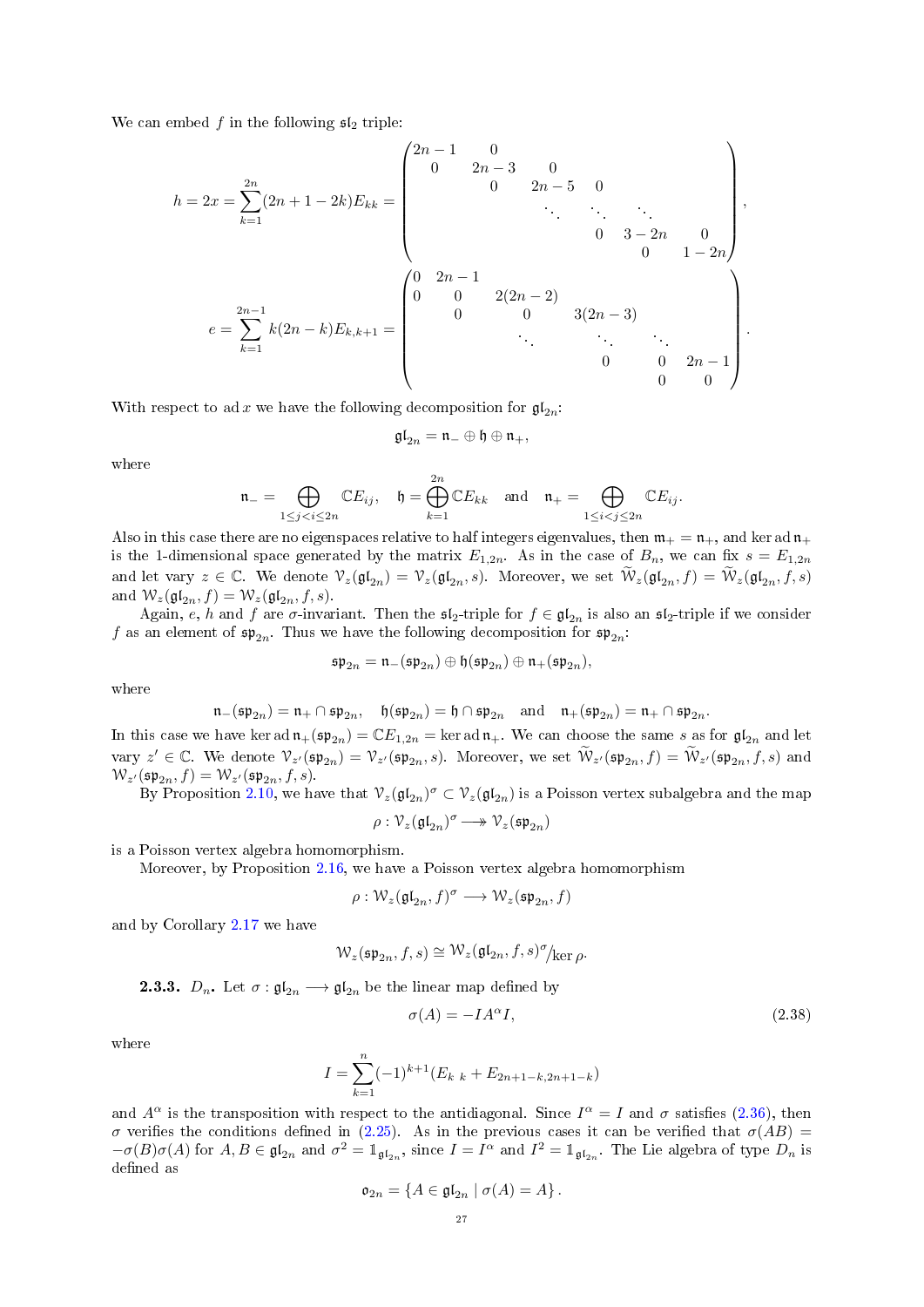Let us consider the following nilpotent element of  $\mathfrak{gl}_{2n}.$ 

$$
f = \frac{1}{2}(E_{n+1,n-1} + E_{n+1,n-1}) + \sum_{k=1}^{n-1} (E_{kk} + E_{2n+1-k,2n+1-k}) =
$$
  

$$
\begin{pmatrix} 0 & 0 & & & \\ 1 & 0 & 0 & & \\ & & \ddots & & \\ & & & 1 & 0 & 0 \\ & & & \frac{1}{2} & 1 & 0 & 0 \\ & & & & \ddots & \\ & & & & & 1 & 0 \end{pmatrix}
$$

We can embed f in the following  $\mathfrak{sl}_2$ -triple:

$$
h = 2x = \sum_{k=1}^{n-1} 2(n-k)(E_{kk} - E_{2n+1-k,2n+1-k}) =
$$
  
= 
$$
\begin{pmatrix} 2n-2 & 0 & 0 & 0 & 0\\ 0 & 2n-4 & 0 & 0 & 0\\ 0 & 0 & 2n-6 & 0 & 0\\ 0 & 0 & 4-2n & 0\\ 0 & 2-2n & 2-2n & 0 \end{pmatrix},
$$
  
 $e = ? ? ?$ 

With respect to ad x we have the following decomposition for  $\mathfrak{gl}_{2n}$ :

$$
\mathfrak{gl}_{2n}=\mathfrak{n}_-\oplus\mathfrak{h}\oplus\mathfrak{n}_+,
$$

where

$$
\mathfrak{n}_{-} = \bigoplus_{\substack{1 \leq j < i \leq 2n \\ (i,j) \neq (n+1,n)}} \mathbb{C}E_{ij}, \quad \mathfrak{n}_{+} = \bigoplus_{\substack{1 \leq i < j \leq 2n \\ (i,j) \neq (n,n+1)}} \mathbb{C}E_{ij} \quad \text{and}
$$
\n
$$
\mathfrak{h} = \left(\bigoplus_{k=1}^{2n} \mathbb{C}E_{kk}\right) \oplus \mathbb{C}E_{n+1,n} \oplus \mathbb{C}E_{n,n+1}.
$$

It follows that ker ad  $\mathfrak{n}_+ = \mathbb{C}E_{1,2n}$ . Thus we can choose  $s = E_{1,2n}$  and let vary  $z \in \mathbb{C}$ . We set  $V_z(\mathfrak{gl}_{2n}) = V_z(\mathfrak{gl}_{2n}, s).$ 

We note that e, h and f are fixed by  $\sigma$ . Moreover f is principal nilpotent in  $\mathfrak{o}_{2n}$ . We can choose the same  $\mathfrak{sl}_2$ -triple and get the following ad x-decomposition for  $\mathfrak{o}_{2n}$ :

$$
\mathfrak{o}_{2n}=\mathfrak{n}_-(\mathfrak{o}_{2n})\oplus\mathfrak{h}(\mathfrak{o}_{2n})\oplus\mathfrak{n}_+(\mathfrak{o}_{2n}),
$$

where

$$
\mathfrak{n}_-(\mathfrak{o}_{2n})=\mathfrak{n}_-\cap\mathfrak{o}_{2n},\quad \mathfrak{h}(\mathfrak{o}_{2n})=\mathfrak{h}\cap\mathfrak{o}_{2n}\quad\text{and}\quad \mathfrak{n}_+(\mathfrak{o}_{2n})=\mathfrak{n}_+\cap\mathfrak{o}_{2n}.
$$

We see that

$$
\ker \operatorname{ad} \mathfrak{n}_+(\mathfrak{o}_{2n}) = \mathbb{C}(E_{1,2n-1} + E_{2,2n}),
$$

and we choose  $s' = E_{1,2n-1} + E_{2,2n}$  and set  $\mathcal{V}_{z'}(\mathfrak{o}_{2n}) = \mathcal{V}_{z'}(\mathfrak{o}_{2n}, s')$ .

By Proposition [2.11](#page-24-4) we get a Poisson vertex algebra homomorphism

$$
\rho: {\mathcal V}_0({\mathfrak g}{\mathfrak l}_{2n})^\sigma \longrightarrow {\mathcal V}({\mathfrak o}_{2n}).
$$

Moreover, by Proposition [2.16,](#page-28-2) we have also a Poisson vertex algebra homomorphism

$$
\rho: \mathsf{W}_0(\mathfrak{gl}_{2n}, f)^\sigma \longrightarrow \mathsf{W}(\mathfrak{o}_{2n}, f)
$$

and by Corollary [2.17](#page-28-3) it follows that

$$
\mathcal{W}_0(\mathfrak{o}_{2n}, f) \cong \mathcal{W}_0(\mathfrak{gl}_{2n}, f)^\sigma / \ker \rho.
$$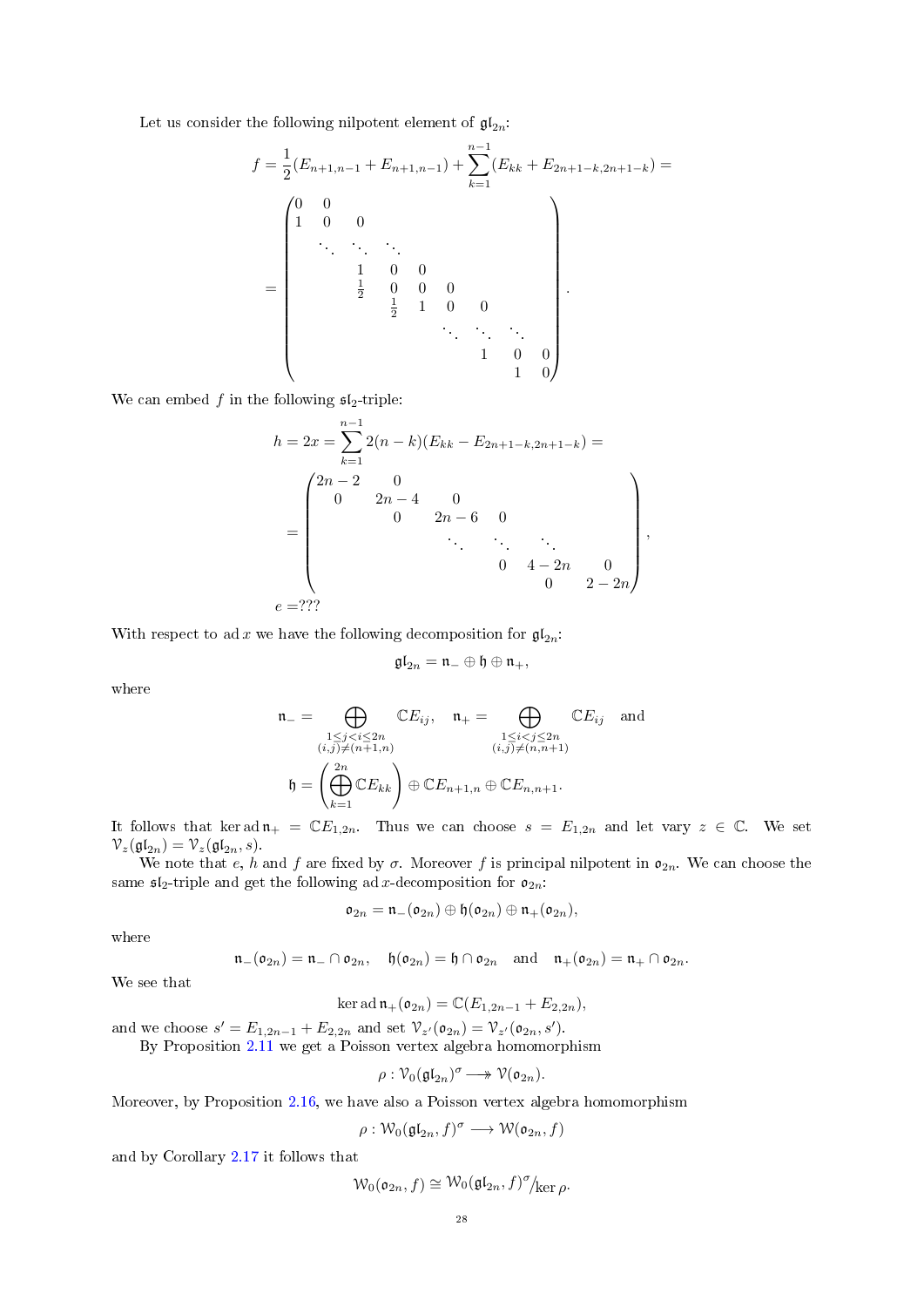2.3.4. Following the examples we made so far, we can apply Corollary [2.17](#page-28-3) to any classical Lie algebra of type  $B_n$ ,  $C_n$  and  $D_n$  and any nilpotent element.

Indeed, let us consider the case of the classical Lie algebra  $B_n$ . We have seen that it is realized as the Lie algebra of fixed point of the linear map  $\sigma$  defined by [\(2.35\)](#page-28-4), namely

$$
\mathfrak{o}_{2n+1} = \{ A \in \mathfrak{gl}_{2n+1} \mid \sigma(A) = A \}.
$$

Let  $\mathcal{W}_z(\mathfrak{o}_{2n+1}, f, s)$  be the classical W-algebra associated to  $f \in \mathfrak{o}_{2n+1}$  and  $s \in \text{ker ad } \mathfrak{n}_+(\mathfrak{o}_{2n+1})$  as we did in Section [2.2.](#page-18-0) Since  $\mathfrak{o}_{2n+1}$  is a Lie subalgebra of  $\mathfrak{gl}_{2n+1}$ , f is also a nilpotent element of  $\mathfrak{gl}_{2n+1}$  and we may consider  $W_0(\mathfrak{gl}_{2n+1}, f)$ . Let  $\rho$  be the surjective Poisson vertex algebra homomorphism defined in [\(2.16\)](#page-28-2), then, by Corollary [2.17](#page-28-3) we get the following general result.

Theorem 2.19. We have the following isomorphism of Poisson vertex algebras

 $\mathcal{W}_0(\mathfrak{o}_{2n+1}, f) \cong \mathcal{W}_0(\mathfrak{gl}_{2n+1}, f)^\sigma/_{\text{ker }\rho}.$ 

If, moreover, ker ad  $n_+ \cap \text{ker ad } n_+(\mathfrak{o}_{2n+1}) \neq (0)$ , then

 $\mathcal{W}_z(\mathfrak{o}_{2n+1}, f, s) \cong \mathcal{W}_z(\mathfrak{gl}_{2n+1}, f, s)^\sigma /_{\text{ker }\rho},$ 

for any  $s \in \ker \operatorname{ad} \mathfrak{n}_+ \cap \ker \operatorname{ad} \mathfrak{n}_+(\mathfrak{o}_{2n+1}).$ 

The same considerations apply to the classical Lie algebra of type  $C_n$  and  $D_n$ . We have seen that  $C_n$ , respectively  $D_n$  is realized as the Lie algebra of the fixed point of the linear map  $\sigma$  defined by [\(2.35\)](#page-28-4), respectively [\(2.38\)](#page-30-0), namely

$$
\mathfrak{sp}_{2n} = \{ A \in \mathfrak{gl}_{2n} \mid \sigma(A) = A \} \qquad \text{(respectively } \mathfrak{o}_{2n} = \{ A \in \mathfrak{gl}_{2n} \mid \sigma(A) = A \} \text{)}.
$$

Let us denote by g a classical Lie algebra of type  $C_n$  or  $D_n$  and let  $f \in \mathfrak{g}$  be a nilpotent element. Let  $W_z(\mathfrak{g}, f, s)$  be the classical W-algebra associated to  $f \in \mathfrak{g}$  and  $s \in \text{ker ad } \mathfrak{n}_+(\mathfrak{g})$  as we did in Section [2.2.](#page-18-0) Since g is a Lie subalgebra of  $\mathfrak{gl}_{2n}$ , f is also a nilpotent element of  $\mathfrak{gl}_{2n}$  and we may consider  $\mathcal{W}_0(\mathfrak{gl}_{2n}, f)$ . Let  $\rho$  be the surjective Poisson vertex algebra homomorphism defined in [\(2.16\)](#page-28-2), then, by Corollary [2.17](#page-28-3) we get the following general result.

Theorem 2.20. We have the following isomorphism of Poisson vertex algebras

$$
\mathcal{W}_0(\mathfrak{g}, f) \cong \mathcal{W}_0(\mathfrak{gl}_{2n}, f)^\sigma / \ker \rho.
$$

If, moreover, ker ad  $\mathfrak{n}_+ \cap$  ker ad  $\mathfrak{n}_+(\mathfrak{g}) \neq (0)$ , then

$$
\mathcal{W}_z(\mathfrak{g} f, s) \cong \mathcal{W}_z(\mathfrak{gl}_{2n}, f, s)^\sigma / \text{ker }\rho,
$$

for any  $s \in \ker ad \mathfrak{n}_+ \cap \ker ad \mathfrak{n}_+(\mathfrak{g}).$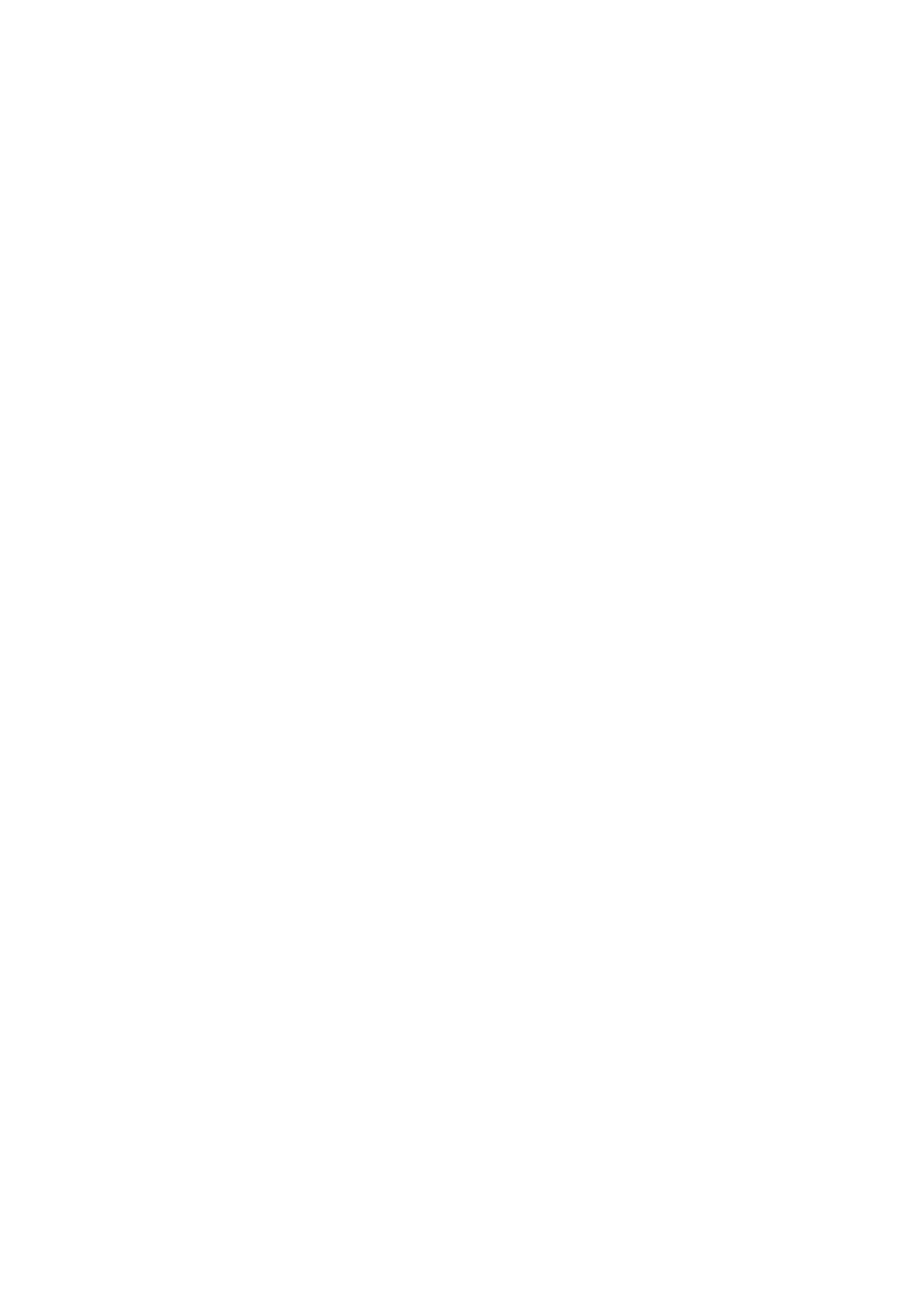#### <span id="page-34-2"></span>CHAPTER 3

# Gelfand-Dickey algebras

#### 3.1. The algebra of formal pseudodifferential operators

<span id="page-34-1"></span><span id="page-34-0"></span>We recall here some basic facts about the theory of formal pseudodifferential operators (see  $\lceil 2 \rceil$  or  $\lceil 10 \rceil$ for an extended treatment). Let A be a differential algebra with a derivation  $\partial$ . We consider the algebra  $\mathcal{A}((\partial^{-1}))$  of formal pseudodifferentials operators with coefficients in  $\mathcal{A}$ . The formal "integration" symbol  $\partial^{-1}$  obeys the following algebraic rules:  $\partial^{-1}\partial = \partial \partial^{-1} = 1$  and, for  $a \in \mathcal{A}$ ,

$$
\partial^{-1} \circ a = \sum_{k \in \mathbb{Z}_+} (-1)^k a^{(k)} \partial^{-1+k}.
$$
\n(3.1)

Rule [\(3.1\)](#page-34-2) is motivated by integration by parts formula. Indeed, formally, for any  $f \in \mathcal{A}$ , we have

$$
(\partial^{-1} \circ a)f = \partial^{-1}(af) = \int af = \int a\partial(\partial^{-1}f) = a\partial^{-1}f - \int a'\partial^{-1}f = a\partial^{-1}f - a'\partial^{-2}f + \int a''\partial^{-2}f
$$

and so on. This allows us to extend Leibniz rule for any integer power of the derivation symbol ∂, namely

$$
\partial^n \circ a = \sum_{k \in \mathbb{Z}_+} \binom{n}{k} a^{(k)} \partial^{n-k} \tag{3.2}
$$

for any  $n \in \mathbb{Z}$ , where as usual,  $\binom{n}{k} = (-1)^k \binom{k-n-1}{k}$  if  $n < 0$ .

It can easily be verified that multiplication given by  $(3.2)$  is well defined, since after reshuffling with [\(3.2\)](#page-34-3) only a finite number of terms appear in front of  $\partial^i$  for any  $i \in \mathbb{Z}$ , avoiding any convergence problem, and is associative, thus making the space of formal pseudodifferential operators an associative algebra with unity.

We can write  $P \in \mathcal{A}((\partial^{-1}))$  as

<span id="page-34-3"></span>
$$
P = \sum_{k \le N} p_k \partial^k,
$$

with  $p_k \in A$  and  $N \in \mathbb{Z}$ . The greatest N such that  $p_N \neq 0$  is called order of P and we dentote it by ord(P). We will use the notation  $\mathcal{A}((\partial^{-1}))_n = \{P \in \mathcal{P} \mid \text{ord}(P) \leq n\} \subset \mathcal{A}((\partial^{-1}))$ .

Using [\(3.2\)](#page-34-3) one can also bring all the derivatives to the left, that is

$$
P = \sum_{k \le N} p_k \partial^k = \sum_{k \le N} \partial^k \circ \tilde{p}_k.
$$

The algebra of formal pseudodifferential operators has a natural anti-homomorphism, which we denote by \*, called formal adjoint, defined by  $f^* = f$ , for  $f \in A$ , and  $\partial^* = -\partial$ . Thus

$$
P^* = \sum_{k \le N} (-\partial)^k \circ p_k.
$$

We have the direct sum decomposition (as vector spaces)  $\mathcal{A}((\partial^{-1})) = \mathcal{A}[\partial] \oplus \mathcal{A}[[\partial^{-1}]]\partial^{-1}$ , where  $\mathcal{A}[\partial]$  is the subalgebra of differential operators and  $\mathcal{A}[[\partial^{-1}]]\partial^{-1}$  is the subalgebra of pseudodifferential symbols (also called integral operators or Volterra operators).

Given  $P \in \mathcal{A}((\partial^{-1}))$ , we decompose  $P = P_+ + P_-$ , where  $P_+$  (respectively  $P_-$ ) is its component in  $\mathcal{A}[\partial]$  (respectively  $\mathcal{A}[[\partial^{-1}]]\partial^{-1})$ . We also define its residue to be

$$
\operatorname{Res}_{\partial} P = p_{-1} \; (= \; \text{coefficient of } \partial^{-1}).
$$

Using the residue we can define a pairing  $\langle \cdot | \cdot \rangle : \mathcal{A}((\partial^{-1})) \times \mathcal{A}((\partial^{-1})) \longrightarrow \mathcal{A}/\partial \mathcal{A}$  by

<span id="page-34-4"></span>
$$
\langle X | Y \rangle = \int \text{Res}_{\partial} (X \circ Y), \tag{3.3}
$$

for any  $X, Y \in \mathcal{A}((\partial^{-1}))$ . It is an easy computation to prove that  $\langle X | Y \rangle = \langle Y | X \rangle$ , thus  $\text{Res}_{\partial}[X, Y] \in$  $\partial A$ , where, as usual, we denote  $[X, Y] = X \circ Y - Y \circ X$ . Using this pairing, we can think  $\mathcal{A}[[\partial^{-1}]]\partial^{-1}$ as the dual of  $\mathcal{A}[\partial]$ .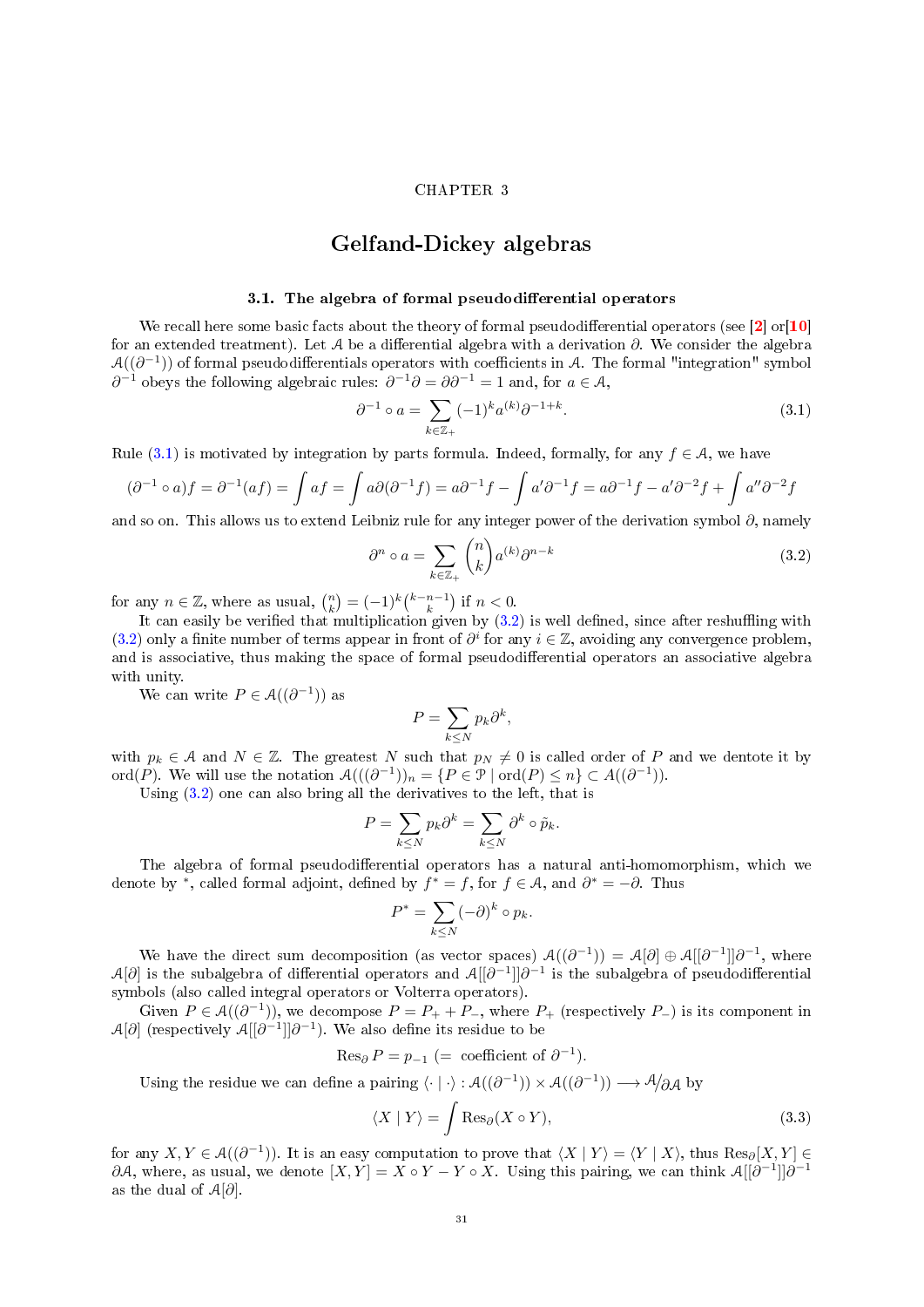We denote  $\mathbb{C}[\partial,\partial^{-1}] \circ \mathcal{A} \subset \mathcal{A}((\partial^{-1}))$  the space of all pseudodifferential operators of the form

$$
\sum_{k\in\mathbb{Z}}\partial^k\circ P_k,
$$

where all but finitely many elements  $P_k$  are zero. Under the pairing given by [\(3.3\)](#page-34-4), the dual space to  $\mathbb{C}[\partial,\partial^{-1}] \circ \mathcal{A}$  is  $\mathcal{A}[[\partial,\partial^{-1}]].$ 

**Proposition 3.1.** Let P be a monic pseudodifferential operator of order N, then there exists exactly one monic pseudodifferential operator M of order one, such that  $M^N = P$ . We denote  $M = P^{\frac{1}{N}}$ .

PROOF. Let  $P = \sum_{k \le N} p_k \partial^k$  and  $M = \sum_{k \le 1} m_k \partial^k$ , where  $p_N = m_1 = 1$ , be two such pseudodifferential operators. Equating the coefficients of powers of  $\partial$  in the expression  $P = M^N$ , we get the recursion

$$
\begin{cases} p_{N-1} = Nm_0 \\ p_{N-k} = Nm_{1-k} + f_k(m_0, \dots, m_{2-k}), \quad k \ge 2 \end{cases}
$$

where  $f_k$  is a differential polynomial in the variables  $m_0, \ldots, m_{2-k}$ . Thus, we get  $m_0 = \frac{p_N - 1}{N}$  and, for  $k \geq 2$ , we obtain the expression of  $m_{1-k}$  as a differential polynomial in the coefficients of P by induction. Indeed, if we know  $m_0, \ldots, m_{2-k}$ , for  $k \geq 2$ , then  $f_{k+1}(m_0, \ldots, m_{1-k}) = g_{k+1}(p_{N-1}, \ldots, p_{N-k}),$ obtaining  $m_{-k} = \frac{1}{N} (p_{N-k} - g_{k+1}(p_{N-1}, \ldots, p_{N-k}))$ . Each value of  $m_{1-k}$  is uniquely determined. □

#### <span id="page-35-0"></span>3.2. Poisson vertex algebra structures attached to a general pseudodifferential operator

Let A be a differential algebra with a derivation  $\partial$ . We consider the following identifications

<span id="page-35-1"></span>
$$
\mathbb{C}[\partial, \partial^{-1}] \circ \mathcal{A} \longleftrightarrow \mathcal{A}^{\oplus \mathbb{Z}}
$$
  

$$
\sum_{k \in \mathbb{Z}} \partial^k \circ F_k \longleftrightarrow (F_k)_{k \in \mathbb{Z}},
$$
  
(3.4)

where we emphasize that the sum on the left is finite, namely all but finitely many  $F_k$  are zero, and

<span id="page-35-2"></span>
$$
\mathcal{A}[[\partial,\partial^{-1}]] \xleftarrow{\sim} \mathcal{A}^{\mathbb{Z}}
$$

$$
P = \sum_{k \in \mathbb{Z}} P_{-k-1} \partial^{k} \longleftrightarrow (P_{k})_{k \in \mathbb{Z}},
$$
(3.5)

that is  $P_k = (\text{Res}_{\partial}(P\partial^k))$ , for  $k \in \mathbb{Z}$ . Let  $P \in \mathcal{V}[[\partial, \partial^{-1}]]$  and  $F \in \mathbb{C}[\partial, \partial^{-1}] \circ \mathcal{A}$ , an explicit computation of  $(3.3)$  gives

$$
\langle P | F \rangle = \int \text{Res}_{\partial} \sum_{k,l} P_{-k-1} \partial^{k+l} F_l = \int \sum_k P_k F_k. \tag{3.6}
$$

We note that, using identifications  $(3.4)$  and  $(3.5)$ , the pairing  $(3.6)$  coincides with  $(1.3)$ .

Given  $L \in \mathcal{A}((\partial^{-1}))$ , we define the map  $A^{(L)} : \mathbb{C}[\partial, \partial^{-1}] \circ \mathcal{A} \longrightarrow \mathcal{V}[[\partial, \partial^{-1}]]$  by

<span id="page-35-3"></span>
$$
A^{(L)}(F) = L(FL)_{+} - (LF)_{+}L, \tag{3.7}
$$

for any  $F \in \mathbb{C}[\partial, \partial^{-1}] \circ \mathcal{A}$ . This map was first introduced by Adler (see [\[1\]](#page-88-10)).

From now on, unless otherwise stated, we assume that  $L$  is a fixed pseudodifferential operator of order  $\text{ord}(L) = N \in \mathbb{Z}$ . In this case we have  $A^{(L)}(F) \in \mathcal{A}((\partial^{-1}))_{N-1}$ . Indeed,  $A^{(L)}(F) = -L(FL)_{-} + (LF)_{-}L$ , and the product of an operator of order N with an operator of order less than or equal to −1 has order at most  $N-1$ . Moreover, if  $F \in \partial^{-N-1} \mathbb{C}[\partial^{-1}] \circ \mathcal{A} \subset \mathcal{A}((\partial^{-1}))_{-N-1}$ , then  $A^{(L)}(F) = 0$ , since  $(FL)_+ = (LF)_+ = 0$ . In conclusion,  $A^{(L)}$  induces a map

$$
A^{(L)}: (\mathbb{C}[\partial, \partial^{-1}] \circ A) / (\partial^{-N-1} \mathbb{C}[\partial^{-1}] \circ A) \longrightarrow A((\partial^{-1}))_{N-1}.
$$

We set  $I_{-N} = I = \{k \in \mathbb{Z} \mid k \geq -N\}$ . Identifications [\(3.4\)](#page-35-1) and [\(3.5\)](#page-35-2) induce natural identifications

$$
(\mathbb{C}[\partial,\partial^{-1}]\circ\mathcal{A})/(\partial^{-N-1}\mathbb{C}[\partial^{-1}]\circ\mathcal{A}) \stackrel{\sim}{\longrightarrow} \mathcal{A}^{\oplus I}
$$
 (3.8)

and

$$
\mathcal{A}((\partial^{-1}))_{N-1} \xrightarrow{\sim} \mathcal{A}^I. \tag{3.9}
$$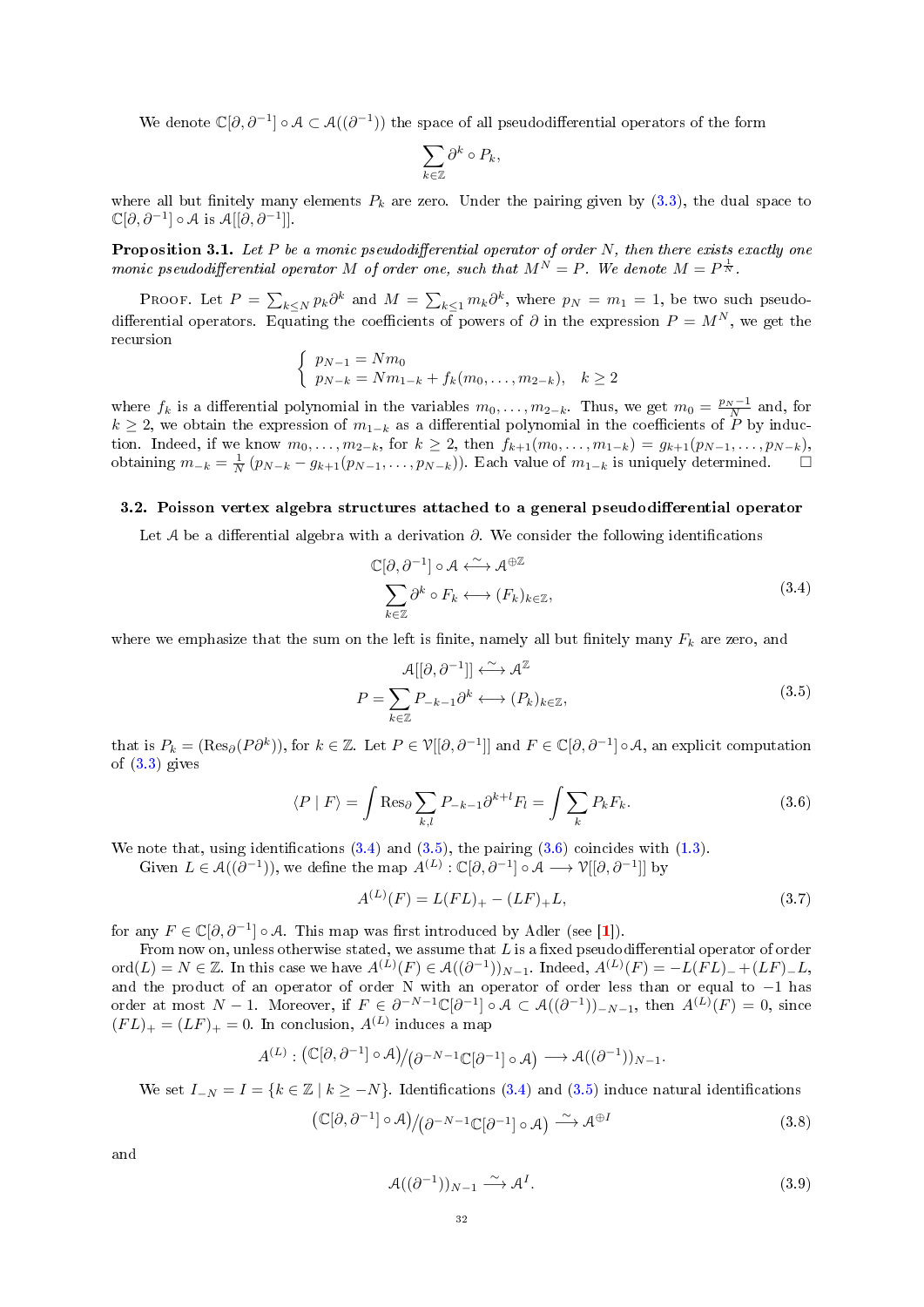Thus we get a matrix  $H^{(L)}(\partial) \in Mat_{I \times I}(\mathcal{A}[\partial])$  by the following commutative diagram

$$
(\mathbb{C}[\partial,\partial^{-1}]\circ\mathcal{A})/(\partial^{-N-1}\mathbb{C}[\partial^{-1}]\circ\mathcal{A}) \xrightarrow{A^{(L)}} \mathcal{A}((\partial^{-1}))_{N-1}
$$
\n
$$
\downarrow^{\wedge}
$$
\n
$$
\mathcal{A}^{\oplus I} \xrightarrow{H^{(L)}(\partial)} \mathcal{A}^{I}.
$$

In the sequel, if  $a(z) \in \mathcal{A}((z^{-1}))$ , we denote  $a(z+\alpha) = e^{\alpha \partial_z}(z)$  its power expansion in the domain  $|z| > |\alpha|$  (see [\(A.5\)](#page-81-0)). Namely, for any  $n \in \mathbb{Z}$ , we have

$$
(z+\alpha)^n = \sum_{k \in \mathbb{Z}_+} \binom{n}{k} \alpha^k z^{n-k}.
$$

In the case we have a meromorphic function in two variables  $z, w$ , say f, we denote  $i, f$  the expansion when |z| is big, namely, the expansion in negative powers of z. For example, if  $f = (z - w - \alpha)^n$ , for  $n \in \mathbb{Z}$ , we have

$$
i_z(z - w - \alpha)^n = \sum_{k \in \mathbb{Z}_+} {k - n - 1 \choose k} (w + \alpha)^k z^{n-k},
$$

Similarly,  $i_w f$  will denote the expansion in negative powers of w. We can compute explicity the matrix differential operator  $H^{(L)}(\partial)$  in terms of generating series. This is given by the following:

<span id="page-36-1"></span>**Lemma 3.2.** Let  $H^{(L)}(\partial)(z,w)=\sum_{i,j\in I}H^{(L)}_{ij}(\partial)z^{-i-1}w^{-j-1}$  be the generating series for the differential operators  $H_{ij}^{(L)}(\partial)$ . Then

$$
H^{(L)}(\partial)(z,w) = L(z+\partial)i_w(w-z-\partial)^{-1}L^*(\partial - w) - L(w)i_w(w-z-\partial)^{-1}L(z).
$$
 (3.10)

PROOF. First we note that we can assume  $H^{(L)}(\partial)\in\text{Mat}_{\mathbb{Z}\times\mathbb{Z}}(\mathcal{A}[\partial])$  simply extending it to an infinite matrix in both directions adding infinite rows and coloumns of zeroes. It corresponds to consider the following commutative diagram

<span id="page-36-0"></span>
$$
\mathbb{C}[\partial, \partial^{-1}] \otimes \mathcal{A} \xrightarrow{A^{(L)}} \mathcal{A}[[\partial, \partial^{-1}]]
$$

$$
\downarrow^{\uparrow} \qquad \qquad \downarrow^{\uparrow} \qquad \qquad \downarrow^{\uparrow} \qquad \qquad \downarrow^{\uparrow}
$$

$$
\mathcal{A}^{\oplus \mathbb{Z}} \xrightarrow{H^{(L)}(\partial)} \mathcal{A}^{\mathbb{Z}}.
$$

Using [\(3.4\)](#page-35-0) and [\(3.5\)](#page-35-1), for  $F = (F_k) \in \mathcal{A}^{\oplus \mathbb{Z}}$ , we have  $(H^{(L)}(\partial)(F))_i = \text{Res}_{\partial} (A^{(L)}(\sum_k \partial^k \circ F_k) \partial^i), i \in \mathbb{Z}$ , from which we get

$$
H_{ij}^{(L)}(\partial)(f) = \text{Res}_{\partial} (A(L) (\partial^{j} \circ f) \partial^{i}),
$$

for all  $f \in \mathcal{A}$  and  $i, j \in \mathbb{Z}$ .

To complete the proof, it suffices to perform a straightforward computation. For any  $f \in \mathcal{A}$ , we have

$$
H^{(L)}(\partial)(z,w)f = \sum_{i,j\in\mathbb{Z}} H_{ij}^{(L)}(\partial)(f)z^{-i-1}w^{-j-1} = \sum_{i,j\in\mathbb{Z}} \text{Res}_{\partial} \left( A^{(L)}(\partial^j \circ f) \partial^i \right) z^{-i-1}w^{-j-1} =
$$
  
= 
$$
\sum_{i,j\in\mathbb{Z}} \text{Res}_{\partial} \left( \left( L(\partial)(\partial^j \circ f L(\partial))_+ - \left( L(\partial)\partial^j \circ f \right)_+ L(\partial) \right) \partial^i \right) z^{-i-1}w^{-j-1}.
$$

We can write the above expression in terms of the formal  $\delta$ -function defined in  $(A.3)$ :

$$
H^{(L)}(\partial)(z,w)f = \text{Res}_{\partial} ((L(\partial)(\delta(w-\partial) \circ fL(\partial)))_{+} - (L(\partial)\delta(w-\partial) \circ f)_{+}L(\partial)) \delta(z-\partial)).
$$

By Lemma [A.1,](#page-81-2) we have

$$
(\delta(w-\partial) \circ fL(\partial))_+ = \delta(w-\partial)_+ \circ (L^*(\partial - w)f) = i_w(w-\partial)^{-1} \circ (L^*(\partial - w)f).
$$

Similarly,

$$
(L(\partial)\delta(w-\partial)\circ f)_+ = L(w)\delta(w-\partial)_+ \circ f = L(w)i_w(w-\partial)^{-1} \circ f.
$$

Thus we get

 $H^{(L)}(\partial)(z,w) = \text{Res}_{\partial}\left( \left( L(\partial)i_{w}(w-\partial)^{-1} \circ (L^{*}(\partial - w)f) - L(w)i_{w}(w-\partial)^{-1} \circ fL(\partial)\right)\delta(z-\partial) \right).$ Applying again Lemma [A.1](#page-81-2) to  $\delta(z-\partial)$ , the above expression is equivalent to [\(3.10\)](#page-36-0), proving the lemma.

 $\Box$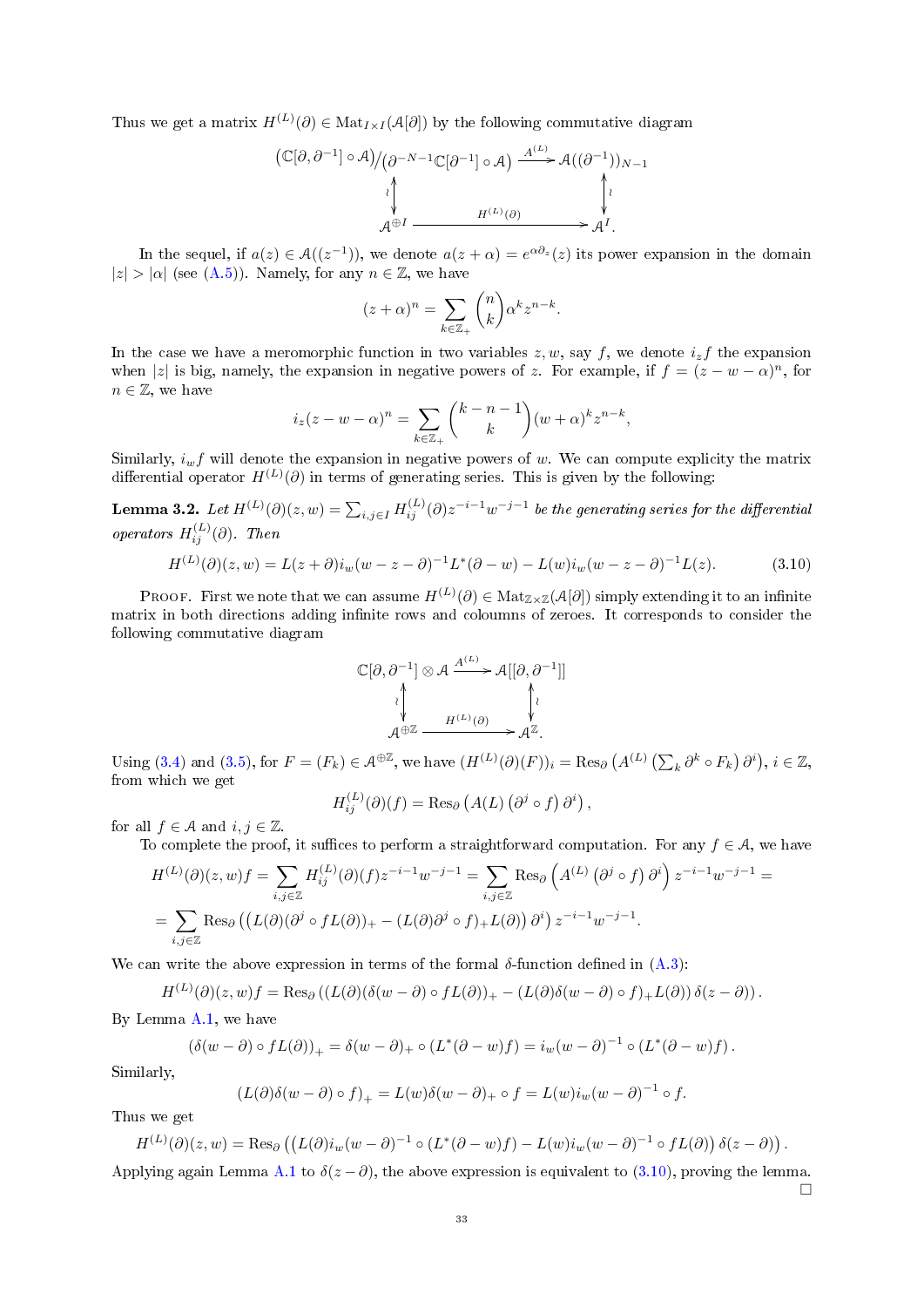Let V be an algebra of differential functions in infinitely many variables  $u_i, i \in I$ . Consider the monic pseudodifferential operator

$$
L^{(N)} = L = \partial^N + u_{-N}\partial^{N-1} + u_{-N+1}\partial^{-N-2} + \dots = \sum_{i \le N} u_{-i-1}\partial^i \in \mathcal{V}((\partial^{-1})),\tag{3.11}
$$

where  $u_{-N-1} = 1$ . We shall refer to L as the pseudodifferential operator of general type associated to V.

<span id="page-37-11"></span>**Theorem 3.3.** The operator  $H^{(L)}(\partial)$  is a Hamiltonian operator, namely, the associated  $\lambda$ -bracket defines a Poisson vertex algebra structure on V.

PROOF. We set  $L(z) = \sum_{i \geq -N-1} u_i z^{-i-1}$  be the symbol of the operator  $L(\partial)$ . By [\(1.17\)](#page-12-0) and Lemma [3.2](#page-36-1)

$$
\{L(z)_{\lambda}L(w)\} = H^{(L)}(\lambda)(w, z) =
$$
  
= L(w + \lambda + \partial)i<sub>z</sub>(z - w - \lambda - \partial)^{-1}L^\*(\lambda - z) - L(z)i<sub>z</sub>(z - w - \lambda - \partial)^{-1}L(w) (3.12)

defines a  $\lambda$ -bracket among any pairs of generators of  $\mathcal V$ . Indeed, expanding the left hand side and using the fact that  $z$  and  $w$  are central elements, we get

<span id="page-37-12"></span><span id="page-37-1"></span><span id="page-37-0"></span>
$$
\{L(z)_{\lambda}L(w)\} = \sum_{i,j \in I} \{u_{i\lambda}u_j\} z^{-i-1}w^{-j-1},
$$

that is the generating series of the  $\lambda$ -bracket on any pair of generators of  $\mathcal V$ .

We claim that this  $\lambda$ -bracket satisfies skew-commutativity and Jacobi identity, thus proving the theorem according to Definition  $1.12$ .

For the skew-commutativity case, we should prove that  ${L(z)_\lambda L(w)} = -\leftarrow {L(w)_{-\lambda-\partial}L(z)}$ . We have

$$
-\leftarrow \{L(w)_{-\lambda-z}L(z)\} = L(w+\lambda+\partial)i_w(z-w-\lambda-\partial)^{-1}L^*(\lambda-\partial) -L(z)i_w(z-w-\lambda-\partial)^{-1}L(w).
$$
\n(3.13)

By [\(3.12\)](#page-37-0) and [\(3.13\)](#page-37-1), skew-commutativity condition is equivalent to prove the following identity

<span id="page-37-6"></span>
$$
L(w+\lambda+\partial)\delta(z-w-\lambda-\partial)L^*(\lambda-z)=L(z)\delta(z-w-\lambda-\partial)L(w),
$$

which follows easily applying twice part 4) of Lemma  $(A.1)$  to the left hand side.

We are left to prove Jacobi identity. For generating series it reads as (see  $(1.10)$ )

<span id="page-37-9"></span><span id="page-37-8"></span><span id="page-37-7"></span><span id="page-37-4"></span><span id="page-37-3"></span><span id="page-37-2"></span>
$$
\{L(z)_{\lambda}\{L(w)_{\mu}L(t)\}\} - \{L(w)_{\mu}\{L(z)_{\lambda}L(t)\}\} - \{\{L(z)_{\lambda}L(w)\}_{\lambda+\mu}L(t)\} = 0.
$$
 (3.14)

Using  $(3.12)$ , Leibniz rule and sesquilinearity, by a straightforward computation we get:

$$
\{L(z)_\lambda\{L(w)_\mu L(t)\}\} =
$$

$$
= L(t + \lambda + \mu + \partial)i_z(z - t - \lambda - \mu - \partial)^{-1}L^*(\lambda - z)i_w(w - t - \mu - \partial)^{-1}L^*(\mu - \partial)
$$
(3.15a)  

$$
- L(z)i_z(z - t - \lambda - \mu - \partial)^{-1}L(t + \mu + \partial)i_w(w - t - \mu - \partial)^{-1}L^*(\mu - w)
$$
(3.15b)

$$
- L(z) i_z (z - t - \lambda - \mu - \partial)^{-1} L(t + \mu + \partial) i_w (w - t - \mu - \partial)^{-1} L^*(\mu - w)
$$
(3.15b)  
+ L(t + \lambda + \mu + \partial) i\_w (w - t - \lambda - \mu - \partial)^{-1} L^\*(\lambda - z) i\_z (z - w + \mu + \partial)^{-1} L^\*(\mu - w)(3.15c)

$$
-L(t + \lambda + \mu + \partial) i_w (w - t - \lambda - \mu - \partial)^{-1} L^*(\lambda + \mu + \partial - w) i_z (z - w + \mu + \partial) L(z)
$$
(3.15d)

+ 
$$
L(z) (i_z(z - w - \lambda - \partial)^{-1} L(w)) i_w(w - t - \mu - \partial)^{-1} L(t)
$$
 (3.15e)

$$
- (i_w(w - t - \mu - \partial)^{-1}L(t)) L(w + \lambda + \partial)i_z(z - w - \lambda - \partial)^{-1}L^*(\lambda - z)
$$
\n(3.15f)

$$
+ L(w)i_w(w-t-\lambda-\mu-\partial)^{-1}L(z)i_z(z-t-\lambda-\partial)^{-1}L(t)
$$
\n(3.15g)

<span id="page-37-10"></span><span id="page-37-5"></span>
$$
- L(w)i_w(w - t - \lambda - \mu - \partial)^{-1}L(t + \lambda + \partial)i_z(z - t - \lambda - \partial)^{-1}L^*(\lambda - z); \tag{3.15h}
$$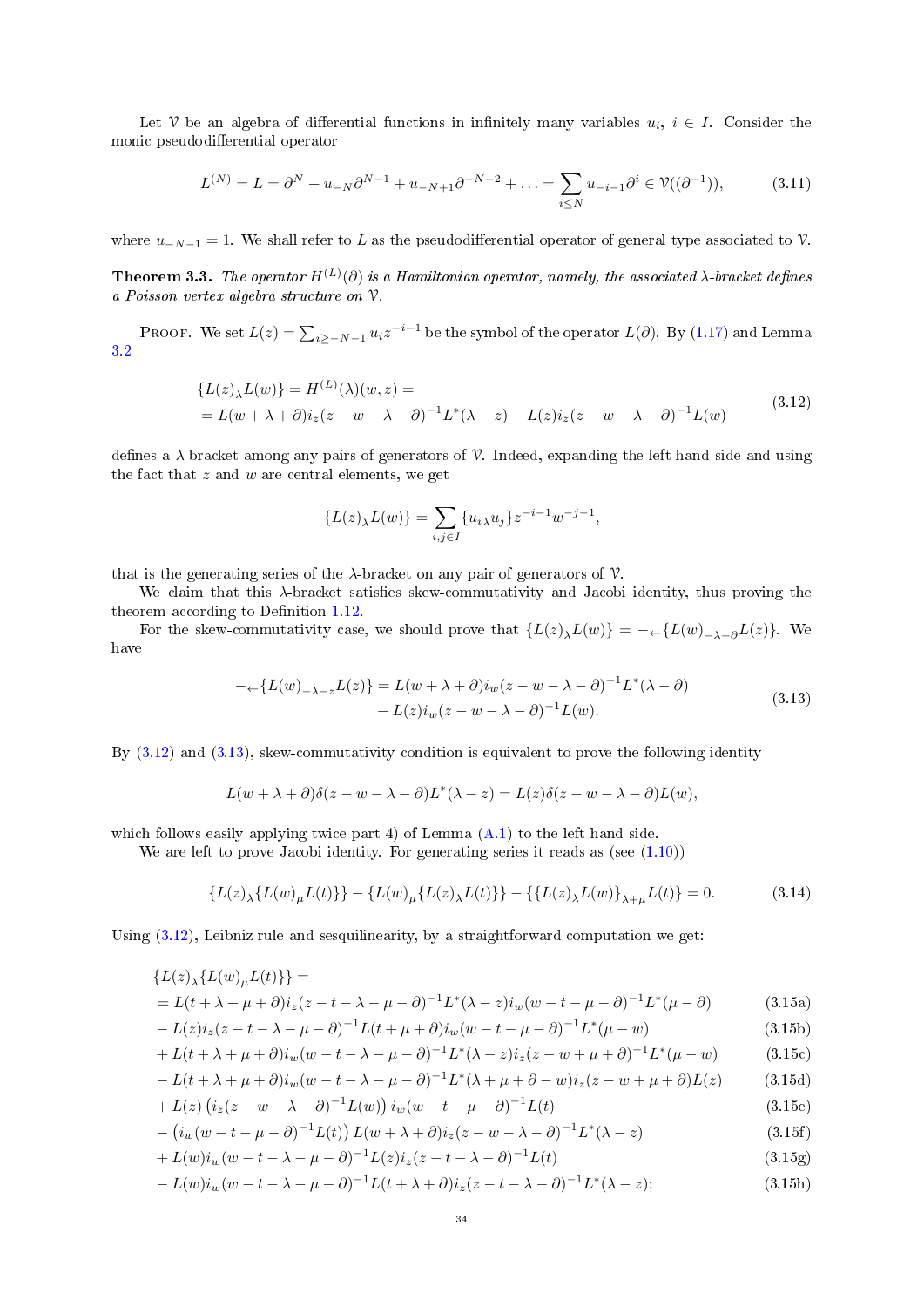<span id="page-38-4"></span><span id="page-38-3"></span>
$$
- \{L(w)_{\mu} \{L(z)_{\lambda} L(t)\}\} =
$$
  
=  $-L(t + \lambda + \mu + \partial)i_w(w - t - \lambda - \mu - \partial)^{-1}L^*(\mu - w)i_z(z - t - \lambda - \partial)^{-1}L^*(\lambda - z)$  (3.16a)

$$
+ L(w)i_w(w - t - \lambda - \mu - \partial)^{-1}L(t + \lambda + \partial)i_z(z - t - \lambda - \partial)^{-1}L^*(\lambda - z)
$$
\n(3.16b)

<span id="page-38-6"></span><span id="page-38-5"></span>
$$
-L(t+\lambda+\mu+\partial)i_z(z-t-\lambda-\mu-\partial)^{-1}L^*(\mu-w)i_w(w-z+\lambda+\partial)^{-1}L^*(\lambda-z)
$$
(3.16c)  
+L(t+\lambda+\mu+\partial)i\_v(w-t-\lambda-w-\partial)^{-1}L^\*(\lambda+w+\partial^2-w)i\_v(w-w+\lambda+\partial)^{-1}L^\*(\omega)(3.16d)

$$
+ L(t + \lambda + \mu + \partial)i_z(z - t - \lambda - \mu - \partial)^{-1}L^*(\lambda + \mu + \partial - z)i_w(w - z + \lambda + \partial)^{-1}L(w)
$$
 (3.16d)

<span id="page-38-8"></span><span id="page-38-7"></span>
$$
- L(w) \left( i_w (w - z - \mu - \partial)^{-1} L(z) \right) i_z (z - t - \lambda - \partial)^{-1} L(t)
$$
\n
$$
(3.16e)
$$

<span id="page-38-9"></span>+ 
$$
(i_z(z - t - \lambda - \partial)^{-1}L(t)) L(z + \mu + \partial)i_w(w - z - \mu - \partial)^{-1}L^*(\mu - w)
$$
 (3.16f)

$$
-L(z)i_z(z-t-\lambda-\mu-\partial)^{-1}L(w)i_w(w-t-\mu-\partial)^{-1}L(t)
$$
\n(3.16g)

<span id="page-38-0"></span>
$$
+ L(z)i_z(z - t - \lambda - \mu - \partial)^{-1}L(t + \mu + \partial)i_w(w - t - \mu - \partial)^{-1}L^*(\mu - w); \tag{3.16h}
$$

<span id="page-38-10"></span><span id="page-38-2"></span>
$$
-\left\{\{L(z)_{\lambda}L(w)\}_{\lambda+\mu}L(t)\right\} =
$$
  
=  $-L(t + \lambda + \mu + \partial) (i_w(w - t - \mu - \partial)^{-1}L^*(\mu - w)) i_z(z - w - \lambda - \partial)^{-1}L^*(\lambda - z)$  (3.17a)

+ 
$$
(i_w(w-t-\mu-\partial)^{-1}L(t)) L(w+\lambda+\partial)i_z(z-w-\lambda-\partial)^{-1}L^*(\lambda-z)
$$
 (3.17b)

$$
- L(t + \lambda + \mu + \partial) \left( i_z(z - t - \lambda - \partial)^{-1} L^*(\lambda - z) \right) i_z(z - w + \mu + \partial)^{-1} L^*(\mu - w) + \tag{3.17c}
$$

<span id="page-38-13"></span><span id="page-38-12"></span><span id="page-38-11"></span>+ 
$$
(i_z(z - t - \lambda - \partial)^{-1}L(t)) L(z + \mu + \partial)i_z(z - w + \mu + \partial)^{-1}L^*(\mu - w)
$$
 (3.17d)

$$
+ L(t + \lambda + \mu + \partial)i_z(z - t - \lambda - \mu - \partial)^{-1}L^*(\lambda + \mu + \partial - z)i_z(z - w - \lambda - \partial)^{-1}L(w) - (3.17e)
$$

<span id="page-38-14"></span>
$$
-L(z)i_z(z-t-\lambda-\mu-\partial)^{-1}L(t)i_z(z-w-\lambda-\partial)^{-1}L(w)
$$
\n(3.17f)  
\n
$$
+L(t+\lambda+\mu+\partial)^{2}i_z(\mu-\mu+\lambda-\mu-\partial)^{-1}L^{*}(\lambda+\mu+\partial-\mu)^{2}i_z(z-\mu+\mu+\partial-\partial)^{-1}L(z)
$$
\n(3.17f)

$$
+ L(t + \lambda + \mu + \partial) i_w (w - t - \lambda - \mu - \partial)^{-1} L^*(\lambda + \mu + \partial - w) i_z (z - w + \mu + \partial)^{-1} L(z)
$$
(3.17g)

$$
- L(w)i_w(w - t - \lambda - \mu - \partial)^{-1}L(t)i_z(z - w + \mu + \partial)^{-1}L(z),
$$
\n(3.17b)

where derivatives act on each term on the right. If some terms are inside parenthesis, this means that the derivatives appearing act only inside the parenthesis, that is, if  $a(\partial) = \sum_n a_n \partial^n \in \mathcal{V}((\partial^{-1}))$ , then  $(a(\partial)b)c = \sum_n a_n b^{(n)}c$ , for any  $b, c \in \mathcal{V}$ .

We note that  $(3.15b)+(3.16h)=0$  $(3.15b)+(3.16h)=0$  $(3.15b)+(3.16h)=0$  $(3.15b)+(3.16h)=0$ ,  $(3.15d)+(3.17g)=0$  $(3.15d)+(3.17g)=0$  $(3.15d)+(3.17g)=0$  $(3.15d)+(3.17g)=0$ ,  $(3.15f)+(3.17b)=0$  $(3.15f)+(3.17b)=0$  $(3.15f)+(3.17b)=0$  $(3.15f)+(3.17b)=0$  and  $(3.15h)+(3.16b)=0$  $(3.15h)+(3.16b)=0$  $(3.15h)+(3.16b)=0$  $(3.15h)+(3.16b)=0$ , then this terms disappear in the sum in [\(3.14\)](#page-37-6). To conclude the proof it remains to prove that

$$
(3.15a) + (3.15c) + (3.15e) + (3.15g) + (3.16a) + (3.16c) + (3.16d) + (3.16e) + (3.16f) + (3.16g) + (3.17a) + (3.17c) + (3.17d) + (3.17e) + (3.17f) + (3.17h) = 0.
$$
\n
$$
(3.18)
$$

We claim that  $(3.15e) + (3.16g) + (3.17f) = 0$  $(3.15e) + (3.16g) + (3.17f) = 0$  $(3.15e) + (3.16g) + (3.17f) = 0$  $(3.15e) + (3.16g) + (3.17f) = 0$  $(3.15e) + (3.16g) + (3.17f) = 0$  $(3.15e) + (3.16g) + (3.17f) = 0$ . Indeed, we set  $\alpha = z - w - \lambda - \partial$  and  $\beta = w - t - \mu - \partial$ , where we assume that derivative in  $\alpha$  acts only on  $L(w)$  while derivative in  $\beta$  acts only on  $L(t)$ . Then we can write

$$
(3.15e) + (3.16g) + (3.17f) = L(z) \left( i_z \alpha^{-1} i_w \beta^{-1} - i_z (\alpha + \beta)^{-1} \left( i_w \alpha^{-1} + i_z \beta^{-1} \right) \right) L(w) L(t).
$$

Using the fact that

<span id="page-38-17"></span><span id="page-38-16"></span><span id="page-38-15"></span><span id="page-38-1"></span>
$$
i_w \alpha^{-1} + i_z \beta^{-1} = (\alpha + \beta) i_z \alpha^{-1} i_w \beta^{-1},
$$
\n(3.19)

our claim is proved. Similarly, we write  $(3.17c) + (3.15c) + (3.16a)$  $(3.17c) + (3.15c) + (3.16a)$  $(3.17c) + (3.15c) + (3.16a)$  $(3.17c) + (3.15c) + (3.16a)$  $(3.17c) + (3.15c) + (3.16a)$  as

$$
L(t+\lambda+\mu+\partial)\left(i_z\alpha^{-1}i_z\beta^{-1}-i_w(\alpha+\beta)^{-1}\left(i_z\alpha^{-1}+i_z\beta^{-1}\right)\right)L^*(\mu-w)L^*(\lambda-z),
$$

where  $\alpha = w - z - \mu - \partial$  (respectively  $\beta = z - t - \lambda - \partial$ ) acts only on  $L^*(\mu - w)$  (respectively  $L^*(\lambda - z)$ ). Equality [\(3.19\)](#page-38-16) shows that  $(3.17c) + (3.15c) + (3.16a) = 0$  $(3.17c) + (3.15c) + (3.16a) = 0$  $(3.17c) + (3.15c) + (3.16a) = 0$  $(3.17c) + (3.15c) + (3.16a) = 0$  $(3.17c) + (3.15c) + (3.16a) = 0$  $(3.17c) + (3.15c) + (3.16a) = 0$ .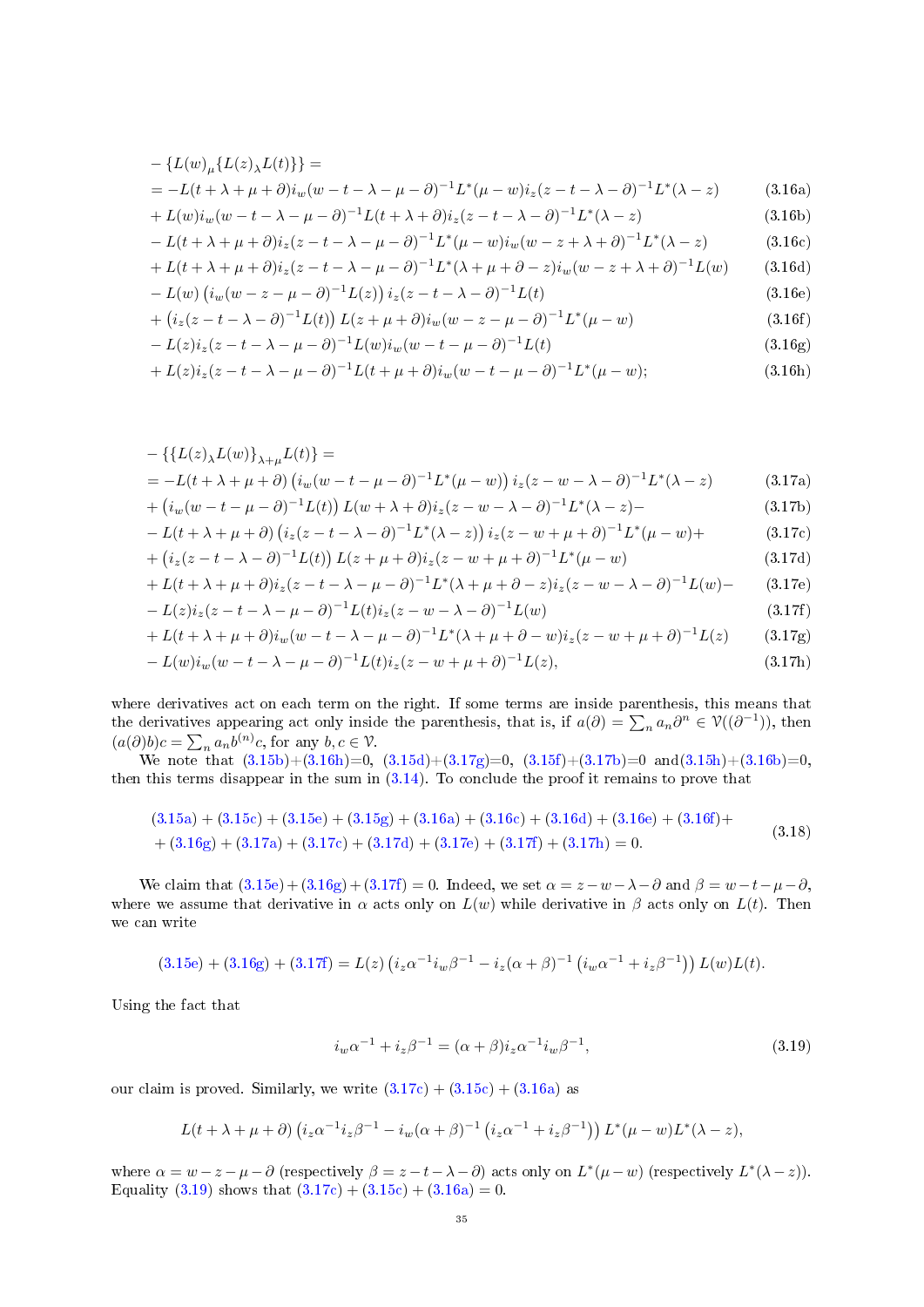Next, by  $(A.3)$  we rewrite

$$
(3.17h) = +L(w)i_w(w - t - \lambda - \mu - \partial)^{-1}L(t)i_w(w - z - \mu - \partial)^{-1}L(z)
$$
\n(3.20)

$$
-L(w)i_w(w-t-\lambda-\mu-\partial)^{-1}L(t)\delta(w-z-\mu-\partial)L(z);
$$
\n(3.21)

$$
(3.16c) = L(t + \lambda + \mu + \partial)i_z(z - t - \lambda - \mu - \partial)^{-1}L^*(\mu - w)i_z(z - w - \lambda - \partial)^{-1}L^*(\lambda - z)
$$
(3.22)

$$
-L(t+\lambda+\mu+\partial)i_z(z-t-\lambda-\mu-\partial)^{-1}L^*(\mu-w)\delta(z-w-\lambda-\partial)L^*(\lambda-z); \qquad (3.23)
$$

$$
(3.16f) + (3.17d) = -(i_z(z - t - \lambda - \partial)^{-1}L(t)) L(z + \mu + \partial)\delta(w - z - \mu - \partial)L^*(\mu - w); \qquad (3.24)
$$
  

$$
(3.16d) + (3.17e) =
$$

$$
= -L(t + \lambda + \mu + \partial)i_z(z - t - \lambda - \mu - \partial)^{-1}L^*(\lambda + \mu + \partial - z)\delta(z - w - \lambda - \partial)L(w).
$$
 (3.25)

Then we get

$$
(3.16e) + (3.20) + (3.15g) = L(w) \left( -i_w \alpha^{-1} i_z \beta^{-1} + i_w (\alpha + \beta)^{-1} \left( i_w \alpha^{-1} + i_z \beta^{-1} \right) \right) L(z) L(t),
$$
  
where  $\alpha = w - z - u - \partial$  acts only on  $L(z)$  and  $\beta = z - t - \lambda - \partial$  acts only on  $L(t)$  and

$$
(3.17a) + (3.15a) + (3.20) =
$$
  

$$
I(t+1) + u + \partial (u - u^2) =
$$

$$
L(t + \lambda + \mu + \partial) \left( -i_w \alpha^{-1} i_z \beta^{-1} + i_z (\alpha + \beta)^{-1} \left( i_w \alpha^{-1} + i_z \beta^{-1} \right) \right) L^*(\lambda - z) L^*(\mu - w),
$$
  
where  $\alpha = w - t - \mu - \partial$  acts only on  $L^*(\mu - w)$  and  $\beta = z - w - \lambda - \partial$  acts only on  $L^*(\lambda - z)$ . Using

[\(3.19\)](#page-38-16), it follows that both terms are zero. Hence, by [\(3.18\)](#page-38-17), we are left to prove that

<span id="page-39-4"></span><span id="page-39-3"></span><span id="page-39-2"></span><span id="page-39-1"></span><span id="page-39-0"></span>
$$
(3.21) + (3.24) + (3.23) + (3.25) = 0.
$$

We claim that  $(3.21) + (3.24) = 0$  $(3.21) + (3.24) = 0$  $(3.21) + (3.24) = 0$  $(3.21) + (3.24) = 0$ . Indeed, using Lemma [A.1](#page-81-2) we get

$$
(3.24) = (i_z(z - t - \lambda - \partial)^{-1}L(t)) L(w)\delta(w - z - \mu - \partial)L(z) =
$$
  
= L(w)i<sub>w</sub>(w - t - \lambda - \mu - \partial)^{-1}L(t)\delta(w - z - \mu - \partial)L(z) = -(3.21).

Applying again Lemma [A.1,](#page-81-2) a similar computation shows that  $(3.23) + (3.25) = 0$  $(3.23) + (3.25) = 0$  $(3.23) + (3.25) = 0$  $(3.23) + (3.25) = 0$  thus concluding the  $\Box$ 

We denote this Poisson vertex algebra  $\mathcal{V}^{(N,\infty)}$ . We give an application of Theorem [3.3](#page-37-11) that we are going to use in Chapter [5](#page-66-0) to derive integrable hierarchies attached to the Poisson vertex algebra  $\mathcal{V}^{(N,\infty)}$ . Let us assume  $\text{ord}(L) = N \in \mathbb{Z}_+$  and write, for  $c \in \mathbb{C}$ ,  $H^{(L-c)}(\partial) = H^{(0)}(\partial) - cH^{(\infty)}(\partial)$ , after expanding  $(3.7)$ .

<span id="page-39-5"></span>**Corollary 3.4.** For any  $c \in \mathbb{C}$ , the operators  $H^{(L-c)}(\partial)$  are Hamiltonian operators, namely, they define a bi-Hamiltonian structure  $(H^{(0)}, H^{(\infty)})$  on  $\mathcal V$ .

PROOF. Since  $\text{ord}(L - c) = N \in \mathbb{Z}$ , identifications [\(3.8\)](#page-35-3) and [\(3.9\)](#page-35-4) still hold. Thus, by [\(1.17\)](#page-12-0) and Lemma [3.2](#page-36-1)

 ${L(z)_\lambda L(w)}_c = H^{(L-c)}(\lambda)(w, z) = H^{(0)}(\lambda)(w, z) + cH^{(\infty)}(\lambda)(w, z) = {L(z)_\lambda L(w)}_0 + c{L(z)_\lambda L(w)}_{\infty},$ where  $L(z) = \sum_{i \ge -N-1} u_i z^{-i-1}$  defines a  $\lambda$ -bracket among any pairs of generators of  $\mathcal V$ . Theorem [3.3](#page-37-11) shows that  $\{\cdot_\lambda\cdot\}_c$  satisfies skew-commutativity and Jacobi identity, thus proving that brackets  $\{\cdot_\lambda\cdot\}_0$ and  $\{\cdot_\lambda\cdot\}_\infty$  define two compatible Poisson vertex structures on V, namely, the pair  $(H^{(0)}, H^{(\infty)})$  is a bi-Hamiltonian pair.

We denote this bi-Poisson vertex algebra  $\mathcal{V}_c^{(N,\infty)}$ . In literature,  $H^{(\infty)}$  is usually called first Gelfand-Dickey structure, while  $H^{(0)}$  is called second Gelfand-Dickey structure.

## 3.3. Reduction to the case  $u_{-N} = 0$

It would be interesting to understand if, more generally, any pseudodifferential operators  $L \in \mathbb{C}$  $\mathcal{V}((\partial^{-1}))$  defines a Poisson vertex algebra structure on V. Namely, let V be an algebra of differential functions in some variables  $v_i, i \in J$  an index set, and let  $L \in \mathcal{V}((\partial^{-1}))_N$  be a monic pseudodifferential operator. We can define a map  $\varphi: \mathcal{V}^{(N,\infty)} \longrightarrow \mathcal{V}$  given by comparing coefficients of the general pseudodifferential operator  $L^{(N)}$  (see [\(3.11\)](#page-37-12)) and coefficients of L. If this map is surjective and its kernel is a Poisson vertex algebra ideal, then V inherits a Poisson vertex algebra structure. Unfortunately this is not the case in general.

Indeed, let us assume  $\mathcal{V} \subset \mathcal{V}^{(N,\infty)}$  to be the subalgebra of differential functions in the variable  $u_i$  for  $i \geq -N+1$  and set

$$
L = \partial^N + u_{-N+1}\partial^{N-2} + \ldots \in \mathcal{V}^{(N,\infty)}((\partial^{-1}))_N.
$$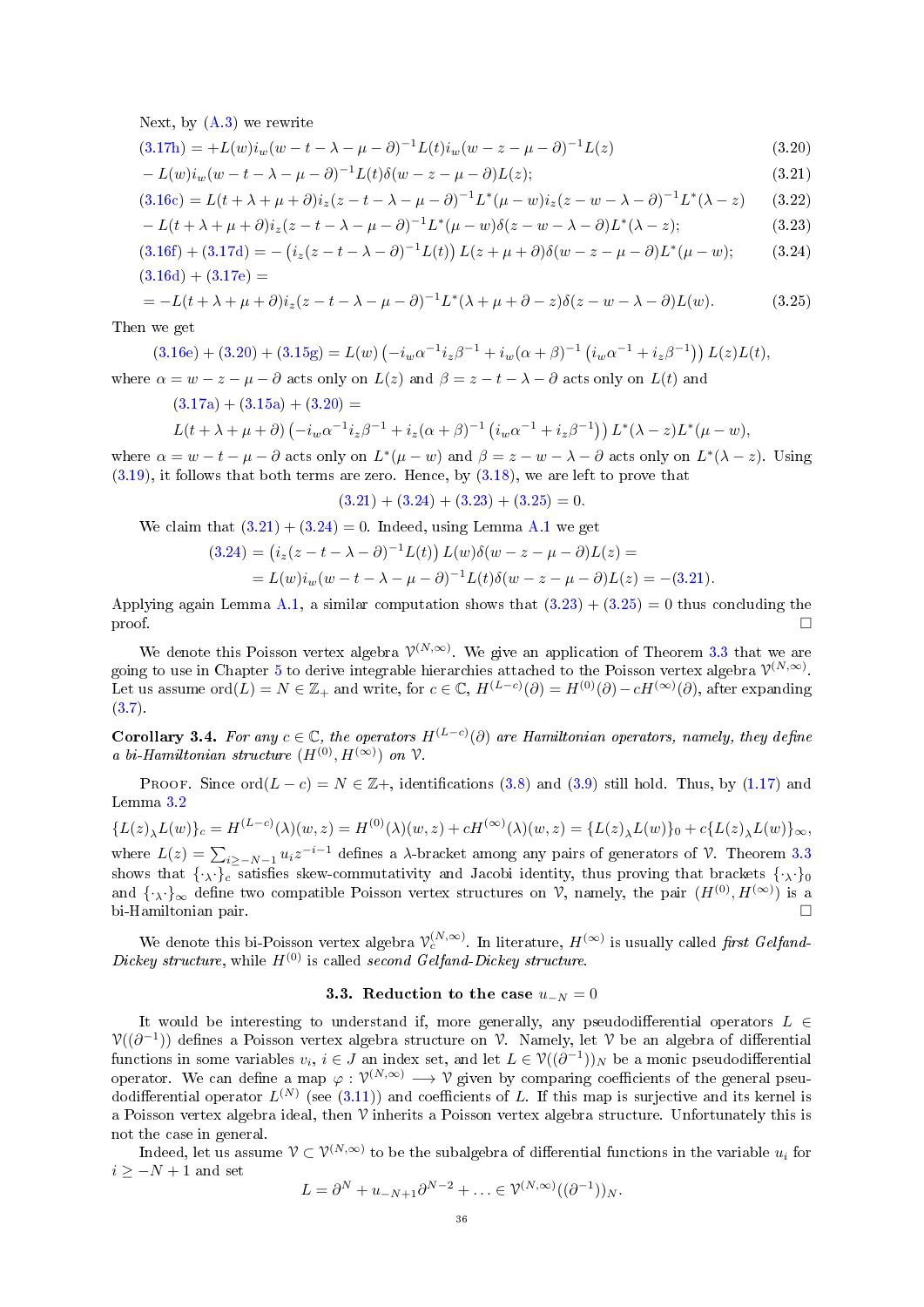Comparing  $L^{(N)}$  and L gives the following map  $\varphi: \mathcal{V}^{(N,\infty)} \longrightarrow \mathcal{V}$ , defined on generators of  $\mathcal{V}^{(N,\infty)}$  by

$$
\varphi(u_{-N}) = 0
$$
 and  $\varphi(u_i) = u_i$ , for  $i \ge -N + 1$ .

Namely,  $\varphi$  is the projection map on the variable  $u_{-N}$ , hence it is surjective and ker  $\varphi = \langle u_{-N} \rangle_{\mathcal{V}^{(N,\infty)}}$  is the differential ideal in  $\mathcal{V}^{(N,\infty)}$  generated by the variable  $u_{-N}$ . By an explicit computation of  $(3.12)$  we have  $\{u_{-N_{\lambda}}u_{-N}\}=N\lambda$ , from which follows that ker  $\varphi$  is not a Poisson vertex algebra ideal in  $\mathcal{V}^{(N,\infty)}$ . Hence,  $\mathcal V$  does not inherit any Poisson vertex algebra structure from  $\mathcal V^{(N,\infty)}.$  Anyway, in this case we can slightly modify the definition of the map  $A^{(L)}$  in  $(3.7)$  and give another Poisson vertex algebra structure on  $\mathcal{V}^{(N,\infty)}$  such that ker  $\varphi$  is a Poisson vertex algebra ideal for this new structure.

Let A be a differential algebra with a derivation  $\partial$  and consider the identifications [\(3.4\)](#page-35-0) and [\(3.5\)](#page-35-1). Given  $L \in \mathcal{A}((\partial^{-1}))$  and  $d \in \mathbb{C}$ , we define a map  $A^{(L,d)} : \mathbb{C}[\partial, \partial^{-1}] \circ \mathcal{A} \longrightarrow \mathcal{A}((\partial^{-1}))$  by

<span id="page-40-3"></span>
$$
A^{(L,d)}(F) = A(L)(F) - d[L, \partial^{-1}(\text{Res}_{\partial}[L, F])].
$$
\n(3.26)

We already noticed that  $\text{Res}_{\partial}[L, F] \in \partial \mathcal{A}$ , then it makes sense to consider its antiderivative, that we denote by  $\partial^{-1}(\text{Res}_{\partial}[L,X])$ . This antiderivative is defined up to the sum of a constant element  $a \in \mathcal{A}$ , but this choice is irrelevant in our definition since  $[L, a] = 0$ . Thus, we can assume  $a = 0$ .

If  $\mathrm{ord}(L) = N \in \mathbb{Z}_+$ , then  $A^{(L,d)}(F) \in \mathcal{V}((\partial^{-1}))_{N-1}$ . Indeed, we already know that  $A^{(L)}(F) \in$  $\mathcal{V}((\partial^{-1}))_{N-1}$  and, moreover, the commutator of a function with L has order  $N-1$ . Moreover, if  $F \in \partial^{-N-1} \mathbb{C}[\partial^{-1}] \circ A$ , then  $A^{(L,d)} = 0$ , since ord $[L, F] \leq -2$ , thus this term has no residue. This means that,  $A^{(L,d)}$  induces a map

$$
A^{(L,d)}: (\mathbb{C}[\partial, \partial^{-1}] \circ A) / (\partial^{-N-1} \mathbb{C}[\partial^{-1}] \circ A) \longrightarrow A((\partial^{-1}))_{N-1}.
$$

We recall that we set  $I_{-N} = I = \{k \in \mathbb{Z} \mid k \geq -N\}$ , then, using identifications [\(3.8\)](#page-35-3) and [\(3.9\)](#page-35-4), we define  $H^{(L,d)}(\partial) \in \text{Mat}_{I \times I}(\mathcal{A}[\partial])$  by

$$
(\mathbb{C}[\partial,\partial^{-1}] \circ \mathcal{A})/(\partial^{-N-1}\mathbb{C}[\partial^{-1}] \circ \mathcal{A}) \xrightarrow{A^{(L,d)}} \mathcal{A}((\partial^{-1}))_{N-1}
$$
\n
$$
\downarrow^{\uparrow}
$$
\n
$$
\mathcal{A}^{\oplus I} \xrightarrow{H^{(L,d)}(\partial)} \mathcal{A}^{I}.
$$

<span id="page-40-2"></span>**Lemma 3.5.** Let  $H^{(L,d)}(\partial)(z,w) = \sum_{i,j \in I} H^{(L,d)}_{ij}(\partial) z^{-i-1} w^{-j-1}$  be the generating series for the differential operators  $H_{ij}^{(L,d)}(\partial)$ . Then

$$
H^{(L,d)}(\partial)(z,w) = H^{(L)}(\partial)(z,w) + d(L(z+\partial) - L(z))\partial^{-1}(L^*(\partial - w) - L(w)).
$$
 (3.27)

PROOF. As we did in the proof of Lemma [3.2](#page-36-1) we can consider the following commutative diagram  $\mathcal{L}$  and  $\mathcal{L}$ 

<span id="page-40-1"></span><span id="page-40-0"></span>
$$
\mathbb{C}[\partial, \partial^{-1}] \circ \mathcal{A} \xrightarrow{A^{(L,a)}} \mathcal{A}[[\partial, \partial^{-1}]]
$$
\n
$$
\downarrow \qquad \qquad \downarrow \qquad \qquad \downarrow
$$
\n
$$
\mathcal{A}^{\oplus \mathbb{Z}} \xrightarrow{H^{(L,a)}(\partial)} \mathcal{A}^{\mathbb{Z}}.
$$

Using [\(3.4\)](#page-35-0) and [\(3.5\)](#page-35-1), for  $F = (F_k) \in \mathcal{A}^{\oplus \mathbb{Z}}$ , we have  $(H^{(L,d)}(\partial)(F))_i = \text{Res}_{\partial} (A^{(L,d)}(\sum_k \partial^k \circ f) \partial^i)$ ,  $i \in \mathbb{Z}$ , from which follows that

$$
H_{ij}^{(L,d)}(\partial)(f) = H_{ij}^{(L)}(\partial) - d \operatorname{Res}_{\partial} ([L, \partial^{-1} (\operatorname{Res}_{\partial} [L, \partial^{j} \circ f])] \partial^{i})
$$

for all  $f \in \mathcal{A}$  and  $i, j \in \mathbb{Z}$ .

To complete the proof we need only to compute the generating series for the coefficient of  $d$ , since we already computed  $H_{ij}^{(L)}$  in Lemma [3.2.](#page-36-1) We have, for any  $f \in \mathcal{A}$ , after multiplying for  $z^{-i-1}w^{-j-1}$ and summing over all  $i, j \in \mathbb{Z}$ , that this term is given by

$$
- \operatorname{Res}_{\partial} ([L(\partial), \partial^{-1} (\operatorname{Res}_{\partial} [L(\partial), \delta(w - \partial) \circ f])] \delta(z - \partial)) =
$$
  
= - \operatorname{Res}\_{\partial} ([L(\partial), \partial^{-1} \operatorname{Res}\_{\partial} (L(\partial) \delta(w - \partial) \circ f - \delta(w - \partial) \circ f L(\partial))] \delta(z - \partial)). \t(3.28)

By Lemma [A.1,](#page-81-2) we have  $\operatorname{Res}_{\partial} (L(\partial)\delta(w,\partial) \circ f - \delta(w,\partial) \circ fL(\partial)) = (L(w) - L^*(\partial - w)) f$ , thus obtaining,

$$
(3.28) = \text{Res}_{\partial} \left( \left( L(\partial) \partial^{-1} \left( L(w) - L^*(\partial - w) \right) f - \partial^{-1} \left( L(w) - L^*(\partial - w) \right) f L(\partial \right) \right) \delta(z - \partial) \right).
$$

Applying again Lemma [\(A.1\)](#page-81-2) to  $\delta(z - \partial)$  the above expression in equivalent to the coefficient of d in  $(3.27)$ , proving the Lemma.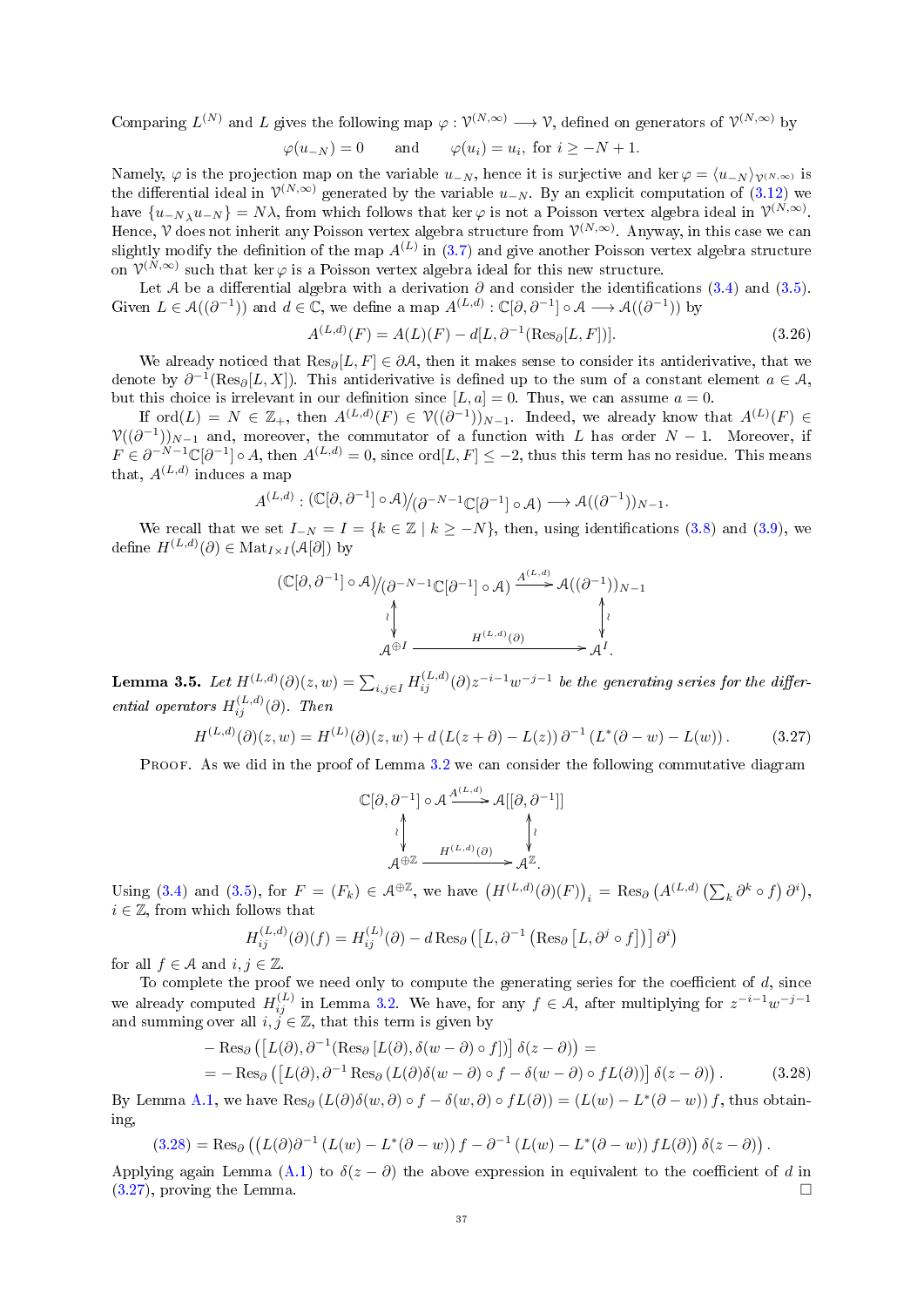Let V be an algebra of differential functions in infinitely many variables  $u_i, i \in I$  and L be the general pseudodifferential operator we associate to it. We write  $H^{(L,d)}(\partial) = H^{(L)}(\partial) + dH^{(d)}(\partial)$ .

<span id="page-41-9"></span>**Theorem 3.6.** The operators  $H^{(L,d)}(\partial)$  are Hamiltonian operators, namely, the pair  $(H^{(L)}(\partial), H^{(d)})$ defines a bi-Hamiltonian structure on  $\mathcal{V}$ .

PROOF. We set  $L(z) = \sum_{i \geq -N-1} u_i z^{-i-1}$  be the symbol of the pseudodifferential operator  $L(\partial)$ . By  $(1.17)$  and Lemma  $3.5$ 

$$
\{L(z)_{\lambda}L(w)\} = H^{(L,d)}(\lambda)(w, z) =
$$
  
=  $H^{(L)}(\lambda)(z, w) + d(L(w + \lambda + \partial) - L(w))(\lambda + \partial)^{-1}(L^*(\lambda - z) - L(z))$  (3.29)

defines a  $\lambda$ -bracket among any pair of generators of  $\mathcal V$  as already discussed in the proof of Theorem [3.3.](#page-37-11) We write the bracket in [\(3.5\)](#page-40-2) as  $\{\cdot_\lambda\cdot\} = \{\cdot_\lambda\cdot\}_L + d\{\cdot_\lambda\cdot\}_d$ , where  $\{\cdot_\lambda\cdot\}_L$  (rspectively  $\{\cdot_\lambda\cdot\}_d$ ) is the λ-bracket corresponding to  $H^{(L)}$  (respectively  $H^{(0,d)}$ ). Since skew-commutativity of the bracket  $\{\cdot_\lambda\cdot\}_d$ is evident and we proved that  $\{\cdot_{\lambda}\cdot\}_L$  is skew-commutative in Theorem [3.3,](#page-37-11) the whole bracket [\(3.5\)](#page-40-2) is skew-commutative. To conclude the proof, we are left to show that it satisfies Jacobi identity.

First we prove that  $\{\cdot_{\lambda}\cdot\}_d$  satisfies Jacobi identity [\(3.14\)](#page-37-6). We use the following notation

<span id="page-41-0"></span>
$$
\{L(z)_{\lambda}L(w)\}_{d} = p(\lambda, \partial_z, \partial_w) (L(z), L(w)),
$$
\n(3.30)

where  $p(\lambda, \partial_z, \partial_w) = (e^{(\lambda+\partial)\partial_w} - 1)(\lambda + \partial)^{-1} (e^{(-\lambda-\partial)\partial_z} - 1) \in \mathcal{V}[[\lambda, \partial, \partial_z, \partial_w]]$  and we assume the convention that  $\partial$  acts on the first component. Using [\(3.29\)](#page-41-0), Leibniz rule and sesquilinearity we get

$$
\{L(z)_{\lambda}\{L(w)_{\mu}L(t)\}_{d}\}_{d} = p(\lambda + \mu, \partial_{w}, \partial_{t})\big(p(\lambda, \partial_{z}, \partial_{w})\big(L(z), L(w)\big), L(t)\big) +
$$
\n(3.31a)

<span id="page-41-6"></span><span id="page-41-4"></span><span id="page-41-3"></span><span id="page-41-1"></span>
$$
+ p(\mu, \partial_w, \partial_t) \big( L(w), p(\lambda, \partial_z, \partial_t) \big( L(z), L(t) \big) \big); \tag{3.31b}
$$

$$
\{L(w)_{\mu}\{L(z)_{\lambda}L(t)\}_{d}\}_{d} = p(\lambda + \mu, \partial_z, \partial_t)(p(\mu, \partial_w, \partial_z)(L(w), L(z)), L(t)) +
$$
\n(3.32a)

<span id="page-41-7"></span><span id="page-41-5"></span><span id="page-41-2"></span>+ 
$$
p(\lambda, \partial_z, \partial_t) (L(z), p(\mu, \partial_w, \partial_t) (L(w), L(t))),
$$
 (3.32b)

$$
\{ \{L(z)_{\lambda}L(w)\}_{d_{\lambda+\mu}}L(t) \}_d = p(\lambda+\mu,\partial_z,\partial_t) \big( p(-\mu,\partial_z,\partial_w) \big( L(z),L(w) \big),L(t) \big) + \tag{3.33a}
$$

<span id="page-41-8"></span>
$$
+ p(\lambda + \mu, \partial_w, \partial_t) \big( p(\lambda, \partial_z, \partial_w) \big( L(z), L(w) \big), L(t) \big). \tag{3.33b}
$$

Since  $p(-\mu, \partial_z, \partial_w)(L(z), L(w)) = -p(\mu, \partial_w, \partial_z)(L(w), L(z))$ , [\(3.32a\)](#page-41-1) and [\(3.33a\)](#page-41-2) cancel out in [\(3.14\)](#page-37-6). Furthermore, expanding [\(3.30\)](#page-41-3), we get

$$
p(\lambda, \partial_z, \partial_t) (L(z), p(\mu, \partial_w, \partial_t) (L(w), L(t))) =
$$
  
=  $p(\lambda, \partial_z, \partial_t) (L(z), (L(t + \mu + \partial) - L(w)) (\mu + \partial)^{-1} (L^*(\mu - w) - L(w))) =$   
=  $(L(t + \lambda + \mu + \partial) + L(t)) ((\lambda + \partial)^{-1} (L^*(\lambda - z) - L(z))) (\mu + \partial)^{-1} (L^*(\mu - w) - L(w)) -$   
 $- ((\lambda + \partial)^{-1} (L^*(\lambda - z) - L(z))) L(t + \mu + \partial) (\mu + \partial)^{-1} (L^*(\mu - w) - L(w)) -$   
 $- ((\mu + \partial)^{-1} (L^*(\mu - w) - L(w))) L(t + \lambda + \partial) (\lambda + \partial)^{-1} (L^*(\lambda - z) - L(z)) =$   
=  $p(\mu, \partial_w, \partial_t) (L(w), (L(t + \lambda + \partial) - L(t)) (\lambda + \partial)^{-1} (L^*(\lambda - z) - L(z))) =$   
=  $p(\mu, \partial_w, \partial_t) (L(w), p(\lambda, \partial_z, \partial_t) (L(z), L(t))).$ 

Hence, also [\(3.31b\)](#page-41-4) and [\(3.32b\)](#page-41-5) cancel out in Jacobi identity. It remains to note that [\(3.31a\)](#page-41-6) and [\(3.33b\)](#page-41-7) coincide, thus proving Jacobi identity for  $\{\cdot_\lambda\cdot\}_d$ .

Expanding [\(3.14\)](#page-37-6) and using the fact that both  $\{\cdot_\lambda\cdot\}_L$  and  $\{\cdot_\lambda\cdot\}_d$  satisfy Jacobi identity, to conclude the proof we are left to prove that

$$
\{L(z)_{\lambda}\{L(w)_{\mu}L(t)\}_{L}\}_{d} + \{L(z)_{\lambda}\{L(w)_{\mu}L(t)\}_{d}\}_{L} - \{L(w)_{\mu}\{L(z)_{\lambda}L(t)\}_{L}\}_{d} - \{L(w)_{\mu}\{L(z)_{\lambda}L(t)\}_{d}\}_{L} - \{L(z)_{\mu}\{L(z)_{\lambda}L(w)\}_{L\lambda+\mu}L(t)\}_{d} - \{\{L(z)_{\lambda}L(w)\}_{d\lambda+\mu}L(t)\}_{L} = 0.
$$
\n(3.34)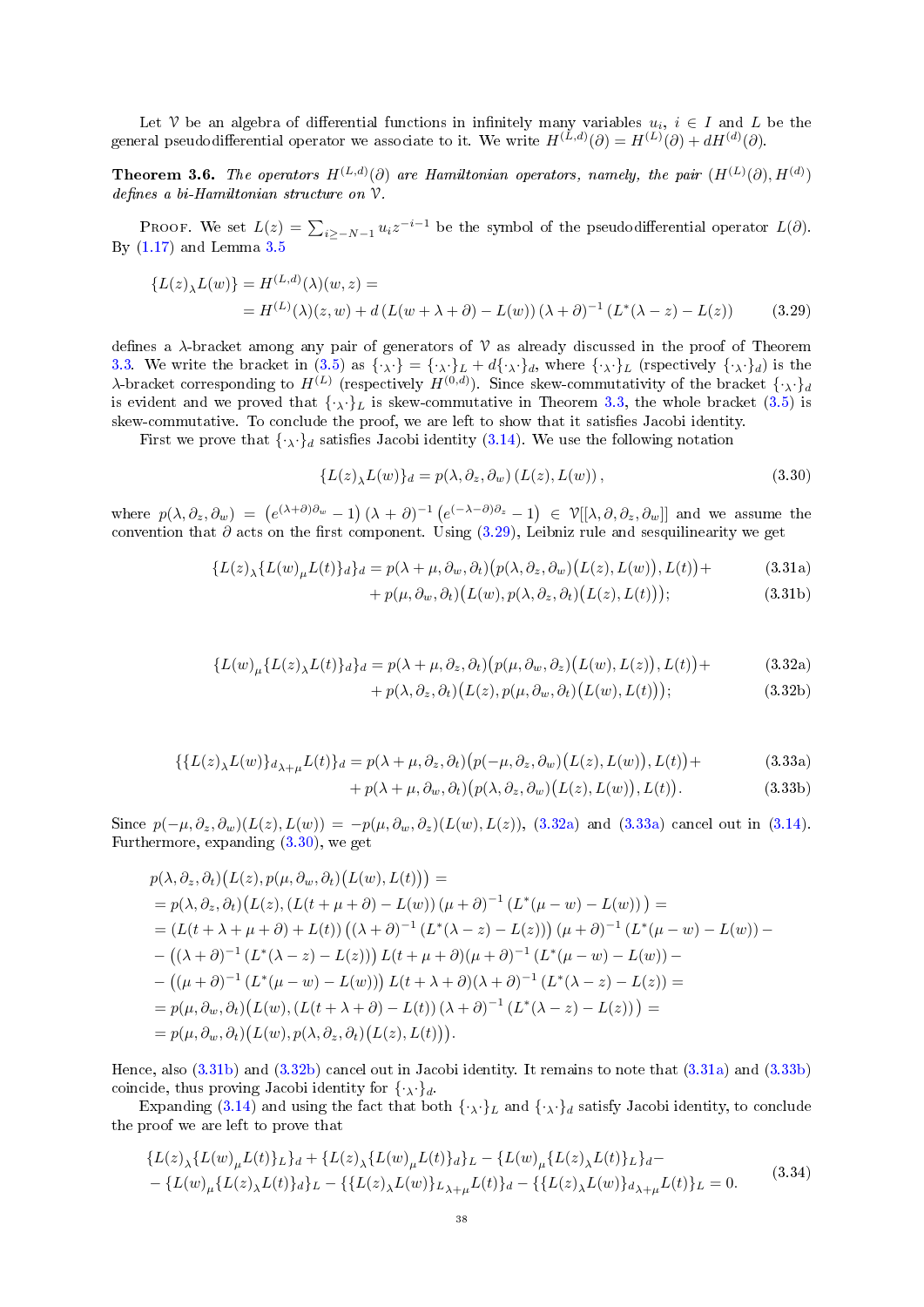Using [\(3.29\)](#page-41-0), Leibniz rule and sesquilinearity, we get

$$
\{L(z)_{\lambda}\{L(w)_{\mu}L(t)\}_{L}\}_{d} =
$$
  
=  $p(\lambda, \partial_{z}, \partial_{t})(L(z), L(t + \lambda + \partial))i_{w}(w - t - \mu - \partial)^{-1}L^{*}(\mu - w) +$  (3.35a)

<span id="page-42-0"></span>+ 
$$
L(t + \lambda + \mu + \partial) i_w (w - t - \lambda - \mu - \partial)^{-1} e^{(-\lambda - \mu - \partial) \partial_w} p(\lambda, \partial_z, \partial_w) (L(z), L(w)) -
$$
 (3.35b)

<span id="page-42-5"></span><span id="page-42-4"></span><span id="page-42-1"></span>
$$
-p(\lambda,\partial_z,\partial_w)(L(z),L(w))i_w(w-t-\mu-\partial)^{-1}L(t)-\tag{3.35c}
$$

$$
- L(w)i_w(w - t - \lambda - \mu - \partial)^{-1} p(\lambda, \partial_z, \partial_t) (L(z), L(t)); \qquad (3.35d)
$$

$$
\{L(z)_\lambda\{L(w)_\mu L(t)\}_d\}_L =
$$

<span id="page-42-8"></span>
$$
= p(\mu, \partial_w, \partial_t) \left( L(w), L(t + \lambda + \partial) i_z(z - t - \lambda - \partial)^{-1} L^*(\lambda - z) \right) -
$$
\n(3.35e)

<span id="page-42-12"></span>
$$
- L(z)p(\mu, \partial_w, \partial_t) \left( L(w), i_z(z - t - \lambda - \partial)^{-1} L(t) \right) + \tag{3.35f}
$$

<span id="page-42-16"></span>
$$
+ p(\lambda + \mu + \partial, \partial_w, \partial_t) \rightarrow (L(w + \lambda + \partial)i_z(z - w - \lambda - \partial)^{-1}, L(t)) L^*(\lambda - z) -
$$
\n(3.35g)

<span id="page-42-20"></span>
$$
-p(\lambda + \mu + \partial, \partial_w, \partial_t) \to (i_z(z - w - \lambda - \partial)^{-1}L(w), L(t)) L(z),
$$
\n(3.35h)

where the arrow means that  $\partial$  is acting on the right. Furthermore, we have

$$
\{L(w)_{\mu}\{L(z)_{\lambda}L(t)\}_{L}\}_d =
$$
  
=  $p(\mu, \partial_w, \partial_t)(L(w), L(t + \lambda + \partial))i_z(z - t - \lambda - \partial)^{-1}L^*(\lambda - z) +$  (3.36a)

<span id="page-42-10"></span><span id="page-42-9"></span>
$$
+ L(t + \lambda + \mu + \partial)i_z(z - t - \lambda - \mu - \partial)^{-1} e^{(-\lambda - \mu - \partial)\partial_w} p(\mu, \partial_w, \partial_z) (L(w), L(z)) - (3.36b)
$$

<span id="page-42-14"></span><span id="page-42-13"></span>
$$
-p(\mu+\partial,\partial_w,\partial_z)(L(w),L(z))i_z(z-t-\lambda-\partial)^{-1}L(t)-\tag{3.36c}
$$

$$
-L(z)i_z(z-t-\lambda-\mu-\partial)^{-1}p(\mu,\partial_w,\partial_t)\big(L(w),L(t)\big);
$$
\n(3.36d)

$$
\{L(w)_{\mu}\{L(z)_{\lambda}L(t)\}_{d}\} =
$$
  
=  $p(\lambda, \partial_z, \partial_t) (L(z), L(t + \mu + \partial)i_w(w - t - \mu - \partial)^{-1}) L^*(\mu - w)$  (3.36e)

<span id="page-42-6"></span><span id="page-42-2"></span>
$$
- L(w)p(\lambda, \partial_z, \partial_t) \left( L(z), i_w(w - t - \mu - \partial)^{-1} L(t) \right) + \tag{3.36f}
$$

<span id="page-42-17"></span>
$$
+ p(\lambda + \mu + \partial, \partial_z, \partial_t) \rightarrow (L(z + \mu + \partial), i_w(w - z - \mu - \partial)^{-1}L(t)) L(\mu - w) -
$$
\n(3.36g)

$$
-p(\lambda + \mu + \partial, \partial_z, \partial_t) \rightarrow (i_w(w - z - \mu - \partial)^{-1}L(z), L(t)) L(w); \tag{3.36h}
$$

$$
\{L(z)_{\lambda}L(w)\}_{\lambda+\mu}L(t)\}_d =
$$

$$
= p(\lambda + \mu + \partial, \partial_w, \partial_t) \rightarrow (L(w + \lambda + \partial), L(t)) i_z(z - w - \lambda - \partial)^{-1} L^*(\lambda - z) +
$$
\n(3.37a)

$$
+ p(\lambda + \mu + \partial, \partial_z, \partial_t) \rightarrow (L(z + \mu + \partial), L(t)) i_z (z - w + \mu + \partial)^{-1} L^*(\mu - w) -
$$
\n(3.37b)

$$
-p(\lambda + \mu + \partial, \partial_z, \partial_t) \rightarrow (L(z), L(t)) i_z(z - w - \lambda - \partial)^{-1} L(w) -
$$
\n(3.37c)

$$
-p(\lambda + \mu + \partial, \partial_w, \partial_t) \to (L(w), L(t))i_z, (z - w + \mu + \partial)^{-1}L(z);
$$
\n
$$
\{L(z)_\lambda L(w)\}_{d_{\lambda}+\mu}L(t)\} =
$$
\n(3.37d)

$$
= L(t + \lambda + \mu + \partial)p(-\mu, \partial_z, \partial_w) \left( i_z(z - t - \lambda - \mu - \partial)^{-1} L^*(\lambda + \mu + \partial - z), L(w) \right) - \tag{3.37e}
$$
  
- L(t)g(-\mu, \partial\_z \partial\_x) (L(z) i\_z(z - t - \lambda - \mu - \partial)^{-1} L(w)) + \tag{3.37f}

$$
- L(t)p(-\mu, \partial_z, \partial_w) \left( L(z)i_z(z-t-\lambda-\mu-\partial)^{-1}, L(w) \right) + \tag{3.37f}
$$

+ 
$$
L(t + \lambda + \mu + \partial)p(\lambda, \partial_z, \partial_w) \left( L(z), L(e^{(-\lambda - \mu - \partial)\partial_w}i_w(w - t)L(w)) \right)
$$
 - (3.37g)

$$
- L(t)p(\lambda, \partial_z, \partial_w) \left( L(z), i_w(w - t - \lambda - \mu - \partial)^{-1} L(w) \right) L(t); \tag{3.37h}
$$

where the left arrow, means that  $\partial$  acts on the left, namely on the coefficients of  $L(t)$  and  $L(z)$ We claim that

<span id="page-42-23"></span><span id="page-42-22"></span><span id="page-42-21"></span><span id="page-42-19"></span><span id="page-42-18"></span><span id="page-42-15"></span><span id="page-42-11"></span><span id="page-42-7"></span><span id="page-42-3"></span>
$$
(3.35a) + (3.35b) = (3.36e) + (3.37g).
$$

Indeed, using the expansion of  $(3.30)$  we get

$$
LHS = L(t + \lambda + \mu + \partial) ((\lambda + \partial)^{-1} (L^*(\lambda - z) - L(z))) i_w(w - t - \mu - \partial)^{-1} L^*(\mu - w) -
$$
  
\n
$$
- ((\lambda + \partial)^{-1} (L^*(\lambda - z) - L(z))) L(t + \mu + \partial) i_w(w - t - \mu - \partial)^{-1} L^*(\mu - w) +
$$
  
\n
$$
+ L(t + \lambda + \mu + \partial) i_w(w - t - \lambda - \mu - \partial)^{-1} L^*(\mu - w) (\lambda + \partial)^{-1} (L^*(\lambda - z) - L(z)) -
$$
  
\n
$$
- L(t + \lambda + \mu + \partial) i_w(w - t - \lambda - \mu - \partial)^{-1} L^*(\lambda + \mu + \partial - w) (\lambda + \partial)^{-1} (L^*(\lambda - z) - L(z)).
$$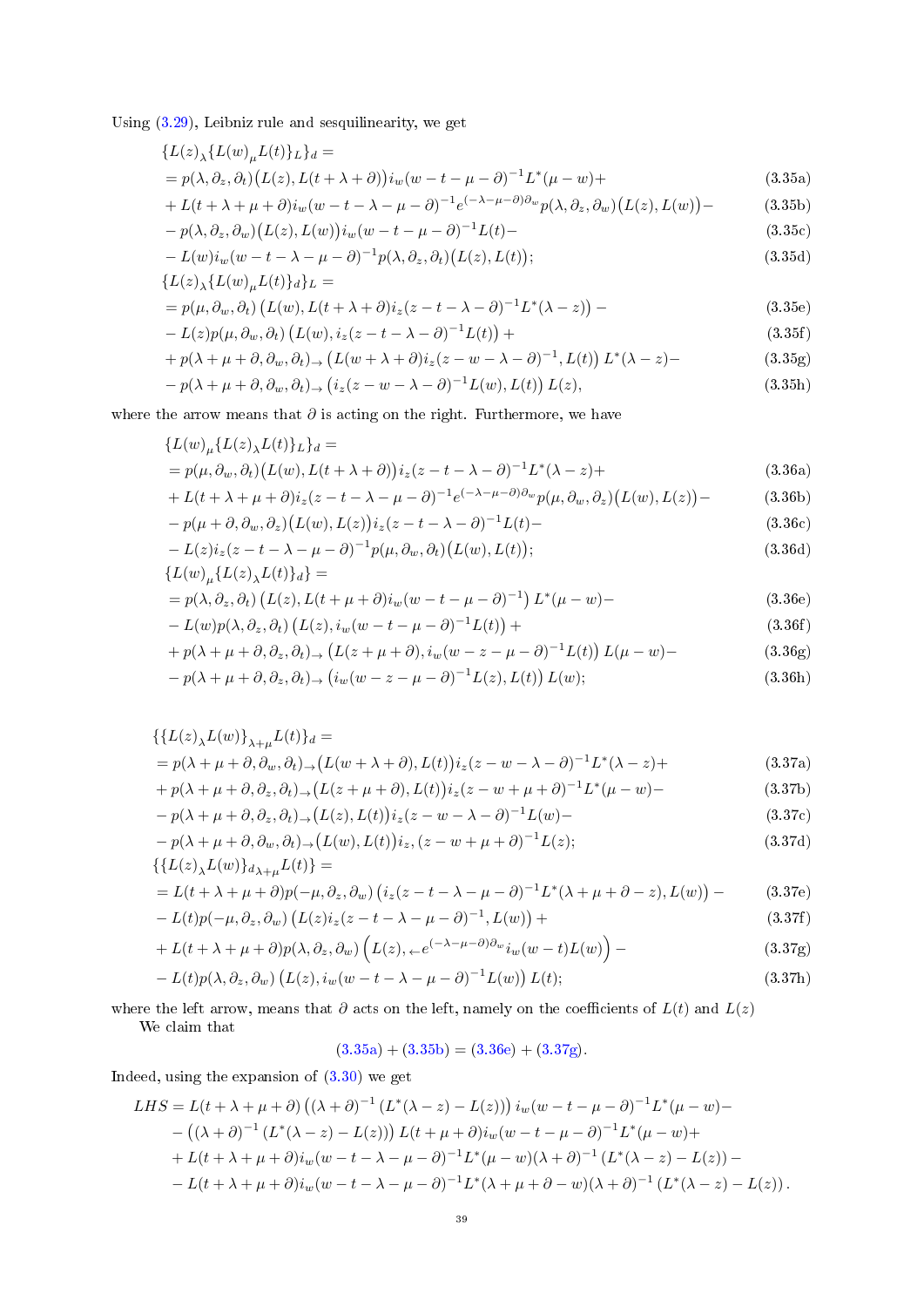On the other hand we have

$$
RHS = +L(t + \lambda + \mu + \partial)i_w(w - t - \lambda - \mu - \partial)^{-1}L^*(\mu - w)(\lambda + \partial)^{-1}(L^*(\lambda - z) - L(z)) -
$$
  
-( $(\lambda + \partial)^{-1}(L^*(\lambda - z) - L(z))) L(t + \mu + \partial)i_w(w - t - \mu - \partial)^{-1}L^*(\mu - w) +$   
+ $L(t + \lambda + \mu + \partial)((\lambda + \partial)^{-1}(L^*(\lambda - z) - L(z))) i_w(w - t - \mu - \partial)^{-1}L^*(\mu - w) -$   
- $L(t + \lambda + \mu + \partial)i_w(w - t - \lambda - \mu - \partial)^{-1}L^*(\lambda + \mu + \partial - w)(\lambda + \partial)^{-1}(L^*(\lambda - z) - L(z)).$ 

In the same way it can be proved that  $(3.35c) + (3.35d) = (3.36f) + (3.37h)$  $(3.35c) + (3.35d) = (3.36f) + (3.37h)$  $(3.35c) + (3.35d) = (3.36f) + (3.37h)$  $(3.35c) + (3.35d) = (3.36f) + (3.37h)$  $(3.35c) + (3.35d) = (3.36f) + (3.37h)$  $(3.35c) + (3.35d) = (3.36f) + (3.37h)$  $(3.35c) + (3.35d) = (3.36f) + (3.37h)$ . Indeed, we have

$$
LHS = -\left(L(w + \lambda + \partial)(\lambda + \partial)^{-1} \left(L^*(\lambda - z) - L(z)\right)\right) i_w(w - t - \mu - \partial)^{-1} L(t) +
$$
  
+  $L(w) \left((\lambda + \partial)^{-1} \left(L^*(\lambda - z) - L(z)\right)\right) i_w(w - t - \mu - \partial) L(t) -$   
-  $L(w) i_w (w - t - \lambda - \mu - \partial)^{-1} L(t + \lambda + \partial)(\lambda + \partial)^{-1} \left(L^*(\lambda - z) - L(z)\right) +$   
+  $L(w) i_w (w - t - \lambda - \mu - \partial)^{-1} L(t) (\lambda + \partial)^{-1} \left(L^*(\lambda - z) - L(z)\right),$ 

While, on the other hand we have

$$
RHS = -L(w)i_w(w - t - \lambda - \mu - \partial)^{-1}L(t + \lambda + \partial)(\lambda + \partial)^{-1}(L^*(\lambda - z) - L(z)) +
$$
  
+  $L(w) ((\lambda + \partial)^{-1} (L^*(\lambda - z) - L(z))) i_w(w - t - \mu - \partial)L(t) -$   
-  $(L(w + \lambda + \partial)(\lambda + \partial)^{-1} (L^*(\lambda - z) - L(z))) i_w(w - t - \mu - \partial)^{-1}L(t) +$   
+  $L(w)i_w(w - t - \lambda - \mu - \partial)^{-1}L(t)(\lambda + \partial)^{-1} (L^*(\lambda - z) - L(z)).$ 

Interchanging z and w and  $\lambda$  and  $\mu$  in the last computations and using the fact that  $p(-\mu \partial$ ,  $\partial_z$ ,  $\partial_w$ ) =  $-p(\mu + \partial, \partial_w, \partial_z)$ , it follows that  $(3.35e) = (3.36a) + (3.36b) + (3.37e)$  $(3.35e) = (3.36a) + (3.36b) + (3.37e)$  $(3.35e) = (3.36a) + (3.36b) + (3.37e)$  $(3.35e) = (3.36a) + (3.36b) + (3.37e)$  $(3.35e) = (3.36a) + (3.36b) + (3.37e)$  $(3.35e) = (3.36a) + (3.36b) + (3.37e)$  $(3.35e) = (3.36a) + (3.36b) + (3.37e)$  and  $(3.35f) = (3.36c) +$  $(3.35f) = (3.36c) +$  $(3.35f) = (3.36c) +$  $(3.35f) = (3.36c) +$  $(3.36d) + (3.37f)$  $(3.36d) + (3.37f)$  $(3.36d) + (3.37f)$ 

Next, we compute  $(3.35g) - (3.36g) - (3.37a) - (3.37b)$  $(3.35g) - (3.36g) - (3.37a) - (3.37b)$  $(3.35g) - (3.36g) - (3.37a) - (3.37b)$  $(3.35g) - (3.36g) - (3.37a) - (3.37b)$  $(3.35g) - (3.36g) - (3.37a) - (3.37b)$  $(3.35g) - (3.36g) - (3.37a) - (3.37b)$  $(3.35g) - (3.36g) - (3.37a) - (3.37b)$ . We have, using the expansion of  $(3.30)$ ,

$$
(3.35g) =
$$
  
=  $(L(t + \lambda + \mu + \partial) - L(t)) (\lambda + \mu + \partial)^{-1} (i_w(z - w + \mu + \partial)^{-1} L^*(\mu - w)) L^*(\lambda - z) -$   
 $- (L(t + \lambda + \mu + \partial) - L(t)) (\lambda + \mu + \partial)^{-1} L(w + \lambda + \partial) i_z(z - w - \lambda - \partial)^{-1} L^*(\lambda - z).$ 

On the other hand, using the same expansion, we get

<span id="page-43-2"></span>
$$
(3.37a) = = (L(t + \lambda + \mu + \partial) - L(t)) (\lambda + \mu + \partial)^{-1} L^*(\mu - w) i_z (z - w - \lambda - \partial)^{-1} L^*(\lambda - z) -
$$
(3.38)  
 - (L(t + \lambda + \mu + \partial) - L(t)) (\lambda + \mu + \partial)^{-1} L(w + \lambda + \partial) i\_z (z - w - \lambda - \partial)^{-1} L^\*(\lambda - z) (3.39)

and

<span id="page-43-4"></span><span id="page-43-1"></span><span id="page-43-0"></span>
$$
(3.37b) =
$$
  
=  $(L(t + \lambda + \mu + \partial) - L(t)) (\lambda + \mu + \partial)^{-1} L^*(\lambda - z) i_z (z - w + \mu + \partial)^{-1} L^*(\mu - w) -$   
=  $(L(t + \lambda + \mu + \partial) - L(t)) (\lambda + \mu + \partial)^{-1} L^*(\lambda + \mu + \partial) i_z (z - w + \mu + \partial) L^*(\mu - w)$  (3.40)

$$
- (L(t + \lambda + \mu + \partial) - L(t)) (\lambda + \mu + \partial)^{-1} L(z + \mu + \partial) i_z (z - w + \mu + \partial) L^*(\mu - w).
$$
 (3.41)

Thus, we get  $(3.37g) - (3.39) - (3.40) = 0$  $(3.37g) - (3.39) - (3.40) = 0$  $(3.37g) - (3.39) - (3.40) = 0$  $(3.37g) - (3.39) - (3.40) = 0$  $(3.37g) - (3.39) - (3.40) = 0$  $(3.37g) - (3.39) - (3.40) = 0$ . Moreover, expanding  $(3.36g)$ , using the definition of  $(3.30)$ , we get

$$
= (L(t + \lambda + \mu + \partial) - L(t))(\lambda + \mu + \partial)^{-1} (i_w(w - z + \lambda + \partial)L^*(\lambda - z))L^*(\mu - w) - \tag{3.42}
$$

$$
- (L(t + \lambda + \mu + \partial) - L(t)) (\lambda + \mu + \partial)^{-1} L(z + \mu + \partial) i_w (w - z - \mu - \partial)^{-1} L^*(\mu - w).
$$
 (3.43)

Hence, we obtain, using the definition of the formal  $\delta$ -function in  $-(3.36g)-(3.38)$  $-(3.36g)-(3.38)$  $-(3.36g)-(3.38)$  $-(3.36g)-(3.38)$  and  $-(3.43)-(3.41)$  $-(3.43)-(3.41)$  $-(3.43)-(3.41)$  $-(3.43)-(3.41)$ ,

<span id="page-43-5"></span><span id="page-43-3"></span>
$$
(3.35g) - (3.36g) - (3.37a) - (3.37b) =
$$
  
= - (L(t + \lambda + \mu + \partial) - L(t))(\lambda + \mu + \partial)^{-1}L^\*(\mu - w)\delta(z, w + \lambda + \partial)L^\*(\lambda - z) +  
+ (L(t + \lambda + \mu + \partial) - L(t))(\lambda + \mu + \partial)^{-1}L(z + \mu + \partial)\delta(w, z + \mu + \partial)L^\*(\mu - w). (3.44)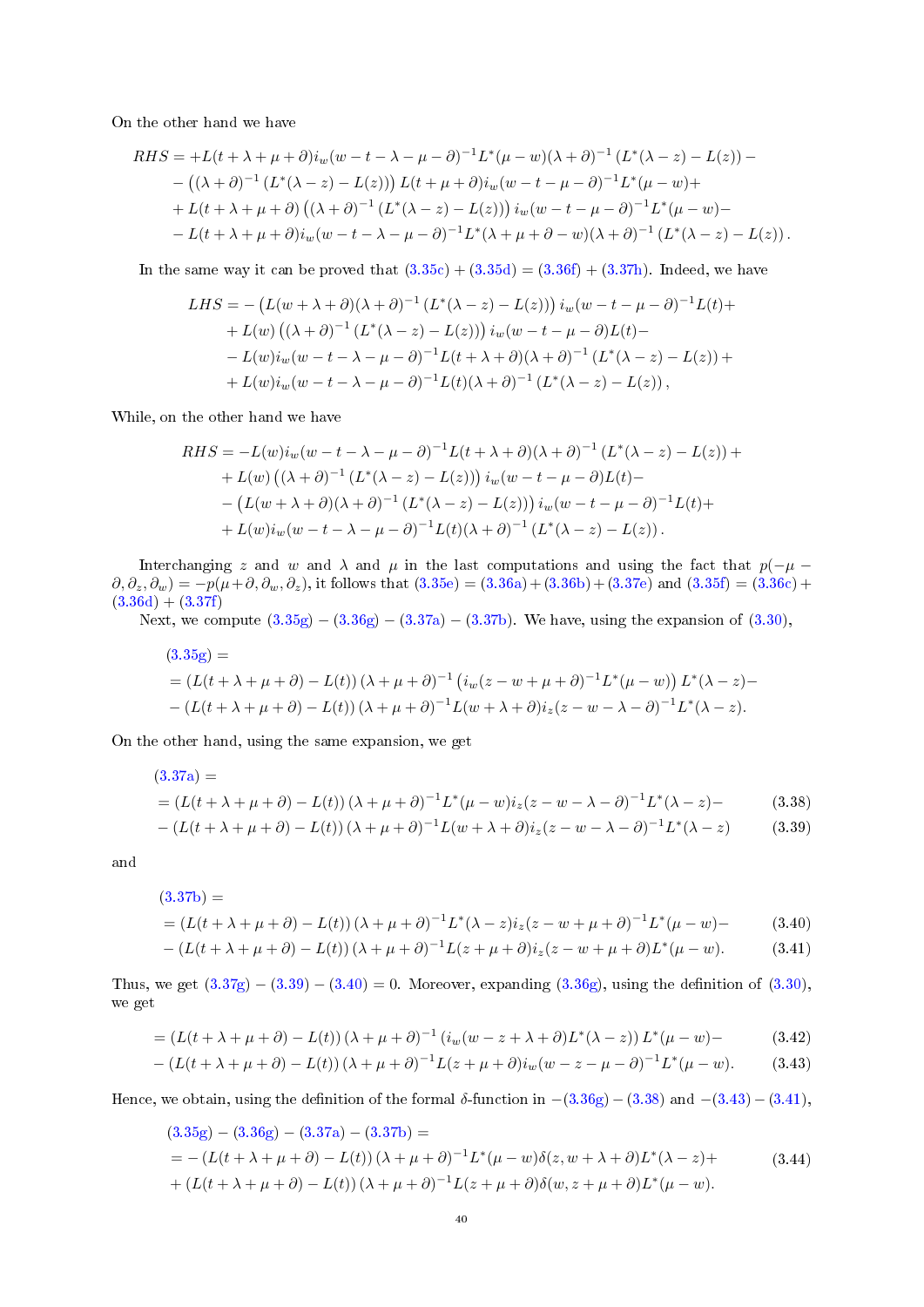We can use a similar procedure to compute  $(3.35h) - (3.36h) - (3.37c) - (3.37d)$  $(3.35h) - (3.36h) - (3.37c) - (3.37d)$  $(3.35h) - (3.36h) - (3.37c) - (3.37d)$  $(3.35h) - (3.36h) - (3.37c) - (3.37d)$  $(3.35h) - (3.36h) - (3.37c) - (3.37d)$  $(3.35h) - (3.36h) - (3.37c) - (3.37d)$  $(3.35h) - (3.36h) - (3.37c) - (3.37d)$ . Expanding, we have

$$
(3.35h) = - (L(t + \lambda + \mu + \partial) - L(t)) (\lambda + \mu + \partial)^{-1} L^*(\lambda + \mu + \partial - w) i_z (z - w + \mu + \partial) L(z) + (3.45)
$$

$$
+ (L(t + \lambda + \mu + \partial) - L(t)) (\lambda + \mu + \partial)^{-1} L(z) i_z (z - w - \lambda - \partial)^{-1} L(w); \tag{3.46}
$$

$$
(3.37c) = (L(t + \lambda + \mu + \partial) - L(t))(\lambda + \mu + \partial)^{-1}L(z)i_z(z - w - \lambda - \partial)^{-1}L(w);
$$
  
 
$$
- (L(t + \lambda + \mu + \partial) - L(t))(\lambda + \mu + \partial)^{-1}L^*(\lambda + \mu + \partial - z)i_z(z - w - \lambda - \partial)^{-1}L(w)
$$
(3.48)

$$
(3.37d) = (L(t + \lambda + \mu + \partial) - L(t))(\lambda + \mu + \partial)^{-1}L(w)i_z(z - w + \mu + \partial)^{-1}L(z),
$$
\n(3.49)

$$
- (L(t + \lambda + \mu + \partial) - L(t)) (\lambda + \mu + \partial)^{-1} L^*(\lambda + \mu + \partial - w) i_z (z - w + \mu + \partial)^{-1} L(z)
$$
 (3.50)

then  $(3.35h) - (3.47) - (3.50) = 0$  $(3.35h) - (3.47) - (3.50) = 0$  $(3.35h) - (3.47) - (3.50) = 0$  $(3.35h) - (3.47) - (3.50) = 0$  $(3.35h) - (3.47) - (3.50) = 0$  $(3.35h) - (3.47) - (3.50) = 0$ . Moreover,

$$
(3.36h) = (L(t + \lambda + \mu + \partial) - L(t))(\lambda + \mu + \partial)^{-1}L(w)i_w(w - z - \mu - \partial)^{-1}L(z) -
$$
\n(3.51)

<span id="page-44-6"></span><span id="page-44-5"></span><span id="page-44-4"></span><span id="page-44-3"></span><span id="page-44-2"></span><span id="page-44-1"></span><span id="page-44-0"></span>
$$
- (L(t + \lambda + \mu + \partial) - L(t)) (\lambda + \mu + \partial)^{-1} L^*(\lambda + \mu + \partial - z) i_w (w - z + \lambda + \partial)^{-1} L(w), \quad (3.52)
$$

then, using the formal  $\delta$ -function in  $-(3.52) - (3.48)$  $-(3.52) - (3.48)$  $-(3.52) - (3.48)$  $-(3.52) - (3.48)$  and  $(3.51) - (3.49)$  $(3.51) - (3.49)$  $(3.51) - (3.49)$ , we obtain

$$
(3.35h) - (3.36h) - (3.37c) - (3.37d) =
$$
  
=  $(L(t + \lambda + \mu + \partial) - L(t))(\lambda + \mu + \partial)^{-1}L^*(\lambda + \mu + \partial - z)\delta(z, w + \lambda + \partial)L(w) +$   
-  $(L(t + \lambda + \mu + \partial) - L(t))(\lambda + \mu + \partial)^{-1}L(w)\delta(w, z + \mu + \partial)L(z).$  (3.53)

Using the properties of the formal delta-function (Lemma [A.1\)](#page-81-2) it follows easily that the terms  $(3.44)$ and  $(3.53)$  cancel out, thus proving that identity  $(3.34)$  holds.

We denote this Poisson vertex algebra  $\mathcal{V}_d^{(N,\infty)}$  $\mathcal{L}^{(N,\infty)}_d$ . Let us assume  $\text{ord}(L) = N \in \mathbb{Z}_+$  and write, for any  $c \in \mathbb{C}, H^{(L-c,d)}(\partial) = H^{(0)}(\partial) - cH^{(\infty)}(\partial) + dH^{(d)}(\partial)$ , after expanding [\(3.26\)](#page-40-3).

Corollary 3.7. The operators  $H^{(L-c,d)}$  are Hamiltonian operators, namely, they define a tri-Hamiltonian structure  $(H^{(0)}, H^{(\infty)}, H^{(d)})$  on  $\mathcal V$ .

PROOF. Apply the same argument of the proof of Corollary [3.4.](#page-39-5)

We denote this tri-Poisson vertex algebra  $\mathcal{V}_{c,d}^{(N,\infty)}$ .

Let us come back to the general pseudodifferential operator case and set  $\mathcal{J} = \langle u_{-N} \rangle_{\mathcal{V}}$  to be the differential ideal in V generated by the differential variable  $u_{-N}$ .

<span id="page-44-7"></span>**Proposition 3.8.** *J* is a Poisson vertex algebra ideal in  $\mathcal{V}_{\frac{1}{N}}^{(N,\infty)}$ .

PROOF. We have

$$
A^{(L, \frac{1}{N})}(F) = L(FL)_{+} - (LF)_{+}L - \frac{1}{N}[L, \partial^{-1}(\text{Res}_{\partial}[L, F])] =
$$
  

$$
= (LF)_{-}L - L(FL)_{-} - \frac{1}{N}[L, \partial^{-1}(\text{Res}_{\partial}[L, F])] =
$$
  

$$
= (LF)_{-}\partial^{N} - \partial^{N}(FL)_{-} - \frac{1}{N}[\partial^{N}, \partial^{-1}(\text{Res}_{\partial}[L, F])] + o(\partial^{N-2}) =
$$
  

$$
= [L, F]_{-}\partial^{N} - \text{Res}_{\partial}[L, F]\partial^{N-1} + o(\partial^{N-2}),
$$

from which we derive that the coefficient of  $\partial^{N-1}$  vanishes, hence  $A^{(L, \frac{1}{N})}(F) \in \mathcal{A}((\partial^{-1}))_{N-2}$ . It follows that  $H_{-N,j}^{(L,\frac{1}{N})} = 0$  for all  $j \ge -N$ . By [\(1.17\)](#page-12-0), it means that  $\{u_{j\lambda}u_{-N}\} = 0$  for all  $j \ge -N$ . By skew-commutativity and Jacobi identity we see that  $u_{-N}$  is central in  $\mathcal{V}_\frac{1}{N}^{(N,\infty)}$ .

We get that  $\widehat{V}^{(N,\infty)} \cong \frac{\mathcal{V}^{(N,\infty)}_+}{N}$  has an induced structure of Poisson vertex algebra. For  $N \in \mathbb{Z}_+$ , the same proof of Proposition [3.8](#page-44-7) holds in the case of the bi-Poisson vertex algebra  $\mathcal{V}_{\alpha}^{(N,\infty)}$  $\frac{c(N,\infty)}{c, \frac{1}{N}}$ , just replacing L by  $L - c$ . Thus,  $\widehat{\mathcal{V}}_c^{(N,\infty)} \cong \widehat{\mathcal{V}}_{c,\frac{1}{N}}^{(N,\infty)}/\widehat{\mathcal{J}}$  has an induced structure of bi-Poisson vertex all  $\frac{c(x,\infty)}{c,\frac{1}{N}}$  has an induced structure of bi-Poisson vertex algebra.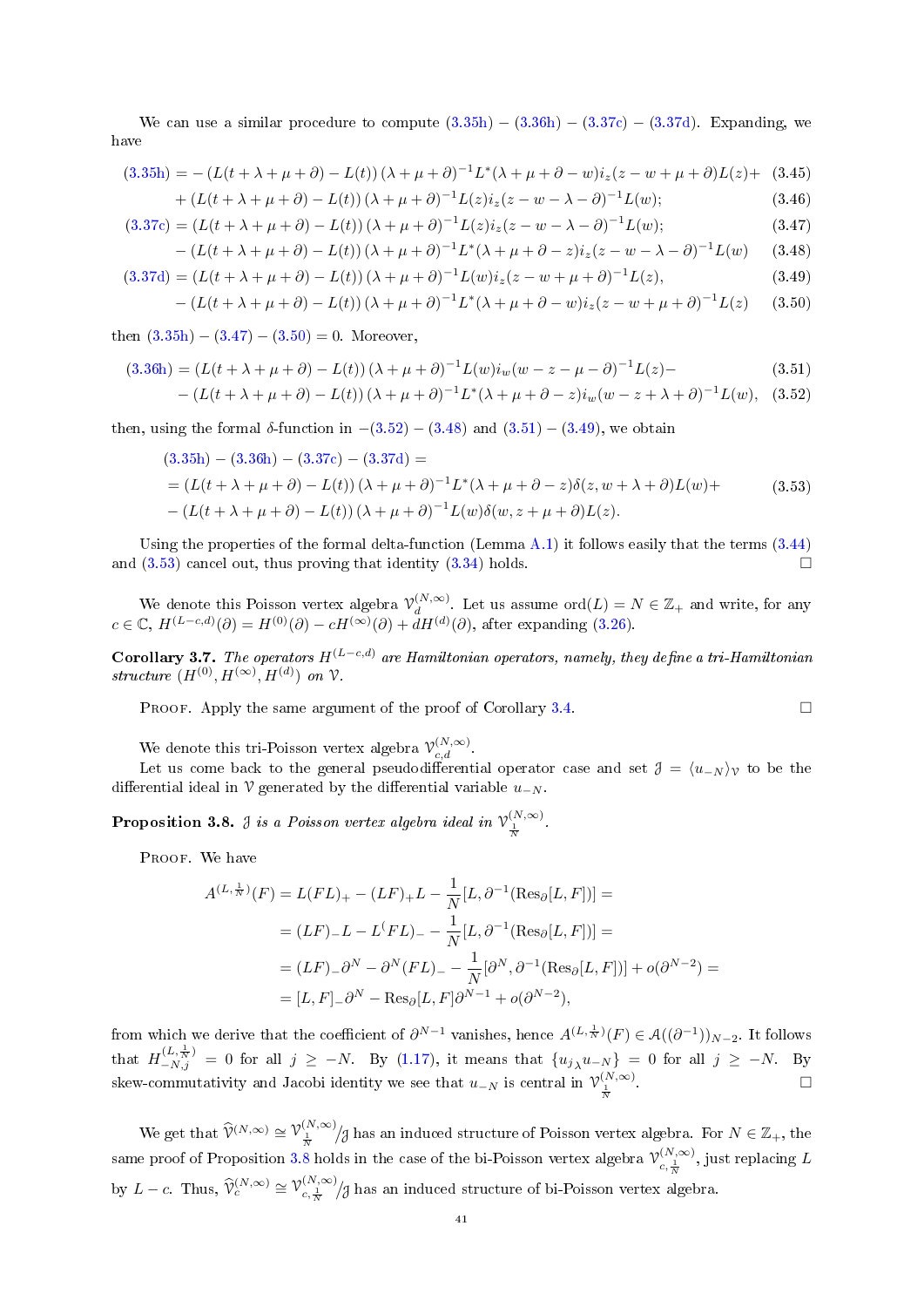## 3.4. Poisson vertex algebra structure attached to a general differential operator: Gelfand-Dickey algebras

Now we want to derive a Poisson vertex algebra structure from a monic differential operator of order  $N \in \mathbb{Z}$ . Let A be a differential algebbra with a derivation  $\partial$  and use identifications [\(3.4\)](#page-35-0) and [\(3.5\)](#page-35-1) to consider the map  $A^{(L)}$ , defined in [\(3.7\)](#page-35-2), for  $L \in \mathcal{A}((\partial^{-1}))$ .

Let us assume  $L \in \mathcal{A}[\partial],$  with  $\text{ord}(L) = N \in \mathbb{Z}$ . If  $F \in \mathbb{C}[\partial, \partial^{-1}] \otimes A$ , then  $A^{(L)}(F) = L(FL)_+ (LF)_+L \in \mathcal{A}[\partial]$ . On the other hand, we know that  $A^{(L)}(F) \in \mathcal{A}((\partial^{-1}))_{N-1}$ . Thus,  $A^{(L)} \in \mathcal{A}[\partial]_{N-1}$  $\mathcal{A}[\partial] \cap \mathcal{A}((\partial^{-1}))_{N-1}$ . Moreover, if  $F \in \mathbb{C}[\partial] \circ \mathcal{A}$ , then  $(FL)_+ = FL$  and  $(LF)_+ = LF$ , showing that  $A^{(L)}(F) = 0$ . On the other hand, we showed that  $A^{(L)}(F) = 0$ , for  $F \in \partial^{-N-1} \mathbb{C}[\partial^{-1}] \circ A$ . This means that  $A^{(L)}$  induces a map

$$
A^{(L)}: (\mathbb{C}[\partial^{-1}] \circ A) / (\partial^{-N-1} \mathbb{C}[\partial^{-1}] \circ A) \longrightarrow A[\partial]_{N-1}.
$$

Using identifications [\(3.8\)](#page-35-3) and [\(3.9\)](#page-35-4), we define  $H^{(L)}(\partial) \in \text{Mat}_{N \times N}(\mathcal{A}[\partial])$  by

$$
\begin{array}{ccc}\n(\mathbb{C}[\partial^{-1}] \circ \mathcal{A})/(\partial^{-N-1} \mathbb{C}[\partial^{-1}] \circ \mathcal{A}) & \xrightarrow{A^{(L)}} \mathcal{A}[\partial]_{N-1} \\
& & \wedge & \wedge \\
& & \mathcal{A}^{\oplus N} & \xrightarrow{H^{(L)}(\partial)} & \mathcal{A}^N.\n\end{array}
$$

<span id="page-45-0"></span>**Remark 3.9.** The same proof of Lemma [3.2](#page-36-1) applies in this case, then the expresion of  $H^{(L)}(\partial)(z, w)$  is the same we got in Lemma [3.2.](#page-36-1) The only difference is that in this case we get an element in  $\mathcal{A}[\partial][z, w],$ instead of a Laurent series in  $z^{-1}$  and  $w^{-1}$ .

Let V be an algebra of differential functions in the variables  $u_i, i \in \{-N, \ldots, -1\}$ . We define

$$
L_+^{(N)} = L = \partial^N + u_{-N}\partial^{N-1} + u_{-N+1}\partial^{N-2} + \ldots + u_{-1} = \sum_{k=0}^N u_{-k-1}\partial^k \in \mathcal{V}[\partial]
$$

to be the differential operator of general type associated to  $V$ .

<span id="page-45-1"></span>**Theorem 3.10.** The operator  $H^{(L)}(\partial)$  is an Hamiltonian operator, namely, it defines a Poisson vertex algebra structures on V.

PROOF. After setting  $L(z) = \sum_{i=-N}^{-1} u_i z^{-i-1}$  for the symbol of the operator  $L(\partial)$ , using [\(1.17\)](#page-12-0) and Remark [3.9,](#page-45-0) we get

$$
\{L(z)_{\lambda}L(w)\} = L(w)(w + \lambda + \partial)i_z(z - w - \lambda - \partial)^{-1}L^*(\lambda - z) - L(z)i_z(z - w - \lambda - \partial)^{-1}(w). \tag{3.54}
$$

The formal proof of Theorem [3.3](#page-37-11) holds when  $L(z)$  is a Laurent series in  $z^{-1}$ , so it works also for  $L(z) \in \mathcal{V}[z].$ 

We denote the Poisson vertex algebra structure we got  $W_N$ . We want to give another description of  $\mathcal{W}_N$ . Namely, we want to realize this algebra as a quotient of the Poisson vertex algebra  $\mathcal{V}^{(N,\infty)}$ . We set

<span id="page-45-3"></span>
$$
\mathcal{J}_+ = \langle u_i \mid i \in \mathbb{Z}_+ \rangle_{\mathcal{V}^{(N,\infty)}}.
$$

As differential algebras, we have  $\mathcal{W}_N \cong \mathcal{V}^{(N,\infty)}/\mathcal{J}_+$ .

<span id="page-45-2"></span>**Proposition 3.11.**  $\mathcal{J}_+$  is a Poisson vertex algebra ideal in  $\mathcal{V}^{(N,\infty)}$ .

PROOF. Let us consider the setup of Lemma [3.2](#page-36-1) (now we are considering  $L = L<sup>(N)</sup>$  a general pseudodifferential operator) and compute the generating series for the operators  $H_{ij}^{(L)}$ , for  $i \in \mathbb{Z}_+$  and  $j \in \mathbb{Z}$ . Using the definition of the formal  $\delta$ -function and Lemma [A.1](#page-81-2) to perform a computation silmilar to that one in the proof of Lemma [3.2,](#page-36-1) we get

$$
\sum_{i\in\mathbb{Z}_+,j\in\mathbb{Z}} H_{ij}^{(L)}(\partial)(f) z^{-i-1} w^{-j-1} = \sum_{i\in\mathbb{Z}_+,j\in\mathbb{Z}} \text{Res}_{\partial} \left( A^{(L)}(\partial^j \circ f) \partial^i \right) z^{-i-1} w^{-j-1}
$$
\n
$$
= \sum_{i\in\mathbb{Z}_+,j\in\mathbb{Z}} \text{Res}_{\partial} \left( \left( L(\partial)(\partial^j \circ f L(\partial))_+ - (L(\partial)\partial^j \circ f)_+ L(\partial) \right) \partial^i \right) z^{-i-1} w^{-j-1} =
$$
\n
$$
= \text{Res}_{\partial} \left( (L(\partial)(\delta(w,\partial) \circ f L(\partial))_+ - (L(\partial)\delta(w,\partial) \circ f)_+ L(\partial) \right) i_z (z-\partial)^{-1} \right) =
$$
\n
$$
= \text{Res}_{\partial} \left( \left( L_-(\partial)i_w(w-\partial)^{-1} \circ (L^*(\partial - w)f) - L(w)i_w(w-\partial)^{-1} \circ f \right)_+ L_-(\partial) \right) i_z (z-\partial)^{-1} \right),
$$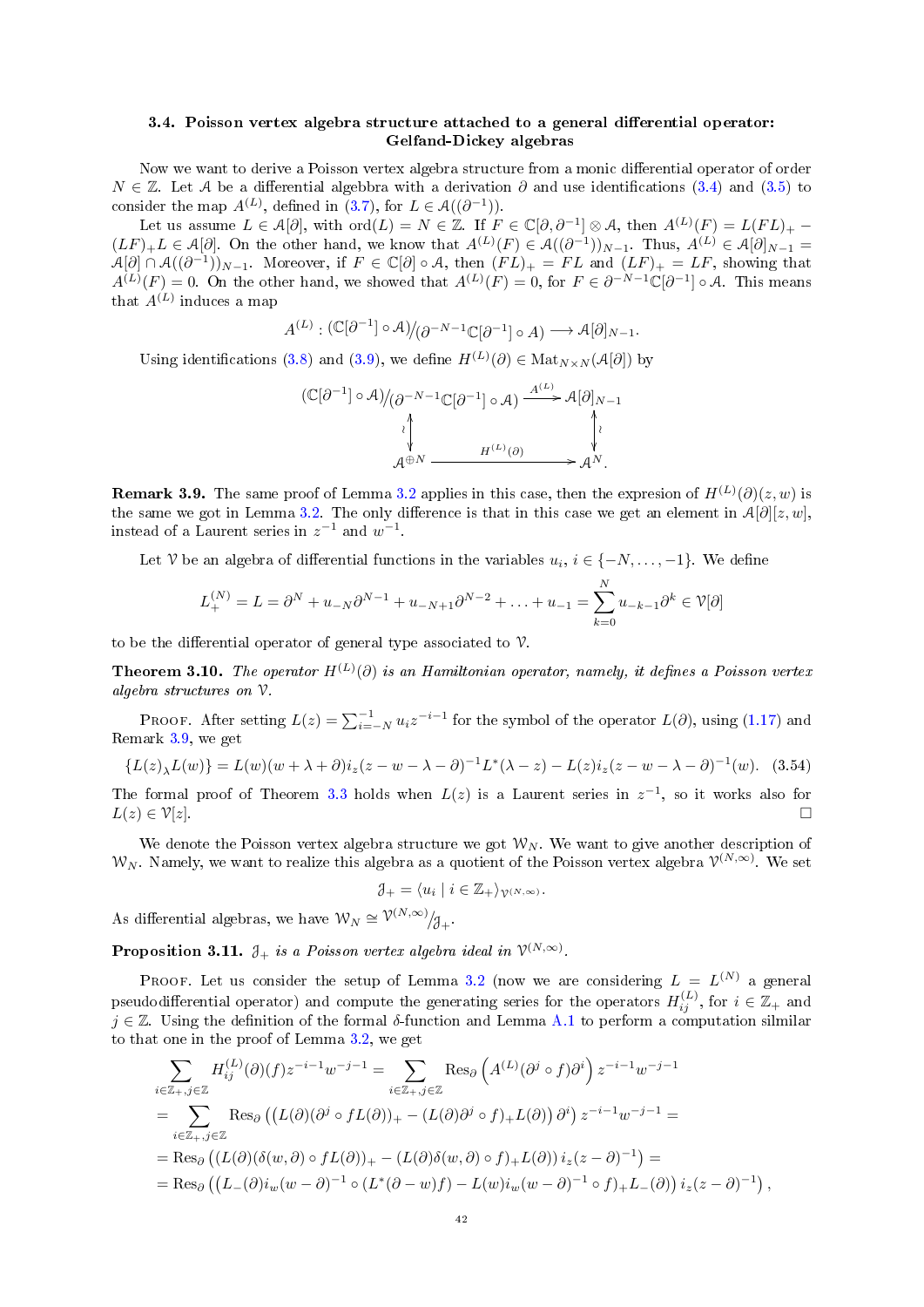where in the last equality the appeareance of  $L_-(\partial)$  is due to the fact that both  $i_z(z - \partial)^{-1}$  and  $i_w(w - \partial)^{-1}$  have only non negative powers of  $\partial$ , thus  $L_{+}(\partial)$  does not contribute to the residue. We note that  $L_{-}(\partial) \in \mathcal{J}_{+}((\partial^{-1}))$ , then  $\sum_{i\in\mathbb{Z}_{+},j\in\mathbb{Z}} H_{ij}^{(L)} z^{-i-1} w^{w-j-1} \in \mathcal{J}_{+}[\partial][[z^{-1}]](w^{-1})$ ). Using  $(1.17)$ , we get  $\{u_{j\lambda}u_i\}\in\mathcal{J}_+[\lambda]$ , for all  $i\in\mathbb{Z}_+$  and  $j\in\mathbb{Z}$ . By skew-commutativity and Leibniz rule it follows that  $\{\mathcal{V}^{(N,\infty)}, \mathcal{J}_+\}, \{\mathcal{J}_+\lambda\mathcal{V}^{(N,\infty)}\}\subset \mathcal{J}_+[\lambda]$ , thus concluding the proof.

We obtain that the quotient space  $W_N \cong \frac{\mathcal{V}^{(N,\infty)}}{\mathcal{J}_+}$  has an induced structure of Poisson vertex algebra. The induced  $\lambda$ -bracket on the quotient is given by Lemma [3.2](#page-36-1) after imposing  $L_-(\partial) = 0$ , thus coincides with the  $\lambda$ -bracket defined by the operator  $H^{(L)}(\partial)$  when L is a general differential operator.

When  $ord(L) = N \in \mathbb{Z}_+$ , Theorem [3.10](#page-45-1) and Proposition [3.11](#page-45-2) also apply in the case of the operator  $L - c$ , for  $c \in \mathbb{C}$  (see Corollary [3.4\)](#page-39-5). We denote by  $\mathcal{W}_{N,c}$  the bi-Poisson vertex algebra structure we get from the operators  $H^{(L-c)}$ .

**Definition 3.12.** The bi-Poisson vertex algebra  $W_{N,c}$  is called Gelfand-Dickey algebra.

Sometimes this algebra is also reffered as Gelfand-Dickey algebra of  $\mathfrak{gl}_N$  type. Indeed, in next chapter, it will be proved that this Poisson vertex algebra is isomorphic to  $W_z(\mathfrak{gl}_N, f, s)$ , where  $f \in \mathfrak{gl}_N$ is principal nilpotent.

We want to apply similar considerations to  $A^{(L,d)}$ , when  $L \in \mathcal{A}[\partial]$ . As usual, we let  $N = \text{ord}(L) \in \mathbb{Z}$ . It can be easily show that  $A^{(L,d)} : (\mathbb{C}[\partial^{-1}] \circ A)/(\partial^{-N-1} \mathbb{C}[\partial^{-1}] \circ A) \longrightarrow A[\partial]_{N-1}$ . Using identifications [\(3.4\)](#page-35-0) and [\(3.5\)](#page-35-1), we get  $H^{(L,d)} \in Mat_{(N) \times (N)} \mathcal{V}[\hat{\partial}]$  by

$$
(\mathbb{C}[\partial^{-1}] \circ \mathcal{A})/(\partial^{-N-1} \mathbb{C}[\partial^{-1}] \circ \mathcal{A}) \xrightarrow{A^{(L,d)}} \mathcal{A}[\partial]_{N-1}
$$
  

$$
\downarrow^{\wedge}
$$
  

$$
\mathcal{A}^{\oplus N} \xrightarrow{H^{(L,d)}(\partial)} \mathcal{A}^N.
$$

**Remark 3.13.** The same proof of Lemma [3.5](#page-40-2) applies in this case, then the expression of  $H^{(L,d)}(\partial)(z,w)$ is the same we got in Lemma [3.5.](#page-40-2) The only difference is that in this case we get an element in  $\mathcal{A}[\partial][z, w],$ instead of a Laurent series in  $z^{-1}$  and  $w^{-1}$ .

Let V be an algebra of differential functions in the variables  $u_i, i \in \{-N, \ldots, -1\}$  and let L be the general differential operator we attach to  $\nu$ .

<span id="page-46-0"></span>**Theorem 3.14.** The operators  $H^{(L,d)}(\partial)$  are Hamiltonian operators, namely, they define a bi-Hamiltonian structure  $(H^{(0)}, H^{(d)})$  on  $\mathcal V$ .

PROOF. We can apply the same considerations we made in the proof of Theorem [3.10](#page-45-1) to our case, showing that the formal proof of Theorem [3.6](#page-41-9) still works in this case.

We denote the bi-Poisson vertex algebra we got by  $W_{N,d}$ . By Proposition [3.8](#page-44-7) we get that  $\mathcal{J} =$  $\langle u_{-N} \rangle$  is a Poisson vertex algebra ideal for  $W_{N, \frac{1}{N}}$ . We denote the quotient Poisson vertex algebra  $\widehat{W}_N \cong W_{N,\frac{1}{N}}/3$ . Moreover, when  $N = \text{ord}(L) \in \mathbb{Z}_+$ , Theorem [3.14](#page-46-0) applies to the operator  $H^{(L-c,d)}$ , for  $c \in \mathbb{C}$ . We denote the tri-Poisson vertex algebra we get by  $\mathcal{W}_{N,c,d}$  in particular we denote by  $\widehat{W}_{N,c} \cong \mathcal{W}_{N,c,\frac{1}{N}}/3$ . The fact that this quotient is a Poisson vertex algebra can be easily deduced from Proposition [3.8.](#page-44-7)

The Poisson vertex algebra  $\widehat{W}_{N,c}$  is is also an algebra of Gelfand-Dickey type, sometimes called Gelfand-Dickey algebra of  $\mathfrak{sl}_N$  type. In the next chapter it will be shown that it is isomorphic to  $W_z(\mathfrak{sl}_N, f, s)$ , where  $f \in \mathfrak{sl}_N$  is principal nilpotent.

We want to realize  $W_{N,d}$  as a quotient of the Poisson vertex algebra  $\mathcal{V}_d^{(N,\infty)}$  $\frac{d}{d}$ . As differential algebras,  $\mathcal{W}_N \cong \mathcal{V}_d^{(N,\infty)}$  $\frac{d}{d}$   $\frac{d}{d}$   $\frac{d}{d}$   $\frac{d}{d}$ 

<span id="page-46-1"></span>**Proposition 3.15.**  $\mathcal{J}_+$  is a Poisson vertex algebra ideal in  $\mathcal{V}_d^{(N,\infty)}$  $\frac{d^{(N,\infty)}}{d}$ .

PROOF. By Proposition [3.11](#page-45-2) we know that  $\mathcal{J}_+$  is a Poisson vertex algebra ideal for  $\{\cdot_\lambda\cdot\}_L$ . We need to prove that it is also a Poisson vertex algebra ideal for  $\{\cdot_\lambda\cdot\}_d$ . We take the generating series for the corresponding Hamiltonian operator, for  $i \in \mathbb{Z}_+$  and  $j \in \mathbb{Z}$ , and get, using the definiton and properties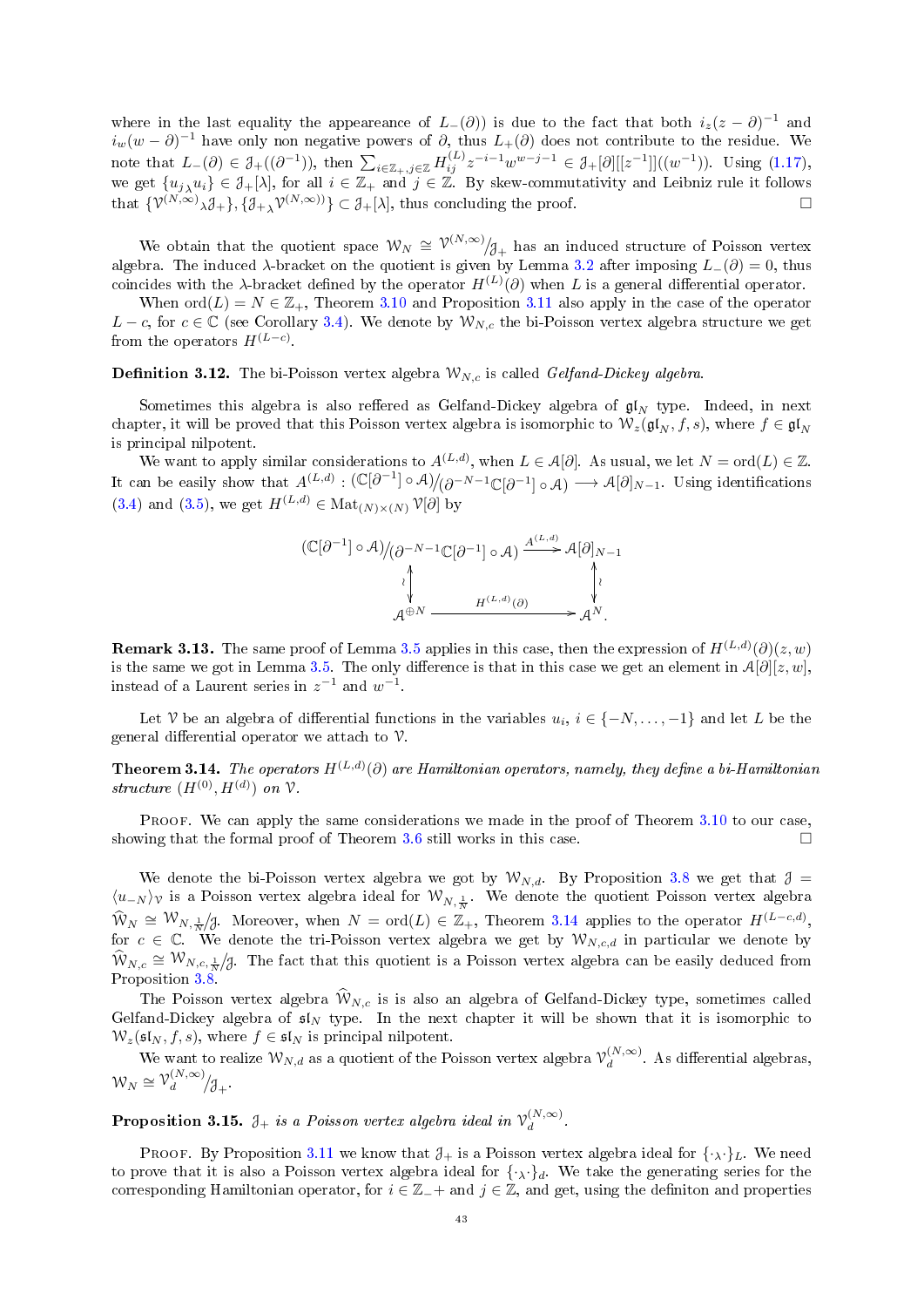(Lemma [A.1\)](#page-81-2) of the formal  $\delta$ -function

$$
\operatorname{Res}_{\partial} ([L(\partial), \partial^{-1} (\operatorname{Res}_{\partial} [L(\partial), \delta(w, \partial) \circ f])] i_z(z - \partial)^{-1}) =
$$
  
= 
$$
\operatorname{Res}_{\partial} ([L(\partial), \partial^{-1} (L(w) - L^*(\partial - w)) f] i_z(z - \partial)^{-1}) =
$$
  
= 
$$
\operatorname{Res}_{\partial} ([L_{-}(\partial), \partial^{-1} (L(w) - L^*(\partial - w)) f] i_z(z - \partial)^{-1}),
$$

where we used the fact that  $L_{+}(\partial)$  does not contribute to the residue, since  $i_z(z-\partial)^{-1}$  has only nonnegative powers of  $\partial$ . Using [\(1.17\)](#page-12-0) and the fact that  $L_-(\partial) \in \mathcal{J}_+[[\partial^{-1}]],$  it follows that  $\{u_j{}_{\lambda}u_i\}_d \in \mathcal{J}_+[\lambda],$ for all  $i \in \mathbb{Z}_+$  and  $j \in \mathbb{Z}$ . Using Leibniz rule it can be shown that  $\{ \mathcal{V}_{d}^{(N,\infty)} \}$  $\{\mathcal{J}_d^{(N,\infty)}\}_{d}$   $\mathcal{J}_+\}_{d}$   $\subset$   $\mathcal{J}_+[\lambda]$ . By skewcommutativity, also  $\{\partial_{+\lambda} \mathcal{V}_d^{(N,\infty)}\}$  $\{d^{(N,\infty)}_d\}_d \subset \mathcal{J}_+[\lambda]$ , thus concluding the proof.

We obtain that the quotient space  $\mathcal{W}_{N,d} \cong \mathcal{V}_d^{(N,\infty)}$  $\frac{d}{d} \sqrt{3}, \frac{d}{d+1}$  has an induced structure of bi-Poisson vertex algebra. The induced  $\lambda$ -bracket on the quotient is given by Lemma [3.5](#page-40-2) after imposing  $L_-(\partial) = 0$ , thus coincides with the  $\lambda$ -bracket defined by the operator  $H^{(L,d)}(\partial)$  when L is a general differential operator. Furthermore, by Proposition [3.8,](#page-44-7)  $\widehat{W}_{N,c} \cong \mathcal{V}^{(N,\infty)}_{c,\frac{1}{N}}$  $\langle c, \frac{1}{N} \rangle$  /(3,  $\mathcal{J}_+$ ) has an induced structure of bi-Poisson vertex algebra.

### 3.5. Some examples

The Poisson vertex algebras  $\widehat{W}_N$  have been some of the first explicit realizations of classical Walgebras. We perform some computations of the  $\lambda$ -bracket on the generators.

| spiegare meglio la relazione con le $\csc \sqrt{3}$ w\$-algebrequa o nell'introduzione |  |
|----------------------------------------------------------------------------------------|--|
|----------------------------------------------------------------------------------------|--|

3.5.1.  $N = 2$ : Virasoro-Magri and Gardner-Fadeev-Zakharov Poisson vertex algebras. Let us consider the case  $N = 2$ . Performing an explicit computation of  $H^{(L-c, \frac{1}{N})}$ . We get

$$
\{u_{-1\lambda}u_{-1}\}_c = -(\partial + 2\lambda)u_{-1} - \frac{1}{2}\lambda^3 + c(2\lambda).
$$

If we set  $u = -u_{-1}$  and rescale c then u is the differential generator of a Gardner-Fadeev-Zakharov Poisson vertex algebra with respect to the Hamiltonian structure  $H^{(L, \frac{1}{N})}$ , while it generates a Virasoro-Magri Poisson vertex algebra of central charge  $-\frac{1}{2}$  with respect to the Hamiltonian structure  $H^{(\infty)}$  (see Examples [1.7](#page-11-0) and [1.8\)](#page-11-1).

3.5.2.  $\hat{W}_N$  is a Poisson vertex algebra of conformal field theory type. We get these values of the  $\lambda$ -bracket on the generators of  $\hat{W}_N$ :

$$
\{u_{-N+1}\lambda u_{-N+1}\}_0 = -(\partial + 2\lambda)u_{-N+1} - \binom{N}{3}\lambda^3,
$$
\n(3.55)

<span id="page-47-1"></span><span id="page-47-0"></span>
$$
\{u_{-N+1\lambda}u_i\}_0 = -(\partial + (N+i+1)\lambda) + o(\lambda^2),\tag{3.56}
$$

for  $-N+2 \leq i \leq -1$ . If we set  $L = -u_{-N+1}$ , by [\(3.55\)](#page-47-0), this element spans a Virasoro-Magri Poisson vertex subalgebra in  $\widehat{W}_N$  of central charge  $\binom{N}{3}$ . Moreover, according to  $(3.56)$ , for  $3 \leq k \leq N$ ,  $u_{-N-1-k}$ is a quasiprimary field of conformal weight k with respect to L. In  $[11]$  it is shown how to construct  $w_3, \ldots, w_N$  such that  $w_k$  is a primary field of conformal weight k with respect to L and the differential algebra generated by  $L, w_3, \ldots, w_N$  is the same differential algebra generated by  $u_i$ , for  $-N+1 \leq i \leq -1$ . Hence,  $\mathcal{W}_N$  is a Poisson vertex algebra of conformal field theory type.

aggiungere la definizione di algebra di vertice di Poisson ti tipo conforme nel primo capitolo o qua?

## 3.6. The Kupershmidt-Wilson theorem and the Miura map

In this section we want to give another proof of the following theorem due to Kupershmidt and Wilson [\[20\]](#page-88-1), that we restate according to our formalism.

<span id="page-47-2"></span>**Theorem 3.16** (Kupershmidt-Wilson Theorem). Let  $\mathcal{V}_N$  be an algebra of differential functions in the variables  $v_i, i \in \{1, \ldots, N\}$  and make  $\mathcal{V}_N$  a Poisson vertex algebra defining  $\{v_i, v_j\} = \delta_{ij} \lambda$  (see Example [1.7\)](#page-11-0). Let V be an algebra of differential functions in the variables  $u_i, i \in I = \{-N, \ldots, -1\}, L$  be the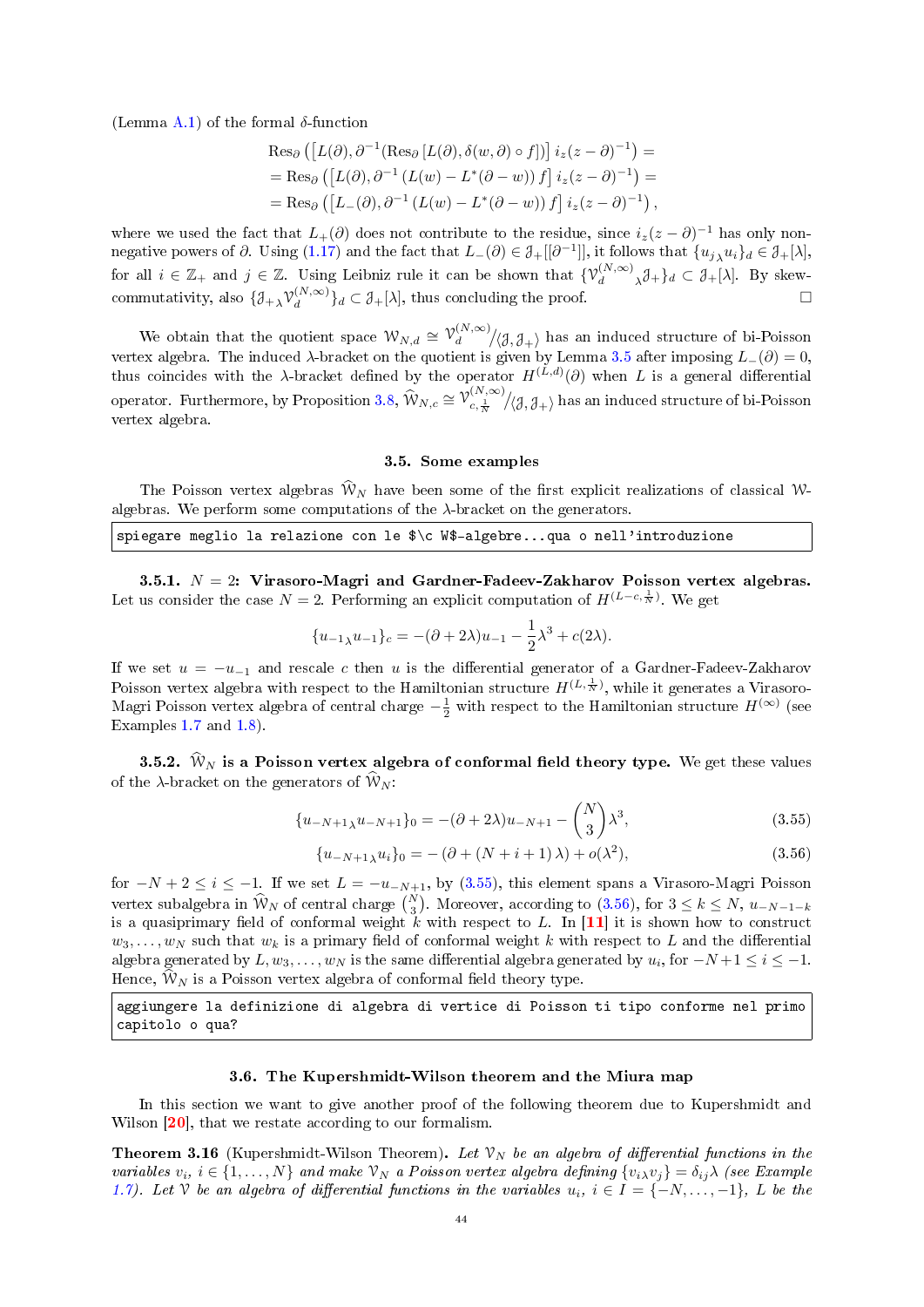general differential operator attached to V and  $W_N$  be the Poisson vertex algebra structure on V obtained by  $H^{(L)}$ . We set

$$
L = \sum_{k=0}^{N} u_{-k-1} \partial^{k} = (\partial + v_{N})(\partial + v_{N-1}) \cdots (\partial + v_{1}).
$$
\n(3.57)

Comparing coefficients of powers of  $\partial$  in [\(3.57\)](#page-48-0) gives a differential algebra inclusion

<span id="page-48-0"></span>
$$
\varphi: \mathcal{W}_N \longrightarrow \mathcal{V}_N. \tag{3.58}
$$

This map is a Poisson vertex algebra homomorphism.

The map  $\varphi$  is called Miura map (or Miura transformation [\[22\]](#page-88-2)). It allows us to express each differential variable  $u_i$  as a differential polynomial in  $\mathcal{V}_N$ . The original proof given in [\[20\]](#page-88-1) is very involved and uses circulant matrices. A shorter proof can be found in [\[8\]](#page-88-3).

We need the following result.

**Lemma 3.17.** Let  $\mathcal{V}_A$  (respectively  $\mathcal{V}_B$ ) be an algebra of differential functions in the variables  $a_i$ ,  $i \geq -N$  (respectively  $b_i$ ,  $i \geq -M$ ). Using the generating series  $a(z) = \sum_{i \geq -N} a_i z^{-i-1}$  and  $b(z) =$  $\sum_{i\geq -M}b_iz^{-i-1}$ , we define a  $\lambda$ -bracket,  $\{\cdot_\lambda\cdot\}_\otimes:\mathcal{V}_A\otimes\mathcal{V}_B\longrightarrow (\mathcal{V}_A\otimes\mathcal{V}_B)[\lambda]$  in the following way:

 $\cdot \{a(z)_\lambda a(w)\}_\otimes = \{a(z)_\lambda a(w)\}_L + d\{a(z)_\lambda a(w)\}_d;$  $\cdot \{b(z)_\lambda b(w)\}_\otimes = \{b(z)_\lambda b(w)\}_L + d\{b(z)_\lambda b(w)\}_d;$ 

 $\cdot \{a(z)_\lambda b(w)\}_\otimes = d\{a(z)_\lambda b(w)\}_d.$ 

This  $\lambda$ -bracket defines a structure of Poisson vertex algebra on  $\mathcal{V}_A \otimes \mathcal{V}_B$  which we denote by  $\mathcal{V}_d^{(N,\infty)}$  ${\mathcal V}_d^{(M,\infty)}$  with abuse of notation.

PROOF. The  $\lambda$ -bracket we defined is clearly skew-commutative, since both  $\lambda$ -brackets  $\{\cdot_{\lambda}\cdot\}_L$  and  $\{\cdot_\lambda\lambda\}_d$  are. By Theorem [1.5](#page-11-2) we are left to prove that Jacobi identity holds on any triple of generators of  $V_A \otimes V_B$ . We will do it on generatong series (see [\(3.14\)](#page-37-6)). For the triples  $a(z)$ ,  $a(w)$ ,  $a(t)$  and  $b(z)$ ,  $b(w)$ ,  $b(t)$ Jacobi identity holds by Theorems [3.3](#page-37-11) and [3.6.](#page-41-9) For the remaining triples, after expanding Jacobi identity, we can use the same computations of Theorem [3.6.](#page-41-9) After substituting in those computations the Laurent series  $L(z)$ ,  $L(w)$  and  $L(t)$  with our triple, the same formal proof still works.

Next, we start proving the following result.

<span id="page-48-3"></span>Proposition 3.18. Let  $\mathcal{V}_A$ ,  $\mathcal{V}_B$  and  $\mathcal{V}_d^{(N,\infty)}$   $\otimes \mathcal{V}_d^{(M,\infty)}$  $\frac{d^{(M,\infty)}}{d}$  as in the previous lemma. Denote by A (respectively B) the pseudodifferential operator of general type associated to  $\mathcal{V}_A$  (respectively  $\mathcal{V}_B$ ). Let  $\mathcal V$  be an algebra of differential functions in the variables  $u_i$ , with  $i \geq -N-M$ , L be the general pseudodifferential operator attached to it and let  $\mathcal{V}_d^{(N+M,\infty)}$  $\frac{d^{(N+M,\infty)}}{d}$  be the Poisson vertex algebra structure defined by  $H^{(L,d)}$ . We set

<span id="page-48-1"></span>
$$
L = \sum_{k \le N+M} u_{-k-1} \partial^k = AB.
$$
\n(3.59)

Comparing coefficients of powers of  $\partial$  in [\(3.59\)](#page-48-1) gives an inclusion of differential algebras

$$
\varphi: \mathcal{V}_d^{(N+M,\infty)} \longrightarrow \mathcal{V}_d^{(N,\infty)} \otimes \mathcal{V}_d^{(M,\infty)}.
$$

This map is a Poisson vertex algebra homomorphism.

PROOF. We start computing  $\varphi(u_i)$  for  $i \geq -N-M$ . We have

$$
AB = \sum_{h \le N, k \le M} a_{-h-1} \partial^h \circ b_{-k-1} \partial^k = \sum_{h \le N, k \le M} \binom{h}{\alpha} a_{-h-1} b_{-k-1}^{(\alpha)} \partial^{h+k-\alpha} =
$$
  

$$
= \sum_{i \ge -N-M-1} \left( \sum_{\substack{h \le N \\ 0 \le \alpha \le M+h+i+1}} \binom{h}{\alpha} a_{-h-1} b_{h+i-\alpha}^{(\alpha)} \right) \partial^{-i-1},
$$

from which we get, for  $i\geq -N-M,$ 

<span id="page-48-2"></span>
$$
\varphi(u_i) = \sum_{\substack{h \le N \\ 0 \le \alpha \le M + h + i + 1}} \binom{h}{\alpha} a_{-h-1} b_{h+i-\alpha}^{(\alpha)}.
$$
\n(3.60)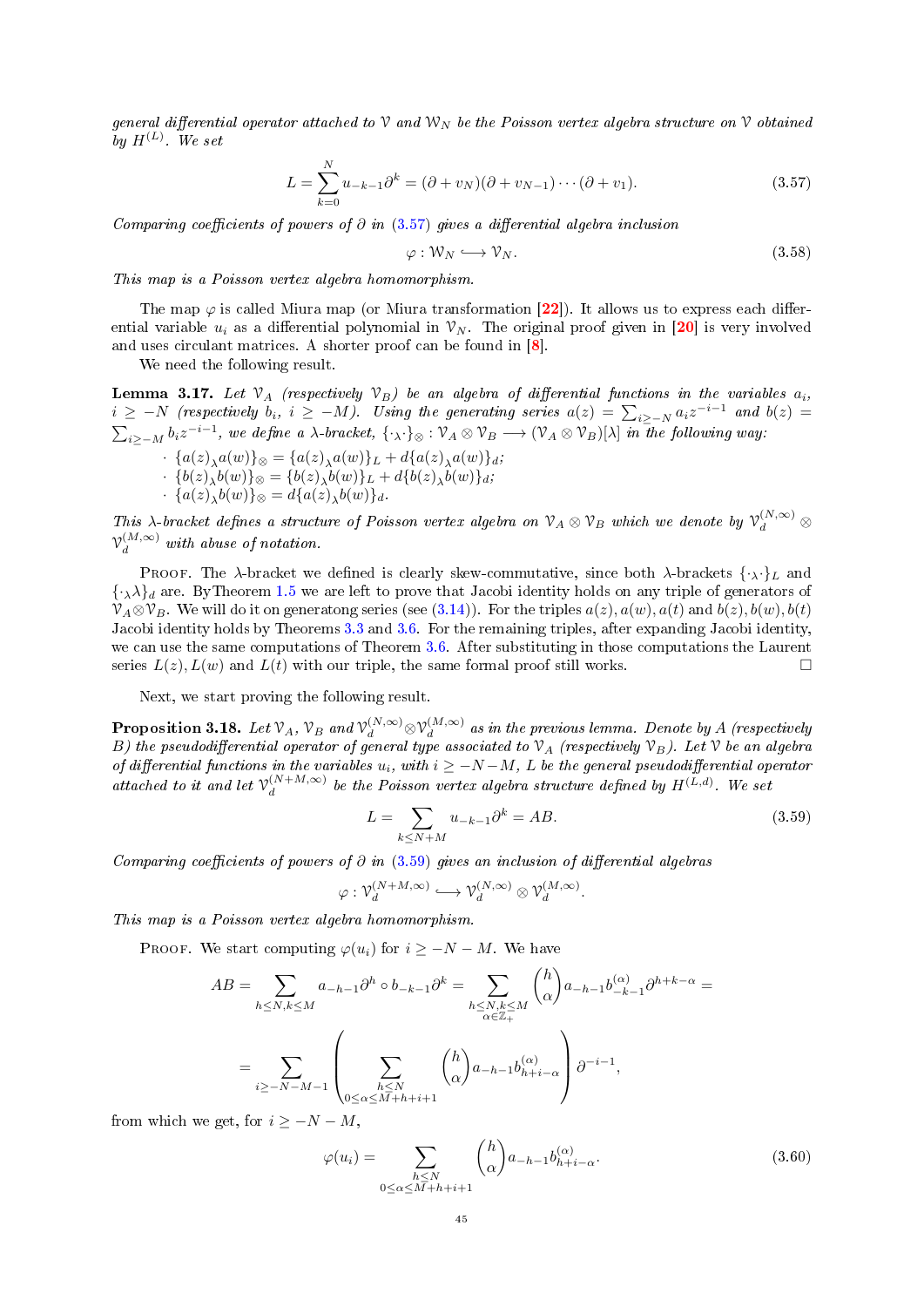Let  $L(z) = \sum_{i \ge -N-M-1} u_i z^{-i-1}$  be the symbol of the operator  $L(\partial)$  and similarly for  $a(z)$  and  $b(z)$ . Using  $(3.60)$  we get the following equality

$$
\varphi(L(z)) = \sum_{i \ge -N-M-1} \varphi(u_i) z^{-i-1} = \sum_{i \ge -N-M-1} \left( \sum_{\substack{h \le N \\ 0 \le \alpha \le M+h+i+1}} \binom{h}{\alpha} a_{-h-1} b_{h+i-\alpha}^{(\alpha)} \right) z^{-i-1} =
$$
  
\n
$$
= \sum_{\substack{p \ge -N-1 \\ q \ge -M-1}} {\binom{-p-1}{\alpha}} a_p z^{-p-1-\alpha} b_q^{(\alpha)} z^{-q-1} = \sum_{\substack{p \ge -N-1 \\ q \ge -M-1}} a_p (z+\partial)^{-p-1} b_q z^{-q-1} =
$$
  
\n
$$
= a(z+\partial) b(z).
$$
\n(3.61)

To conclude the proof, it suffices to show that  $\varphi(\{L(z)_{\lambda}L(w)\}) = \{\varphi(L(z))_{\lambda}\varphi(L(w))\}_{\otimes}$ . The proof of this fact is straightforward. We have

$$
\{\varphi(L(z))_{\lambda}\varphi(L(w))\}_{\otimes} = \{a(z+\partial)b(z)_{\lambda}a(w+\partial)b(w)\}_{\otimes} =
$$
  
\n
$$
= a(w+\lambda+\partial)b(z)i_z(z-w-\lambda-\partial)^{-1}b(w)a^*(\lambda-z)-
$$
  
\n
$$
-\varphi(L(z))i_z(z-w-\lambda-\partial)^{-1}\varphi(L(w))+
$$
  
\n
$$
+ d(a(w+\lambda+\partial)b(w)-\varphi(L(w)))(\lambda+\partial)^{-1}(a^*(\lambda-z)-a(z+\partial))b(z)+
$$
  
\n
$$
+ d(a(w+\lambda+\partial)b(w)-\varphi(L(w)))(\lambda+\partial)^{-1}(b^*(\lambda+\partial-z)-b(z))a^*(\lambda-z)+
$$
  
\n
$$
+ d(\varphi(L(w+\lambda+\partial)) - a(w+\lambda+\partial)b(w))(\lambda+\partial)^{-1}(a^*(\lambda-z)-a(z+\partial))b(z)+
$$
  
\n
$$
+ \varphi(L(w+\lambda+\partial))i_z(z-w-\lambda-\partial)^{-1}\varphi(L^*(\lambda-z))-
$$
  
\n
$$
- a(w+\lambda+\partial)b(z)i_z(z-w-\lambda-\partial)b(w)a^*(\lambda-z)+
$$
  
\n
$$
+ d(\varphi(L(w+\lambda+\partial)) - a(w+\lambda+\partial)b(w))(\lambda+\partial)^{-1}(b^*(\lambda+\partial-z)-b(z))a^*(\lambda-z)=
$$
  
\n
$$
= \varphi(L(w+\lambda+\partial))i_z(z-w-\lambda-\partial)^{-1}\varphi(L^*(\lambda-z)) - \varphi(L(z))i_z(z-w-\lambda-\partial)^{-1}\varphi(L(w))+
$$
  
\n
$$
+ d\varphi(L(w+\lambda+\partial)-L(w))(\lambda+\partial)^{-1}\varphi(L^*(\lambda-z)-L(z)) = \varphi(\{L(z)_{\lambda}L(w)\}),
$$

where in the last but one equality we used the identity

$$
\varphi(L^*(\lambda - z) - L(z)) = (a^*(\lambda - z) - a(z + \partial))b(z) + (b^*(\lambda + \partial - z) - b(z))a^*(\lambda - z).
$$

<span id="page-49-0"></span>Remark 3.19. We emphasize that, by repeated application, the proof of Proposition [3.18](#page-48-3) extends to the case of a multiple factorization  $L = L_1 L_2 \cdots L_k$ , where  $\text{ord}(L_i) = n_i$  and  $\text{ord } L = \sum n_i$ .

<span id="page-49-1"></span>Corollary 3.20. The same holds in the case of  $A$  and  $B$  general differential operators, that is, there is a Poisson vertex algebra inclusion

$$
\mathcal{W}_{N+M,d} \hookrightarrow \mathcal{W}_{N,d} \otimes \mathcal{W}_{M,d}.
$$

**PROOF.** The same formal proof of Theorem [3.18](#page-48-3) applies in this case.

Remark 3.21. We want to give another proof of this corollary. By Proposition [3.15](#page-46-1) we have  $W_{N+M,d} \cong$  ${\mathcal{V}}_d^{(N+M,\infty)}$  $\mathcal{O}^{(N+M,\infty)}_{d}/\mathcal{J}_+$ . Furthermore, it follows easily by definition that  $\mathcal{W}_{N,d}\otimes \mathcal{W}_{M,d}\cong \mathcal{V}_d^{(N,\infty)}\otimes \mathcal{V}_d^{(M,\infty)}$  $\int_{d}^{(M,\infty)}$   $\left/ \mathcal{J}_{++},\right.$ where  $\mathcal{J}_{++} = \langle a_i, b_j \mid i, j \in \mathbb{Z}_+ \rangle_{\mathcal{V}_d^{(N,\infty)} \otimes \mathcal{V}_d^{(M,\infty)}}$ .

We have the following diagram of Poisson vertex algebra homomorphisms

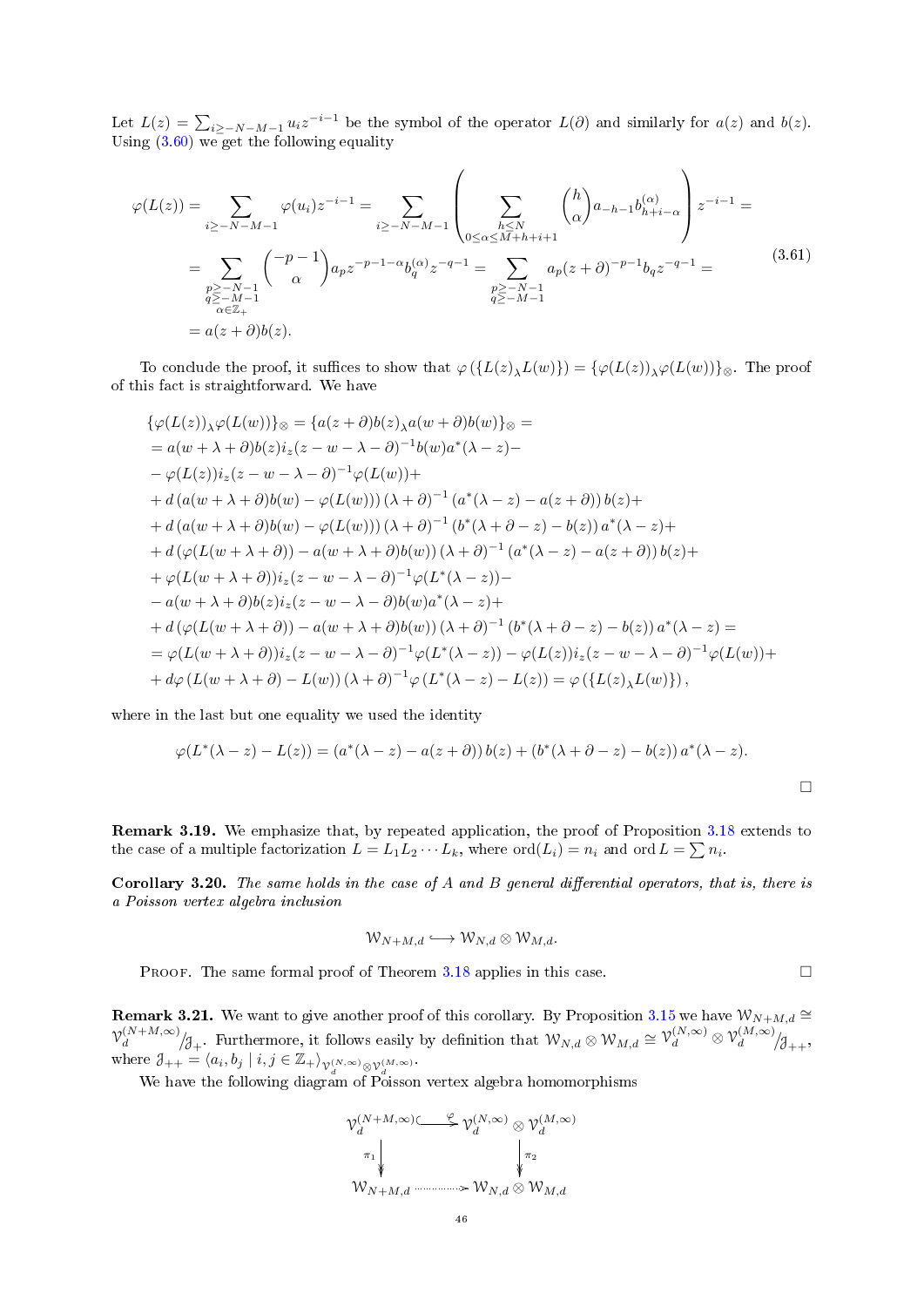where ker  $\pi_1 = \mathcal{J}_+$  and ker  $\pi_2 = \mathcal{J}_{++}$ . We have a Poisson vertex algebra homomorphism  $\mathcal{W}_{N+M,d} \longrightarrow$  $W_{N,d} \otimes W_{M,d}$  if ker  $\pi_1 \subset \ker \varphi \circ \pi_2$ . This is the case. Indeed, if  $i \in \mathbb{Z}_+$ ,

$$
\varphi(u_i) = \sum_{\substack{h \le N \\ 0 \le \alpha \le M+h+i+1}} {h \choose \alpha} a_{-h-1} b_{h+i-\alpha}^{(\alpha)} =
$$
\n
$$
= \sum_{\substack{h \le -1 \\ 0 \le \alpha \le M+h+i+1}} {h \choose \alpha} a_{-h-1} b_{h+i-\alpha}^{(\alpha)} + \sum_{\substack{0 \le h \le N \\ 0 \le \alpha \le M+h+i+1}} {h \choose \alpha} a_{-h-1} b_{h+i-\alpha}^{(\alpha)} =
$$
\n
$$
= \sum_{\substack{h \le -1 \\ 0 \le \alpha \le M+h+i+1}} {h \choose \alpha} a_{-h-1} b_{h+i-\alpha}^{(\alpha)} + \sum_{0 \le h, \alpha \le N} {h \choose \alpha} a_{-h-1} b_{h+i-\alpha}^{(\alpha)},
$$

where in the second series we used the fact that  $M + h + i + 1 \geq N$ , if  $0 \leq h \leq N$  and that the binomial coefficient vanishes if  $\alpha \geq N$ . Thus, in the first sum indeces of variables  $a_i$  are non-negative, while in the second sum indeces of variables  $b_i$  are non-negative, proving that  $\varphi(u_i) \in \mathcal{J}_{++}$ . Since  $u_i$  are differential generators for  $\mathcal{V}_d^{(N+M,\infty)}$  we have also ker  $\pi_1 \supset \ker \varphi \circ \pi_2$ . Hence, the induced map is injective.

Corollary 3.22 (Theorem [3.16\)](#page-47-2). The Kupershmidt-Wilson Theorem holds.

PROOF. Remark [3.19](#page-49-0) also applies to Corollary [3.20.](#page-49-1) Now, considering the structure obtained setting  $d = 0$ , it suffices to note that, if  $L_i = \partial + v_i$ , the  $H^{(L)}$  Hamiltonian structure is given by  $\{v_i{}_{\lambda}v_i\} = \lambda$ , while  $\{v_i\}_{i\in \mathbb{N}}=0$ , for  $i\neq j$ , since  $d=0$ .

For the sake of completeness we should mention some facts about the Miura map and the Kupershmidt-Wilson Theorem. In the literature, the aim of this theorem was to prove that the matrix differential operator  $H^{(L)}(\partial)$  attached to a general differential operator  $L$  is Hamiltonian. Indeed, it is a known fact that the operator  $H^{(L_i)}(\partial)=\partial$  is Hamiltonian and this is also true for the operator  $H^{(L_1\cdots L_N)}(\partial)=\partial 1\hskip-2.5pt{\rm l}_N$ . Kupershmidt-Wilson Theorem shows that  $W_N$  is a closed subspace with respect to the  $\lambda$ -bracket induced by  $H^{(L_1...L_N)}$ . Hence it is a Poisson vertex subalgebra, that is Jacobi identity holds on any triple of differential generators of  $\mathcal{W}_N$ . This gives an easy proof of Theorem [3.10](#page-45-1) for  $H^{(L)}$ . However, we can not apply the same argument in the case of a general pseudodifferential operator, since we do not know such a nice factorization as in the differential case (see  $(3.57)$ ).

We can give some applications of Proposition  $3.18$ 

<span id="page-50-1"></span>Corollary 3.23. Let us assume we are in the same setup of Proposition [3.18.](#page-48-3) If A and B are such that the coefficient of  $\partial^{N+M-1}$  in L vanishes, then we have a Poisson vertex algebra inclusion

$$
\widehat{\mathcal{V}}^{(N+M,\infty)}\longrightarrow \mathcal{V}_d^{(N,\infty)}\otimes \mathcal{V}_d^{(M,\infty)}/\!\!{\mathfrak{I}},
$$

where  $\mathfrak{I} = \langle a_{-N-1} + b_{-M-1} \rangle_{\mathcal{V}_A \otimes \mathcal{V}_B}$  and  $d = \frac{1}{N+M}$ .

PROOF. By Proposition [3.18](#page-48-3) we have the following Poisson vertex algebra homomorphism

$$
\varphi: \mathcal{V}_d^{(N+M,\infty)} \longrightarrow \mathcal{V}_d^{(N,\infty)} \otimes \mathcal{V}_d^{(M,\infty)}.
$$

For  $d = \frac{1}{N+M}$ , by Proposition [3.8,](#page-44-7)  $\widehat{\mathcal{V}}^{(N+M,\infty)} \cong V_d^{(N+M,\infty)}$  $\int_{d}^{(N+M,\infty)}$  /g, where  $\partial = \langle u_{-N-M-1} \rangle_{\mathcal{V}^{(N+M,\infty)}}$ . Further-more, it is easy to prove (similar argument of proof of Proposition [3.8\)](#page-44-7) that J is a Poisson vertex algebras ideal. Since  $\varphi(u_{-N-M-1}) = a_{-N-1} + b_{-M-1}$ , we got an induced Poisson vertex algebra homomorphism

<span id="page-50-0"></span>
$$
\widehat{\mathcal{V}}^{(N+M,\infty)} \hookrightarrow \mathcal{V}_d^{(N,\infty)} \otimes \mathcal{V}_d^{(M,\infty)}/j.
$$

This proposition holds also in the case of A and B differential operators. Furthermore we can prove the following result, a version of the Kupershmidt-Wilson Theorem for  $\hat{W}_N$ .

Corollary 3.24. Let  $\mathcal{V}_N$  be an algebra of differential functions in the variables  $v_i, i \in \{1, ..., N\}$  and make  $\mathcal{V}_N$  a Poisson vertex algebra defining  $\{v_{i\lambda}v_j\} = (\delta_{ij} - \frac{1}{N})\lambda$ . We set

$$
L = \sum_{k=0}^{N} u_{-k-1} \partial^k = (\partial + v_N)(\partial + v_{N-1}) \cdots (\partial + v_1).
$$
 (3.62)

Let  $\mathcal V$  to be an algebra of differential functions in these variables, L to be the general differential operator attached to  $\mathcal V$  and  $\mathcal W_{N,d}$  to be the Poisson vertex algebra structure on  $\mathcal V$  obtained by  $H^{(L,d)}$ . If we assume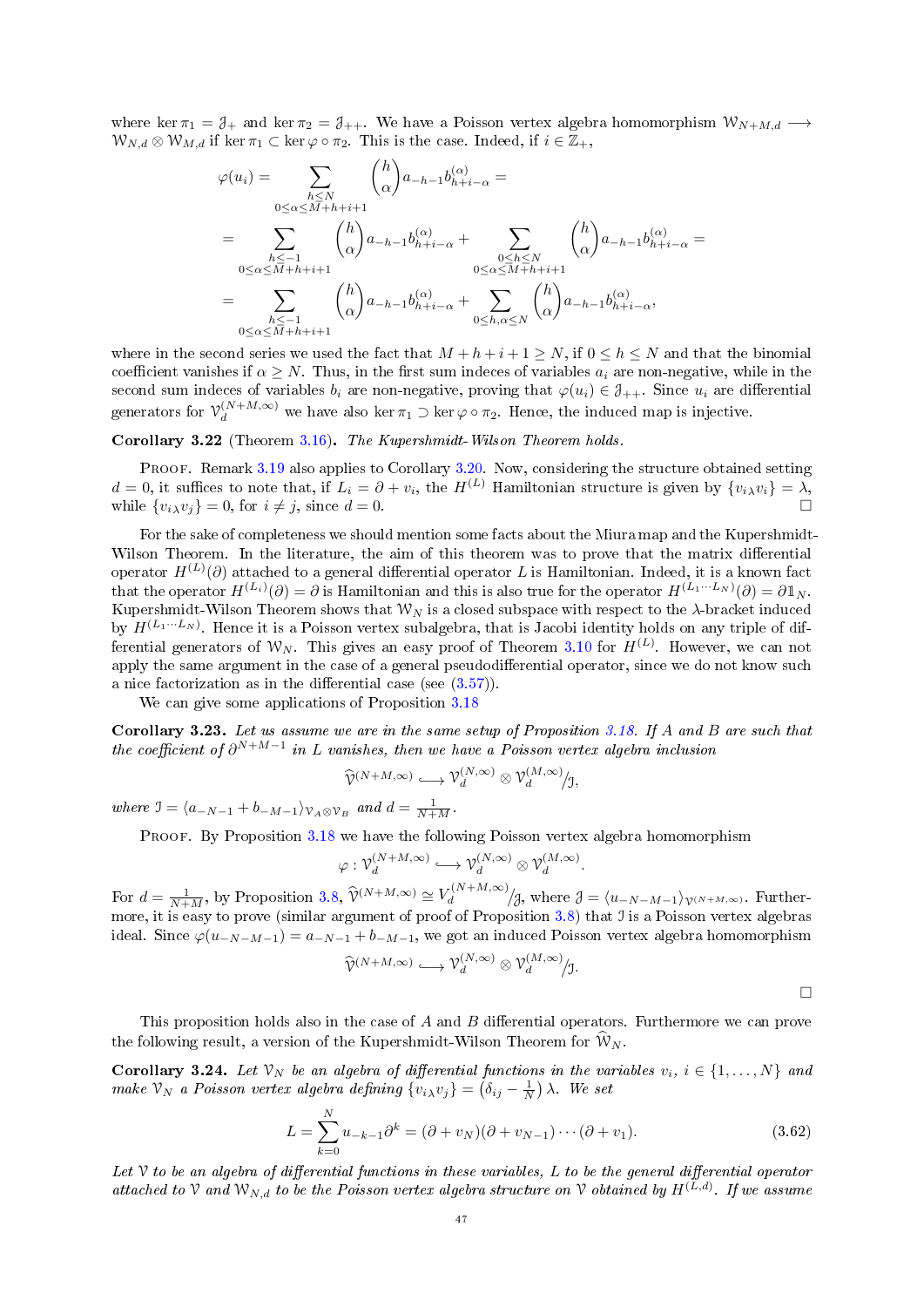$\sum_{i=1}^N v_i = 0$ , then  $\mathcal{V}_N/\mathcal{I}$ , where  $\mathcal{I} = \langle \sum v_i \rangle_{\mathcal{V}_N}$ , is a Poisson vertex algebra and comparing coefficients of [\(3.62\)](#page-50-0) gives a map

<span id="page-51-1"></span>
$$
\varphi : \widehat{\mathcal{W}}_N \longrightarrow \mathcal{V}_N/\mathfrak{Z}.\tag{3.63}
$$

This map is a Poisson vertex algebra homomorphism.

PROOF. By iterating Corollary [3.6](#page-50-1) in the case of differential operators, we get a Poisson vertex algebra homomorphism

<span id="page-51-0"></span>
$$
\mathcal{W}_N, d \longrightarrow \mathcal{V}_N,\tag{3.64}
$$

noting that, by an explicit computation of  $H^{(L_i,d)}$ , where  $L_i = \partial + v_i$ , gives  $\{v_i{}_{\lambda}v_j\}_{\otimes} = (\delta_{ij} - d)\lambda$ . When  $d = \frac{1}{N}$ , it follows immediatly that  $\sum_i v_i$  is central for this  $\lambda$ -bracket, then J is a Poisson vertex algebra ideal. Moreover, when  $d = \frac{1}{N}$ ,  $\hat{W}_N = \mathcal{W}_{N,d} / \mathcal{J}$ , where  $\mathcal{J} = \langle u_{-N} \rangle_{\mathcal{W}_{N,d}}$  is a Poisson vertex algebra ideal. Since the image of  $u_{-N}$  under [\(3.64\)](#page-51-0) is  $\sum_i v_i$ , we got the desired induced map [\(3.63\)](#page-51-1).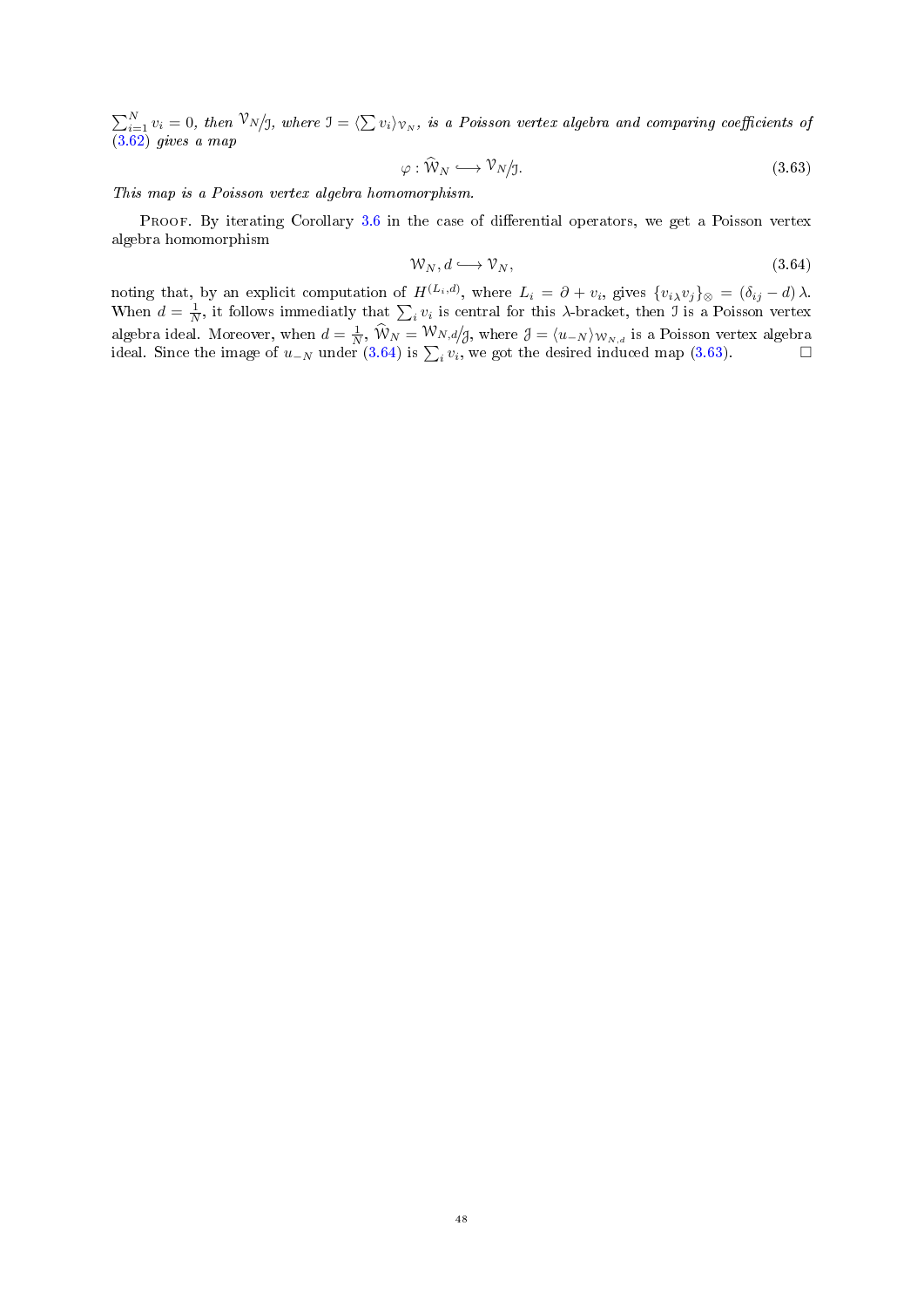#### CHAPTER 4

# Isomorphisms between classical W-algebras and Gelfand-Dickey algebras

We will prove that the classical W-algebra  $W_z(\mathfrak{gl}_n, f, s)$ , where f is a principal nilpotent element is isomorphic to the Gelfand-Dickey algebra attached to a general differential operator of order  $n$ , which we denoted by  $W_n$ , while the classical W-algebra  $W_z(\mathfrak{sl}_n, f, s)$ , where, f is a principal nilpotent element too, is isomorphic to  $\mathcal{W}_n$ .

# 4.1. From first order matrix differential operators to  $n$ -th order pseudodifferential operators

We want to define a map which assigns to gauge equivalent operators of the form  $(2.3)$  an operator of the form  $(3.11)$ . This map is due to  $\boxed{12}$ . The basic suggestion is that a linear differential equation of order  $n$  is equivalent to a system of  $n$  first order differential equations.

Let us consider a general setting. Let B be a noncommutative ring with identity and  $F \in \text{Mat}(n, \mathcal{B})$ of the following form

$$
F = \begin{pmatrix} \alpha & \beta \\ A & \gamma \end{pmatrix} \tag{4.1}
$$

where  $A \in \text{Mat}(n-1, \mathcal{B})$  is invertible,  $\alpha \in \mathcal{B}^{n-1}$ ,  $\gamma^t \in \mathcal{B}^{n-1}$  and  $\beta \in \mathcal{B}$ . Let denote by N the set of upper triangular matrices in  $\text{Mat}(n, \mathcal{B})$  with ones on the diagonal.

<span id="page-52-0"></span>**Lemma 4.1.** There exist  $S_1, S_2 \in N$  such that

$$
\Phi = S_1 F S_2 = \begin{pmatrix} 0 & \Delta(F) \\ \widetilde{A} & 0 \end{pmatrix}.
$$

Moreover  $\Delta(F)$  does not depend on  $S_1$  and  $S_2$ .

PROOF. Since the matrix A is invertible there exist  $(x_1, \ldots, x_{n-1}) \in \mathcal{B}^{n-1}$  such that  $(x_1, \ldots, x_{n-1})A =$  $\alpha$  and  $(y_1,\ldots,y_{n-1})\in\mathcal{B}^{n-1}$  such that  $A(y_1,\ldots,y_{n-1})^t=\gamma$ . Let  $E_{ij}, 1\leq i,j\leq n$ , denote the elementary matrices of order  $n$ , then

$$
(\mathbb{1}_n - x_1 E_{12} - \ldots - x_{n-1} E_{1n}) A (\mathbb{1}_n - y_1 E_{2n} - \ldots - y_{n-1} E_{nn}) = \begin{pmatrix} 0 & \beta - \alpha A^{-1} \gamma \\ A & 0 \end{pmatrix}.
$$

Now suppose  $\Phi_1 = S_1 F S_2$  and  $\Phi_2 = \widetilde{S}_1 F \widetilde{S}_2$ , then  $F = S_1^{-1} \Phi_1 S_2^{-1} = \widetilde{S}_1^{-1} \Phi_2 \widetilde{S}_2^{-1}$ . Therefore we are left to show that if  $S_1\Phi_1 = \Phi_2S_2$ , with  $S_i \in N$ ,  $i = 1, 2$ , then  $\Delta(\Phi_1) = \Delta(\Phi_2)$ . This is straightforward. We have

$$
S_1\Phi_1 = \begin{pmatrix} 1 & * & \dots & * \\ 0 & 1 & \dots & * \\ \vdots & \vdots & \ddots & \vdots \\ 0 & 0 & \dots & 1 \end{pmatrix} \begin{pmatrix} 0 & \Delta(\Phi_1) \\ A_1 & 0 \end{pmatrix} = \begin{pmatrix} * & \Delta(\Phi_1) \\ * & 0 \end{pmatrix}
$$

and

$$
\Phi_2 S_2 = \begin{pmatrix} 0 & \Delta(\Phi_2) \\ A_2 & 0 \end{pmatrix} \begin{pmatrix} 1 & * & \dots & * \\ 0 & 1 & \dots & * \\ \vdots & \vdots & \ddots & \vdots \\ 0 & 0 & \dots & 1 \end{pmatrix} = \begin{pmatrix} 0 & \Delta(\Phi_2) \\ * & * \end{pmatrix}.
$$

 $\Box$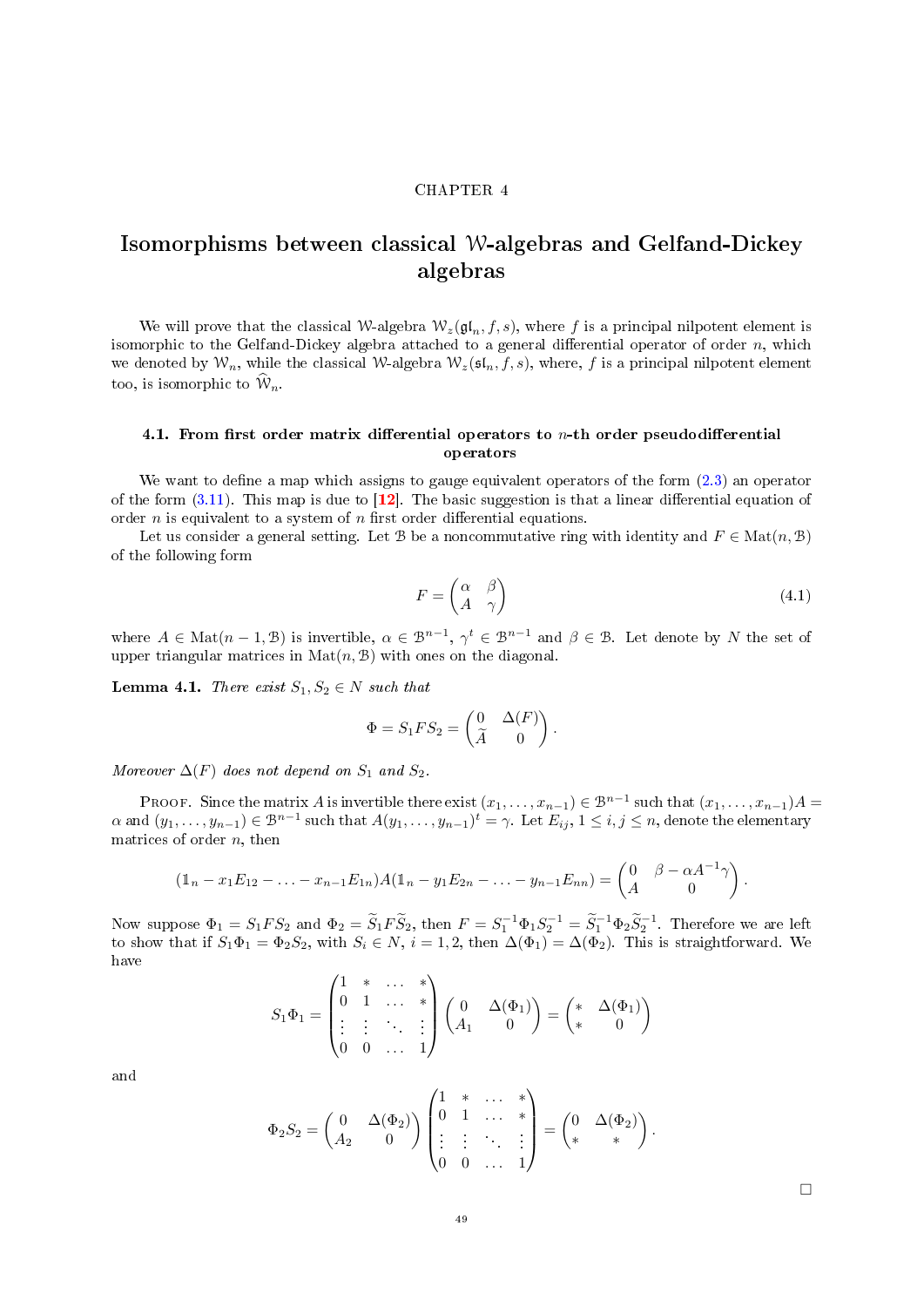<span id="page-53-1"></span>**Lemma 4.2.** Let  $W$  be a left module over  $B$ , if

<span id="page-53-0"></span>
$$
F\begin{pmatrix} u_1 \\ u_2 \\ \vdots \\ u_n \end{pmatrix} = \begin{pmatrix} v \\ 0 \\ \vdots \\ 0 \end{pmatrix}, \tag{4.2}
$$

where  $u_i, v \in W$ , then  $\Delta(F)u_n = v$ .

PROOF. Multiplying relation  $(4.2)$  by  $S_1$  on the left we get

$$
S_1F\begin{pmatrix}u_1\\u_2\\ \vdots\\u_n\end{pmatrix}=S_1\begin{pmatrix}v\\0\\ \vdots\\0\end{pmatrix}=\begin{pmatrix}v\\0\\ \vdots\\0\end{pmatrix}.
$$

But we have also

$$
S_1F\begin{pmatrix}u_1\\u_2\\ \vdots\\u_n\end{pmatrix} = S_1FS_2S_2^{-1}\begin{pmatrix}u_1\\u_2\\ \vdots\\u_n\end{pmatrix} = \Phi\begin{pmatrix}u_1+\dots\\u_2+\dots\\ \vdots\\u_n\end{pmatrix} = \begin{pmatrix}0 & \Delta(\Phi) \\ A & 0\end{pmatrix}\begin{pmatrix}u_1+\dots\\u_2+\dots\\ \vdots\\u_n\end{pmatrix}.
$$
  
Then  $\Delta(F)u_n = v$ .

Suppose now there is an antiautomorphism  $* : \mathcal{B} \longrightarrow \mathcal{B}$  such that  $(x^*)^* = x$ , for any  $x \in \mathcal{B}$ . For all  $A = (a_{ij}) \in Mat(n, \mathcal{B})$  we define  $A<sup>T</sup> = (a<sub>ij</sub><sup>T</sup>)$ , where

$$
a_{ij}^T = a_{n-j+1n-i+1}^*.
$$

It is easy to verify that  $(A_1A_2)^T = A_2^T A_1^T$  for any  $A_1, A_2 \in \text{Mat}(n, \mathcal{B})$ .

<span id="page-53-2"></span>Lemma 4.3.  $\Delta(F^T) = \Delta(F)^*$ .

PROOF. Since 
$$
\Phi = S_1 F S_2
$$
, then  $\Phi^T = S_2^T F^T S_1^T$ . It follows that  $\Delta(F^T) = \Phi_{1n}^T = \Phi_{1n}^* = \Delta(F)^*$ .  $\square$ 

Now we come back to the situation we are interested in. In our case  $\mathcal{B} = \mathcal{V}(\mathfrak{gl}_n)[\partial, z]$ ,  $W =$  $\mathcal{V}(\mathfrak{gl}_n)((z^{-1}))^n$  and \* is the formal adjoint, namely,  $\partial^* = -\partial$  and  $p^* = p$ , for any  $p \in \mathcal{V}(\mathfrak{gl}_n)[z]$ . We want to consider  $\Lambda(z) = f + zs = \sum_{k=1}^{n-1} E_{k+1,k} + zE_{1,n}$  in [\(2.3\)](#page-16-0). Furthermore, in (2.3), we have

<span id="page-53-3"></span>
$$
q = \sum_{1 \le j \le i \le n} E_{ji} \otimes q_{ij}, \qquad (4.3)
$$

where we assume  $q_{ij}$  to be the differential variables corresponding to  $E_{ij}$  in  $\mathcal{V}(\mathfrak{gl}_n)$ .

 $\sum p_i \partial^i \in \mathcal{V}(\mathfrak{gl}_n)[\partial, z]$  and  $\eta \in \mathcal{V}(\mathfrak{gl}_n)((z^{-1}))^n$ , then We introduce the structure of B-module on W by means of the operator  $\mathscr L$  as follows: if  $P =$ 

$$
P \cdot \eta = \sum p_i \mathscr{L}^i(\eta).
$$

The axioms for a module are satisfied, since  $[\mathscr{L}, p] = p'$ , for  $p \in \mathcal{V}(\mathfrak{gl}_n)$ . We emphasize that  $\partial \cdot \eta =$  $\mathscr{L}(\eta) \neq \eta'$ . In particular we can consider  $\mathscr{L}$  as a matrix with coefficients in B. If we set  $\mathscr{L}_0 = \mathscr{L} - zs$ , clearly  $\mathscr{L}_0$  does not depend on z and is of the form  $(3.15f)$ . We denote the elements of the standard basis of W as a module over  $\mathcal{V}(\mathfrak{gl}_n)((z^{-1}))$  by  $\overline{e}_1,\ldots,\overline{e}_n$  and recall that  $\psi=\overline{e}_1$ .

<span id="page-53-4"></span>**Proposition 4.4.** Let L be an operator of the form  $(3.11)$  such that  $L \cdot \psi = z\psi$ , then  $L = -\Delta(\mathscr{L}_0)^*$ .

PROOF. Since  $\Lambda(z)^T = \Lambda(z)$ , then  $\mathscr{L}^T = -\partial + q^T + \Lambda(z)$ . Moreover

$$
\mathcal{L}(\overline{e}_i) = q_{i1}\overline{e}_1 + \ldots + q_{ii}\overline{e}_i + \overline{e}_{i+1}, \quad i \neq n
$$
  

$$
\mathcal{L}(\overline{e}_n) = q_{n1}\overline{e}_1 + \ldots + q_{nn}\overline{e}_n.
$$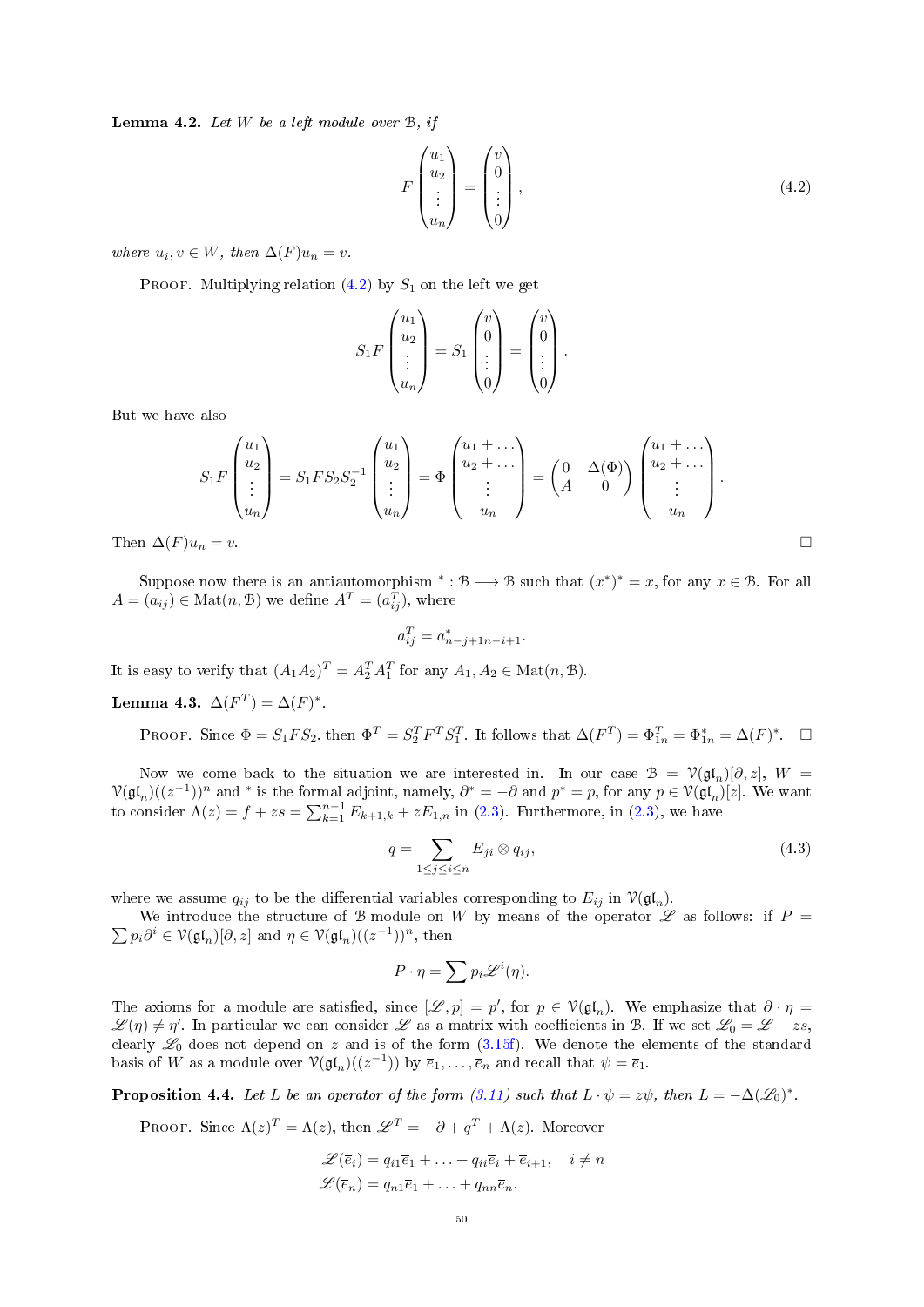Then we get

$$
\mathscr{L}^{T}\begin{pmatrix} \overline{e}_{n} \\ \overline{e}_{n-1} \\ \vdots \\ \overline{e}_{1} \end{pmatrix} = -\begin{pmatrix} \mathscr{L}(\overline{e}_{n}) \\ \mathscr{L}(\overline{e}_{n-1}) \\ \vdots \\ \mathscr{L}(\overline{e}_{1}) \end{pmatrix} + q^{T} \begin{pmatrix} \overline{e}_{n} \\ \overline{e}_{n-1} \\ \vdots \\ \overline{e}_{1} \end{pmatrix} + \begin{pmatrix} z\overline{e}_{1} \\ \overline{e}_{n} \\ \vdots \\ \overline{e}_{2} \end{pmatrix} = -((\overline{e}_{1}, \dots, \overline{e}_{n})q)^{T} - \begin{pmatrix} z\overline{e}_{1} \\ \overline{e}_{n} \\ \vdots \\ \overline{e}_{2} \end{pmatrix} + q^{T} \begin{pmatrix} \overline{e}_{n} \\ \overline{e}_{n-1} \\ \vdots \\ \overline{e}_{1} \end{pmatrix} + \begin{pmatrix} z\overline{e}_{1} \\ \overline{e}_{n} \\ \vdots \\ \overline{e}_{2} \end{pmatrix} = 0,
$$

since

$$
((\overline{e}_1,\ldots,\overline{e}_n)q)^T = q^T \begin{pmatrix} \overline{e}_n \\ \overline{e}_{n-1} \\ \vdots \\ \overline{e}_1 \end{pmatrix}.
$$

This means that

$$
\mathscr{L}_0^T \begin{pmatrix} \overline{e}_n \\ \overline{e}_{n-1} \\ \vdots \\ \overline{e}_1 \end{pmatrix} = - \begin{pmatrix} z\overline{e}_1 \\ 0 \\ \vdots \\ 0 \end{pmatrix}.
$$

By Lemma [4.2](#page-53-1) it follows that  $-\Delta(\mathscr{L}_0^T)\psi = z\psi$ . Then  $L = -\Delta(\mathscr{L}_0^T) = -\Delta(\mathscr{L}_0)^*$ , by Lemma [4.3.](#page-53-2)

Thus, we got the desired map  $\mathscr{L} \longrightarrow L = -\Delta(\mathscr{L}_0)^*$ . By Lemma [\(4.1\)](#page-52-0), under this map, to gauge equivalent operators  $\mathscr L$  corresponds the same operator L. Moreover, on the set of gauge equivalence classes of operators  $\mathscr L$  this map is bijective. Indeed, it is easy to see that we can choose

$$
V = \bigoplus_{i=1}^{n} \mathbb{C}E_{i,n}
$$

in Proposition [2.1.](#page-17-0) Then

$$
q^{can} = \sum_{i=1}^n E_{i,n} \otimes v_i, \quad v_i \in \mathcal{V}(\mathfrak{b}_-).
$$

Suppose now,  $L = \sum_{k=0}^{n} u_k \partial^k$ , with  $u_n = 1$ , then it easy to see, from relation  $L = -\Delta(\mathscr{L}_0^{can})$ , that the coefficients of the operator L can be expressed in terms of the coefficients of the matrix  $q^{can}$  by the formula  $u_i = -v_{i+1}$ , for  $i = 0, ..., n-1$ .

4.2. 
$$
\mathcal{W}_z(\mathfrak{gl}_n, f, s) \cong \mathcal{W}_n
$$
 for  $f$  principal nilpotent

If we rename

$$
q^{can} = -\sum_{i=1}^{n} E_{i,n} \otimes u_{-i},
$$

then we have the assignment

$$
\mathscr{L}^{can}\longrightarrow L=\sum_{k=0}^n u_{-k-1}\partial^k,
$$

with  $u_{-n-1} = 1$  and  $u_i = u_i(q)$ , for  $i \in I = \{-n, \ldots, -1\}$ . By Corollary [2.2,](#page-17-1) it follows that, as differential algebras,

$$
\mathcal{W}_z(\mathfrak{gl}_n, f, s) = \mathbb{C}[u_i^{(m)} \mid i \in I, m \in \mathbb{Z}_+] = \mathcal{W}_n.
$$

By gauge invariance,  ${u_i(q)_{\lambda}}u_j(q)$ ,  $=\{u_i(q)_{\lambda}u_j(q)\}_z|_{q=q^{can}} = {u_i}_\lambda u_j$ , If we prove that

$$
\{u_i{}_{\lambda}u_j\}_z=\{u_i{}_{\lambda}u_j\}_c,
$$

then  $W(\mathfrak{gl}_n, f, s) \cong W_n$  as Poisson vertex algebras. In order to do that we should set  $z = c$ , but we keep both in the notation to distinghuish the two structures.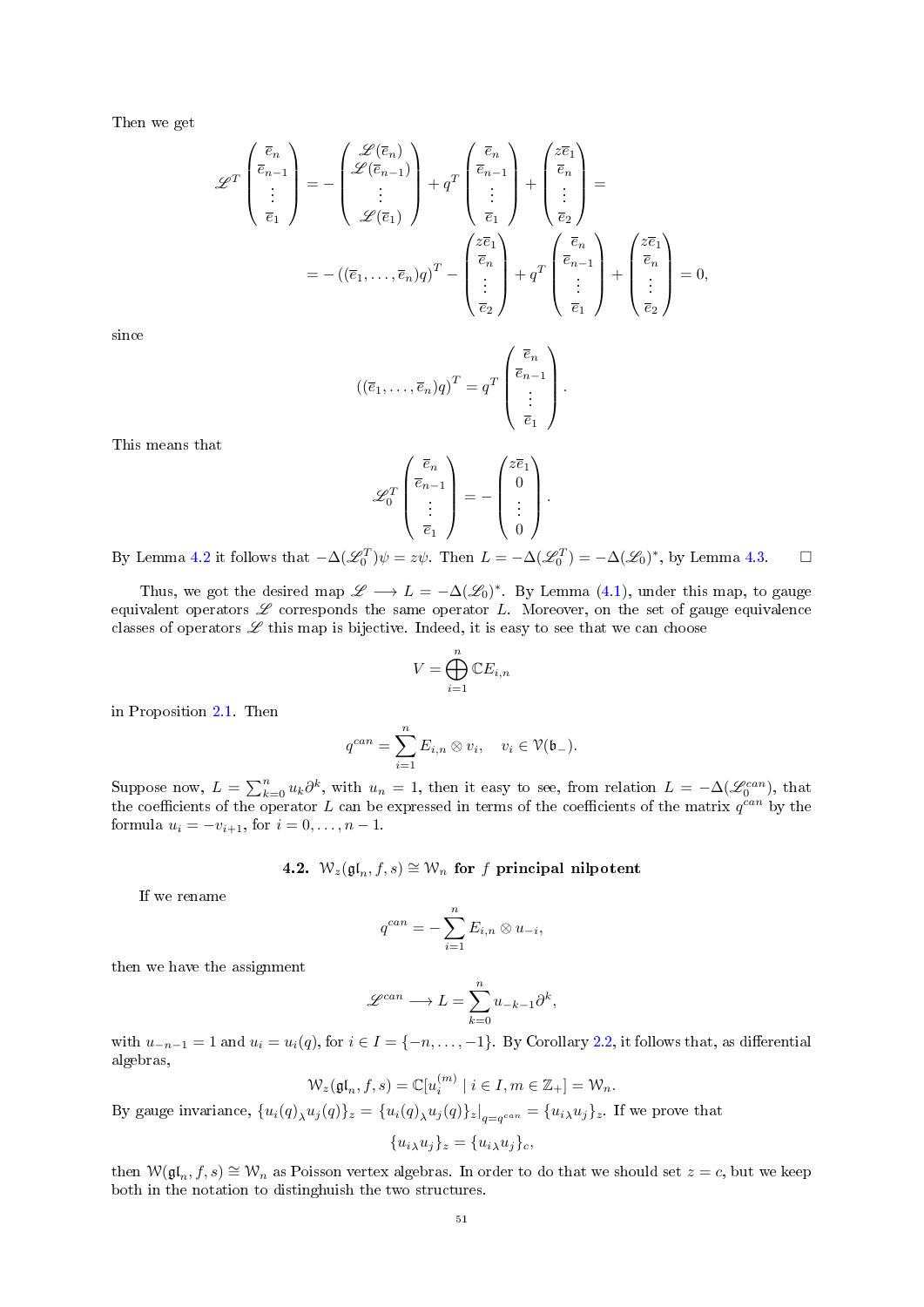First, explicity computing the coefficients of [\(3.54\)](#page-45-3), we get, for all  $-n \le i, j \le -1$ ,

<span id="page-55-4"></span><span id="page-55-3"></span>
$$
\{u_{i\lambda}u_{j}\}_{c} = \sum_{\substack{k,\alpha,\beta \in \mathbb{Z}_{+} \\ j+k+1 \leq \beta \leq n+i-k \\ j+k+1 \leq \beta \leq n+j+k+1}} (-1)^{\beta} {i \choose \alpha} {j+k \choose \beta} u_{j+k-\beta} (\lambda + \partial)^{\alpha+\beta} u_{i-k-\alpha-1} - \sum_{\substack{0 \leq \alpha \ k \leq n+i \\ j+k+1 \leq \alpha \leq n+j+k+1}} {k \choose \alpha} u_{i-k-1} (\lambda + \partial)^{\alpha} u_{j+k-\alpha} + \sum_{\substack{n+i+j+1 \\ k=0}}^{n+i+j+1} {k \choose k} (-\lambda)^{k} - {i \choose k} (\lambda + \partial)^{k} u_{i+j-k}.
$$
\n(4.4b)

Now we proceed computing  $\{u_i{}_{\lambda}u_j\}_z$ . By formula [\(1.11\)](#page-11-3), recalling the definition of q given in [\(4.3\)](#page-53-3), we hfave,<br>for  $-n \leq i, j \leq -1$ ,

$$
\{u_i\}_{z} = \sum_{\substack{1 \le l \le k \le n \\ 1 \le t \le s \le n \\ m, p \in \mathbb{Z}_+}} \left. \frac{\partial u_j}{\partial q_{st}^{(p)}} \right|_{q = q^{can}} (\lambda + \partial)^p \left\{ q_{kl} \lambda + \partial q_{st} \right\}_{z \to \left| q = q^{can}} (-\lambda - \partial)^m \frac{\partial u_i}{\partial q_{kl}^{(m)}} \right|_{q = q^{can}}, \tag{4.5}
$$

where

$$
\{q_{kl\lambda}q_{st}\}_z\big|_{q=q^{can}} = -\delta_{ls}\delta_{kn}u_{-t} + \delta_{tk}\delta_{sn}u_{-l} + \delta_{ls}\delta_{kt}\lambda + z(\delta_{ls}\delta_{kn}\delta_{1t} - \delta_{kt}\delta_{sn}\delta_{1l}),\tag{4.6}
$$

for all  $1 \leq l \leq k \leq n$  and  $1 \leq t \leq s \leq n$ . Our first goal will be to compute the partial derivatives of the  $u_k$ 's and specialize them in the case  $q = q^{can}$ . We can write

<span id="page-55-2"></span><span id="page-55-1"></span><span id="page-55-0"></span>
$$
u_i = \text{Res}(L\partial^i),
$$

for  $-n \leq i \leq -1$ . Then

$$
\frac{\partial u_i}{\partial q_{kl}^{(m)}} = \frac{\partial}{\partial q_{kl}^{(m)}} \operatorname{Res} (L \partial^i) = \operatorname{Res} \left( \frac{\partial}{\partial q_{kl}^{(m)}} (L \partial^i) \right).
$$

By Proposition [4.4,](#page-53-4) we can write

$$
L = -\Delta(\mathcal{L})^* = -(\beta - \alpha A^{-1} \gamma)^* = \gamma^* (A^*)^{-1} \alpha^* - \beta^*.
$$

Let us denote  $(\gamma^*(A^*)^{-1}\alpha^* - \beta^*) (\partial) = \gamma^*(A^*)^{-1}\alpha^* - \beta^*$ , to remember it is a differential operator. Thus we have

$$
\frac{\partial u_i}{\partial q_{kl}^{(m)}} = \text{Res}\left(\frac{\partial (\gamma^*(A^*)^{-1}\alpha^* - \beta^*)}{\partial q_{kl}^{(m)}}(\partial)\partial^i\right).
$$

We want to use Lemma [1.2](#page-9-0) to perform the computation of the partial derivatives inside the residue. We get, for any  $f \in \mathcal{V}(\mathfrak{gl}_n)$ ,

$$
\sum_{m\in\mathbb{Z}_+} z^m \frac{\partial}{\partial q_{kl}^{(m)}} \left( \left( \gamma^*(A^*)^{-1} \alpha^* - \beta^* \right) (\partial) f \right) = \sum_{m\in\mathbb{Z}_+} z^m \frac{\partial (\gamma^*(A^*)^{-1} \alpha^* - \beta^*)}{\partial q_{kl}^{(m)}} (\partial) f +
$$
  
+ 
$$
\left( \gamma^*(A^*)^{-1} \alpha^* - \beta^* \right) (z + \partial) \sum_{m\in\mathbb{Z}_+} z^m \frac{\partial f}{\partial q_{kl}^{(m)}}.
$$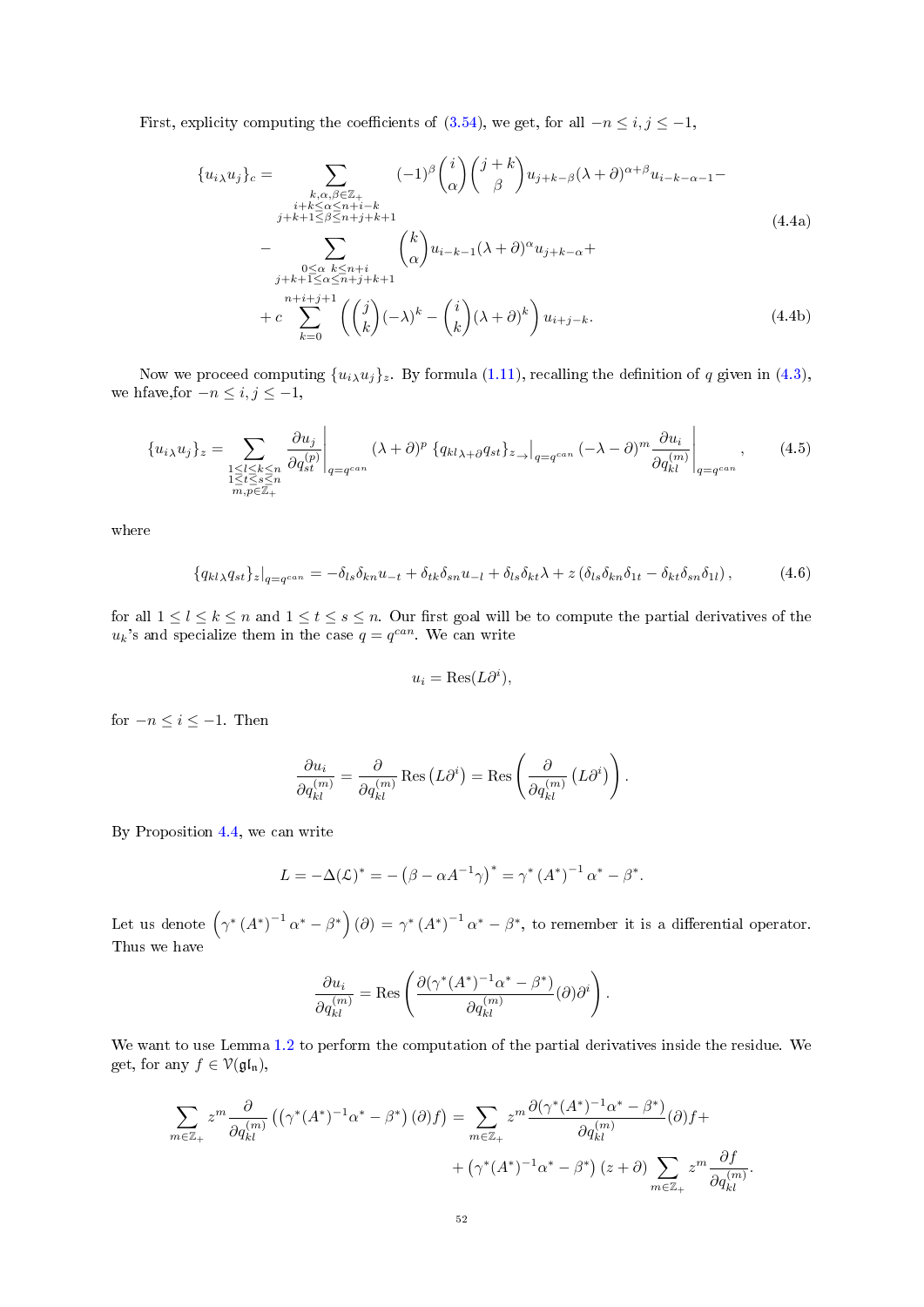If we apply several times Lemma [1.2](#page-9-0) to the left hand side we get, for any  $f \in \mathcal{V}(\mathfrak{gl}_n)$ ,

$$
\sum_{m\in\mathbb{Z}_{+}} z^{m} \frac{\partial}{\partial q_{kl}^{(m)}} \left( \left( \gamma^{*}(A^{*})^{-1}\alpha^{*} - \beta^{*} \right) (\partial f \right) = \sum_{m\in\mathbb{Z}_{+}} z^{m} \left[ \frac{\partial \gamma^{*}}{\partial q_{kl}^{(m)}} (\partial) \left( \left( (A^{*})^{-1}\alpha^{*} \right) (\partial f \right) - \frac{\partial \beta^{*}}{\partial q_{kl}^{(m)}} (\partial f \right) \right]
$$
\n
$$
+ \gamma^{*}(z+\partial) \frac{\partial}{\partial q_{kl}^{(m)}} \left( \left( (A^{*})^{-1}\alpha^{*} \right) (\partial f) - \beta^{*}(z+\partial) \frac{\partial f}{\partial q_{kl}^{(m)}} \right] =
$$
\n
$$
= \sum_{m\in\mathbb{Z}_{+}} z^{m} \left[ \frac{\partial \gamma^{*}}{\partial q_{kl}^{(m)}} (\partial) \left( \left( (A^{*})^{-1}\alpha^{*} \right) (\partial f) - \frac{\partial \beta^{*}}{\partial q_{kl}^{(m)}} (\partial f - \beta^{*}(z+\partial) \frac{\partial f}{\partial q_{kl}^{(m)}} + \right. \right.
$$
\n
$$
+ \gamma^{*}(z+\partial) \frac{\partial (A^{*})^{-1}}{\partial q_{kl}^{(m)}} (\partial) \left( \alpha^{*}(\partial f) + \gamma^{*}(A^{*})^{-1}(z+\partial) \frac{\partial}{\partial q_{kl}^{(m)}} (\alpha^{*}(\partial f) \right) \right] =
$$
\n
$$
= \sum_{m\in\mathbb{Z}_{+}} z^{m} \left[ \frac{\partial \gamma^{*}}{\partial q_{kl}^{(m)}} (\partial) \left( \left( (A^{*})^{-1}\alpha^{*} \right) (\partial f) + \gamma^{*}(z+\partial) \frac{\partial (A^{*})^{-1}}{\partial q_{kl}^{(m)}} (\partial) \left( \alpha^{*}(\partial f) \right) + \right. \right.
$$
\n
$$
+ \gamma^{*}(A^{*})^{-1}(z+\partial) \frac{\partial \alpha^{*}}{\partial q_{kl}^{(m)}} (\partial f + \left( \gamma^{*}(A^{*})^{-1}\alpha^{*} - \beta^{*} \right) (z+\partial) \frac{\partial f}{\partial q_{kl}^{(m)}} - \frac{\partial \beta^{*}}{\partial q_{kl}^{(m)}} (\partial f \right).
$$

Equating and using the fact that these formulas hold for any  $f \in \mathcal{V}(\mathfrak{gl}_n)$ , it follows that

$$
\sum_{m\in\mathbb{Z}_{+}} z^{m} \frac{\partial(\gamma^{*}(A^{*})^{-1}\alpha^{*}-\beta^{*})}{\partial q_{kl}^{(m)}}(\partial) = \sum_{m\in\mathbb{Z}_{+}} z^{m} \left[ \frac{\partial\gamma^{*}}{\partial q_{kl}^{(m)}}(\partial) \left( (A^{*})^{-1}\alpha^{*} \right) (\partial) + \gamma^{*}(z+\partial) \frac{\partial(A^{*})^{-1}}{\partial q_{kl}^{(m)}}(\partial) \alpha^{*}(\partial) + \right. \\
\left. + \gamma^{*}(A^{*})^{-1}(z+\partial) \frac{\partial\alpha^{*}}{\partial q_{kl}^{(m)}}(\partial) - \frac{\partial\beta^{*}}{\partial q_{kl}^{(m)}}(\partial) \right].\n\tag{4.7}
$$

Let us denote by  $v_i$  the vector of order  $n-1$  with 1 at the *i*-th position and 0 elsewhere. Since

<span id="page-56-0"></span>
$$
\alpha = \alpha(\partial) = v_1 \otimes \partial + \sum_{i=1}^{n-1} v_i \otimes q_{i1},
$$
  
\n
$$
\beta = \beta(\partial) = q_{n1},
$$
  
\n
$$
\gamma = \gamma(\partial) = v_{n-1}^t \otimes \partial + \sum_{i=1}^{n-1} v_i^t \otimes q_{ni+1},
$$
  
\n
$$
A = A(\partial) = \sum_{i=1}^{n-1} E_{ii} \otimes 1 + \sum_{i=1}^{n-2} E_{ii+1} \otimes \partial + \sum_{1 \le j < i \le n-1} E_{ji} \otimes q_{ij+1}
$$

it follows that

$$
\alpha^* = \alpha^*(\partial) = -v_1^t \otimes \partial + \sum_{i=1}^{n-1} v_i^t \otimes q_{i1},
$$
  
\n
$$
\beta^* = \beta^*(\partial) = q_{n1},
$$
  
\n
$$
\gamma^* = \gamma^*(\partial) = -v_{n-1} \otimes \partial + \sum_{i=1}^{n-1} v_i \otimes q_{ni+1},
$$
  
\n
$$
A^* = A^*(\partial) = \sum_{i=1}^{n-1} E_{ii} \otimes 1 - \sum_{i=1}^{n-2} E_{i+1} \otimes \partial + \sum_{1 \le j < i \le n-1} E_{ij} \otimes q_{ij+1}.
$$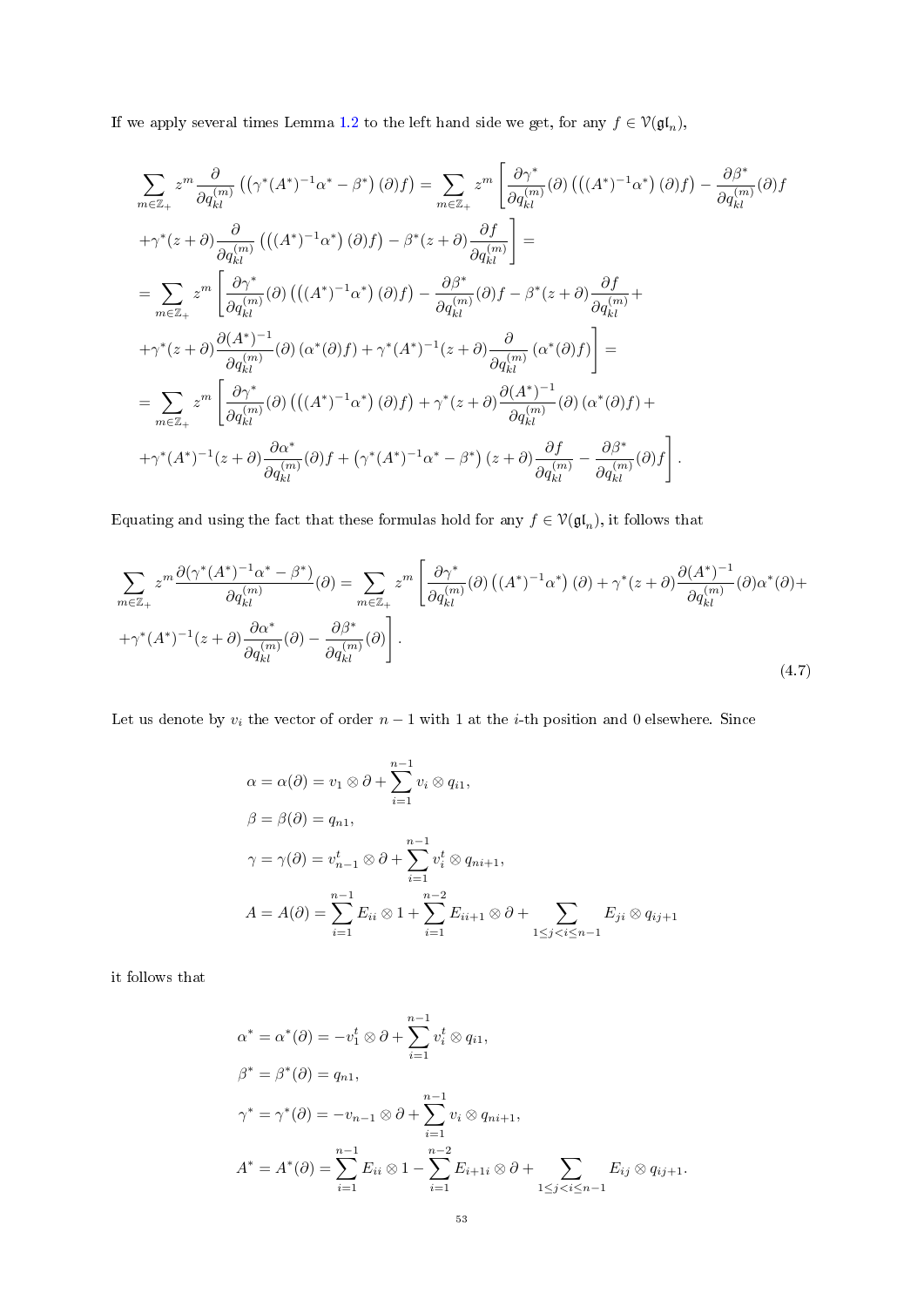Then applying partial derivatives we get

<span id="page-57-1"></span>
$$
\frac{\partial \alpha^*}{\partial q_{kl}^{(m)}}(\partial) = \delta_{m0} \delta_{k \neq n} \delta_{l1} v_k^t \otimes 1
$$
\n
$$
\frac{\partial \beta^*}{\partial q_{kl}^{(m)}}(\partial) = \delta_{m0} \delta_{kn} \delta_{l1}
$$
\n
$$
\frac{\partial \gamma^*}{\partial q_{kl}^{(m)}}(\partial) = \delta_{m0} \delta_{kn} \delta_{l \neq 1} v_{l-1} \otimes 1
$$
\n
$$
\frac{\partial A^*}{\partial q_{kl}^{(m)}}(\partial) = \delta_{m0} \delta_{k \neq 1,n} \delta_{l \neq 1,n} E_{kl-1} \otimes 1.
$$
\n(4.8)

We are not interested in formula [\(4.7\)](#page-56-0) itself, but in specializing it when  $q = q^{can}$ , namely we have to substitute  $q_{ij} = -\delta_{in} u_{-j}$ , for all  $1 \le j \le iw \le n$ . In that case the corresponding operators  $\alpha_{can}^*, \beta_{can}^*, \gamma_{can}^*$ <br>and  $(A_{can}^*)^{-1}$  are

$$
\alpha_{can}^*(\partial) = -v_1^t \otimes \partial
$$
  
\n
$$
\beta_{can}^*(\partial) = -u_{-1}
$$
  
\n
$$
\gamma_{can}^*(\partial) = -\left(v_{n-1} \otimes \partial + \sum_{i=1}^{n-1} v_i \otimes u_{-i-1}\right)
$$
  
\n
$$
(A_{can}^*)^{-1}(\partial) = \sum_{1 \le j \le i \le n-1} E_{ij} \otimes \partial^{i-j}.
$$
\n(4.9)

Thus we want to compute

$$
\sum_{m\in\mathbb{Z}_+} z^m \left. \frac{\partial (\gamma^*(A^*)^{-1}\alpha^* - \beta^*)}{\partial q_{kl}^{(m)}} (\partial) \right|_{q=q^{can}} = \sum_{m\in\mathbb{Z}_+} z^m \left[ \frac{\partial \gamma^*}{\partial q_{kl}^{(m)}} (\partial) \left( (A^*_{can})^{-1} \alpha^*_{can} \right) (\partial) +
$$
  
+  $\gamma^*_{can}(z+\partial) \frac{\partial (A^*)^{-1}}{\partial q_{kl}^{(m)}} (\partial) \alpha^*_{can} (\partial) + \gamma^*_{can}(A^*_{can})^{-1} (z+\partial) \frac{\partial \alpha^*}{\partial q_{kl}^{(m)}} (\partial) - \frac{\partial \beta^*}{\partial q_{kl}^{(m)}} (\partial) \right].$ 

Let us compute these terms separately. We have

$$
\frac{\partial \gamma^*}{\partial q_{kl}^{(m)}}(\partial) \left( \left( A_{can}^* \right)^{-1} \alpha^*_{can} \right) (\partial) = -\delta_{m0} \delta_{kn} \delta_{l \neq 1} \sum_{1 \leq j \leq i \leq n-1} v_{l-1} E_{ij} v_1^t \partial^{i-j+1} = -\delta_{m0} \delta_{kn} \delta_{l \neq 1} \partial^{l-1}.
$$
 (4.10)

For the second term we need to derive a useful formula to compute the partial derivatives of  $(A^*)^{-1}(\partial)$ . We start considering the trivial relation

<span id="page-57-2"></span>
$$
\sum_{m\in\mathbb{Z}_+} z^m \frac{\partial}{\partial u_i^{(m)}} \left( A^{-1}(\partial) A(\partial) f \right) = \sum_{m\in\mathbb{Z}_+} z^m \frac{\partial f}{\partial u_i^{(m)}},
$$

for  $f \in \mathcal{V}(\mathfrak{gl}_n)$ . Applying Lemma [1.2](#page-9-0) twice to the left hand side we get, for any  $f \in \mathcal{V}(\mathfrak{gl}_n)$ ,

$$
\sum_{m\in\mathbb{Z}_{+}}z^{m}\frac{\partial}{\partial u_{i}^{(m)}}\left(A^{-1}(\partial)A(\partial)f\right) = \sum_{m\in\mathbb{Z}_{+}}z^{m}\frac{\partial A^{-1}}{\partial u_{i}^{(m)}}(\partial)\left(A(\partial)f\right) + A^{-1}(z+\partial)\sum_{m\in\mathbb{Z}_{+}}z^{m}\frac{\partial}{\partial u_{i}^{(m)}}\left(A(\partial)f\right) =
$$
\n
$$
= \sum_{m\in\mathbb{Z}_{+}}z^{m}\frac{\partial A^{-1}}{\partial u_{i}^{(m)}}(\partial)\left(A(\partial)f\right) + A^{-1}(z+\partial)\sum_{m\in\mathbb{Z}_{+}}z^{m}\frac{\partial A}{\partial u_{i}^{(m)}}(\partial)f + \sum_{m\in\mathbb{Z}_{+}}z^{m}\frac{\partial f}{\partial u_{i}^{(m)}}.
$$

Hence, we have obtained the identity

<span id="page-57-0"></span>
$$
\sum_{m \in \mathbb{Z}_+} z^m \frac{\partial A^{-1}}{\partial u_i^{(m)}}(\partial) = -A^{-1}(z+\partial) \sum_{m \in \mathbb{Z}_+} \frac{\partial A}{\partial u_i^{(m)}}(\partial) A^{-1}(\partial). \tag{4.11}
$$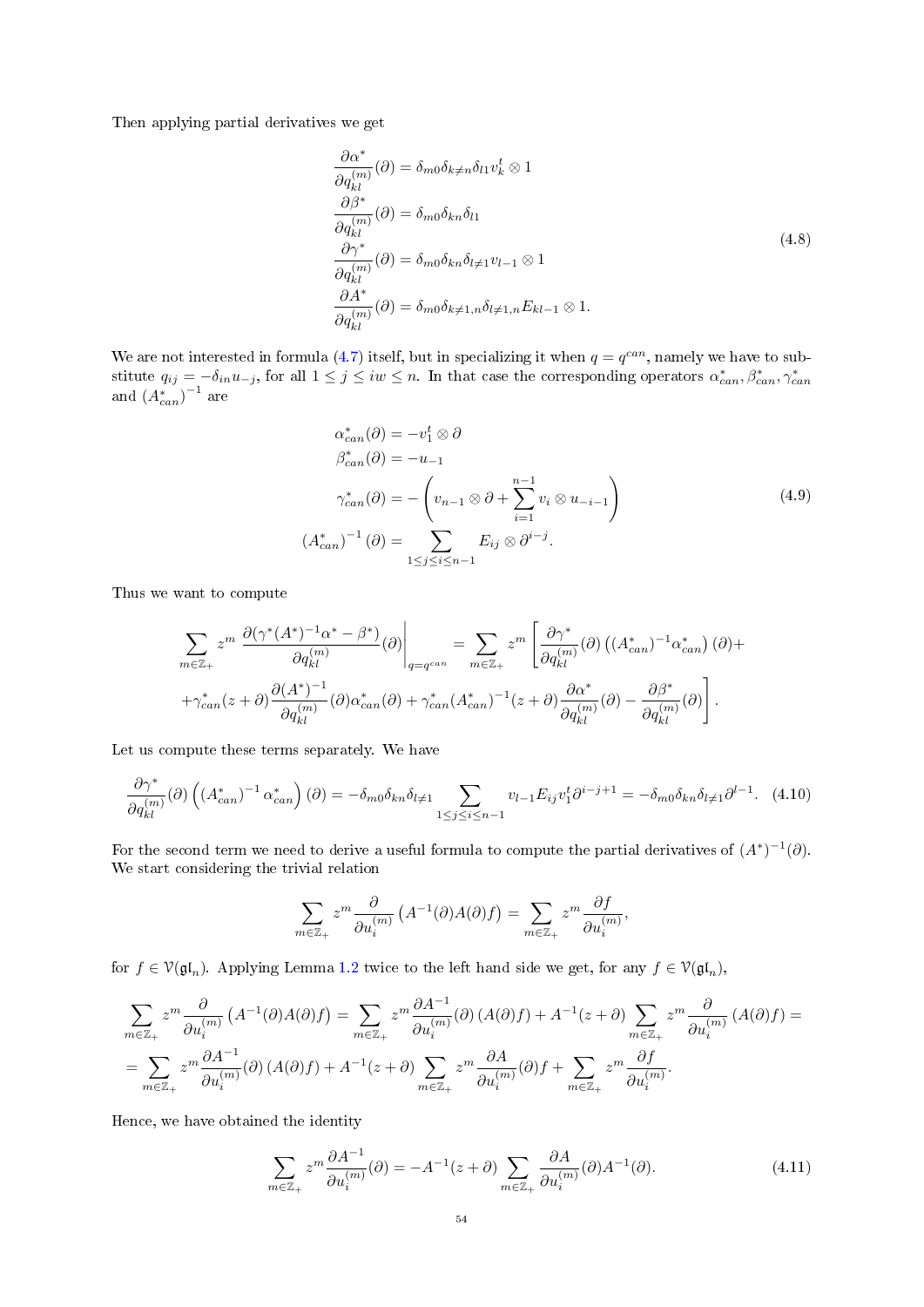We can continue the computation and get

$$
\gamma_{can}^{*}(z+\partial)\frac{\partial(A^{*})^{-1}}{\partial q_{kl}^{(m)}}(\partial)\alpha_{can}^{*}(\partial) = -\left(\gamma_{can}^{*}(A_{can}^{*})^{-1}\right)(z+\partial)\frac{\partial A^{*}}{\partial q_{kl}^{(m)}}\left((A_{can}^{*})^{-1}\alpha_{can}^{*}\right)(\partial) =
$$
\n
$$
= -\delta_{m0}\delta_{k\neq1,n}\delta_{l\neq1,n} \sum_{\substack{1 \leq i \leq n-1 \\ 1 \leq h \leq j \leq n \\ 1 \leq m \leq p \leq n}} v_{i}E_{jh}E_{kl-1}E_{pm}v_{1}^{*}u_{-i-1}(z+\partial)^{j-h}\partial^{p-m+1} -
$$
\n
$$
\sum_{\substack{1 \leq h \leq j \leq n \\ 1 \leq m \leq p \leq n}} v_{n-1}E_{jh}E_{kl-1}E_{pm}v_{1}^{*}u_{-i-1}(z+\partial)^{j-h+1}\partial^{p-m+1} =
$$
\n
$$
\sum_{\substack{1 \leq h \leq j \leq n \\ 1 \leq m \leq p \leq n}} v_{n-1}E_{jh}E_{kl-1}E_{pm}v_{1}^{*}u_{-i-1}(z+\partial)^{j-h+1}\partial^{p-m+1} =
$$
\n
$$
= -\delta_{m0}\delta_{k\neq1,n}\delta_{l\neq1,n} \sum_{i=k}^{n} u_{-i-1}(z+\partial)^{i-k}\partial^{l-1} - \delta_{m0}\delta_{k\neq1,n}\delta_{l\neq1,n}(z+\partial)^{n-k}\partial^{l-1} =
$$
\n
$$
= -\delta_{m0}\delta_{k\neq1,n}\delta_{l\neq1,n} \sum_{i=k}^{n} u_{-i-1}(z+\partial)^{i-k}\partial^{l-1},
$$
\n(4.12)

where we have used formula [\(4.11\)](#page-57-0) and the fact that  $u_{-n-1} = 1$ . The remaining term to compute is

<span id="page-58-1"></span><span id="page-58-0"></span>
$$
\gamma_{can}^*(A_{can}^*)^{-1}(z+\partial)\frac{\partial\alpha^*}{\partial q_{kl}^{(m)}}(\partial) = -\delta_{m0}\delta_{k\neq n}\delta_{l1} \sum_{\substack{1 \le i \le n-1 \\ 1 \le k \le j \le n-1}} v_i E_{jh} v_k^j u_{-i-1}(z+\partial)^{j-h} - \delta_{m0}\delta_{k\neq n}\delta_{l1} \sum_{\substack{1 \le k \le j \le n-1 \\ n-1}} v_{n-1} E_{jh} v_k^j (z+\partial)^{j-h+1} =
$$
\n
$$
= -\delta_{m0}\delta_{k\neq n}\delta_{l1} \sum_{\substack{i=k \\ i=k}}^n u_{-i-1}(z+\partial)^{i-k} - \delta_{m0}\delta_{k\neq n}\delta_{l1}(z+\partial)^{n-k} =
$$
\n
$$
= -\delta_{m0}\delta_{k\neq n}\delta_{l1} \sum_{\substack{i=k \\ i=k}}^n u_{-i-1}(z+\partial)^{i-k}.
$$
\n(4.13)

By formulas [\(4.8\)](#page-57-1), [\(4.10\)](#page-57-2), [\(4.12\)](#page-58-0) and [\(4.13\)](#page-58-1) we get

$$
\sum_{m\in\mathbb{Z}_{+}} z^{m} \frac{\partial(\gamma^{*}(A^{*})^{-1}\alpha^{*} - \beta^{*})}{\partial q_{kl}^{(m)}}(\partial)\Big|_{q=q^{can}} =
$$
\n
$$
= -\delta_{kn}\delta_{l\neq1}\partial^{l-1} - \delta_{k\neq1,n}\delta_{l\neq1,n} \sum_{i=k}^{n} u_{-i-1}(z+\partial)^{i-k}\partial^{l-1} - \delta_{k\neq n}\delta_{l1} \sum_{i=k}^{n} u_{-i-1}(z+\partial)^{i-k} - \delta_{kn}\delta_{l1} =
$$
\n
$$
= -(\delta_{kn}\delta_{l\neq1} + \delta_{k\neq1,n}\delta_{l\neq1,n} + \delta_{k\neq n}\delta_{l1} + \delta_{kn}\delta_{l1}) \sum_{i=k}^{n} u_{-i-1}(z+\partial)^{i-k}\partial^{l-1}.
$$

Since  $1 \leq l \leq k \leq n$ , only one term in the parenthesis survives for each pair  $(k, l)$ , so we can forget about those conditions on the indeces and write

$$
\sum_{m\in\mathbb{Z}_+} z^m \left. \frac{\partial (\gamma^*(A^*)^{-1} \alpha^* - \beta^*)}{\partial q_{kl}^{(m)}} (\partial) \right|_{q=q^{can}} = -\sum_{i=k}^n u_{-i-1}(z+\partial)^{i-k} \partial^{l-1} = -\sum_{i=0}^{n-k} u_{-i-k-1}(z+\partial)^i \partial^{l-1} =
$$
  
= 
$$
-\sum_{i=0}^{n-k} \sum_{m=0}^i \binom{i}{m} u_{-i-k-1} \partial^{i+l-m-1} z^m = -\sum_{m=0}^{n-k} \left( \sum_{i=m}^{n-k} \binom{i}{m} u_{-i-k-1} \partial^{i+l-m-1} \right) z^m.
$$

It follows that

<span id="page-58-2"></span>
$$
\frac{\partial(\gamma^*(A^*)^{-1}\alpha^* - \beta^*)}{\partial q_{kl}^{(m)}}(\partial) = -\sum_{i=m}^{n-k} {i \choose m} u_{-i-k-1} \partial^{i+l-m-1} = -\sum_{i=0}^{n-k-m} {m+i \choose m} u_{-i-m-k-1} \partial^{i+l-1}.
$$
\n(4.14)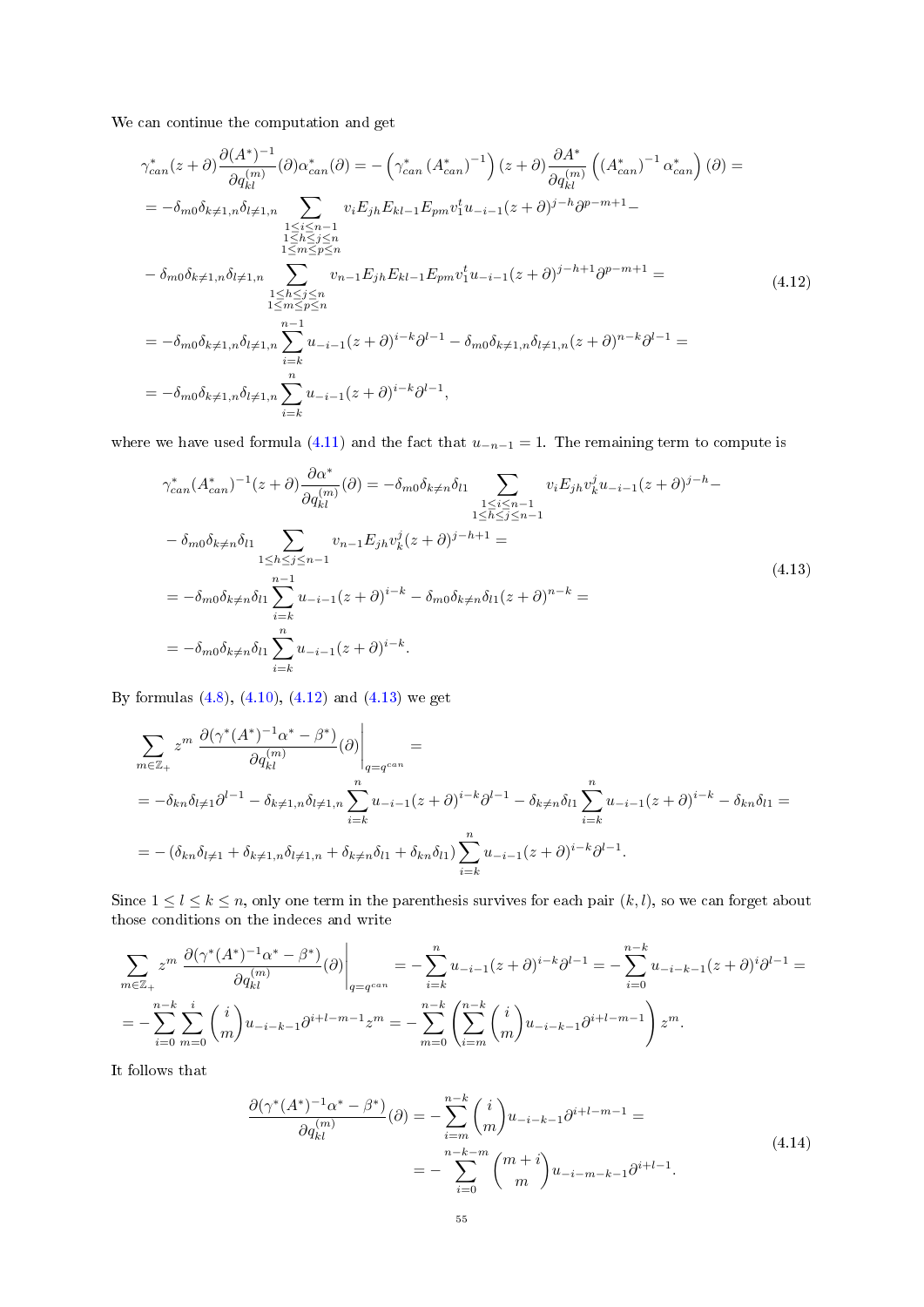Thanks to formula [\(4.14\)](#page-58-2) we get

$$
\frac{\partial u_i}{\partial q_{kl}^{(m)}}\Big|_{q=q^{can}} = -\operatorname{Res}\left(\sum_{\alpha=0}^{n-k-m} \binom{m+\alpha}{m} u_{-\alpha-m-k-1} \partial^{\alpha+l+i-1}\right) =
$$
  

$$
= -\delta_{k+m-n \le l+i \le 0} \binom{m-i-l}{m} u_{i+l-m-k-1},
$$

where, for  $1\leq l\leq k\leq n,$   $-n\leq i\leq -1$  and  $m\in\mathbb{Z}_{+},$  we set

$$
\delta_{k+m-n \le l+i \le 0} = \begin{cases} 1, & \text{if } k+m-n \le l+i \le 0, \\ 0, & \text{otherwise,} \end{cases}
$$

The condition imposed by  $\delta$  guarantees the contribution of the residue and the fact that  $u_k = 0$  for  $k < -n$ . Now we can substitute in [\(4.5\)](#page-55-0), using also [\(4.6\)](#page-55-1) and perform the computation of the  $\lambda$ -bracket in [\(4.5\)](#page-55-0). We start computing the  $\infty$ - $\lambda$ -bracket. It is

$$
\{u_{i\lambda}u_{j}\}_{\infty} = \sum_{\substack{1\leq l\leq k\leq n\\ 1\leq t\leq s\leq n\\ m,p\in\mathbb{Z}_{+}}} \frac{\partial u_{j}}{\partial q_{st}^{(p)}}\Bigg|_{q=q^{can}}(\lambda+\partial)^{p}\left(\delta_{ls}\delta_{kn}\delta_{1t}-\delta_{kt}\delta_{sn}\delta_{1l}\right)(-\lambda-\partial)^{m}\left.\frac{\partial u_{i}}{\partial q_{kl}^{(m)}}\right|_{q=q^{can}}=\\=\sum_{\substack{1\leq l\leq k\leq n\\ 1\leq t\leq s\leq n\\ k+m-n\leq l+j\leq 0\\ m,p\in\mathbb{Z}_{+}}} \binom{m-l-i}{m}\binom{p-t-j}{p}u_{t+j-p-s-1}(\lambda+\partial)^{p}\delta_{ls}\delta_{kn}\delta_{1t}(-\lambda-\partial)^{m}u_{l+i-m-k-1}-\\ \sum_{\substack{1\leq l\leq k\leq n\\ m,p\in\mathbb{Z}_{+}}} \binom{m-l-i}{m}\binom{p-t-j}{p}u_{t+j-p-s-1}(\lambda+\partial)^{p}\delta_{kt}\delta_{sn}\delta_{1l}(-\lambda-\partial)^{m}u_{l+i-m-k-1}=\\ \sum_{\substack{1\leq l\leq k\leq n\\ m,p\in\mathbb{Z}_{+}}} \binom{m-l-i}{m}u_{i+j-p}\lambda^{p}-\sum_{m=0}^{n+i+j+1}\binom{m-i-1}{m}(-\lambda-\partial)^{m}u_{i+j-m}=\\=\sum_{l=0}^{n+i+j+1}\binom{p-j-1}{l}u_{i+j-l}(-\lambda)^{l}-\binom{i}{l}(\lambda+\partial)^{l}u_{i+j-l}.
$$

This is the same expression of  $(4.4b)$ . It remains to prove equality of the 0- $\lambda$ -brackets. We split formula  $(4.5)$  relative to the 0- $\lambda$ -bracket into three terms. For the first we have

$$
-\sum_{\substack{1 \le l \le k \le n \\ 1 \le l \le s \le n \\ m, p \in \mathbb{Z}_+}} \frac{\partial u_j}{\partial q_{st}^{(p)}} \Big|_{q = q^{can}} (\lambda + \partial)^p (\delta_{ls} \delta_{kn} u_{-t}) (-\lambda - \partial)^m \frac{\partial u_i}{\partial q_{kl}^{(m)}} \Big|_{q = q^{can}} =
$$
  
\n
$$
= - \sum_{\substack{1 \le l \le k \le n \\ 1 \le l \le s \le n \\ k+m-n \le l+i \le 0 \\ m, p \in \mathbb{Z}_+}} {m-1 \choose m} {p-t-j \choose p} u_{t+j-p-s-1} (\lambda + \partial)^p \delta_{ls} \delta_{kn} u_{-t} (-\lambda - \partial)^m u_{l+i-m-k-1} =
$$
  
\n
$$
= - \sum_{\substack{1 \le l \le k \le n \\ m, p \in \mathbb{Z}_+}} {p-t-j \choose p} u_{t+i+j-p-1} (\lambda + \partial)^p u_{-t} = - \sum_{\substack{0 \le \alpha \le k \le n+i \\ k+j+1 \le \alpha \le k+j-i}} {k \choose \alpha} u_{i-k-1} (\lambda + \partial)^{\alpha} u_{k+j-\alpha}.
$$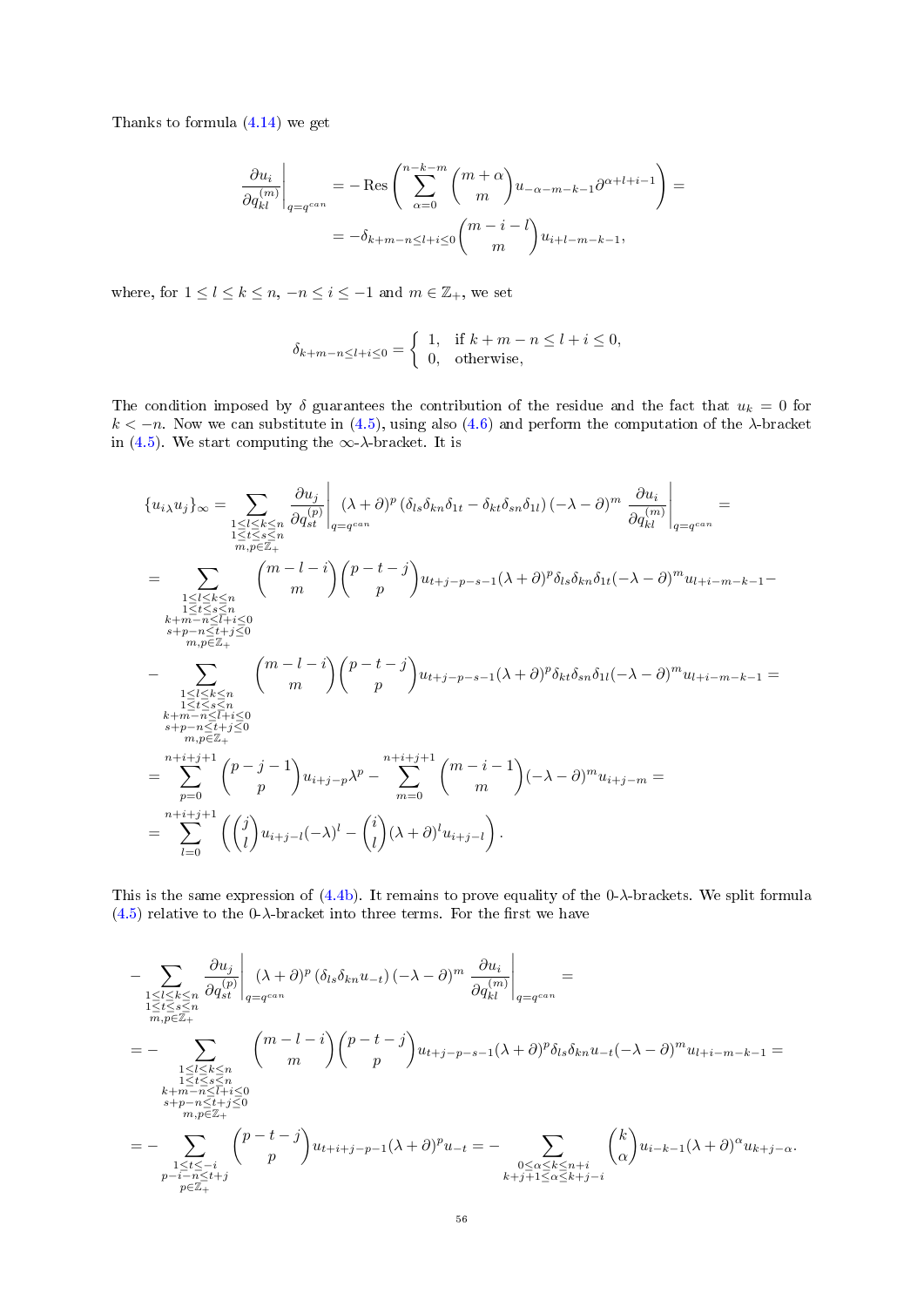While for the second

$$
\sum_{\substack{1 \le l \le k \le n \\ 1 \le l \le s \le n \\ m, p \in \mathbb{Z}_+}} \frac{\partial u_j}{\partial q_{st}^{(p)}} \Big|_{q = q^{can}} (\lambda + \partial)^p (\delta_{tk} \delta_{sn} u_{-l}) (-\lambda - \partial)^m \frac{\partial u_i}{\partial q_{kl}^{(m)}} \Big|_{q = q^{can}} =
$$
\n
$$
= \sum_{\substack{1 \le l \le k \le n \\ 1 \le l \le s \le n \\ k + m - n \le l + i \le 0 \\ m, p \in \mathbb{Z}_+}} \binom{m - l - i}{m} \binom{p - t - j}{p} u_{t+j - p - s - 1} (\lambda + \partial)^p \delta_{tk} \delta_{sn} u_{-l} (-\lambda - \partial)^m u_{l+i - m - k - 1} =
$$
\n
$$
= \sum_{\substack{1 \le l \le s \le n \\ m, p \in \mathbb{Z}_+}} \binom{m - l - i}{m} u_l (-\lambda - \partial)^m u_{l+i+j - m - 1} = \sum_{\substack{0 \le \alpha \le k \le n + j \\ k + i + 1 \le \alpha \le k + i - j}} \binom{k}{\alpha} u_{k+i - \alpha} (-\lambda - \partial)^{\alpha} u_{j-k-1}.
$$

Finally, for the last term we have

$$
\sum_{\substack{1 \le l \le k \le n \\ 1 \le t \le s \le n \\ m, p \in \mathbb{Z}_+}} \frac{\partial u_j}{\partial q_{st}^{(p)}} \left| \frac{(\lambda + \partial)^p (\delta_{ls} \delta_{kt}) (\lambda + \partial)(-\lambda - \partial)^m}{\partial q_{kt}^{(m)}} \frac{\partial u_i}{\partial q_{kt}^{(m)}} \right|_{q = q^{can}} =
$$
\n
$$
= \sum_{\substack{1 \le l \le k \le n \\ 1 \le t \le s \le n \\ 1 \le t \le s \le n \\ k+m-n \le l+i \le 0 \\ m, p \in \mathbb{Z}_+}} \binom{m-l-i}{m} \binom{p-t-j}{p} u_{t+j-p-s-1} (\lambda + \partial)^p \delta_{ls} \delta_{kt} (\lambda + \partial)(-\lambda - \partial)^m u_{l+i-m-k-1} =
$$
\n
$$
= \sum_{\substack{1 \le k \le m \\ m, p \in \mathbb{Z}_+}} (-1)^m \binom{m-k-i}{m} \binom{p-k-j}{p} u_{j-p-1} (\lambda + \partial)^{m+p+1} u_{i-m-1}.
$$

Hence, we have obtained

$$
\{u_{i\lambda}u_{j}\}_{0} = \sum_{\substack{0 \leq \alpha \leq k \leq n+j \\ k+i+1 \leq \alpha \leq k+i-j \\ 0 \leq \alpha \leq k \leq n+i \\ k+j+1 \leq \alpha \leq k \leq n+i \\ k+j+1 \leq \alpha \leq k \leq n+i}} \binom{k}{\alpha} u_{i-k-1}(\lambda+\partial)^{\alpha} u_{k+j-\alpha} + \sum_{\substack{0 \leq \alpha \leq k \leq n+i \\ k+j+1 \leq \alpha \leq k \leq n-i \\ 0 \leq m \leq n+i}} (-1)^{m} \binom{m-k-i}{m} \binom{p-k-j}{p} u_{j-p-1}(\lambda+\partial)^{m+p+1} u_{i-m-1}.
$$
\n(4.15)

It is not so evident that this expression is eqivalent to [\(4.4a\)](#page-55-3). Let us write (4.4a) as  $\{u_i{}_{\lambda}u_j\}_0^c = A_1 - A_2$ and [\(4.15\)](#page-60-0) as  $\{u_i\lambda u_j\}_0^z = B_1 - B_2 + B_3$  (the c and z index is to distinguish between 0-bracket of Gelfand-Dickey algebras or of classical W-algebras obtained via classical Drinfeld-Sokolov Hamiltonian reduction). We want to prove that

<span id="page-60-1"></span><span id="page-60-0"></span>
$$
A_1 - A_2 = B_1 - B_2 + B_3 \tag{4.16}
$$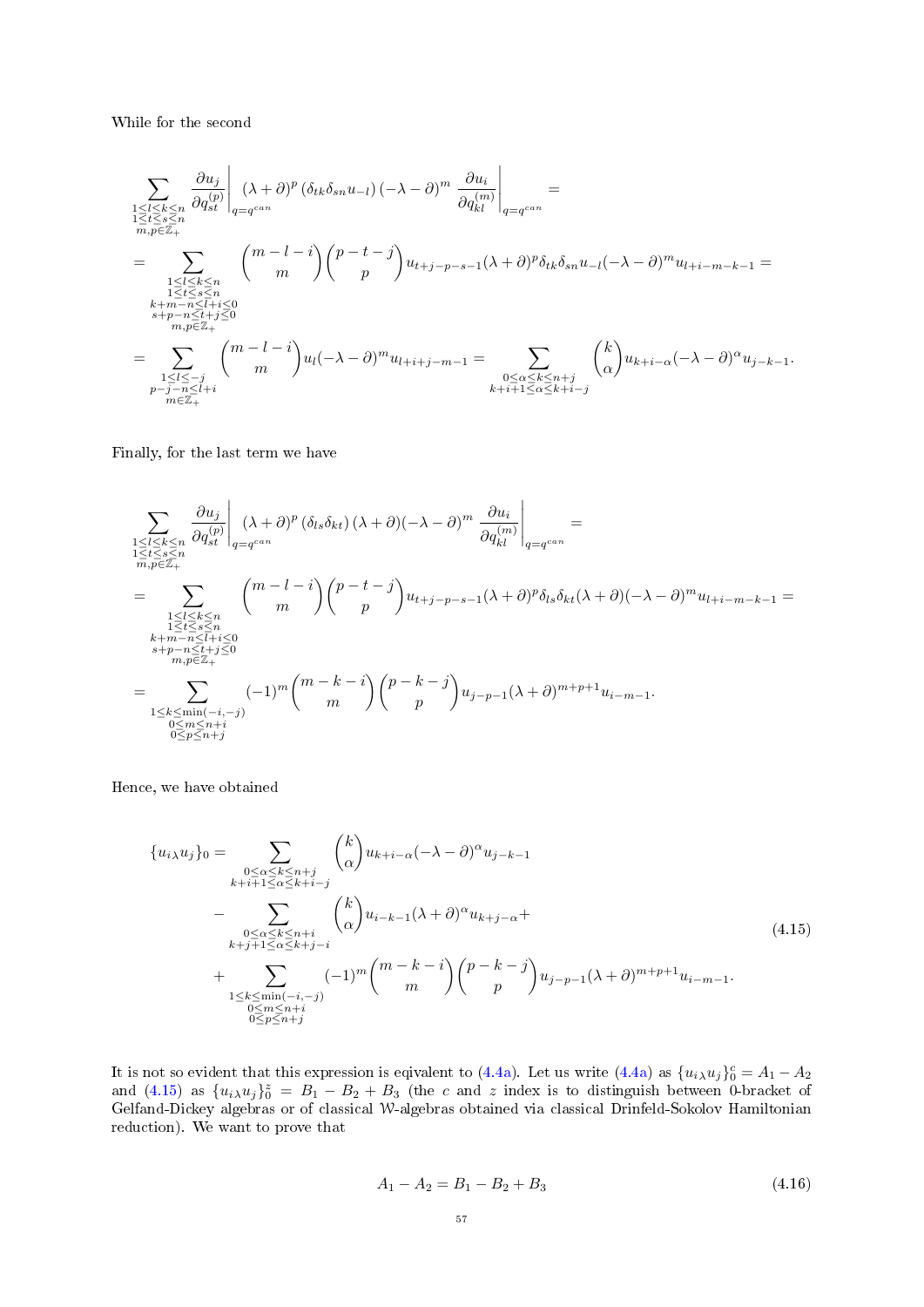We can rewrite

$$
A_{2} = B_{2} + \sum_{\substack{0 \leq \alpha \leq k \leq n+i \\ k+j-i+1 \leq \alpha}} {k \choose \alpha} u_{i-k-1}(\lambda + \partial)^{\alpha} u_{k+j-\alpha} =
$$
  
\n
$$
= B_{2} + \sum_{\substack{0 \leq m+p+1 \leq p+i-j \\ j \leq p \leq n+i \\ j \leq p \leq n+j}} {p+i-j \choose m+p+1} u_{j-p-1}(\lambda + \partial)^{m+p+1} u_{i-m-1} =
$$
  
\n
$$
= B_{2} + \sum_{\substack{0 \leq m \leq n+i \\ 0 \leq p \leq n+i \\ 0 \leq p \leq n+i}} {p+i-j \choose m+p+1} u_{j-p-1}(\lambda + \partial)^{m+p+1} u_{i-m-1} +
$$
  
\n
$$
+ \sum_{\substack{0 \leq m \leq n+i \\ 0 \leq p \leq n+i}} {p+i-j \choose m+p+1} u_{j-p-1}(\lambda + \partial)^{m+p+1} u_{i-m-1} = B_{2} + A'_{2} + A''_{2}.
$$

To prove equality [\(4.16\)](#page-60-1) is then equivalent to prove the identity

<span id="page-61-0"></span>
$$
B_3 = A_1 - A_2' - A_2'' - B_1. \tag{4.17}
$$

It is convenient also to rewrite

$$
B_{1} = \sum_{\substack{0 \leq \alpha \leq k \leq n+j \\ k+i+1 \leq \alpha \leq k+i-j \\ 0 \leq m+p+1 \leq m+j-i \\ j \leq p \leq -1}} {k \choose \alpha} u_{k+i-\alpha}(-\lambda - \partial)^{\alpha} u_{j-k-1} =
$$
  
\n
$$
= \sum_{\substack{0 \leq m+p+1 \leq m+j-i \\ j \leq p \leq -1}} {m+j-i \choose m+p+1} u_{j-p-1}(-\lambda - \partial)^{m+p+1} u_{i-m-1} =
$$
  
\n
$$
= \sum_{\substack{0 \leq m+p+1 \leq m+j-i \\ i \leq m \leq n+i \\ j \leq p \leq -1}} {p+i-j \choose m+p+1} u_{j-p-1}(\lambda + \partial)^{m+p+1} u_{i-m-1}
$$

and

$$
A_{1} = \sum_{\substack{k,\alpha,\beta \in \mathbb{Z}_{+} \\ j+k+1 \leq \beta \leq n+i-k+1 \\ 0 \leq k \leq m \leq n+i}} (-1)^{\beta} {i \choose \alpha} {j+k \choose \beta} u_{j+k-\beta} (\lambda + \partial)^{\alpha+\beta} u_{i-k-\alpha-1} =
$$
  
\n
$$
= \sum_{\substack{0 \leq k \leq m \leq n+i \\ j \leq p \leq n+j}} (-1)^{k+p+1} {i \choose m-k} {j+k \choose k+p+1} u_{j-p-1} (\lambda + \partial)^{m+p+1} u_{i-m-1} =
$$
  
\n
$$
= \sum_{\substack{0 \leq k \leq m \leq n+i \\ j \leq p \leq -1}} {i \choose k} {p-j \choose m+p+1-k} u_{j-p-1} (\lambda + \partial)^{m+p+1} u_{i-m-1} +
$$
  
\n
$$
+ \sum_{\substack{0 \leq k \leq m \leq n+i \\ 0 \leq p \leq n+i}} {i \choose k} {p-j \choose m+p+1-k} u_{j-p-1} (\lambda + \partial)^{m+p+1} u_{i-m-1}.
$$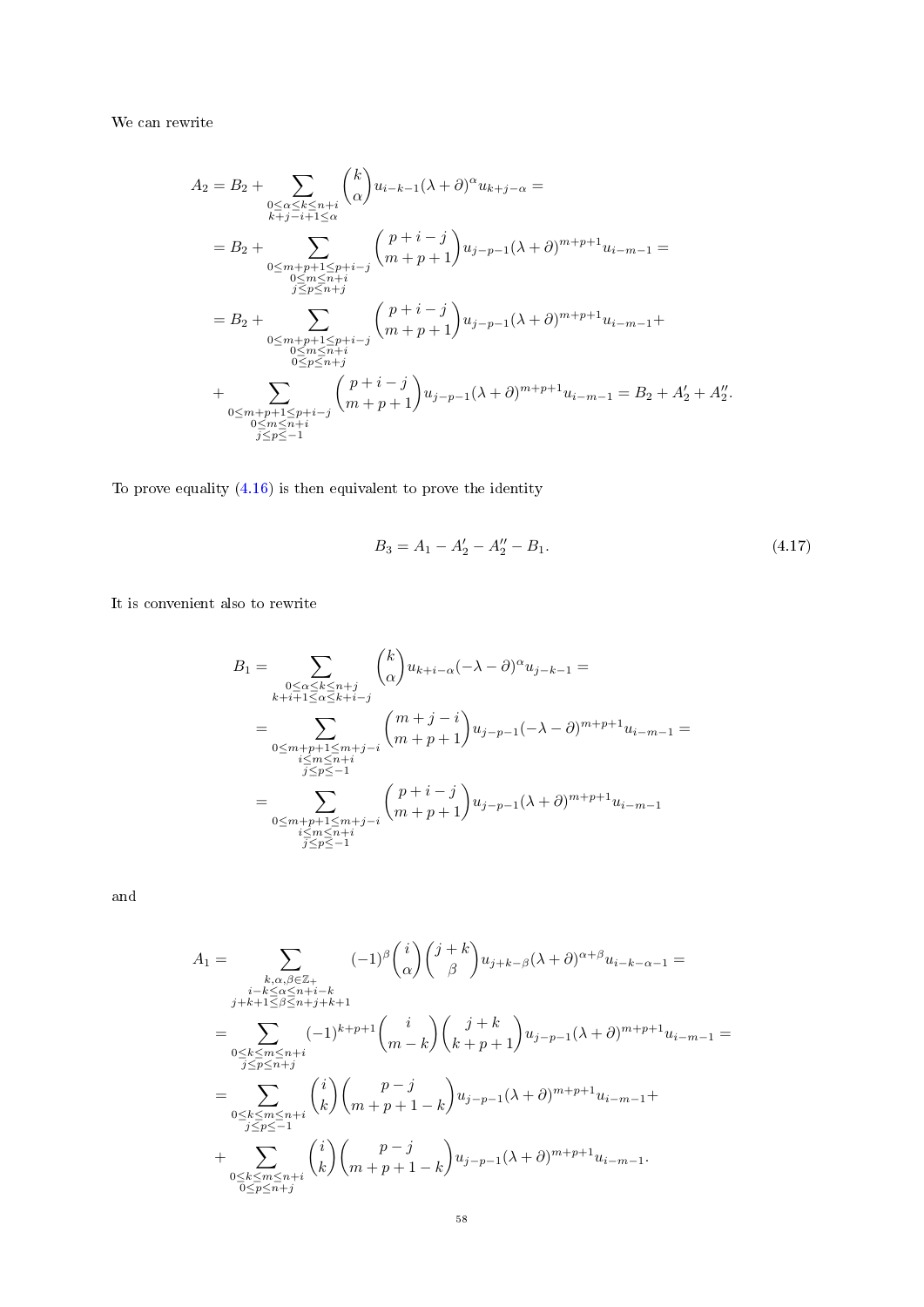Let us denote  $c(m, p) = u_{j-p-1}(\lambda + \partial)^{m+p+1}u_{i-m-1}$  ad rewrite equation [\(4.17\)](#page-61-0)as

$$
\sum_{\substack{1 \le k \le \min(-i,-j) \\ 0 \le m \le n+i \\ 0 \le p \le n+j}} (-1)^m {m-k-i \choose m} {p-k-j \choose p} c(m,p) = \sum_{\substack{0 \le k \le m \le n+i \\ 0 \le p \le n+j}} {i \choose k} {p-j \choose m+p+1-k} c(m,p) + \sum_{\substack{0 \le k \le m \le n+i \\ 0 \le p \le n+j \\ 0 \le m \le n+i}} {i \choose k} {p-j \choose m+p+1-k} c(m,p) - \sum_{\substack{0 \le m+p+1 \le p+i-j \\ 0 \le p \le n+i \\ 0 \le p \le n+j}} {p+i-j \choose m+p+1} c(m,p) + \sum_{\substack{0 \le m \le n+i \\ 0 \le p \le n+j \\ 0 \le m \le n+i}} {p+i-j \choose m+p+1} c(m,p) - \sum_{\substack{0 \le m \le n+i \\ 0 \le p \le n+j \\ i \le m \le n+i}} {p+i-j \choose m+p+1} c(m,p).
$$

Then the proof is finished if we prove the following two identities

$$
\sum_{k=1}^{\min(-i,-j)} (-1)^m {m-k-i \choose m} {p-k-j \choose p} =
$$
\n
$$
= \sum_{0 \le k \le m} {i \choose k} {p-j \choose m+p+1-k} - \delta_{0 \le m+p+1 \le p+i-j} {p+i-j \choose m+p+1}
$$
\n(4.18)

<span id="page-62-1"></span><span id="page-62-0"></span>.

for  $0 \le m \le n + i, 0 \le p \le n + j$  and

$$
\sum_{0 \le k \le m} \binom{i}{k} \binom{p-j}{m+p+1-k} = (\delta_{0 \le m+p+1 \le p+i-j} + \delta_{0 \le m+p+1 \le m+j-i}) \binom{p+i-j}{m+p+1} \tag{4.19}
$$

for  $0 \leq m \leq n + i, j \leq p \leq -1$ .

We note that the left hand side of  $(4.19)$  becomes

$$
\sum_{k=0}^{m+p+1} {i \choose k} {p-j \choose m+p+1-k} = {p+i-j \choose m+p+1},
$$

since the binomial coefficient makes sense for  $k \le m+p+1$  and  $p+1 \le 0$ , thus  $m+p+1 \le m$ , and we have used Lemma [B.1.](#page-84-0) Then identity  $(4.19)$  is proved because in the right hand side the existence conditions defined by  $\delta$  are not contemporary satisfied. Indeed, if  $p + i - j \in \mathbb{Z}_+$ , it follows that  $m+p+1 \geq m+j-i+1.$ 

Let us prove now identity [\(4.18\)](#page-62-1). Let  $a = \min(-i, -j)$ , we can rewrite [\(4.19\)](#page-62-0) in this way

$$
\sum_{k=1}^{a} {k+i-1 \choose m} {p-k-j \choose p} = \sum_{\alpha=0}^{m} {i \choose \alpha} {p-j \choose p+m+1-\alpha} - \delta_{m \leq i-j-1} {p+i-j \choose m+p+1}
$$

By Lemma [B.2,](#page-84-1) the right hand side becomes

$$
\sum_{\alpha=0}^{m} {i \choose \alpha} {p-j \choose p+m+1-\alpha} - \delta_{m \leq i-j-1} {p+i-j \choose m+p+1} =
$$
\n
$$
= \sum_{\alpha=0}^{m} \sum_{k=m+1-\alpha}^{l} {i \choose \alpha} {k-1 \choose m-\alpha} {p-j-k \choose p} + \sum_{\alpha=0}^{m} \sum_{h=0}^{m-\alpha} {l \choose h} {i \choose \alpha} {p-j-l \choose m+p+1-\alpha-h} -
$$
\n
$$
- \delta_{m \leq i-j-1} {p+i-j \choose m+p+1} = \sum_{k=1}^{l} \left( \sum_{\alpha=0}^{m} {i \choose \alpha} {k-1 \choose m-\alpha} \right) {p-j-k \choose p} +
$$
\n
$$
+ \sum_{0 \leq \alpha \leq t \leq m} {i \choose \alpha} {l \choose t-\alpha} {p-j-l \choose m+p+1-t} - \delta_{m \leq i-j-1} {p+i-j \choose m+p+1} =
$$
\n
$$
= \sum_{k=1}^{l} {k+i-1 \choose m} {p+j-k \choose p} + \sum_{t=0}^{m} {i+l \choose t} {p-j-l \choose m+p+1-t} - \delta_{m \leq i-j-1} {p+i-j \choose m+p+1}.
$$
\n\n1888821, is then we can left to prove that

If we choose  $l = a$ , then we are left to prove that

$$
\sum_{t=0}^{m} {i+a \choose t} {p-j-a \choose m+p+1-t} = \delta_{m \le i-j-1} {p+i-j \choose m+p+1}.
$$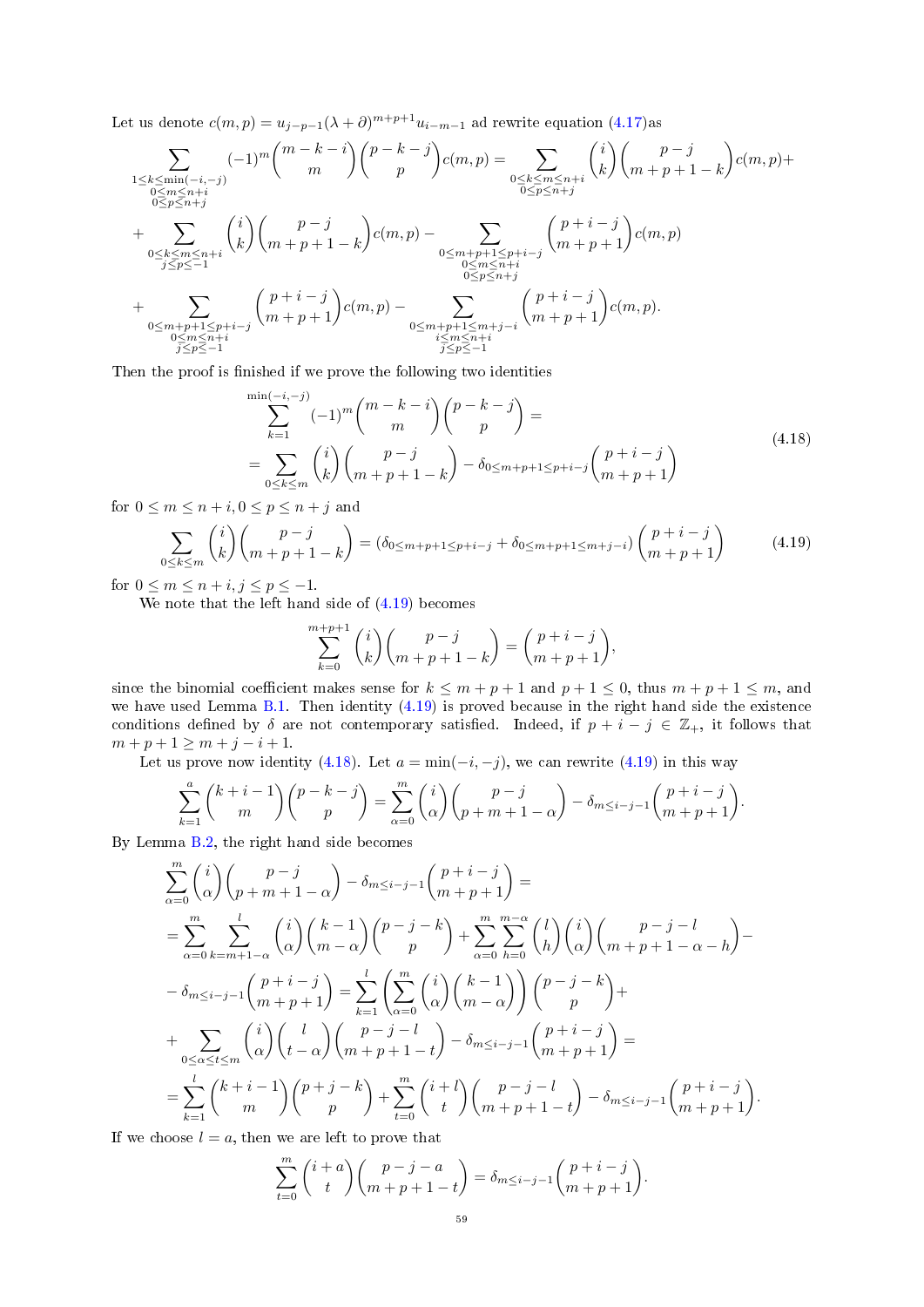If  $a = -j$ , then the right hand side is zero, while for the left hand side we have

$$
\sum_{t=0}^{m} {i-j \choose t} {p \choose m+p+1-t} = 0,
$$

since  $m+1-t>0$  for all  $0 \le t \le m$ , so the second binomial coefficient in the product is zero. If  $a = -i$ the right hand side is

$$
\sum_{t=0}^{m} \binom{0}{t} \binom{p+i-j}{m+p+1-t} = \binom{p+i-j}{m+p+1}
$$

if and only if  $m \leq i - j - 1$ , thus proving the identity and completing the proof.

# 4.3.  $\mathcal{W}_z(\mathfrak{sl}_n, f, s) \cong \widehat{\mathcal{W}}_n$  for  $f$  principal nilpotent

Let  $\mathfrak{sl}_n = \{a \in \mathfrak{gl}_n \mid \text{tr}(a) = 0\}$  be the Lie algebra of traceless matrices and consider  $f = \sum_{i=1}^{n-1} E_{i+1i}$ its principal nilpotent element. We fix the following basis of  $\mathfrak{sl}_n$ .

$$
q_{ii} = E_{ii} - \frac{1}{n} \mathbb{1}_n, \qquad 1 \le i \le n - 1, q_{ij} = E_{ij}, \qquad 1 \le i \ne j \le n.
$$
 (4.20)

The dual basis with respect to the trace form is

$$
q^{ii} = E_{ii} - E_{nn}, \qquad 1 \le i \le n - 1,
$$
  
\n
$$
q^{ij} = E_{ji}, \qquad 1 \le i \ne j \le n.
$$
\n(4.21)

This gives us the definition of q in [\(2.3\)](#page-16-0). We fix  $s = E_{1n}$ , then the  $\lambda$ -bracket [\(2.13\)](#page-18-0) on the basis elements is

$$
\{q_{kl\lambda}q_{st}\}_z = \delta_{ls}q_{kt} - \delta_{tk}q_{sl} + \delta_{ls}\delta_{kt}\lambda - \delta_{kl}\delta_{st}\frac{\lambda}{n} + z(\delta_{ls}\delta_{kn}\delta_{1t} - \delta_{kt}\delta_{sn}\delta_{1l}),\tag{4.22}
$$

for all  $(k, l), (s, t) \in S = \{(i, j) | 1 \le i, j \le n, (i, j) \ne (n, n)\}.$ 

As we did in the previous section we can choose  $V = \bigoplus_{i=1}^{n-1} \mathbb{C} E_{in}$  in Proposition [2.1](#page-17-0) and, if we set

<span id="page-63-0"></span>
$$
q^{can} = -\sum_{i=1}^{n-1} E_{in} \otimes u_{-i},
$$

then we have the assignment  $\mathcal{L}^{can} \longrightarrow L = \sum_{k=0}^n u_{-k-1} \partial^k$ , where  $u_{-n-1} = 1$ ,  $u_{-n} = 0$  and  $u_i = u_i(q)$ , for  $i \in I = \{-n+1, \ldots, -1\}$ . By Corollary [2.2,](#page-17-1) it follows that, as differential algebras,

$$
\mathcal{W}_z(\mathfrak{sl}_n, f, s) = \mathbb{C}[u_i^{(m)} \mid i \in I, m \in \mathbb{Z}_+] = \widehat{\mathcal{W}}_n.
$$

By gauge invariance,  ${u_i(q)_\lambda u_j(q)}_z = {u_i(q)_\lambda u_j(q)}_z|_{q = q^{can}} = {u_i}_\lambda u_j z$ . We want to prove that

<span id="page-63-2"></span>
$$
\{u_i{}_{\lambda}u_j\}_z=\{u_i{}_{\lambda}u_j\}_{\widehat{c}}.
$$

Expliting computing the coefficients of the generating series for  $\{\cdot_\lambda\cdot\}_{\widehat{c}}$  we get

$$
\{u_i{}_{\lambda}u_j\}_{\widehat{c}} = \{u_i{}_{\lambda}u_j\}'_c + \frac{1}{n} \sum_{\substack{1 \leq \alpha \leq n+i+1 \\ 1 \leq \beta \leq n+j+1}} (-1)^{\beta} {i \choose \alpha} {j \choose \beta} u_{j-\beta} (\lambda + \partial)^{\alpha+\beta+1} u_{i-\alpha}
$$
(4.23)

where  $\{\cdot_{\lambda}\cdot\}'_c$  has the same expression of  $(4.4)$  with the condition  $u_{-n} = 0$ .

By formula [\(1.11\)](#page-11-3), recalling that

<span id="page-63-1"></span>
$$
q = \sum_{(i,j)\in S_-} q^{ij} \otimes q_{ij},
$$

where  $S_-=S\cap\{(i,j)\mid 1\leq j\leq i\leq n\}$ , we have

$$
\{u_{i\lambda}u_{j}\}_{z} = \sum_{\substack{(k,l),(s,t)\in S_{-} \ \text{m.p}\in\mathbb{Z}_{+} }} \left. \frac{\partial u_{j}}{\partial q_{st}^{(p)}} \right|_{q=q^{can}} (\lambda+\partial)^{p} \left\{q_{kl\lambda+\partial}q_{st}\right\} \to \left|_{q=q^{can}} (-\lambda-\partial)^{m} \left. \frac{\partial u_{i}}{\partial q_{kl}^{(m)}} \right|_{q=q^{can}} , \quad (4.24)
$$

where  $\{q_{kl\lambda}q_{st}\}_z$  is defined in [\(4.22\)](#page-63-0).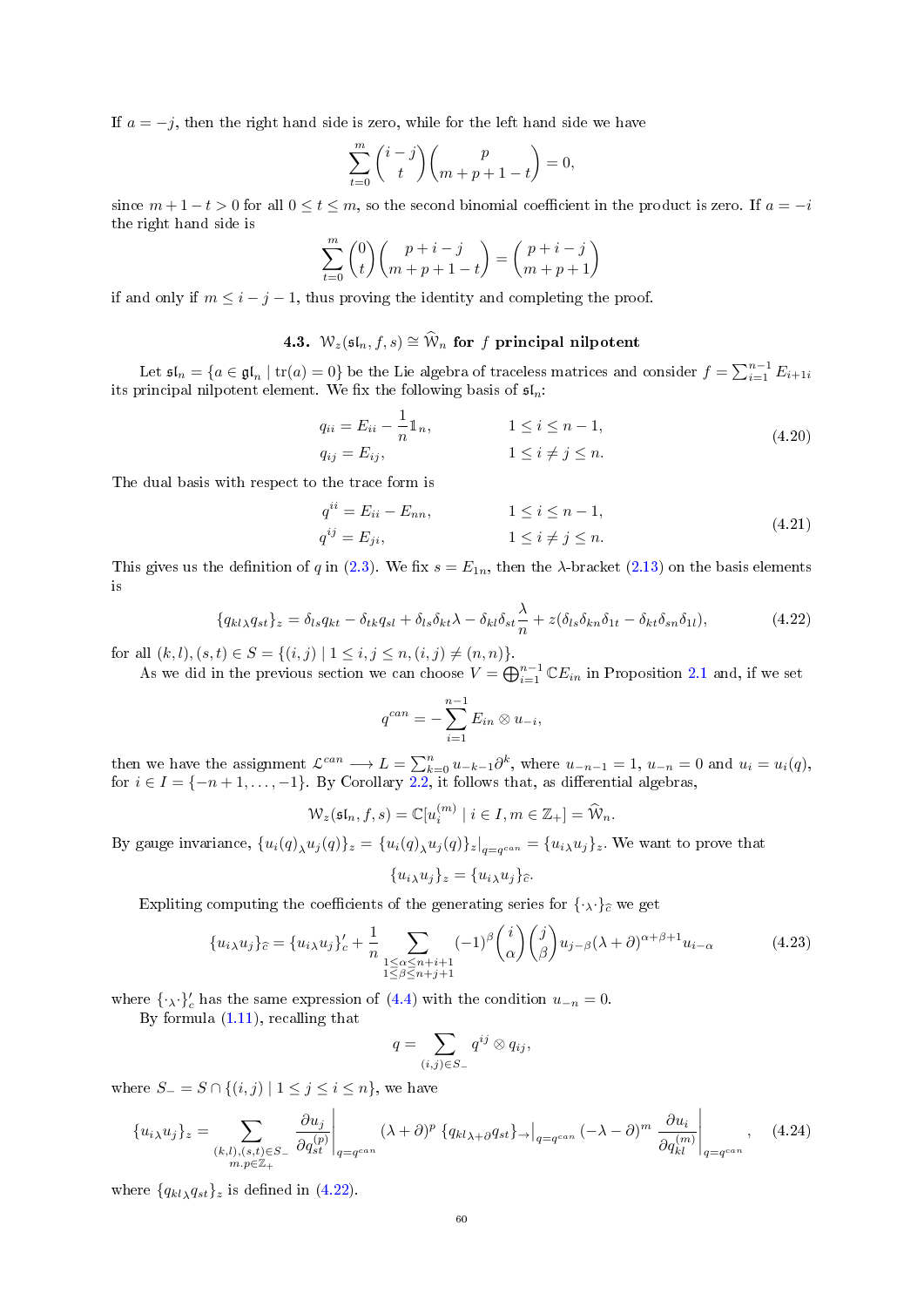As done in the previous section we have to compute the partial derivatives of the  $u_k$ 's and specialize them in the case  $q = q^{can}$ . In this case we have

$$
\alpha = \alpha(\partial) = v_1 \otimes \partial + \sum_{i=1}^{n-1} v_i \otimes q_{i1},
$$
  
\n
$$
\beta = \beta(\partial) = q_{n1},
$$
  
\n
$$
\gamma = \gamma(\partial) = v_{n-1}^t \otimes \partial - \sum_{i=1}^{n-1} v_{n-1}^t \otimes q_{ii} + \sum_{i=1}^{n-2} v_i^t \otimes q_{ni+1},
$$
  
\n
$$
A = A(\partial) = \sum_{i=1}^{n-1} E_{ii} \otimes 1 + \sum_{i=1}^{n-2} E_{ii+1} \otimes \partial + \sum_{1 \le j < i \le n-1} E_{ji} \otimes q_{ij+1}
$$

it follows that

$$
\alpha^* = \alpha^*(\partial) = -v_1^t \otimes \partial + \sum_{i=1}^{n-1} v_i^t \otimes q_{i1},
$$
  
\n
$$
\beta^* = \beta^*(\partial) = q_{n1},
$$
  
\n
$$
\gamma^* = \gamma^*(\partial) = -v_{n-1} \otimes \partial - \sum_{i=1}^{n-1} v_{n-1} \otimes q_{ii} + \sum_{i=1}^{n-2} v_i \otimes q_{ni+1},
$$
  
\n
$$
A^* = A^*(\partial) = \sum_{i=1}^{n-1} E_{ii} \otimes 1 - \sum_{i=1}^{n-2} E_{i+1} \otimes \partial + \sum_{1 \le j < i \le n-1} E_{ij} \otimes q_{ij+1}.
$$

Furthermore, since  $q_{ij}^{can} = -\delta_{in}\delta_{j\neq n}u_{-j}$ , we have

$$
\alpha_{can}^*(\partial) = -v_1^t \otimes \partial
$$
  
\n
$$
\beta_{can}^*(\partial) = -u_{-1}
$$
  
\n
$$
\gamma_{can}^*(\partial) = -\left(v_{n-1} \otimes \partial + \sum_{i=1}^{n-2} v_i \otimes u_{-i-1}\right)
$$
  
\n
$$
(A_{can}^*)^{-1}(\partial) = \sum_{1 \le j \le i \le n-1} E_{ij} \otimes \partial^{i-j}.
$$
\n(4.25)

Now, we compute the partial derivatives. They are

$$
\frac{\partial \alpha^*}{\partial q_{kl}^{(m)}}(\partial) = \delta_{m0} \delta_{k \neq n} \delta_{l1} v_k^t \otimes 1
$$
\n
$$
\frac{\partial \beta^*}{\partial q_{kl}^{(m)}}(\partial) = \delta_{m0} \delta_{kn} \delta_{l1}
$$
\n
$$
\frac{\partial \gamma^*}{\partial q_{kl}^{(m)}}(\partial) = -\delta_{m0} \delta_{kl} v_{n-1} \otimes 1 + \delta_{m0} \delta_{kn} \delta_{l \neq 1, n} v_{l-1} \otimes 1
$$
\n
$$
\frac{\partial A^*}{\partial q_{kl}^{(m)}}(\partial) = \delta_{m0} \delta_{k \neq 1, n} \delta_{l \neq 1, n} E_{kl-1} \otimes 1.
$$
\n(4.26)

It is a straightforward computation, using the same strategy of the previous section, to derive

$$
\frac{\partial \gamma^*}{\partial q_{kl}^{(m)}}(\partial) \left( \left( A_{can}^* \right)^{-1} \alpha^*_{can} \right) (\partial) = \delta_{m0} \delta_{kl} \partial^{n-1} - \delta_{m0} \delta_{kn} \delta_{l \neq 1,n},
$$
\n
$$
\gamma^*_{can}(z + \partial) \frac{\partial (A^*)^{-1}}{\partial q_{kl}^{(m)}}(\partial) \alpha^*_{can}(\partial) = -\delta_{m0} \delta_{k \neq 1,n} \delta_{l \neq 1,n} \sum_{i=k}^n u_{-1-i} (z + \partial)^{i-k} \partial^{l-1},
$$
\n
$$
\gamma^*_{can}(A_{can}^*)^{-1} (z + \partial) \frac{\partial \alpha^*}{\partial q_{kl}^{(m)}}(\partial) = -\delta_{m0} \delta_{l1} \delta_{k \neq n} \sum_{i=k}^n u_{-i-1} (z + \partial)^{i-k},
$$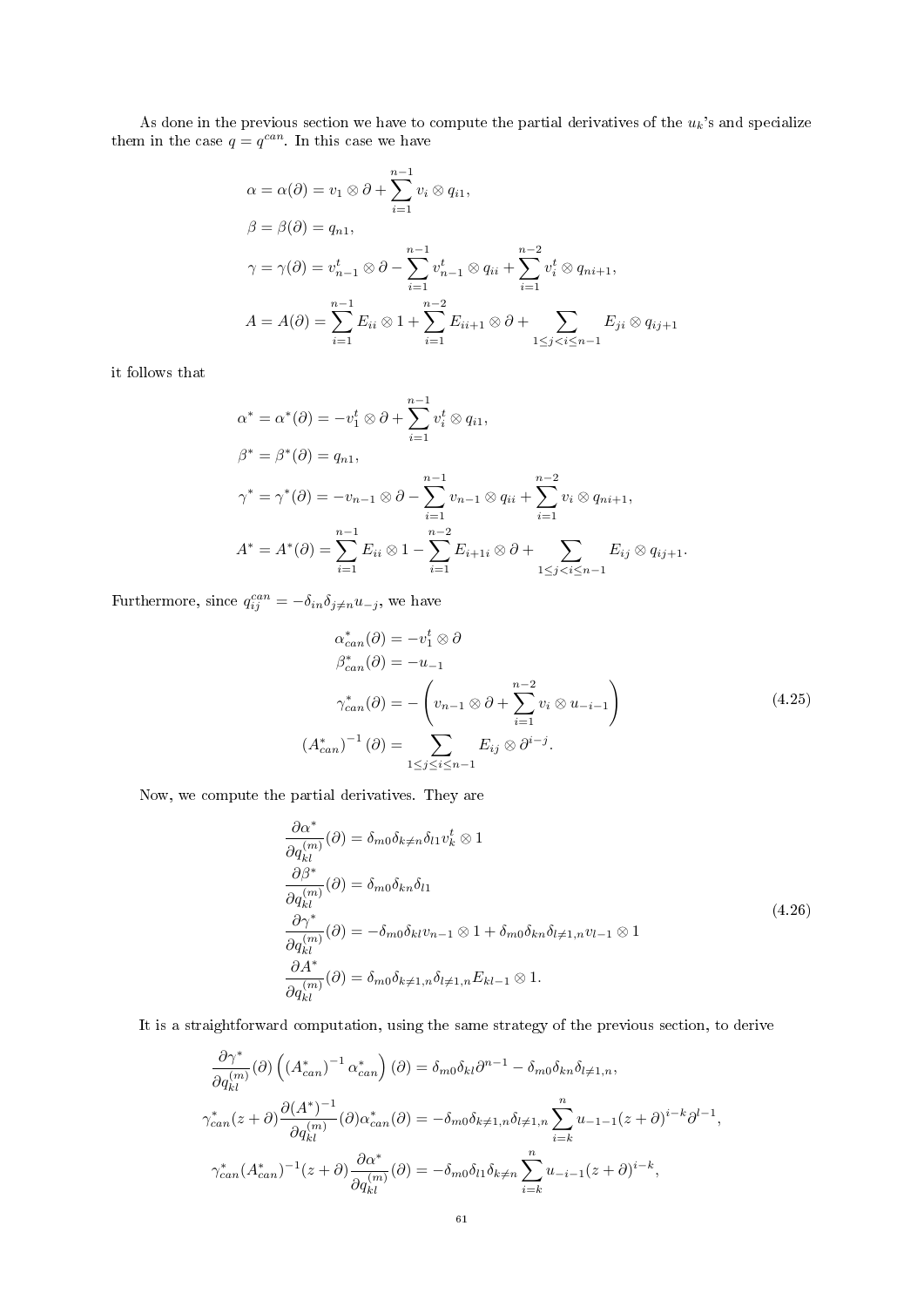where we should remember  $u_{-n} = 0$  and  $u_{-n-1} = 1$ . Using these identities we get

$$
\frac{\partial (\gamma^*(A^*)^{-1} \alpha^* - \beta^*)}{\partial q_{kl}^{(m)}}(\partial) \Big|_{q = q^{can}} = \delta_{m0} \delta_{kl} \partial^{n-1} - \sum_{i=m}^{n-k} {i \choose m} u_{-i-k-1} \partial^{i+l-m-1} =
$$
\n
$$
= \delta_{m0} \delta_{kl} \partial^{n-1} - \sum_{i=0}^{n-k-m} {m+i \choose m} u_{-i-m-k-1} \partial^{i+l-1}.
$$
\n(4.27)

By [\(4.27\)](#page-65-0), for  $i \in I$ , we have

<span id="page-65-0"></span>
$$
\frac{\partial u_i}{\partial q_{kl}^{(m)}}\Big|_{q=q^{can}} = \text{Res}\left(\delta_{m0}\delta_{kl}\partial^{n+i-1} - \sum_{\alpha=0}^{n-k-m} {m+\alpha \choose m} u_{-\alpha-m-k-1}\partial^{\alpha+l+i-1}\right) =
$$
  
=  $-\delta_{k+m-n \leq l+i \leq 0} {m-i-l \choose m} u_{i+l-m-k-1}.$ 

We should put this expression in  $(4.24)$ . Looking at  $(4.22)$  it follows that we get exactly the same expres-sion of [\(4.4\)](#page-55-4) under the condition  $u_{-n} = 0$ , which we denoted  $\{\cdot_{\lambda}\cdot\}'_c$ , plus another term corresponding to  $\frac{1}{n}\{\cdot_\lambda\cdot\}_n$  that we are going to compute. It is

$$
-\frac{1}{n} \sum_{\substack{1 \leq h \leq n-1 \\ 1 \leq r \leq n-1 \\ m, p \in \mathbb{Z}_+ \\ n+m-n \leq h+j \leq 0 \\ 1 \leq r \leq -j \\ 1 \leq r \leq -j \\ 0 \leq m \leq n+j}} \binom{p-h-i}{p} \binom{m-r-j}{m} u_{j-m-1} (\lambda + \partial)^{m+1} (-\lambda - \partial)^p u_{i-p-1} =
$$
\n
$$
(-1)^n \binom{p-h-i}{p} \binom{m-r-j}{m} u_{j-m-1} (\lambda + \partial)^{m+p+1} u_{i-p-1}.
$$
\n(4.28)

If we use Lemma [B.2](#page-84-1) with  $j = 0$  we obtain

<span id="page-65-1"></span>
$$
\sum_{h=1}^{l} {p-h-i \choose p} + {p+i-l \choose p+1} = {p-i \choose p+1},
$$

for all  $l \geq 1$ . We can choose  $l = -i$  and get

$$
\sum_{h=1}^{-i} {p-h-i \choose p} = {p-i \choose p+1} = (-1)^{p+1} {i \choose p+1}.
$$

In a similar way we get

$$
\sum_{h=1}^{-j} {m-r-j \choose m} = {m-j \choose m+1} = (-1)^{m+1} {j \choose m+1}.
$$

Hence, after rescaling  $p$  and  $m$ , we obtain

$$
(4.28) = \frac{1}{n} \sum_{\substack{1 \le m \le n+j+1 \\ 1 \le p \le n+i+1}} (-1)^m {i \choose p} {j \choose m} u_{j-m} (\lambda + \partial)^{m+p-1} u_{i-p},
$$

which coincide with the other term appearing in  $(4.23)$ , thus proving the desired equality.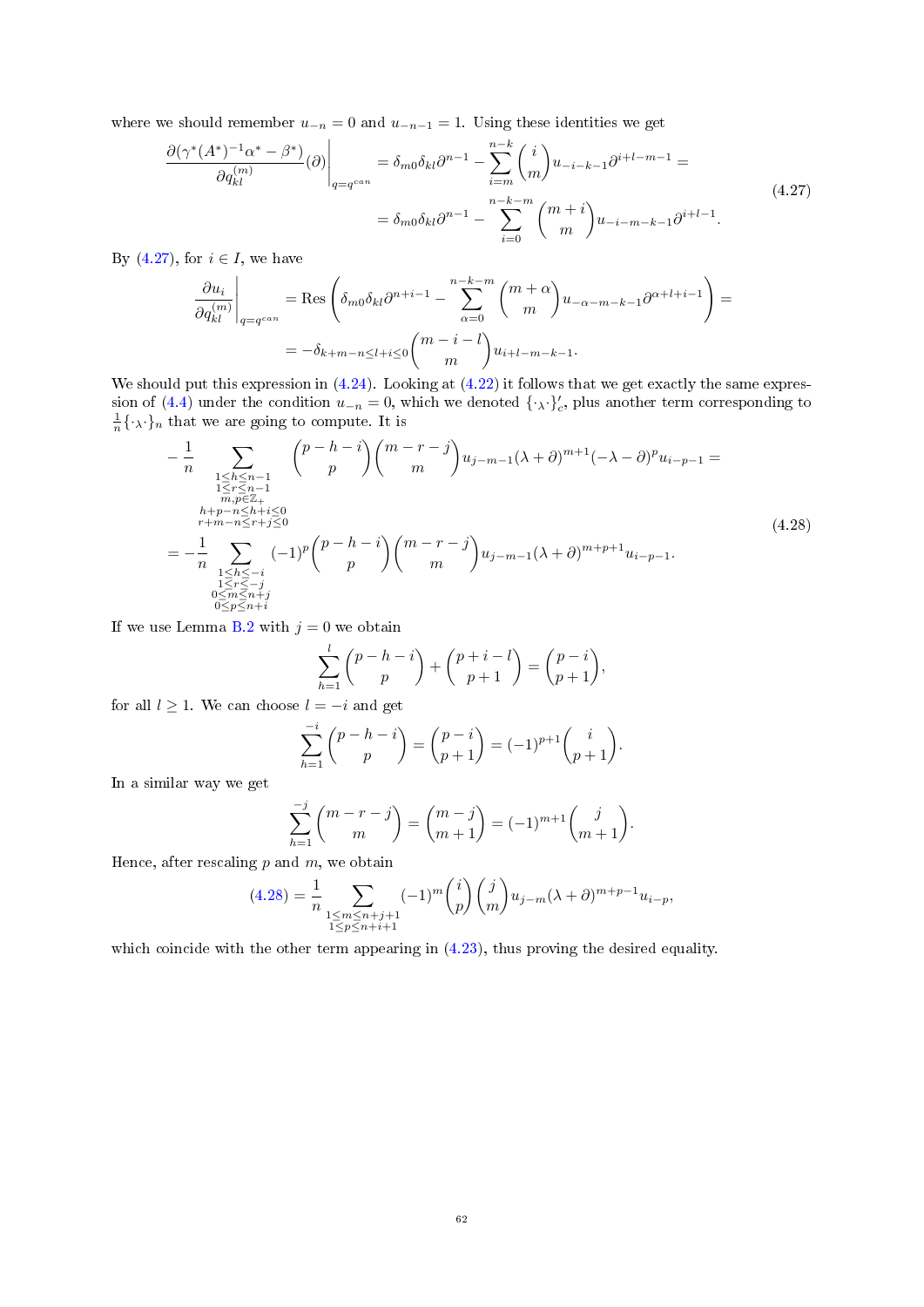#### CHAPTER 5

# <span id="page-66-0"></span>Integrable hierarchies for classical W-algebras

### 5.1. The homogeneuos case: integrable hierarchies for affine Poisson vertex algebras

Let us consider  $\mathcal{V}_z(\mathfrak{g},s)$  to be the affine Poisson vertex algebra associated to the triple  $(\mathfrak{g}, (\cdot | \cdot), s)$ (see Example [1.6](#page-11-4) and Section [2.2\)](#page-18-1), where  $\mathfrak g$  is a reductive finite dimensional Lie algebra,  $(\cdot | \cdot)$  is a non-degenerate symmetric invariant bilinear form on it and  $s \in \mathfrak{g}$ . We remind that the  $\lambda$ -bracket on  $\mathcal{V}_z(\mathfrak{g}, s)$  is defined by  $(2.13)$ , namely, for  $a, b \in \mathfrak{g}$ , it is

$$
\{a_{\lambda}b\}_{z} = [a,b] + (a \mid b)\lambda + z(s \mid [a,b])
$$

and we extend it to a  $\lambda$ -bracket on  $\mathcal{V}_z(\mathfrak{g}, s)$  using [\(1.11\)](#page-11-3).

Let  $\{u_i\}_{i\in I} \subset \mathfrak{g}$ , where  $I = \{1, 2, ..., n = \dim \mathfrak{g}\}\$ , be a basis of  $\mathfrak{g}$ , then, as differential algebras  $\mathcal{V}_z(\mathfrak{g},s) = \mathbb{C}[u_i^{(m)} \mid i \in I, m \in \mathbb{Z}_+]$ . We write the  $\lambda$ -bracket on  $\mathcal{V}_z(\mathfrak{g},s)$  as  $\{\cdot_\lambda\cdot\}_z = \{\cdot_\lambda\cdot\}_H - z\{\cdot_\lambda\cdot\}_K$ , where  $H(\partial)$ , respectively  $K(\partial)$ , is the Hamiltonian operator corresponding to  $\{u_i{}_{\lambda}u_j\}_H=[u_i,u_j]+(u_i\mid u_j)\lambda,$ respectively  $\{u_i, u_j\}_K = -(s \mid [u_i, u_j]),$  by [\(1.17\)](#page-12-0). Hence,

$$
H_{ij}(\partial) = [u_j, u_i] + (u_i \mid u_j)\partial \quad \text{and} \quad K_{ij}(\partial) = -(s \mid [u_j, u_i]), \tag{5.1}
$$

for all  $i, j \in I$ .

We endow the space  $\mathfrak{g} \otimes \mathcal{V}_z(\mathfrak{g}, s)$  a Lie algebra structure defining  $[a \otimes f, b \otimes g] = [a, b] \otimes fg \in \mathfrak{g} \otimes \mathcal{V}_z(\mathfrak{g}, s)$ , for any  $a, b \in \mathfrak{g}$  and  $f, g \in \mathcal{V}_z(\mathfrak{g}, s)$ . Moreover, we can extend the bilinear form on  $\mathfrak{g}$  to a bilinear form on  $\mathfrak{g} \otimes \mathcal{V}_z(\mathfrak{g}, s)$ , that we still denote  $(\cdot | \cdot)$ , by  $(a \otimes f | b \otimes g) = (a | b)fg \in \mathcal{V}_z(\mathfrak{g}, s)$ , for any  $a, b \in \mathfrak{g}$  and  $f, g \in \mathcal{V}_z(\mathfrak{g}, s)$ . Also the extended bilinear form is non-degenerate symmetric and invariant.

Let ∂ be the derivation of  $\mathcal{V}_z(\mathfrak{g}, s)$ , we define an action of the abelian Lie algebra  $\mathbb{C}\partial$  on  $\mathfrak{g}\otimes\mathcal{V}_z(\mathfrak{g}, s)$ by

<span id="page-66-2"></span><span id="page-66-1"></span>
$$
\partial.(a \otimes f) = a \otimes \partial f,\tag{5.2}
$$

for any  $a \in \mathfrak{g}$  and  $f \in \mathcal{V}_z(\mathfrak{g}, s)$ . Clearly,  $\partial$  acts as a derivation of  $\mathfrak{g} \otimes \mathcal{V}_z(\mathfrak{g}, s)$ . Indeed, since it is a derivation of  $\mathcal{V}_z(\mathfrak{g},s)$ , we have

$$
\partial \cdot [a \otimes f, b \otimes g] = \partial \cdot ([a, b] \otimes fg) = [a, b] \otimes \partial (fg) = [a, b] \otimes (\partial f)g + [a, b] \otimes f(\partial g) =
$$
  
= 
$$
[a \otimes \partial f, b \otimes g] + [a \otimes f, b \otimes \partial g] = [\partial \cdot (a \otimes f), b \otimes g] + [a \otimes f, \partial \cdot (b \otimes g)],
$$

for any  $a, b \in \mathfrak{g}$  and  $f, g \in \mathcal{V}_z(\mathfrak{g}, s)$ . Thus we can define the semidirect product Lie algebra  $\mathbb{C}\partial \ltimes (\mathfrak{g} \otimes$  $\mathcal{V}_z(\mathfrak{g}, s)$ , where the commutator of  $\partial$  against elements of  $\mathfrak{g} \otimes \mathcal{V}_z(\mathfrak{g}, s)$  is defined by

<span id="page-66-3"></span>
$$
[\partial, a \otimes f] = \partial.(a \otimes f) = a \otimes \partial f,
$$

for any  $a \in \mathfrak{g}$  and  $f \in \mathcal{V}_z(\mathfrak{g}, s)$ . We set  $\widetilde{\mathfrak{g}} = (\mathbb{C} \partial \ltimes \mathfrak{g} \otimes \mathcal{V}_z(\mathfrak{g}, s))((z^{-1})).$ <br>Civen  $U(x) \subset z^{-1}(x \otimes \mathcal{Y}_z(x, s))$  (i.e.))[[ $x^{-1}$ ]] the map  $\partial \mathfrak{g} U(z)$ ,  $\widetilde{z}$ 

Given  $U(z) \in z^{-1}(\mathfrak{g} \otimes \mathcal{V}_z(\mathfrak{g}, s))[[z^{-1}]]$ , the map  $e^{\mathrm{ad}U(z)} : \widetilde{\mathfrak{g}} \longrightarrow \widetilde{\mathfrak{g}}$  is a Lie algebra automorphism. Indeed, it is a well defined map since it does not increase the order of powers of  $z$  and, moreover, using the fact that the adjoint action is a derivation, we have, for  $A(z), B(z) \in \tilde{\mathfrak{g}}$ ,

$$
(\mathrm{ad}\, U(z))^k ([A(z), B(z)]) = \sum_{i=0}^k {k \choose i} [(\mathrm{ad}\, U(z))^i (A(z)), (\mathrm{ad}\, U(z))^{k-i} (B(z))],\tag{5.3}
$$

then we get

$$
e^{\mathrm{ad}\,U(z)}([A(z),B(z)]) = \sum_{k\in\mathbb{Z}_{+}} \frac{(\mathrm{ad}\,U(z))^{k}}{k!}([A(z),B(z)]) =
$$
  
= 
$$
\sum_{k\in\mathbb{Z}_{+}} \sum_{i=0}^{k} \frac{1}{i!(k-i)!} [(\mathrm{ad}\,U(z))^{i}(A(z)),(\mathrm{ad}\,U(z))^{k-i}(B(z))] =
$$
  
= 
$$
\sum_{k,i\in\mathbb{Z}_{+}} \left[\frac{(\mathrm{ad}\,U(z))^{i}}{i!}(A(z)),\frac{(\mathrm{ad}\,U(z))^{k}}{k!}(B(z))\right] = \left[e^{\mathrm{ad}\,U(z)}(A(z)),e^{\mathrm{ad}\,U(z)}(B(z))\right],
$$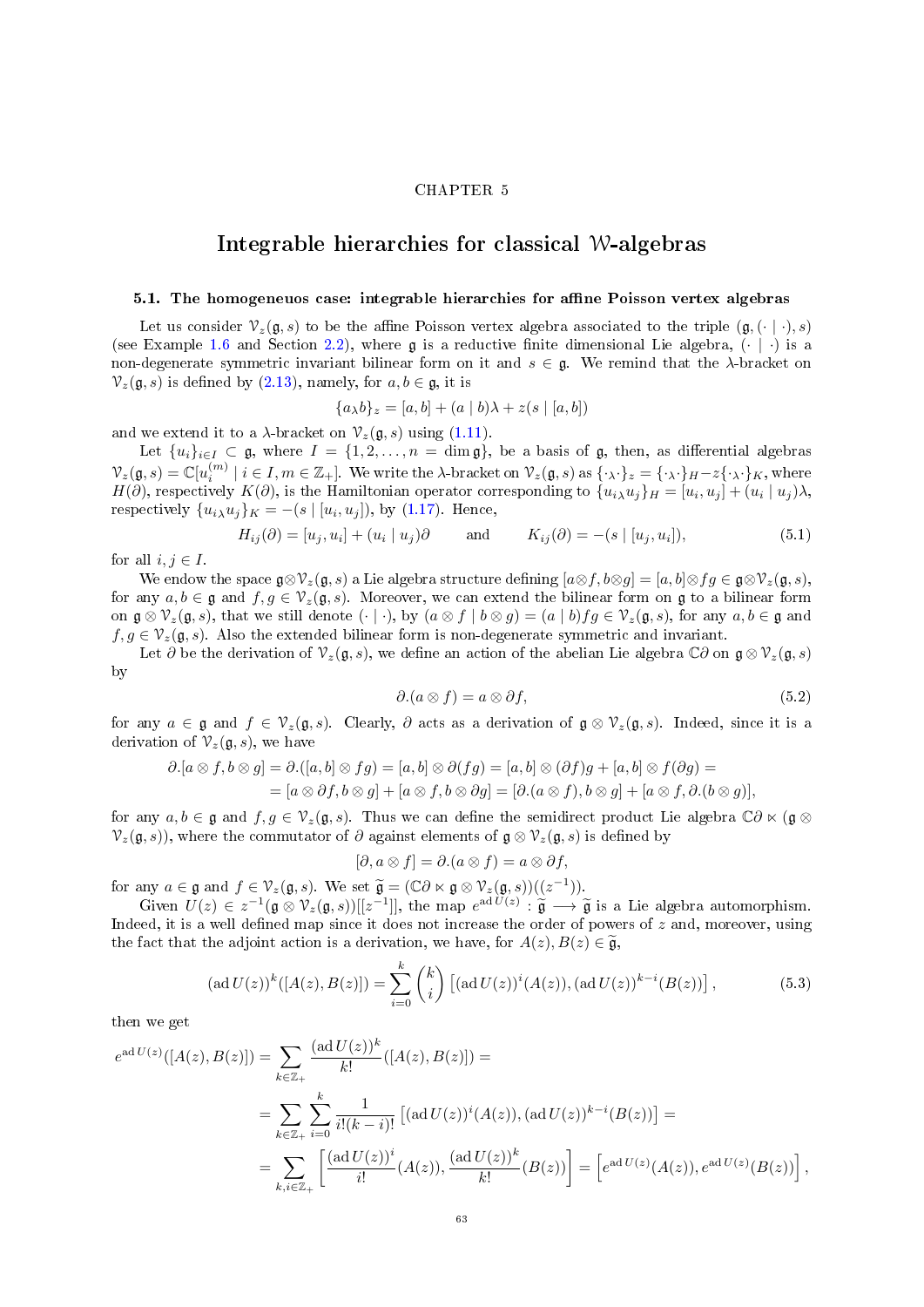for any  $A(z), B(z) \in \tilde{\mathfrak{g}}$ , thus proving that  $e^{ad U(z)}$  is a Lie algebra homomorphism. Clearly, its inverse<br>is given by  $e^{-ad U(z)}$ . By Campbell Hausdorff formula [92], it follows that automorphisms of this type is given by  $e^{-ad U(z)}$ . By Campbell-Hausdorff formula [\[23\]](#page-88-5), it follows that automorphisms of this type form a group.

Let  $\{u^i\}_{i\in I}\subset\mathfrak{g}$  be the dual basis with respect to the bilinear form  $(\cdot\mid\cdot)$ . We consider the following identifications

<span id="page-67-0"></span>
$$
\mathcal{V}_z(\mathfrak{g}, s)^{\oplus I} \stackrel{\sim}{\longrightarrow} \mathfrak{g} \otimes \mathcal{V}_z(\mathfrak{g}, s)
$$
  

$$
F = (F_i)_{i \in I} \longrightarrow \underline{F} = \sum_{i \in I} u_i \otimes F_i
$$
 (5.4)

and

<span id="page-67-1"></span>
$$
\mathcal{V}_z(\mathfrak{g}, s)^I \xrightarrow{\sim} \mathfrak{g} \otimes \mathcal{V}_z(\mathfrak{g}, s)
$$
  
\n
$$
P = (P_i)_{i \in I} \longrightarrow \overline{P} = \sum_{i \in I} u^i \otimes P_i.
$$
\n(5.5)

We can define a pairing  $(\cdot, \cdot) : \mathfrak{g} \otimes \mathcal{V}_z(\mathfrak{g}, s) \times \mathfrak{g} \otimes \mathcal{V}_z(\mathfrak{g}, s) \longrightarrow \mathcal{V}_z(\mathfrak{g}, s) / \partial \mathcal{V}_z(\mathfrak{g}, s)$ , using the bilinear form on  $\mathfrak{g} \otimes \mathcal{V}_z(\mathfrak{g},s)$ , by

$$
(a\otimes f, b\otimes g)=\int (a\otimes f\mid b\otimes g)=\int (a\mid b)fg,
$$

for any  $a, b \in \mathfrak{g}$  and  $f, g \in \mathcal{V}_z(\mathfrak{g}, s)$ . Using integration by parts and  $(5.2)$ , we have  $(\partial \mathfrak{g}, (\mathfrak{a} \otimes f), \mathfrak{b} \otimes g) =$  $-(a \otimes f, \partial.(b \otimes g))$ . By identifications [\(5.4\)](#page-67-0) and [\(5.5\)](#page-67-1), we note that

$$
(\underline{F}, \overline{P}) = \int (\underline{F} | \overline{P}) = \int \sum_{i,j \in I} (u_i | u^j) F_i P_j = \int \sum_{i \in I} F_i P_i,
$$
\n(5.6)

which coincides with [\(1.3\)](#page-9-1). Thus, if  $f \in \mathcal{V}_z(\mathfrak{g}, s)$ , then, using [\(5.4\)](#page-67-0), its variational derivative is identified with

$$
\frac{\delta f}{\delta u} = \sum_{i=1}^n u_i \otimes \frac{\delta f}{\delta u_i} \in \mathfrak{g} \otimes \mathcal{V}_z(\mathfrak{g},s).
$$

In the sequel, when it is clear from the contest, we will denote this element simply by  $\frac{\delta f}{\delta u}$ .

We set  $u = \sum_{i \in I} u^i \otimes u_i \in \mathfrak{g} \otimes \mathcal{V}_z(\mathfrak{g}, s)$  and define

$$
L(z) = \partial + u + zs \otimes 1 \in \widetilde{\mathfrak{g}}.
$$

<span id="page-67-3"></span>**Proposition 5.1.** If  $F = (F_i)_{i \in I} \in \mathcal{V}_z(\mathfrak{g}, s)^{\oplus I}$ , then

<span id="page-67-2"></span>
$$
\overline{(H(\partial)-zK(\partial))F}=[L(z),\underline{F}].
$$

PROOF. By  $(5.5)$ , we have

$$
\overline{(H(\partial)-zK(\partial))F}=\sum_{i\in I}u^i\otimes((H(\partial)-zK(\partial))F)_i.
$$

On the other hand, given an element  $A \in \mathfrak{g} \otimes \mathcal{V}_z(\mathfrak{g},s)$  we can write it uniquely as  $A = \sum_{i \in I} u^i \otimes (A \mid s)$  $u_i \otimes 1$ ). Indeed, since  $\{u^i\}_{i\in I}$  is a basis of  $\mathfrak{g}$ , we can write  $A = \sum_{i\in I} u^i \otimes c_i$ , with  $c_i \in \mathcal{V}_z(\mathfrak{g}, s)$ . Then  $(A \mid u_i \otimes 1) = \sum_{j \in I} (u^j \otimes c_j \mid u_i \otimes 1) = \sum_{j \in I} (u^j \mid u_i)c_j = c_i$ . It follows that the proposition is proved if we show that

$$
((H(\partial)-zK(\partial))F)_i = ([L(z), \underline{F}] \mid u_i \otimes 1).
$$
\n
$$
(5.7)
$$

Using  $(5.1)$ , the left hand side of  $(5.7)$  is

$$
((H(\partial)-zK(\partial))F)_i = \sum_{j\in I} (H_{ij}(\partial)-zK_{ij}(\partial))F_j = \sum_{j\in I} ((u_i \mid u_j)F'_j + [u_j, u_i]F_j + z(s \mid [u_j, u_i])F_j).
$$

On the other hand we have

$$
[L(z), \underline{F}] = \sum_{j \in I} [\partial + u + zs \otimes 1, u_j \otimes F_j] = \sum_{j \in I} \left( u_j \otimes F'_j + \sum_{k \in I} [u^k, u_j] \otimes u_k F_j + z[s, u_j] \otimes F_j \right).
$$

Taking the scalar product of this term with  $u_i \otimes 1$  gives the right hand side of [\(5.7\)](#page-67-2). We get

$$
([L(z), \underline{F}] | u_i \otimes 1) = \sum_{j \in I} \left( (u_j | u_i) F'_j + \sum_{k \in I} ([u^k, u_j] | u_i) u_k F_j + z([s, u_j] | u_i) F_j \right).
$$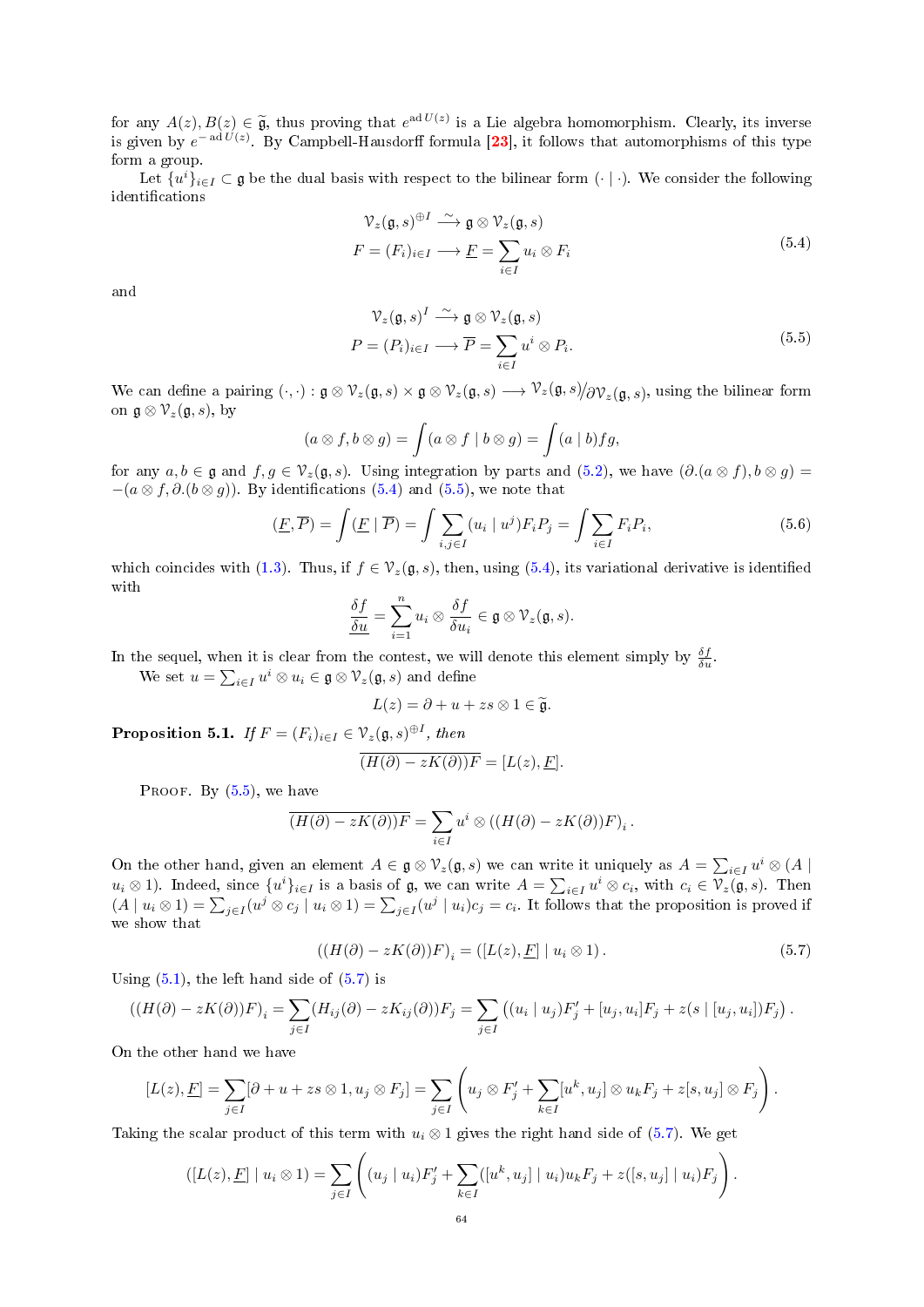Using the invariance of the bilinear form we have  $\sum_{k\in I}([u^k,u_j]\mid u_i)u_k=\sum_{k\in I}(u^k\mid [u_j,u_i])u_k=[u_j,u_i]$ and  $([s, u_j] | u_i) = (s | [u_j, u_i])$  and by symmetry,  $(u_i | u_j) = (u_j | u_i)$ , proving that left hand side and right hand side of  $(5.7)$  are equal.

Let us assume  $s \in \mathfrak{g}$  be a semisimple element with nontrivial adjoint action and denote by  $\mathfrak{h} = \ker ad s$ . Then,

<span id="page-68-1"></span>
$$
\mathfrak{g} = \mathfrak{h} \oplus \text{im ad } s. \tag{5.8}
$$

Moreover, im ad  $s = \mathfrak{h}^{\perp}$ . Indeed, by invariance of the bilinear form, im ad  $s \subset \mathfrak{h}^{\perp}$ . On the other hand, if  $b \in \mathfrak{g}$  is such that  $(a | b) = 0$  for all  $a \in \mathfrak{h}$  and we write  $b = b_{\mathfrak{h}} + b'$ , with  $b' \in \text{im} \text{ ad } s$ , then, since im ad  $s \subset \mathfrak{h}^{\perp}$ , we have  $(a | b_{\mathfrak{h}}) = 0$ . This forces  $b_{\mathfrak{h}} = 0$ , since the bilinear form is non-degenerate and proves the equality.

According to the discussion in Section [1.3,](#page-14-0) to find an integrable hierarchy of equations  $\frac{du}{dt_k}$  $\{\int f_k, u\}_H$  and the associated infinite sequence of integrals of motions  $\int f_k, k \in \mathbb{Z}_+$ , we need to find an infinite  $(H, K)$ -sequence  $\{F_n\}_{n\in\mathbb{Z}_+}\subset\mathcal{V}_z(\mathfrak{g}, s)^{\otimes I}$  and prove that each  $F_n$  is exact. This means that we need to solve two problems. First, we need to find  $F(z) \in \mathcal{V}_z(\mathfrak{g},s)^{\otimes I}[[z^{-1}]]$  such that  $(1.22)$  holds. Then, we need to find  $\int f(z) \in (\mathcal{V}_z(\mathfrak{g}, s) / \partial \mathcal{V}_z(\mathfrak{g}, s))[[z^{-1}]]$  such that  $F(z) = \frac{\delta f(z)}{\delta u}$ .

By identifications [\(5.4\)](#page-67-0), [\(5.5\)](#page-67-1) and Proposition [5.1,](#page-67-3) the first problem is equivalent to find  $F(z) \in$  $(\mathfrak{g} \otimes \mathcal{V}_z(\mathfrak{g}, s))[[z^{-1}]]$  such that  $[L(z), F(z)] = 0$  and  $[s \otimes 1, F_0] = 0$ , namely  $F_0 \in \mathfrak{h} \otimes \mathcal{V}_z(\mathfrak{g}, s)$ . The explicit descripition of all series commuting with  $L(z)$  is given by the following proposition due to Drinfeld and Sokolov ([\[12,](#page-88-4) Proposition 4.1]).

<span id="page-68-2"></span>**Proposition 5.2.** There exists a formal series  $U(z) \in z^{-1}$   $(\mathfrak{g} \otimes \mathcal{V}_z(\mathfrak{g}, s))$  [[ $z^{-1}$ ]] such that

<span id="page-68-0"></span>
$$
L_0(z) = e^{ad U(z)} (L(z)) = \partial + zs \otimes 1 + h(z),
$$
\n(5.9)

with  $h(z) \in (\mathfrak{h} \otimes \mathcal{V}_z(\mathfrak{g},s))$  [[ $z^{-1}$ ]]. The automorphism  $e^{\mathrm{ad} U(z)}$  is defined uniquely up to multiplication on the left by automorphisms of the form  $e^{ad S(z)}$ , where  $S(z) \in z^{-1}$  ( $\mathfrak{h} \otimes \mathcal{V}_z(\mathfrak{g},s))[[z^{-1}]]$  and it is possible to choose  $U(z)$  uniquely if we require  $U(z) \in z^{-1}$   $(\mathfrak{h}^{\perp} \otimes \mathcal{V}_z(\mathfrak{g},s))$   $[[z^{-1}]]$ .

PROOF. Writing  $U(z) = \sum_{i \geq 1} U_i z^{-i}$ , with  $U_i \in \mathfrak{g} \otimes \mathcal{V}_z(\mathfrak{g}, s)$ , and equating coefficients of  $z^{-i}$  in both sides of [\(5.9\)](#page-68-0), we find that  $h_i+[s\ddot{\otimes}1, U_{i+1}]$  can be expressed in terms of  $U_1, U_2, \ldots, U_i$  and  $h_0, h_1, \ldots, h_{i-1}$ . For example, equating the costant term in [\(5.9\)](#page-68-0) gives the relation  $h_0 + [s \otimes 1, U_1] = u$ , while, equating the coefficients of  $z^{-1}$ , gives the relation  $h_1 + [s \otimes 1, U_2] = -U'_1 + [U_1, u] + \frac{1}{2}[U_1, [U_1, s \otimes 1]]$  and so on. Let say  $h_i + [s \otimes 1, U_{i+1}] = A \in \mathfrak{g} \otimes \mathcal{V}_z(\mathfrak{g}, s)$ , where, as already pointed out, we explicitly know A. By [\(5.8\)](#page-68-1), we can write in a unique way  $A = A_{\mathfrak{h}} + A_{\mathfrak{h}^{\perp}}$ , where  $A_{\mathfrak{h}} \in \mathfrak{h} \otimes \mathcal{V}_z(\mathfrak{g}, s)$  and  $A_{\mathfrak{h}^{\perp}} \in \mathfrak{h}^{\perp} \otimes \mathcal{V}_z(\mathfrak{g}, s)$ . Hence, we get  $h_i = A_{\mathfrak{h}}$  and  $U_{i+1} = (ad(s \otimes 1))^{-1}(A_{\mathfrak{h}^\perp})$ . Since the restriction of ads to  $\mathfrak{h}^\perp$  is an isomorphism, we can determime uniquely  $U_{i+1} \in \mathfrak{h}^\perp \otimes \mathcal{V}_z(\mathfrak{g},s)$ . Therefore, we can uniquely determine  $h(z) \in (\mathfrak{h} \otimes \mathcal{V}_z(\mathfrak{g},s))[[z^{-1}]]$  and  $U(z) \in z^{-1}(\mathfrak{h}^{\perp} \otimes \mathcal{V}_z(\mathfrak{g},s))[[z^{-1}]].$ 

Let  $\widetilde{U}(z) \in z^{-1}(\mathfrak{g} \otimes \mathcal{V}_z(\mathfrak{g},s))[[z^{-1}]]$  be such that  $e^{\mathrm{ad} U(z)}(L(z)) = \widetilde{L}_0(z)$ , where  $\widetilde{L}_0(z)$  is of the same type of [\(5.9\)](#page-68-0), namely,  $\widetilde{L}_0(z) = \partial + zs \otimes 1 + \widetilde{h}(z)$ , with  $\widetilde{h}(z) \in (\mathfrak{h} \otimes \mathcal{V}_z(\mathfrak{g}, s))[[z^{-1}]]$ . Since these automorphisms form a group, there exists  $S(z) \in z^{-1}(\mathfrak{g} \otimes \mathcal{V}_z(\mathfrak{g},s))[[z^{-1}]]$  such taht  $e^{\mathrm{ad} U(z)}e^{-\mathrm{ad} U(z)}$  $e^{ad S(z)}$ . Equating coefficients of powers of  $z^{-i}$  in the expression  $e^{ad S(z)}(L_0(z)) = \tilde{L}_0(z)$ , we have that  $S(z) \in (\mathfrak{h} \otimes \mathcal{V}_z(\mathfrak{g}, s))[[z^{-1}]]$ , since both coefficients of  $L_0(z)$  and  $\tilde{L}_0(z)$  lie in  $(\mathfrak{h} \otimes \mathcal{V}_z(\mathfrak{g}, s))[[z^{-1}]]$  and  $[s \otimes 1, \mathfrak{h}^{\perp}] \subset \mathfrak{h}$ <sup>⊥</sup>.

Let  $a \in \mathfrak{Z}(\mathfrak{h}) = \{a \in \mathfrak{h} \mid [a, b] = 0, \text{ for all } b \in \mathfrak{h}\}\$  (note that  $\mathfrak{Z}(\mathfrak{h}) \neq (0), \text{ since } s \in \mathfrak{Z}(\mathfrak{h})\)$ , but  $a \notin \mathfrak{Z}(\mathfrak{g})$ , and set  $F(z) = e^{-ad U(z)} (a \otimes 1)$ , where  $U(z)$  is the same as in Proposition [5.9.](#page-68-0)  $F(z)$  does not depend on the choice of  $U(z)$ . Indeed, by Proposition [5.2,](#page-68-2) if we choose another series  $\tilde{U}(z)$  such that [\(5.9\)](#page-68-0) holds, then  $\widetilde{F}(z) = e^{-ad U(z)}(a \otimes 1) = e^{-ad U(z)}e^{-ad S(z)}(a \otimes 1) = e^{ad U(z)}(a \otimes 1) = F(z)$ , since  $a \in \mathfrak{Z}(\mathfrak{h})$ .

Since  $e^{-ad U(z)}$  is an automorphism for  $\tilde{\mathfrak{g}}$  and  $a \otimes 1$  commutes with  $L_0(z)$ , we get, as desired,  $[L(z), F(z)] = e^{-ad U(z)} ([L_0(z), a \otimes 1]) = 0$ . Moreover,  $F_0 = a \otimes 1 \in \mathfrak{h} \otimes \mathcal{V}_z(\mathfrak{g}, s)$ .

Finally, we set  $\int f(z) = \int (a \otimes 1 \mid h(z)) \in (\mathcal{V}(\mathfrak{g})/\partial \mathcal{V}_z(\mathfrak{g}, s))[[z^{-1}]].$ 

Proposition 5.3. We have

$$
\frac{\delta f(z)}{\delta u} = e^{-ad U(z)} (a \otimes 1) = F(z). \tag{5.10}
$$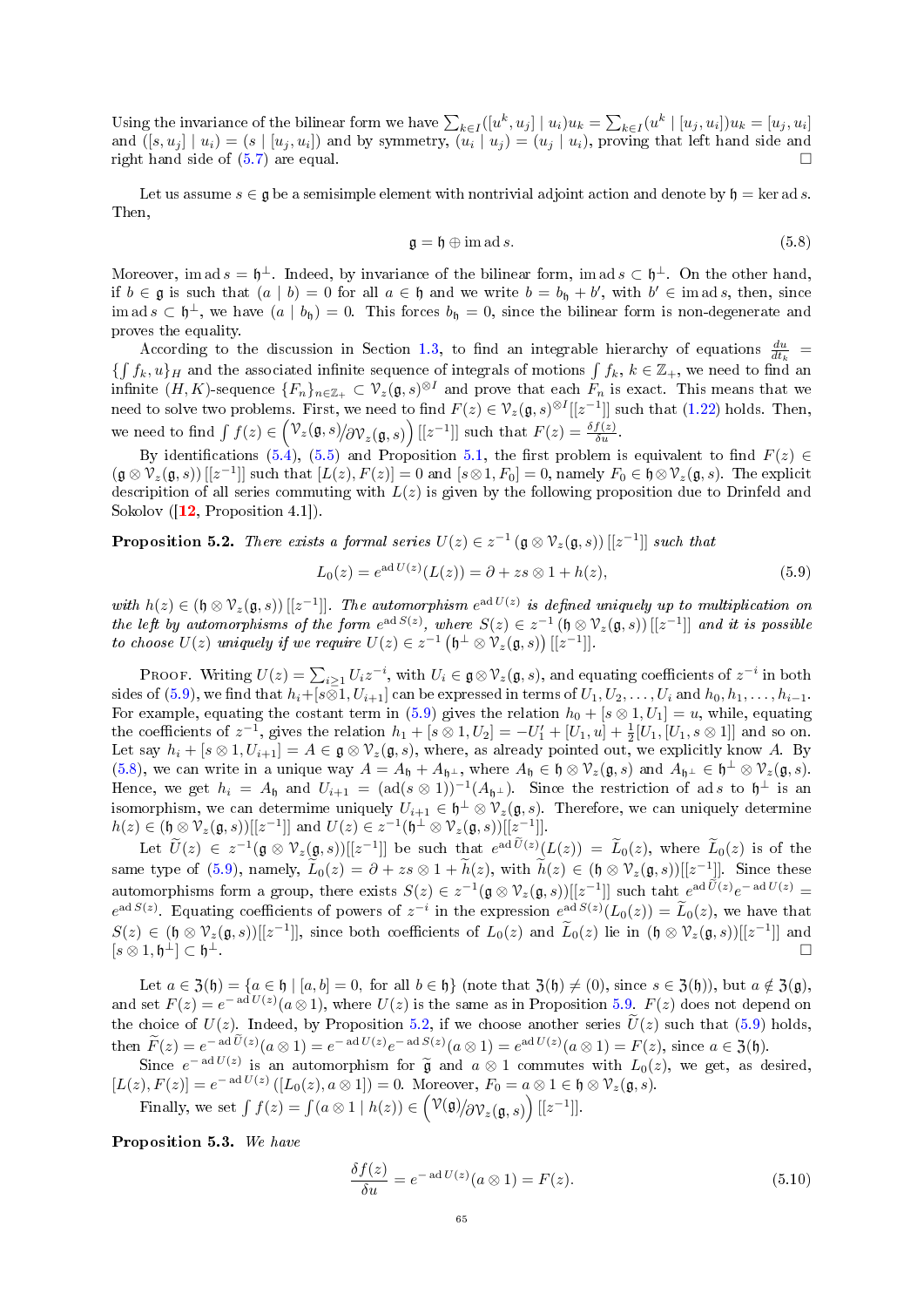PROOF. We recall that, by  $(5.4)$ ,

$$
\frac{\delta f(z)}{\delta u} = \sum_{i \in I} u_i \otimes \frac{\delta f(z)}{\delta u_i} \in (\mathfrak{g} \otimes \mathcal{V}_z(\mathfrak{g}, s))[[z^{-1}]],
$$

where  $\frac{\delta f(z)}{\delta u_i} = \sum_{m \in \mathbb{Z}_+} (-\partial)^m \frac{\partial f(z)}{\partial u_i^{(m)}}$  $\frac{\partial f(z)}{\partial u_i^{(m)}}$ , for all  $i \in I$ . We start computing the partial derivatives. First we note that we can extend in a natural way the partial derivatives  $\frac{\partial}{\partial u_i^{(m)}}$  of  $\mathcal{V}_z(\mathfrak{g},s)$  to linear maps, which by abuse of notation we denote in the same way,  $\frac{\partial}{\partial u_i^{(m)}} : \mathfrak{g} \otimes \mathcal{V}_z(\mathfrak{g}, s) \longrightarrow \mathfrak{g} \otimes \mathcal{V}_z(\mathfrak{g}, s)$  by

$$
\frac{\partial}{\partial u_i^{(m)}}(a\otimes f)=a\otimes \frac{\partial f}{\partial u_i^{(m)}},
$$

for all  $a \in \mathfrak{g}, f \in \mathcal{V}_z(\mathfrak{g}, s)$  and  $i \in I, m \in \mathbb{Z}_+$ . These linear maps are still derivations. Furthermore, we can extend them to the whole  $\widetilde{\mathfrak{g}},$  defining  $\frac{\partial}{\partial u_i^{(m)}}(\partial) = 0$ .

We have, for all  $i \in I$  and  $m \in \mathbb{Z}_+$ ,

<span id="page-69-0"></span>
$$
\frac{\partial f(z)}{\partial u_i^{(m)}} = \frac{\partial}{\partial u_i^{(m)}} (a \otimes 1 \mid h(z)) = \left( a \otimes 1 \middle| \frac{\partial h(z)}{\partial u_i^{(m)}} \right),
$$

since partial derivatives act as derivations of the bilinear form (indeed they act only on the right term in the tensor product  $\mathfrak{g} \otimes \mathcal{V}_z(\mathfrak{g},s)$ ). By [\(5.9\)](#page-68-0), we can write  $h(z) = e^{\mathrm{ad}\,U(z)}(L(z)) - \partial - zs \otimes 1$ . Hence,

$$
\frac{\partial h(z)}{\partial u_i^{(m)}} = \frac{\partial e^{\text{ad }U(z)}(L(z))}{\partial u_i^{(m)}} = \frac{\partial}{\partial u_i^{(m)}} \left( \sum_{k \in \mathbb{Z}_+} \frac{(\text{ad }U(z))^k}{k!} (L(z)) \right) =
$$
\n
$$
= \frac{\partial L(z)}{\partial u_i^{(m)}} + \frac{\partial}{\partial u_i^{(m)}} \left( \sum_{k \ge 1} \frac{(\text{ad }U(z))^k}{k!} (L(z)) \right).
$$
\n(5.11)

We note that

<span id="page-69-2"></span>
$$
\frac{\partial L(z)}{\partial u_i^{(m)}} = \frac{\partial u}{\partial u_i^{(m)}} = \sum_{j \in I} \frac{\partial}{\partial u_i^{(m)}} (u^j \otimes u_j) = \sum_{j \in I} u^j \otimes \frac{\partial u_j}{\partial u_i^{(m)}} = \delta_{m0} u^i \otimes 1. \tag{5.12}
$$

Furthermore, let us write  $L(z) = \partial + A(z)$ , where  $A(z) = u + zs \otimes 1$ , then we can write

$$
\frac{\partial}{\partial u_i^{(m)}} \left( \sum_{k \ge 1} \frac{(\text{ad } U(z))^k}{k!} (L(z)) \right) = \frac{\partial}{\partial u_i^{(m)}} \left( \sum_{k \ge 1} \frac{(\text{ad } U(z))^k}{k!} (\partial) \right) + \frac{\partial}{\partial u_i^{(m)}} \left( \sum_{k \ge 1} \frac{(\text{ad } U(z))^k}{k!} (A(z)) \right).
$$

Since partial derivatives act only on the right of the tensor product  $\mathfrak{g} \otimes \mathcal{V}_z(\mathfrak{g},s)$ , they are derivations of the Lie bracket on  $\mathfrak{g} \otimes \mathcal{V}_z(\mathfrak{g},s)$ . Hence,

$$
\frac{\partial}{\partial u_i^{(m)}} \left( \sum_{k \ge 1} \frac{(\text{ad } U(z))^k}{k!} (A(z)) \right) = \sum_{k \ge 1} \sum_{i=0}^{k-1} \frac{1}{k!} (\text{ad } U(z))^i \frac{\partial \text{ad } U(z)}{\partial u_i^{(m)}} (\text{ad } U(z))^{k-i-1} (L(z)) \n+ \sum_{k \ge 1} \frac{(\text{ad } U(z))^k}{k!} \left( \frac{\partial A(z)}{\partial u_i^{(m)}} \right) = \n= \sum_{k \ge 1} \sum_{i=0}^{k-1} \frac{1}{k!} (\text{ad } U(z))^i \frac{\partial \text{ad } U(z)}{\partial u_i^{(m)}} (\text{ad } U(z))^{k-i-1} (L(z)) + \sum_{k \ge 1} \frac{(\text{ad } U(z))^k}{k!} (\delta_{m,0} u^i \otimes 1),
$$
\n(5.13)

where  $\frac{\partial A(z)}{\partial u_i^{(m)}} = \delta_{m0} u^i \otimes 1$  by [\(5.12\)](#page-69-0).

We claim that

$$
\frac{\partial}{\partial u_i^{(m)}} (\mathrm{ad}\, U(z))^k(\partial) = \sum_{i=0}^{k-1} (\mathrm{ad}\, U(z))^i \frac{\partial \mathrm{ad}\, U(z)}{\partial u_i^{(m)}} (\mathrm{ad}\, U(z))^{k-i-1}(\partial) - (\mathrm{ad}\, U(z))^{k-1} \left( \frac{\partial U(z)}{\partial u_i^{(m-1)}} \right), \quad (5.14)
$$

for any  $k > 1$ . We prove formula [\(5.14\)](#page-69-1) by induction on k. For  $k = 1$ , using [\(1.1\)](#page-8-0), we have

<span id="page-69-1"></span>
$$
\frac{\partial}{\partial u_i^{(m)}}[U(z),\partial] = -\frac{\partial}{\partial u_i^{(m)}}(\partial U(z)) = -\partial \left(\frac{\partial U(z)}{\partial u_i^{(m)}}\right) - \frac{\partial U(z)}{\partial u_i^{(m-1)}} = \text{ad}\left(\frac{\partial U(z)}{\partial u_i^{(m)}}\right) - \frac{\partial U(z)}{\partial u_i^{(m-1)}}.
$$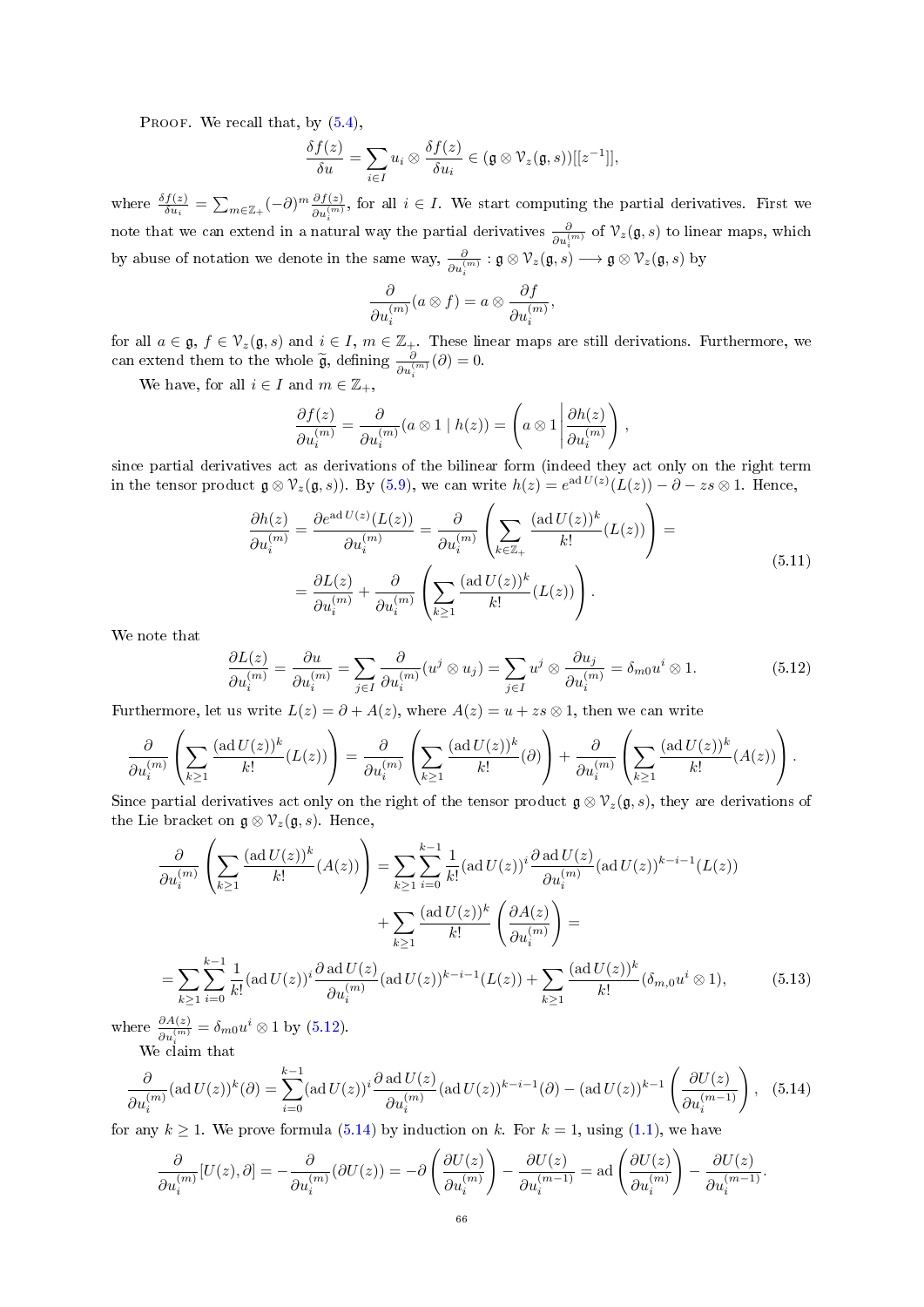Let us assume that  $(5.14)$  holds for  $k > 1$  and prove it for  $k + 1$ . We have, using the fact that partial derivatives are derivations for the Lie bracket in  $\mathfrak{g} \otimes \mathcal{V}_z(\mathfrak{g},s)$  and inductive assumption,

$$
\frac{\partial}{\partial u_i^{(m)}} (\text{ad}\, U(z))^{k+1}(\partial) = \frac{\partial}{\partial u_i^{(m)}} [U(z), \text{ad}\, U(z)^k(\partial)] = \left[ \frac{\partial U(z)}{\partial u_i^{(m)}}, (\text{ad}\, U(z))^k(\partial) \right]
$$

$$
+ \left[ U(z), \frac{\partial}{\partial u_i^{(m)}} (\text{ad}\, U(z))^k(\partial) \right] = \text{ad}\, \frac{\partial U(z)}{\partial u_i^{(m)}} (\text{ad}\, U(z))^k(\partial)
$$

$$
+ \text{ad}\, U(z) \sum_{i=0}^{k-1} (\text{ad}\, U(z))^i \frac{\partial \text{ad}\, U(z)}{\partial u_i^{(m)}} (\text{ad}\, U(z))^{k-i-1}(\partial) - (\text{ad}\, U(z))^k \left( \frac{\partial U(z)}{\partial u_i^{(m-1)}} \right) =
$$

$$
\sum_{i=0}^k (\text{ad}\, U(z))^i \frac{\partial \text{ad}\, U(z)}{\partial u_i^{(m)}} (\text{ad}\, U(z))^{k-i}(\partial) - (\text{ad}\, U(z))^k \left( \frac{\partial U(z)}{\partial u_i^{(m-1)}} \right).
$$

We can substitute  $(5.13)$  and  $(5.14)$  in  $(5.12)$  and get

$$
\frac{\partial h(z)}{\partial u_i^{(m)}} = \sum_{k\geq 1} \sum_{i=0}^{k-1} \frac{1}{k!} (\operatorname{ad} U(z))^i \operatorname{ad} \frac{\partial U(z)}{\partial u_i^{(m)}} (\operatorname{ad} U(z))^{k-i-1} (L(z)) - \sum_{k\in\mathbb{Z}_+} \frac{(\operatorname{ad} U(z))^k}{(k+1)!} \left( \frac{\partial U(z)}{\partial u_i^{(m-1)}} \right)
$$
  
+  $\delta_{m0} e^{\operatorname{ad} U(z)} (u^i \otimes 1).$ 

We set

<span id="page-70-0"></span>
$$
A_{i,m}(z) = \sum_{k \in \mathbb{Z}_+} \frac{(\text{ad }U(z))^k}{(k+1)!} \left( \frac{\partial U(z)}{\partial u_i^{(m)}} \right),
$$

for any  $i \in I$  and  $m \in \mathbb{Z}_+$ , then we can rewrite

$$
\frac{\partial h(z)}{\partial u_i^{(m)}} = [A_{i,m}(z), L_0(z)] + \delta_{m0} e^{\text{ad }U(z)} (u^i \otimes 1) - A_{i,m-1}(z). \tag{5.15}
$$

Indeed,

$$
\sum_{0 \le i \le k} \frac{1}{(k+1)!} (\operatorname{ad} U(z))^i \left( \operatorname{ad} \frac{\partial U(z)}{\partial u_i^{(m)}} \right) (\operatorname{ad} U(z))^{k-i} (L(z)) =
$$
\n
$$
= \sum_{h,i \in \mathbb{Z}_+} \frac{1}{(h+i+1)!} (\operatorname{ad} U(z))^i \left( \operatorname{ad} \frac{\partial U(z)}{\partial u_i^{(m)}} \right) (\operatorname{ad} U(z))^h (L(z)) =
$$
\n
$$
= \sum_{h,i \in \mathbb{Z}_+} \frac{1}{(h+i+1)!} (\operatorname{ad} U(z)) \left[ \frac{\partial U(z)}{\partial u_i^{(m)}}, (\operatorname{ad} U(z))^h (L(z)) \right].
$$

Using [\(5.3\)](#page-66-3), we rewrite the above expression as

$$
\sum_{\substack{h \in \mathbb{Z}_+ \\ 0 \le k \le i}} \binom{i}{k} \frac{1}{(h+i+1)!} \left[ (\operatorname{ad} U(z))^k \left( \frac{\partial U(z)}{\partial u_i^{(m)}} \right), (\operatorname{ad} U(z))^{h+i-k} (L(z)) \right] =
$$
\n
$$
= \sum_{k,l \in \mathbb{Z}_+} \sum_{i=k}^{l+k} \binom{i}{k} \frac{1}{\binom{k+l+1}{k+1}} \left[ \frac{(\operatorname{ad} U(z))^k}{(k+1)!} \left( \frac{\partial U(z)}{\partial u_i^{(m)}} \right), \frac{(\operatorname{ad} U(z))^l}{l!} \right] = [A_{i,m}(z), L_0(z)],
$$

where, in the last equality, we used Lemma [B.3](#page-85-0) to show that  $\sum_{i=k}^{l+k} {i \choose k} = {k+l+1 \choose k+1}$ . By [\(5.15\)](#page-70-0), for all  $i \in I$ , we get

$$
\frac{\delta f(z)}{\delta u} = \sum_{m \in \mathbb{Z}_+} (-\partial)^m \left( a \otimes 1 \left| [A_{i,m}(z), L_0(z)] + \delta_{m0} e^{ad U(z)} (u^i \otimes 1) - A_{i,m-1}(z) \right. \right)
$$

By invariance of the bilinear form

 $(a \otimes 1 | [A_{i,m}(z), L_0(z)]) = ([zs \otimes 1 + h(z), a \otimes 1] | A_{i,m}) + (a \otimes 1 | [A_{i,m}, \partial]) = -(a \otimes 1 | \partial A_{i,m}),$ since  $a \in \mathfrak{Z}(\mathfrak{h})$ . Finally, it follows that

$$
\frac{\delta f(z)}{\delta u_i} = \left( a \otimes 1 \left| e^{ad U(z)} (u^i \otimes 1) \right. \right) + \sum_{m \in \mathbb{Z}_+} (-\partial)^m (a \otimes 1 \left| \partial A_{i,m} - A_{i,m-1} \right) = \left( e^{-ad U(z)} (a \otimes 1) \right| u^i \otimes 1 \right),
$$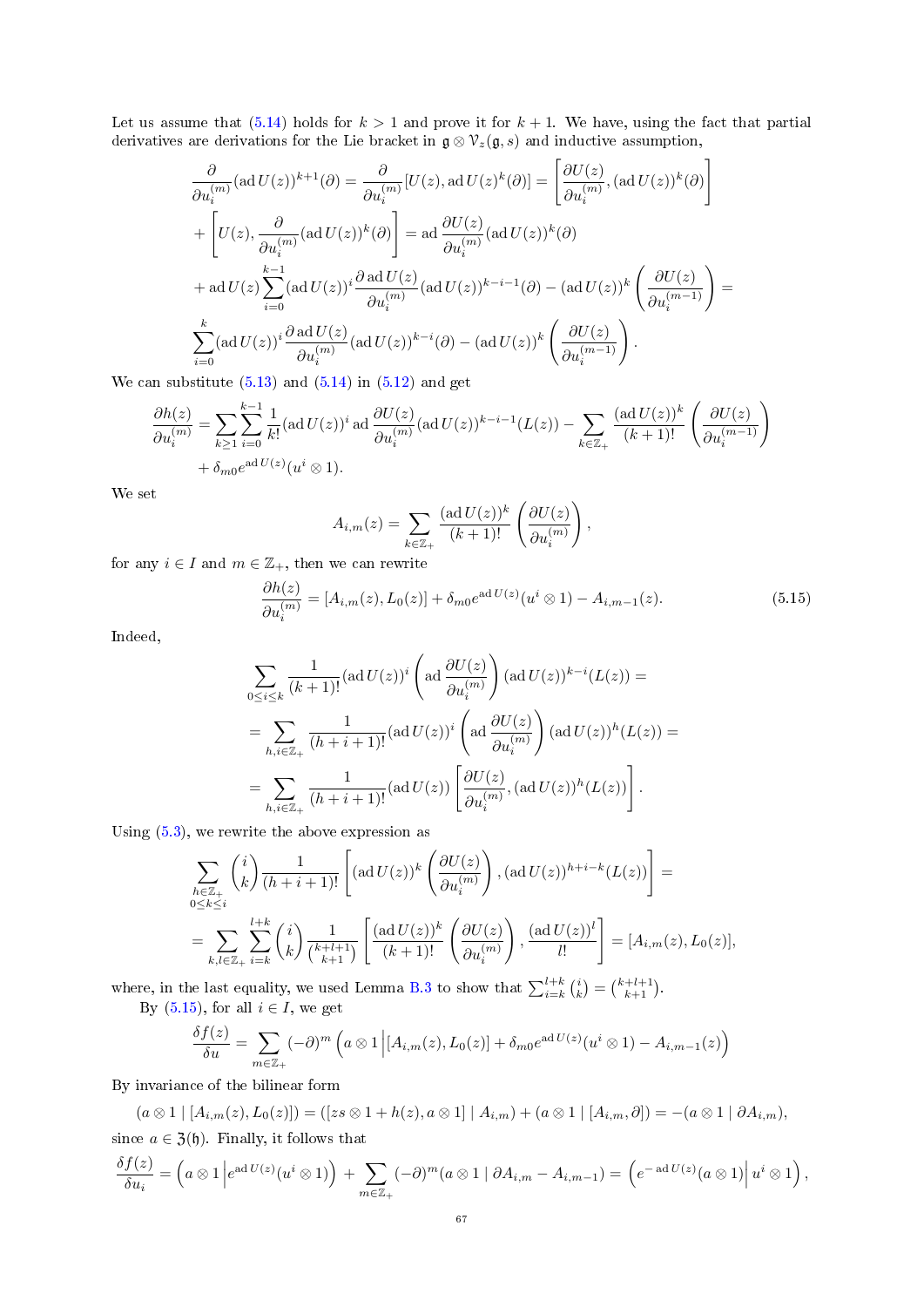where in the last equality we used the invariance of the bilinear from to bring the exponential of the adjoint action on the left. Hence,

$$
\frac{\delta f(z)}{\delta u} = \sum_{i \in I} u_i \otimes \left( e^{-ad U(z)} (a \otimes 1) \middle| u^i \otimes 1 \right) = e^{-ad U(z)} (a \otimes 1).
$$

<span id="page-71-0"></span>**Remark 5.4.** Since  $F(z)$  does not depend on the choice of  $U(z)$ , then  $\frac{\delta f(z)}{\delta u}$  does not depend on the choice of  $U(z)$  too. This means that, if  $\tilde{f}(z) = (a \otimes 1 \mid \tilde{h}(z))$ , where  $\tilde{h}(z)$  is determined by  $e^{ad U(z)}(L(z)) = \tilde{L}_0(z)$ (see Proposition [5.2\)](#page-68-2), then  $f(z)$  and  $\tilde{f}(z)$  differ by a total derivative. In particular, if h is abelian, this is the case, for example, when  $s \in \mathfrak{g}$  is regular semisimple, then, by Proposition [5.2,](#page-68-2)  $e^{ad U(z)} =$  $e^{\operatorname{ad} S(z)}e^{\operatorname{ad} U(z)}$ , where  $S(z) \in z^{-1}(\mathfrak{h} \otimes \mathcal{V}_z(\mathfrak{g}, s))[[z^{-1}]]$ , and  $e^{\operatorname{ad} S(z)}(L_0(z)) = \widetilde{L}(z)$ , from which follows that  $h(z) - \widetilde{h}(z) = \partial S(z)$  (we always have  $h_0 = \widetilde{h}_0$  by the recursion we derived in the proof of Proposition [5.2\)](#page-68-2). We recall that a regular element s in a Lie algebra g is an element whose centralizer  $\mathfrak{g}^s = \{a \in \mathfrak{g} \mid$  $[a, s] = 0$  has minimal dimension among all centralizers of elements of g. If g is reductive and  $s \in \mathfrak{g}$  is regular, then dim  $\mathfrak{g}^s = \text{rank } \mathfrak{g}$ .

We set deg  $u_i^{(n)} = n + 1$ , for all  $i \in I$  and  $n \in \mathbb{Z}_+$ . It is clear from the recurrence we got in the proof of Proposition [5.2](#page-68-2) that  $\deg U_k = k$ , for  $k \geq 1$ , and  $\deg h_k = k + 1$ , for  $k \in \mathbb{Z}_+$ , if we require  $U(z) \in z^{-1}(\mathfrak{h}^{\perp} \otimes \mathcal{V}_z(\mathfrak{g},s))$ . It follows, by Remark [5.4,](#page-71-0) that  $f_k$ , for  $k \in \mathbb{Z}_+$  are linearly indipendent modulo total derivatives, that is,  $\int f_k$  are linearly independent for all  $k \in \mathbb{Z}_+$ .

**5.1.1. The N-waves equation.** Let us assume  $\mathfrak{g} = \mathfrak{gl}_N$  and we consider as symmetric invariant non-degenerate bilinear form the trace form. Let  $\{E_{ij}\}_{i,j=1}^N\subset\mathfrak{gl}_N$  be the set of elementary matrices (they form a basis of  $\mathfrak{gl}_N$ ) and write  $\{u_{ij}\}_{i,j=1}^N\subset\mathcal{V}_z(\mathfrak{gl}_N,s)$  when we think at them as differential variables of  $V_z(\mathfrak{gl}_N, s)$ . Thus

$$
u=\sum_{i,j=1}^N E_{ji}\otimes u_{ij}
$$

since  ${E_{ji}}_{i,j=1}^N$  is the dual basis with respect to the trace form.

We take  $s \in \mathfrak{gl}_N$  to be a regular semisimple element, namely, s is a diagonal matrix, say  $s =$  $diag(s_1,...,s_N)$ , with  $s_i \neq s_j$  for all  $1 \leq i,j \leq N$ . Then  $\mathfrak{h} = \ker \mathrm{ad} s = \mathfrak{Diag}_N$  is the Lie subalgebra of diagonal matrices in  $\mathfrak{gl}_N$ , while  $\mathfrak{h}^\perp=\text{im}\,\text{ad}\,\mathfrak{h}$  is the subspace of off-diagonal matrices in  $\mathfrak{gl}_N$ .

Let  $U \in \mathfrak{gl}_N$ , we denote by  $L_U$ , respectively  $R_U$ , the operation of multiplication on the left, respectively on the right, by U. Clearly, given  $U \in \mathfrak{gl}_N \otimes \mathcal{V}_z(\mathfrak{g}, s)$ , we can extend  $L_U$  and  $R_U$  to the space  $\mathfrak{gl}_N \otimes \mathcal{V}_z(\mathfrak{g},s)$  componentwise and, then, to  $\mathfrak{gl}_N$ . An easy computation shows that, for  $U(z) \in z^{-1}(\mathfrak{gl}_N \otimes \mathcal{V}_z(\mathfrak{g},s))[[z^{-1}]]$  and  $a \in \widetilde{\mathfrak{gl}}_N$ , we have

$$
e^{\operatorname{ad} U(z)}(a) = \sum_{k \in \mathbb{Z}_+} \frac{(\operatorname{ad} U(z))^k(a)}{k!} = \sum_{k \in \mathbb{Z}_+} \frac{(L_{U(z)} - R_{U(z)})^k(a)}{k!} = \sum_{\substack{k \in \mathbb{Z}_+ \\ 0 \le l \le k}} (-1)^{k-l} \frac{L_{U(z)}^l R_{U(z)}^{k-l}(a)}{l!(k-l)!} = \sum_{\substack{k \in \mathbb{Z}_+ \\ 0 \le l \le k}} (-1)^{l} \frac{U(z)^k a U(z)^l}{k! l!} = e^{U(z)} a e^{-U(z)},
$$
\n(5.16)

since  $L_{U(z)}$  and  $R_{U(z)}$  commute. Thus, we can set  $T(z) = e^{ad U(z)} = \mathbb{1}_N + \sum_{i \geq 1} T_i z^{-1}$  and, by Proposition [5.2,](#page-68-2) the relation  $L_0(z)T(z) = T(z)L(z)$ , allows to determine  $T(z)$  and  $h(z)$  by the recursion

$$
\begin{cases} h_0 + [s \otimes 1, T_1] = u, \\ h_n + [s \otimes 1, T_{n+1}] = T_n u - \partial T_n - \sum_{k=0}^{n-1} h_k T_{n-k}, \quad n > 0, \end{cases}
$$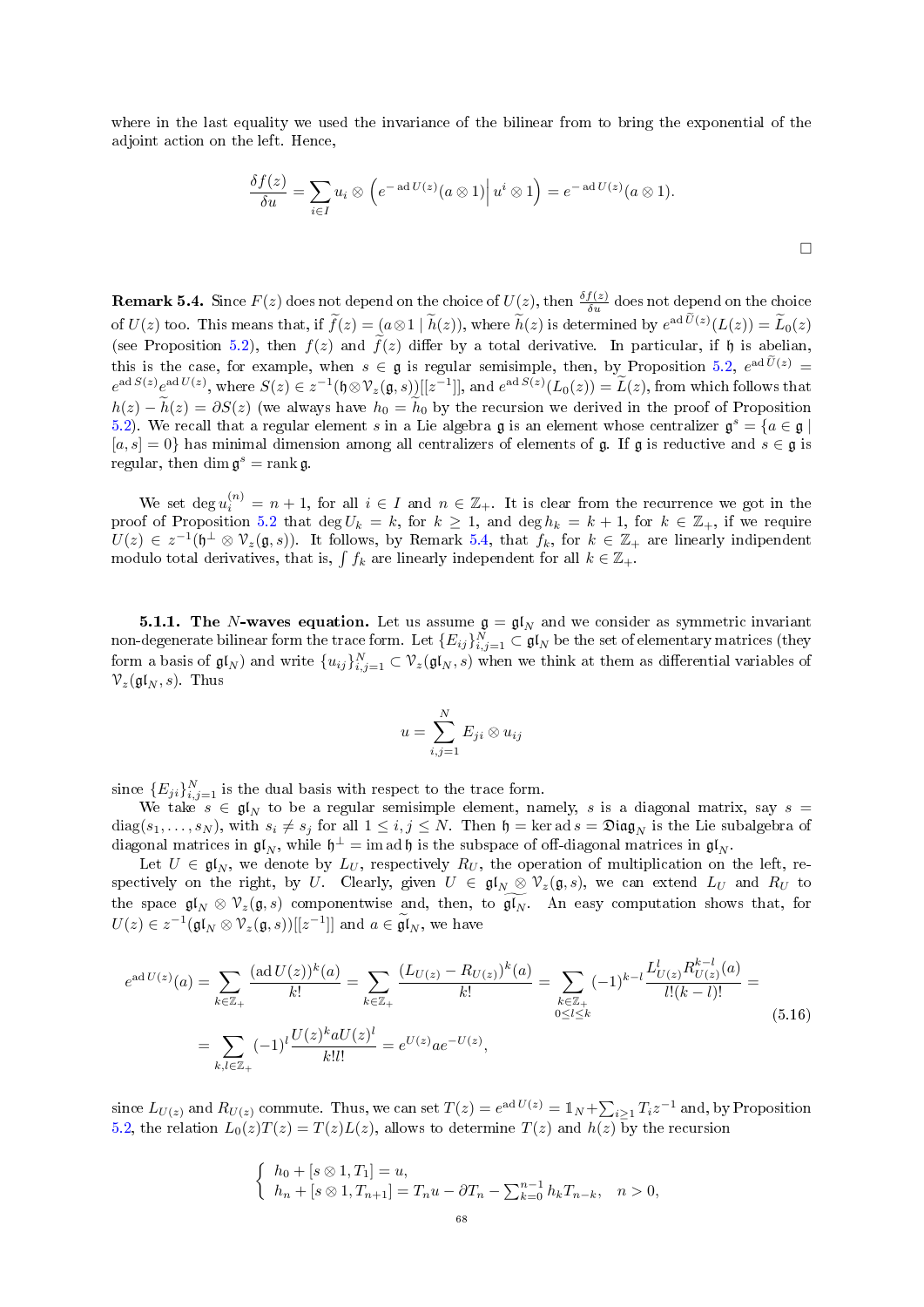from which follows that we can uniquely determine  $h(z) \in (\mathfrak{h} \otimes \mathcal{V}_z(\mathfrak{g},s))[[z^{-1}]]$  and  $T(z) \in (\mathfrak{h}^{\perp} \otimes$  $V_z(\mathfrak{g},s))[[z^{-1}]]$ . The first terms in the recursion are given by

$$
h_0 = u_{\mathfrak{h}} = \sum_{k=1}^{N} E_{kk} \otimes u_{kk},
$$
  
\n
$$
T_1 = (\text{ad}(s \otimes 1))^{-1} (u_{\mathfrak{h}^{\perp}}) = \sum_{1 \le i \neq j \le N} E_{ij} \otimes \frac{u_{ji}}{s_{ij}},
$$
  
\n
$$
h_1 = (T_1 u)_{\mathfrak{h}} = \sum_{k=1}^{N} E_{kk} \otimes \left( \sum_{\substack{i=1 \ i \neq k}}^{N} \frac{u_{ik} u_{ki}}{s_{ik}} \right),
$$
  
\n
$$
T_2 = (\text{ad}(s \otimes 1))^{-1} ((T_1 u - \partial T_1 - h_0 T_1)_{\mathfrak{h}^{\perp}}) =
$$
  
\n
$$
= \sum_{1 \le i \neq j \le N} E_{ij} \otimes \left( -\frac{u'_{ji}}{s_{ij}^2} + \sum_{\substack{k=1 \ k \neq i}}^{N} \frac{u_{jk} u_{ki}}{s_{ij} s_{ik}} \right),
$$
  
\n
$$
\frac{N}{s_{ij}} \left( -\frac{u_{ij}}{s_{ij}} + \sum_{\substack{k=1 \ k \neq i}}^{N} \frac{u_{jk} u_{ki}}{s_{ij} s_{ik}} \right),
$$

$$
h_2 = (T_2 u)_\mathfrak{h} = \sum_{k=1}^N E_{kk} \otimes \left( - \sum_{\substack{h=1 \\ h \neq k}}^N \frac{u'_{hk} u_{kh}}{s_{hk}^2} + \sum_{\substack{h,l=1 \\ h,l \neq i}}^N \frac{u_{lh} u_{hi} u_{il}}{s_{il} s_{ih}} \right),
$$

where  $s_{ij} = s_i - s_j$ . Since h is abelian, we can take  $a = diag(a_1, \ldots, a_N) \in \mathfrak{h}$ , with  $a \neq c1_N$ , for all  $c \in \mathbb{C}$ . By [\(5.16\)](#page-71-0), we have  $F(z) = T(z)^{-1}(a \otimes 1)T(z) = F_0 + F_1z^{-1} + F_2z^{-1} + \ldots$ , where

$$
F_0 = a \otimes 1
$$
  
\n
$$
F_1 = [a \otimes 1, T_1] = [a \otimes 1, (ad(s \otimes 1))^{-1}(u_{\mathfrak{h}^\perp})] = p
$$
  
\n
$$
F_2 = [a \otimes 1, T_2] - T_1 p
$$

with  $p \in \mathfrak{gl}_N \otimes \mathcal{V}_z(\mathfrak{gl}_N, s)$  defined by  $p_{ij} = \frac{a_{ij}}{s_{ij}}$  $\frac{a_{ij}}{s_{ij}} u_{ji}$  off the diagonal, where  $a_{ij} = a_i - a_j,$  for all  $1 \leq i,j \leq N,$ and its diagonal entries are zero.

The first equations of the hierarchy are given by

$$
\frac{du_{\mathfrak{h}^\perp}}{dt_0} = [u, a \otimes 1], \qquad \frac{du_{\mathfrak{h}^\perp}}{dt_1} = p' + [u, p], \qquad \dots
$$

We note that in the case in which  $a = s$ , this last equation reduces to  $\frac{du_{b\perp}}{dt_1} = u'_{b\perp}$ .

The explicit formulas of the first integrals of motion is given by  $\int f(z) = \int (a \otimes 1 \mid h(z)) = \int (f_0 +$  $f_1z^{-1} + f_2z^{-1} + \ldots$ , where

$$
\int f_0 = \int (a \otimes 1 \mid h_0) = \int \sum_{i=1}^N a_i u_{ii},
$$
  

$$
\int f_1 = \int (a \otimes 1 \mid h_1) = \int \sum_{\substack{i,j=1 \ i \neq j}}^N \frac{a_i}{s_{ij}} u_{ij} u_{ji},
$$
  

$$
\int f_2 = \int (a \otimes 1 \mid h_2) = \int \sum_{k=1}^N \left( -\sum_{\substack{h=1 \ h \neq k}}^N \frac{a_k}{s_{hk}^2} u'_{hk} u_{kh} + \sum_{\substack{h,l=1 \ h,l \neq i}}^N \frac{a_k}{s_{il} s_{ih}} u_{lh} u_{hi} u_{il} \right)
$$

## 5.2. Integrable hierarchies arising from the classical Drinfeld-Sokolov Hamiltonian reduction

Let us briefly recall some basic facts and notations about the construction of classical W-algebras we gave in Section [2.2.](#page-18-0) Let us assume  $g$  to be a reductive finite dimensional Lie algebra with a symmetric invariant bilinear form  $(\cdot | \cdot)$ . Let  $f \in \mathfrak{g}$  be a nilpotent element, by Jacobson-Morozov theorem we can find a  $sl_2$ -triple  $\{e, h = 2x, f\} \subset \mathfrak{g}$  and write

<span id="page-72-0"></span>
$$
\mathfrak{g} = \bigoplus_{j \in \frac{1}{2}\mathbb{Z}} \mathfrak{g}_j \tag{5.17}
$$

for the ad  $x$ - eigenspaces decomposition of  $\mathfrak g$ . We set

$$
\mathfrak{m}_+=\mathfrak{g}_{\geq 1}\subset\mathfrak{n}_+=\mathfrak{g}_{\geq \frac{1}{2}}\subset\mathfrak{b}_+=\mathfrak{g}_{\geq 0}\subset\mathfrak{B}_+=\mathfrak{g}_{\geq -\frac{1}{2}}\text{ and }\mathfrak{B}_-=\mathfrak{g}_{\leq \frac{1}{2}}.
$$

Then  $f \in \mathfrak{g}_{-1}$ ,  $h \in \mathfrak{g}_0 = \mathfrak{h}$  and  $e \in \mathfrak{g}_1$ .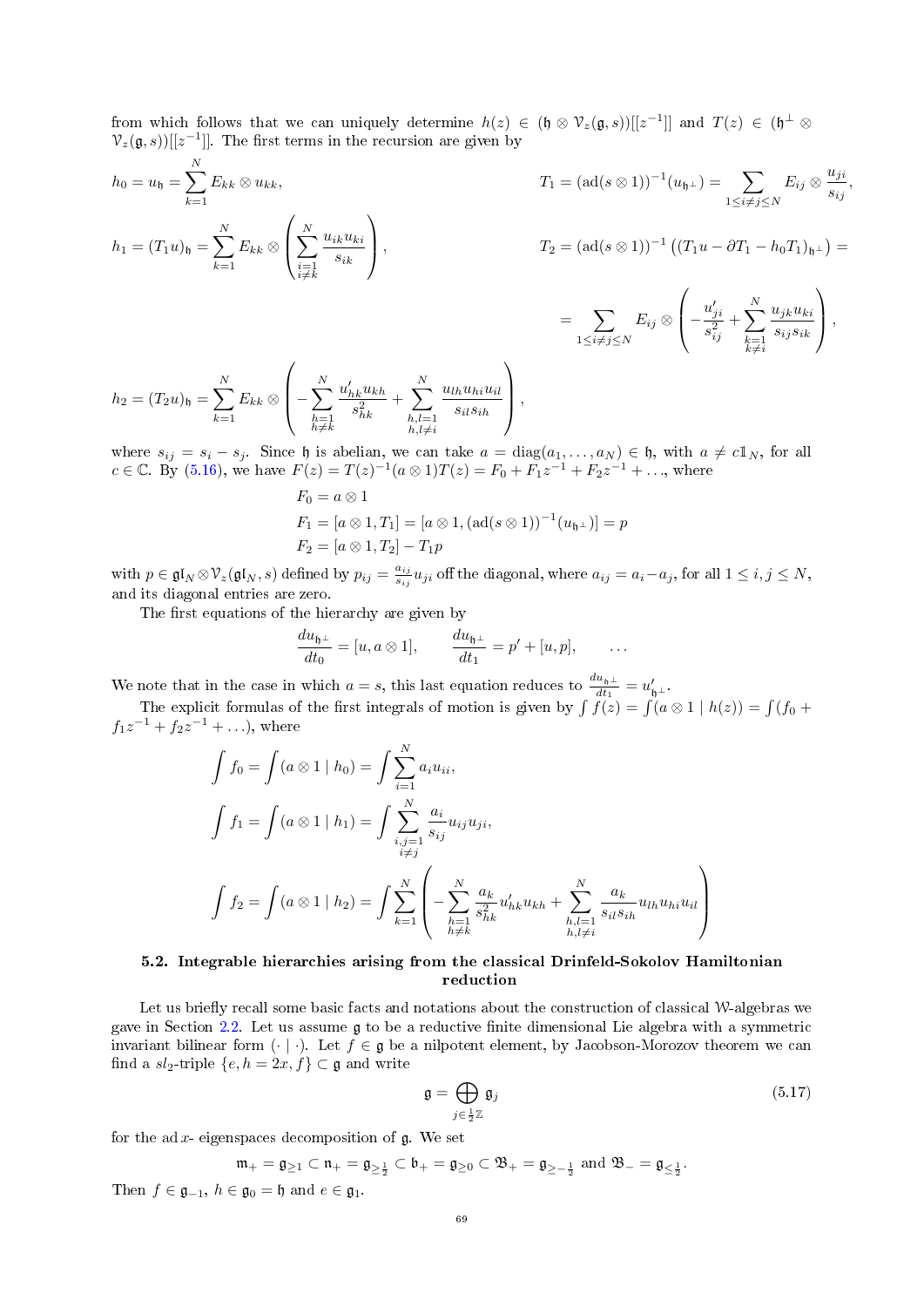Let us assume  $s \in \text{ker ad } \mathfrak{n}_+$ , we endow the space  $\mathcal{V}(\mathfrak{g}) = S(\mathbb{C}[\partial] \otimes \mathfrak{g})$  the structure of Poisson vertex algebra defining, for  $a, b \in \mathfrak{g}$ ,

$$
\{a_{\lambda}b\}_{z} = [a,b] + (a \mid b)\lambda + z(s \mid [a,b]),
$$

and extending the  $\lambda$ -bracket to  $\mathcal{V}(\mathfrak{g})$  by [\(1.11\)](#page-11-0). We denoted this Poisson vertex algebra by  $\mathcal{V}_z(\mathfrak{g}, s)$ .

We set  $\mathcal{J}(\mathfrak{g}, f) = \langle m - (f \mid m) \mid m \in \mathfrak{m}_+\rangle_{\mathcal{V}(\mathfrak{g})}$  and  $\mathcal{W}_z(\mathfrak{g}, f, s) = \{p \in \mathcal{V}_z(\mathfrak{g}, s) \mid \{a_\lambda p\}_z \in$  $\tilde{\mathcal{J}}(\mathfrak{g},\lambda)[\lambda]\,\forall a\in\mathfrak{n}_+\}$  and defined the classical W-algebra associated to the triple  $(\mathfrak{g},f,s)$  to be quotient Poisson vertex algebra

$$
\mathcal{W}_z(\mathfrak{g},f,s)=\mathcal{W}_z(\mathfrak{g},f,s)/\tilde{g}(\mathfrak{g},f).
$$

In Section [2.2](#page-18-0) is proved that the quotient is well defined and has a induced structure of Poisson vertex algebra.

Let us fix a basis of g and its dual basis with respect to  $(·)$  in the following way

 $\cdot$   $Q^i = Q_i$ ,  $i = 1, \ldots, r$ , basis of  $\mathfrak h$ ;  $Q^{m+i} = Q_i$ ,  $i = r+1, ..., r+d$ , basis of  $\mathfrak{g}_{-\frac{1}{2}}$ ;  $Q^{m+i} = Q_i$ ,  $i = r + d + 1, ..., r + m$ , basis of  $\mathfrak{g}_{\le -1}$ ; •  $Q^{i-m} = Q_i$ ,  $i = r + m + 1, ..., r + m + d$ , basis of  $\mathfrak{g}_{\frac{1}{2}}$ ;  $Q^{i-m} = Q_i$ ,  $i = r + m + d + 1, \ldots, r + 2m$ , basis of  $\mathfrak{g}_{\geq 1}$ ,

where lower indeces stand for elements of the basis and upper indeces for elements of the dual basis. We denote  $\mathcal{V} = \mathcal{V}(\mathfrak{B}_-)$  and set  $\overline{I} = \{1, 2, \ldots, r + 2m\}, I = \{1, 2, \ldots, r + m + d\}$  and  $q_i = \pi_-(Q_i)$ , for  $i \in I$ , when we think at these basis elements as differential generators of  $\mathcal{V}$ . As differential algebras  $V \cong \mathcal{V}_z(\mathfrak{g}, s) / \tilde{\mathfrak{J}}(\mathfrak{g}, f)$ . Moreover,  $V = \mathbb{C}[q_i^{(n)} \mid i \in I, n \in \mathbb{Z}_+]$ . By construction,  $\mathcal{W}_z(\mathfrak{g}, f, s) \subset \mathcal{V}$ , and the formula for the induced  $\lambda$ -bracket on elements of  $W_z(\mathfrak{g}, f, s)$  is given by [\(2.17\)](#page-21-0), that we recall. For any  $f, g \in \mathcal{W}_z(\mathfrak{g}, f, s)$  we have

$$
\{f_{\lambda}g\}_{\Lambda(z)} = \sum_{\substack{i,j\in\overline{I}\\n,m\in\mathbb{Z}_+}}\frac{\partial g}{\partial q_j^{(n)}}(\lambda+\partial)^n\{q_{i\lambda+\partial}q_j\}_{\Lambda(z)_\to}(-\lambda-\partial)^m\frac{\partial f}{\partial u_i^{(m)}},
$$

where, for any  $a, b \in \mathfrak{B}_-,$ 

$$
\{a_{\lambda}b\}_{\Lambda(z)} = \pi_{-}([a,b]) + (a \mid b)\lambda + (\Lambda(z) \mid [a,b]).
$$

We write the  $\lambda$ -bracket on  $\mathcal V$  as  $\{\cdot_\lambda\cdot\}_{\Lambda(z)} = \{\cdot_\lambda\cdot\}_H - \{\cdot_\lambda\cdot\}_K$ , where  $H(\partial)$ , respectively  $K(\partial)$ , is the matrix valued differential operator corresponding to  $\{q_{i\lambda}q_{j}\}_{H} = \pi_{-}([Q_{i},Q_{j}]) + (Q_{i} \mid Q_{j})\lambda + (f \mid [Q_{i},Q_{j}]),$ respectively  $\{q_{i\lambda}q_{j}\}_K = -(s \mid [Q_i, Q_j]),$  by [\(1.17\)](#page-12-0). Hence,

$$
H_{ij}(\partial) = \pi_{-}([Q_j, Q_i]) + (Q_i \mid Q_j)\partial + (f \mid [Q_j, Q_i]) \quad \text{and} \quad K_{ij}(\partial) = -(s \mid [Q_j, Q_i]), \quad (5.18)
$$

for all  $i, j \in I$ .

As we did in Section [5.1](#page-66-0) we endow the space  $\mathfrak{g} \otimes \mathfrak{V}$  a Lie algebra structure and extend the bilinear form of g to a non-degenerate symmetric invariant bilinear form on  $g \otimes V$  which we still denote  $(\cdot | \cdot)$ . Furthermore, given  $\partial$  the derivation of V we define the semidirect product Lie algebra  $\mathbb{C}\partial \ltimes (\mathfrak{g} \otimes \mathcal{V})$ , where the commutator of  $\partial$  against elements of  $\mathfrak{g} \otimes \mathfrak{V}$  is defined by  $[\partial, a \otimes f] = \partial \phi(a \otimes f) = a \otimes \partial f$ , for any  $a \in \mathfrak{g}$  and  $f \in \mathcal{V}$ . We set  $\widetilde{\mathfrak{g}} = (\mathbb{C} \partial \ltimes \mathfrak{g} \otimes \mathcal{V})((z^{-1}))$ . As already pointed out in Section [5.1,](#page-66-0) given  $U(z) \in z^{-1}(\mathfrak{g} \otimes \mathcal{V}_z(\mathfrak{g},s))[[z^{-1}]],$  the map  $e^{\mathrm{ad}U(z)} : \widetilde{\mathfrak{g}} \longrightarrow \widetilde{\mathfrak{g}}$  is a Lie algebra automorphism and automorphisms of this type form a group.

We consider the following identifications

<span id="page-73-2"></span><span id="page-73-0"></span>
$$
\mathcal{V}^{\oplus \overline{I}} \xrightarrow{\sim} \mathfrak{g} \otimes \mathcal{V}
$$

$$
F = (F_i)_{i \in \overline{I}} \longrightarrow \underline{F} = \sum_{i \in \overline{I}} Q_i \otimes F_i
$$
(5.19)

and

<span id="page-73-1"></span>
$$
\mathcal{V}^{\overline{I}} \xrightarrow{\sim} \mathfrak{g} \otimes \mathcal{V}
$$

$$
P = (P_i)_{i \in \overline{I}} \longrightarrow \overline{P} = \sum_{i \in \overline{I}} Q^i \otimes P_i.
$$
 (5.20)

In Section [5.1](#page-66-0) we defined a pairing  $(\cdot,\cdot)$  :  $\mathfrak{g}\otimes\mathcal{V}\times\mathfrak{g}\otimes\mathcal{V}\longrightarrow\mathcal{V}\!\!\big/\partial\mathcal{V},$  using the bilinear form on  $\mathfrak{g}\otimes\mathcal{V}.$  Using [\(5.19\)](#page-73-0) we can identify  $\mathcal{V}^{\oplus I}$  with  $\mathfrak{B}_{-}\otimes\mathcal{V}$  and, using [\(5.20\)](#page-73-1), we can identify  $\mathcal{V}^{I}$  with  $\mathfrak{B}_{+}\otimes\mathcal{V}$ . These spaces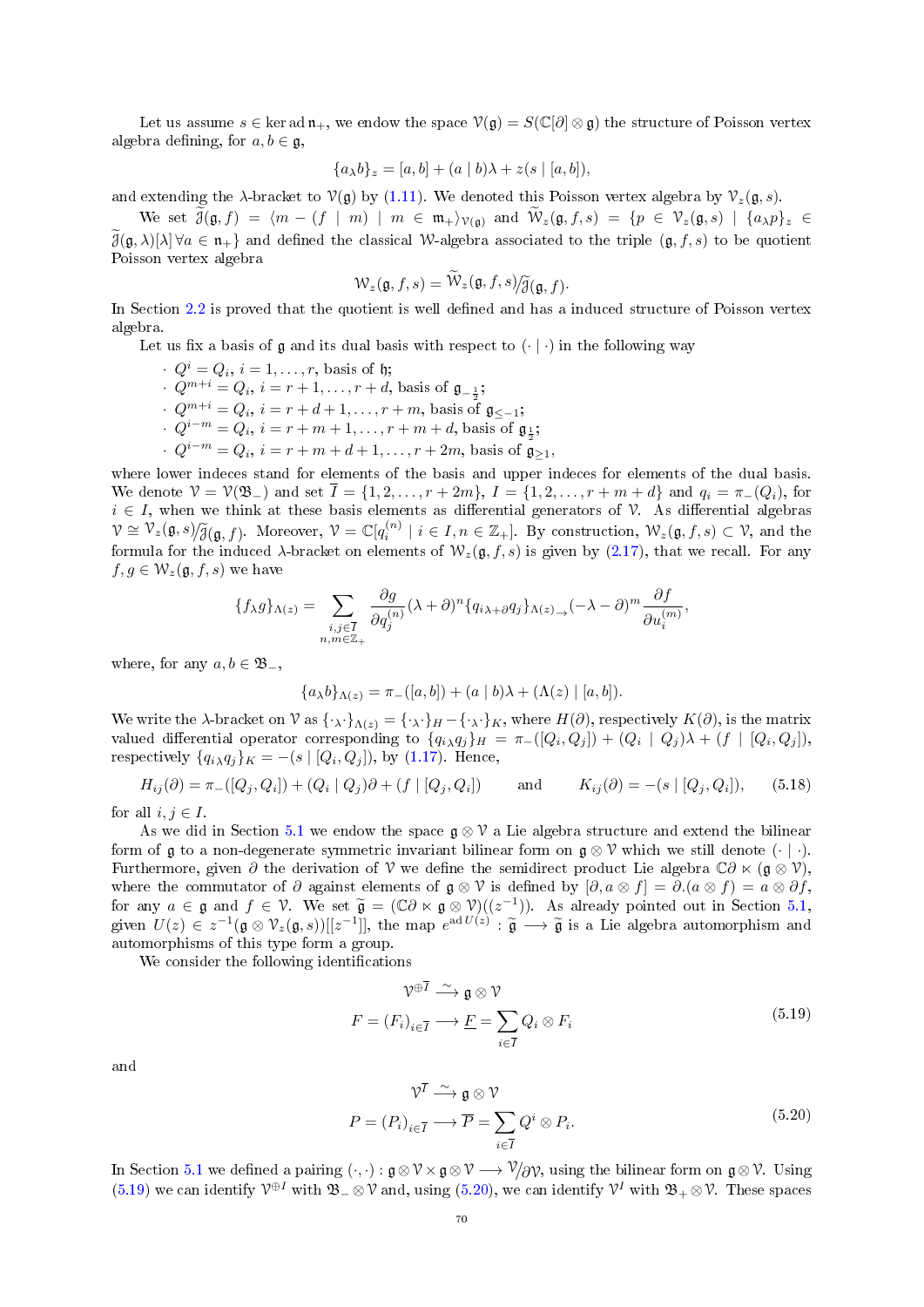are duals with respect to the pairing  $(\cdot, \cdot)$ . Thus, if  $f \in \mathcal{V}$ , we can identify its variational derivative with the following element of  $\mathfrak{B}_-\otimes \mathfrak{V}$ ,

$$
\frac{\delta f}{\delta q} = \sum_{i \in I} Q_i \otimes \frac{\delta f}{\delta q_i}.
$$

We set  $q = \sum_{i \in I} Q^i \otimes q_i \in \mathfrak{B}_+ \otimes \mathcal{V}$  and define

$$
L(z) = \partial + q + \Lambda(z) \otimes 1 \in \widetilde{\mathfrak{g}}.
$$

**Proposition 5.5.** If  $F = (F_i)_{i \in I} \in \mathcal{V}^{\oplus I}$ , then

$$
\overline{(H(\partial)-zK(\partial))F}=(\pi_+\otimes\mathbb{1})([L(z),\underline{F}]),
$$

where  $\pi_+ : \mathfrak{g} \longrightarrow \mathfrak{B}_+$  is the projection map from  $\mathfrak{g}$  to  $\mathfrak{B}_+$ , and  $\pi_+ \otimes \mathbb{1} : \mathfrak{g} \otimes \mathcal{V} \longrightarrow \mathfrak{B}_+ \otimes \mathcal{V}$ .

PROOF. Since  $I \subset \overline{I}$ , and  $H(\partial) - zK(\partial) \in Mat_{I \times I}(\mathcal{V}[\partial])$ , by [\(5.20\)](#page-73-1), we have

$$
\overline{(H(\partial)-zK(\partial))F}=\sum_{i\in I}Q^i\otimes ((H(\partial)-zK(\partial))F)_i\,.
$$

On the other hand, given an element  $A \in \mathfrak{g} \otimes \mathcal{V}$  we can write it uniquely as  $A = \sum_{i \in \overline{I}} Q^i \otimes (A \mid Q_i \otimes 1)$ , from which follows that  $(\pi \otimes 1)(A) = \sum_{i \in I} Q^i \otimes (A \mid Q_i \otimes 1)$ . Then, we are left to show that

<span id="page-74-0"></span>
$$
((H(\partial)-zK(\partial))F)_i = ([L(z), \underline{F}] | Q_i \otimes 1), \qquad (5.21)
$$

for all  $i \in I$ . Using [\(5.18\)](#page-73-2), the left hand side of [\(5.21\)](#page-74-0) is

$$
((H(\partial)-zK(\partial))F)_i = \sum_{j\in I} (H_{ij}(\partial)-zK_{ij}(\partial))F_j =
$$
  
= 
$$
\sum_{j\in I} ((Q_i \mid Q_j)F'_j + \pi_{-}([Q_j, Q_i])F_j + (\Lambda(z) \mid [Q_j, Q_i])F_j).
$$

On the other hand we have

$$
[L(z), \underline{F}] = \sum_{j \in I} [\partial + q + \Lambda(z) \otimes 1, Q_j \otimes F_j] = \sum_{j \in I} \left( Q_j \otimes F'_j + \sum_{k \in I} [Q^k, Q_j] \otimes q_k F_j + [\Lambda(z), Q_j] \otimes F_j \right).
$$

Taking the scalar product of this term with  $Q_i \otimes 1$  gives the right hand side of [\(5.21\)](#page-74-0). We get

$$
([L(z), \underline{F}] | Q_i \otimes 1) = \sum_{j \in I} \left( (Q_j | Q_i) F'_j + \sum_{k \in I} ([Q^k, Q_j] | Q_i) q_k F_j + ([\Lambda(z), Q_j] | Q_i) F_j \right).
$$

Using the invariance of the bilinear form we have  $\sum_{k\in I}([Q^k,Q_j]+Q_i)q_k = \sum_{k\in I}(Q^k+[Q_j,Q_i])q_k =$  $\pi_-([Q_j,Q_i])$  and  $([\Lambda(z),Q_j] \mid Q_i) = (\Lambda(z) \mid [Q_j,Q_i])$  and by symmetry,  $(Q_i \mid Q_j) = (Q_j \mid Q_i)$ , proving that left hand side and right hand side of  $(5.21)$  are equal.

Let us set  $\hat{\mathfrak{g}} = \mathfrak{g}((z^{-1}))$ . Let  $d_1 = z \frac{d}{dz}$  be a degree operator, then  $d_1$  defines a gradation of  $\hat{\mathfrak{g}}$  with respect to powers of z and we denote  $\hat{\mathfrak{g}}^k = \mathfrak{g}z^k$ , for  $k \in \mathbb{Z}$ , the homogeneous component of degree k. We also denote  $\hat{\mathfrak{g}}^k = \mathfrak{g}[z]$ . We define a perdeseneate symmetric inverted bilinear form on also denote  $\hat{\mathfrak{g}}^+ = \mathfrak{g}[z]$ . We define a nondegenerate symmetric invariant bilinear form on  $\hat{\mathfrak{g}}$  in the following way. First, for any  $a(z) = \sum_i a_i z^i, b(z) = \sum_i b_i z^i \in \hat{\mathfrak{g}}$ , we set

$$
(a(z) | b(z)) = \sum_{i,j} (a_i | b_j) z^{i+j} \in \mathbb{C}((z^{-1})).
$$
\n(5.22)

The nondegenerate symmetric invariant bilinear form on  $\hat{\mathfrak{g}}$  is obtained taking the costant term of [\(5.22\)](#page-74-1), namely, we set

$$
\langle a(z) | b(z) \rangle = \text{Res}_{z}(a(z) | b(z))z^{-1}, \tag{5.23}
$$

for all  $a(z)$ ,  $b(z) \in \hat{\mathfrak{g}}$ . It is clear from definition that this bilinear form is coordinated with the gradation defined by  $d_1$ .

We assume  $\Lambda(z) \in \hat{\mathfrak{g}}$  to be a semisimple element. Then

<span id="page-74-3"></span><span id="page-74-2"></span><span id="page-74-1"></span>
$$
\widehat{\mathfrak{g}} = \mathfrak{H} \oplus \text{im ad } \Lambda(z). \tag{5.24}
$$

The same argument used in Section [5.1](#page-66-0) shows that  $\mathfrak{H}^{\perp} = \text{im} \text{ ad } \Lambda(z)$  with respect to the bilinear form defined in  $(5.23)$ .

We fix also another gradation on  $\hat{\mathfrak{g}}$  by the condition that  $\Lambda(z)$  is a homogeneous element of degree  $-1$ . Namely, let us denote  $m = \deg(s)$ , the degree of s with respect to the ad x-decomposition of g and consider the gradation of  $\hat{\mathfrak{g}}$  defined by the degree operator  $d_2 = (-m-1)z\frac{d}{dz} + \text{ad }x$ . We shall write  $\hat{\mathfrak{g}}_j$  for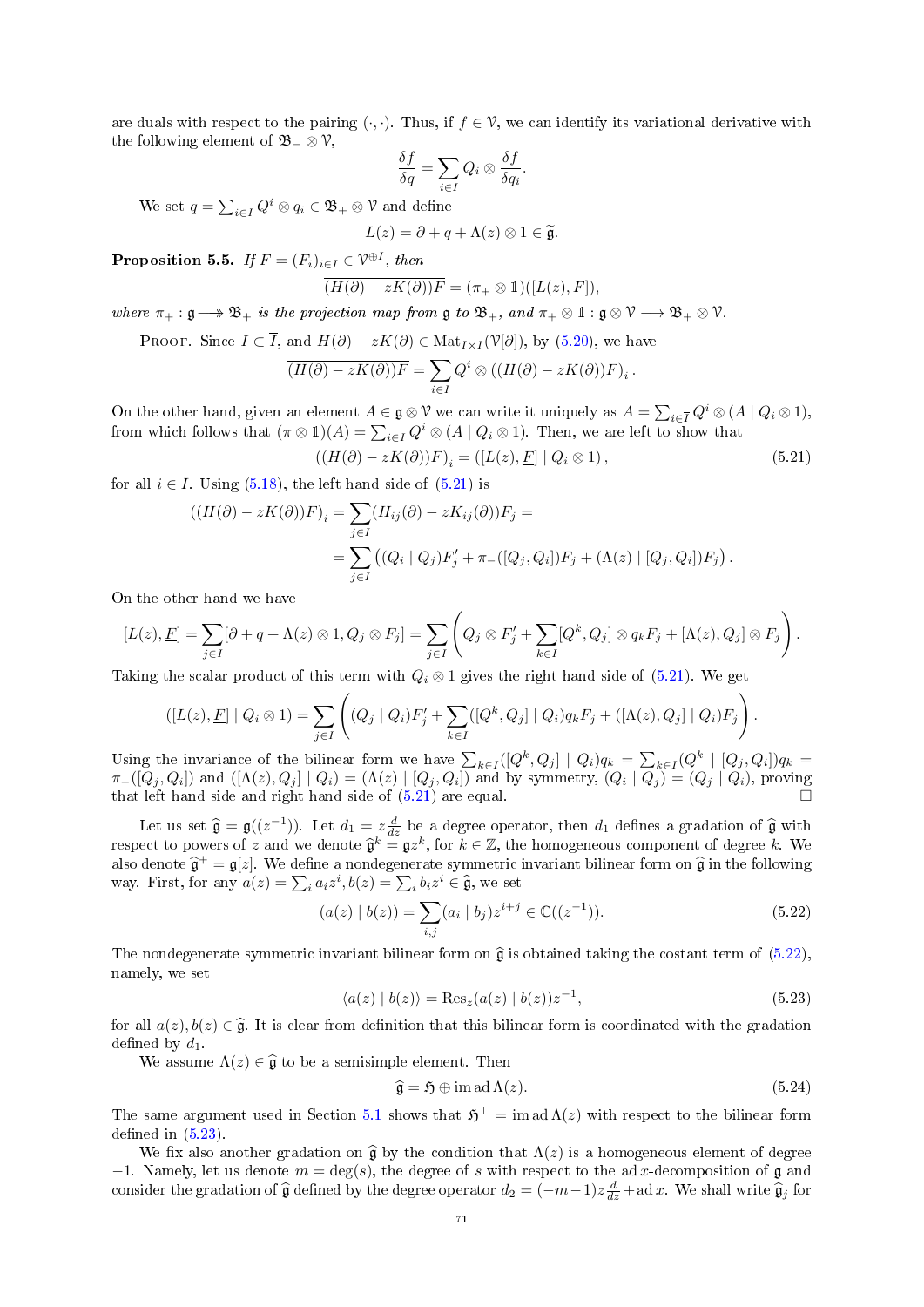the component of degree j with respect to this gradation. If  $n \in \mathbb{Z}_+$ , let us write  $n = (m+1)h+a$ , where  $0 \le a \le m + \frac{1}{2}, h \in \mathbb{Z}_+$ , then  $\widehat{\mathfrak{g}}_n = \mathfrak{g}_a z^{-h} \oplus \mathfrak{g}_{-m-1+a} z^{-h-1}$ , where lower indeces, which denotes the ad xdecomposition of  $\mathfrak{g}(5.17)$  $\mathfrak{g}(5.17)$ , are in  $\frac{1}{2}\mathbb{Z}/m\mathbb{Z}$ . Using the same notation, we have  $\hat{\mathfrak{g}}_{-n} = \mathfrak{g}_{-a}z^{h} \oplus \mathfrak{g}_{m+1-a}z^{h+1}$ . Hence, since the bilinear form  $\left(\cdot\right)\right)$  on g is coordinated with the gradation [\(5.17\)](#page-72-0) and the bilinear form  $(5.23)$  is coordinated with the gradation in powers of z, it follows that  $(5.23)$  is also coordinated with the gradation of  $\hat{\mathfrak{g}}$  given by the degree operator  $d_2$ . We denote  $\hat{\mathfrak{g}}_{-} = \bigoplus_{j \leq \frac{1}{2}} \hat{\mathfrak{g}}_j = \mathfrak{B}_{-} \oplus z \mathfrak{g}[z] \subset \hat{\mathfrak{g}}^+$ .

We want to find a sequence  $f_n$ ,  $n \in \mathbb{Z}_+$ , such that [\(1.23\)](#page-14-0) holds, that is, we want that

$$
\{f_{n\lambda}a\}_H|_{\lambda=0} = \{f_{n+1\lambda}a\}_K|_{\lambda=0},
$$

for any  $a \in \mathcal{W}_z(\mathfrak{g}, f, s)$ . By definition of induced  $\lambda$ -braclet, this is equivalent to

 $\overline{ }$ 

$$
\tau\left(\left\{\widetilde{f}_{n\lambda}\widetilde{a}\right\}_{\widetilde{H}}\Big|_{\lambda=0}\right)=\pi\left(\left\{\widetilde{f}_{n+1\lambda}\widetilde{a}\right\}_{\widetilde{K}}\Big|_{\lambda=0}\right),\right.
$$

for any  $f_n, f_{n+1}, \tilde{a} \in W_z(\mathfrak{g}, f, s)$  lifts of  $f_n, f_{n+1}$  and  $a$ , and by H and K we denote the affine Poisson<br>vertex algebra, a hypotete (which we called H and K in the provious section). In particular, by (1.20) vertex algebra  $\lambda$ -brackets (which we called H and K in the previous section). In particular, by [\(1.20\)](#page-14-1), this is equivalent to show that

$$
\pi \left( \int \frac{\delta \widetilde{a}}{\delta q} \widetilde{H}(\partial) \frac{\delta \widetilde{f}_n}{\delta q} \right) = \int \frac{\delta a}{\delta q} H(\partial) \frac{\delta f_n}{\delta q} = \int \frac{\delta a}{\delta q} K(\partial) \frac{\delta f_{n+1}}{\delta q} = \pi \left( \int \frac{\delta \widetilde{a}}{\delta q} \widetilde{K}(\partial) \frac{\delta \widetilde{f}_{n+1}}{\delta q} \right),
$$
(5.25)

since, as already said in Section [2.2.1,](#page-19-0) we may choose  $f_n, f_{n+1}$  and a as their liftings. Furthermore,  $(5.25)$ , can be stated as

<span id="page-75-1"></span><span id="page-75-0"></span>
$$
\int X_{H(\partial)^{\delta f_n}}(a) = \int X_{K(\partial)^{\delta f_{n+1}}(a)},
$$
\n(5.26)

for any  $a \in \mathcal{W}_z(\mathfrak{g}, f, s)$ . Thus, our goal will be to find a sequence  $f_n \in \mathcal{W}_z(\mathfrak{g}, f, s)$ ,  $n \in \mathbb{Z}_+$ , such that [\(5.26\)](#page-75-1) holds.

Similarly to what we did in the previous section, we start finding an explicit description of  $Z_{L(z)} =$  ${F(z) \in \hat{\mathfrak{g}} \otimes \mathcal{V} \mid [L(z), F(z)] = 0}.$  The answer is essentially given by the following result of Drinfeld and Sokolov  $[12,$  Proposition 6.2 wich we generalize to our situation. We fix the following notation: given a subspace  $V \subset \hat{\mathfrak{g}}$ , for all  $i \in \mathbb{Z}$ , we denote  $V^i = V \cap \hat{\mathfrak{g}}^i$ , respectively  $V_i = V \cap \hat{\mathfrak{g}}_i$ , the homogeneous component of V of degree i with respect to the grading defined by  $d_1$ , respectively  $d_2$ .

<span id="page-75-3"></span>**Proposition 5.6.** There exists a formal series  $U(z) \in \hat{\mathfrak{g}}_{>0} \otimes \mathcal{V}$  such that

<span id="page-75-2"></span>
$$
L_0(z) = e^{ad U(z)} (L(z)) = \partial + \Lambda(z) \otimes 1 + h(z),
$$
\n(5.27)

with  $h(z) \in \mathfrak{H}_{\geq -\frac{1}{2}} \otimes \mathcal{V}$ . The automorphism  $e^{ad U(z)}$  is defined uniquely up to multiplication on the left by automorphisms of the form  $e^{ad S(z)}$ , where  $S(z) \in \mathfrak{H}_{>0} \otimes \mathcal{V}$  and it is possible to choose  $U(z)$  uniquely if we require  $U(z) \in \mathfrak{H}_{\leq 0}^{\perp} \otimes \mathcal{V}$ .

PROOF. Writing  $U(z) = \sum_{i \geq \frac{1}{2}} U_i$ , with  $U_i \in \hat{\mathfrak{g}}_i \otimes \mathfrak{V}$ ,  $h(z) = \sum_{i \geq -\frac{1}{2}}$ , where  $h_i \in \mathfrak{H}_i \otimes \mathfrak{V}$  and equating terms which lie in the component of degree i in both sides of [\(5.27\)](#page-75-2), we find that  $h_i + [\Lambda(z) \otimes 1, U_{i+1}]$ can be expressed in terms of  $U_{\frac{1}{2}}, U_1, \ldots, U_{i+\frac{1}{2}}$  and  $h_{-\frac{1}{2}}, h_0, \ldots, h_{i-\frac{1}{2}}$ . Let us say  $h_i + [\Lambda(z) \otimes 1, U_{i+1}] =$  $A \in \hat{\mathfrak{g}}_i \otimes \mathcal{V}$ , where, as already pointed out, we explicitly know A. By [\(5.24\)](#page-74-3), we can write in a unique way  $A = A_{5} + A_{5} + A_{5}$ , where  $A_{5} \in \mathfrak{H} \otimes \mathcal{V}$  and  $A_{5} + \mathcal{V} \otimes \mathcal{V}$ . Hence, we get  $h_i = A_{5}$  and  $U_{i+1} =$  $(\text{ad}(\Lambda(z) \otimes 1))^{-1} (A_{\mathfrak{H}^{\perp}})$ . Since the restriction of  $\text{ad} \Lambda(z)$  to  $\mathfrak{H}^{\perp}$  is an isomorphism, we can determime uniquely  $U_{i+1} \in \mathfrak{H}^{\perp} \otimes \mathcal{V}$ . Therefore, we can uniquely determine  $h(z) \in \mathfrak{H}_{\geq -\frac{1}{2}} \otimes \mathcal{V}$  and  $U(z) \in \mathfrak{H}_{\leq 0}^{\perp} \otimes \mathcal{V}$ .

Let  $\widetilde{U}(z) \in \widehat{\mathfrak{g}}_{\leq 0} \otimes \mathcal{V}$  be such that  $e^{ad \widetilde{U}(z)}(L(z)) = \widetilde{L}_0(z)$ , where  $\widetilde{L}_0(z)$  is of the same type of [\(5.27\)](#page-75-2), namely,  $L_0(z) = \partial + \Lambda(z) \otimes 1 + h(z)$ , with  $h(z) \in \mathfrak{H}_{\geq -\frac{1}{2}} \otimes \mathcal{V}$ . Since these automorphisms form a group, there exists  $S(z) \in \hat{\mathfrak{g}}_{>0} \otimes \mathcal{V}$  such taht  $e^{ad U(z)}e^{-ad U(z)} = e^{ad S(z)}$ . Equating terms with degree *i* in the expression  $e^{ad S(z)}(L_0(z)) = \tilde{L}_0(z)$ , we have that  $S(z) \in (\mathfrak{H}_{>0} \otimes \mathcal{V})$ , since both coefficients of  $L_0(z)$  and  $\widetilde{L}_0(z)$  lie in  $(\mathfrak{H}_{\geq -\frac{1}{2}} \otimes \mathcal{V}$  and  $[\Lambda(z) \otimes 1, \mathfrak{H}^{\perp}] \subset \mathfrak{H}$ <sup>⊥</sup>.

<span id="page-75-4"></span>Let  $U(z) \in \hat{\mathfrak{g}}_{>0} \otimes \mathcal{V}$  be defined by the previous proposition. Then we have the following corollary. **Corollary 5.7.**  $Z_L = e^{-ad U(z)} (\mathfrak{Z}(\mathfrak{H}) \otimes 1)$  and does not depend on the choice of  $U(z)$ .

PROOF. By Proposition [5.6](#page-75-3) it suffices to show  $Z_{L_0(z)} = \mathfrak{Z}(\mathfrak{H}) \otimes 1 \subset \mathcal{V}((z^{-1}))$ . Clearly, by definition of  $L_0(z)$ , given by [\(5.27\)](#page-75-2), it follows that  $\mathfrak{Z}(\mathfrak{H}) \otimes 1 \subset Z_{L_0(z)}$ . On the other hand, let us assume  $M(z) \in \widehat{\mathfrak{g}} \otimes \mathcal{V}$ <br>and write  $M(z) = \sum_{i \ge m} M_i$ , with  $M_i \in \widehat{\mathfrak{g}}_i$  and  $m \in \mathbb{Z}$ . Equating to zero in  $[M(z), L_0(z)]$ , we get  $[M_m, \Lambda(z)] = 0$ . Thus  $M_m \in \mathfrak{Z}(\mathfrak{H}) \otimes \mathfrak{V}$ . While, equating to zero the component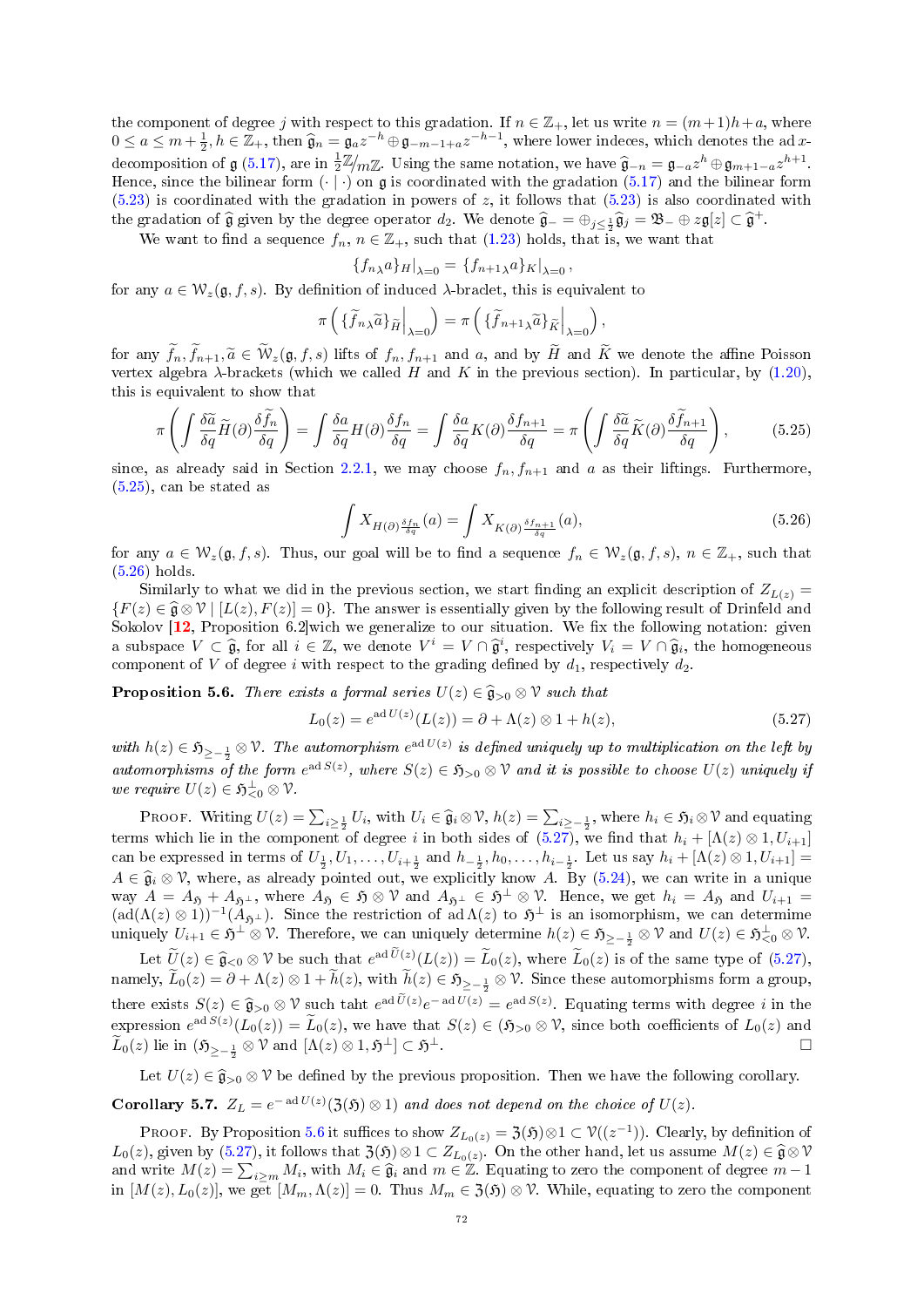of degree  $m-\frac{1}{2}$ , we get  $[M_{m+\frac{1}{2}}, \Lambda(z)] = 0$ , then  $M_{m+\frac{1}{2}} \in \mathfrak{Z}(\mathfrak{H}) \otimes \mathcal{V}$ , from which follows that equating to zero the component of degree m we get the equality  $M'_m = [M_{m+1}, \Lambda(z)]$ . The left hand side of this equality belongs to  $\mathfrak{Z}(\mathfrak{H})\otimes \mathcal{V}$ , while the right hand side belongs to  $\mathfrak{H}^{\perp}\otimes \mathcal{V}$ , which forces  $M'_m=0$ . Then, we proceed applying analogous considerations to  $M(z) - M_m$ . The independence from the arbitrariness of the choice of  $U(z)$  is clear since, by Propositio[n5.6,](#page-75-3)  $e^{ad U(z)}$  is defined up to multiplication on the left by automorphism of the form  $e^{\operatorname{ad} S(z)}$ , where  $S(z) \in \mathfrak{H} \otimes \mathcal{V}$ .

We define the following map  $\varphi : \mathfrak{Z}(\mathfrak{H}) \otimes 1 \longrightarrow Z_{L(z)},$  by  $\varphi(a(z) \otimes 1) = e^{-ad U(z)}(a(z) \otimes 1)$ . By Corollary [5.7,](#page-75-4) this map is well defined. Indeed, it does not depend on the choice of  $U(z)$ . We want to use this map to define some evolutionary vector fields on  $\nu$ . We need the following properties.

<span id="page-76-0"></span>**Lemma 5.8.** Let  $F(z) \in \widehat{\mathfrak{g}} \otimes \mathcal{V}$  and write  $F(z) = F(z)^+ + F(z)^-$ , respectively  $F(z) = F(z) + F(z) -$ <br>where  $F(z) + \widehat{z} + \widehat{z} + \widehat{z}$  respectively  $F(z) - \widehat{z} - \widehat{z} + \widehat{z}$  and  $F(z) = F(z) - F(z) - F(z) + \text{remeating by } F(z) = -\frac{1}{2}$ where  $F(z)^+ \in \hat{\mathfrak{g}}^+ \otimes \mathcal{V}$ , respectively  $F(z) = \hat{\mathfrak{g}}^- \otimes \mathcal{V}$ , and  $F(z)^- = F(z) - F(z)^+$ , respectively  $F(z)_+ = F(z) - F(z)$ .  $F(z) - F(z)$ . Then,  $F(z)^+ - F(z)$ ,  $\in \mathfrak{n}_+ \otimes \mathfrak{V}$ . Moreover, If  $F(z) \in Z_{L(z)}$ , then

- i)  $[L(z), F(z)^+]$ ,  $[L(z), F(z)_+] \in \mathfrak{B}_+ \otimes \mathcal{V}$ ;
- ii)  $[L(z), F(z)] = -[s \otimes 1, \text{Res}_{z} F(z)]$ .

PROOF. The first assertion follows from the fact that  $\hat{\mathfrak{g}}^+ = \mathfrak{g}[z]$ , while  $\hat{\mathfrak{g}}^- = \mathfrak{B}^- \oplus z\mathfrak{g}[z]$ . Let us assume  $F(z) \in Z_{L(z)}$ , then  $[L(z), F(z)_+] = -[L(z), F(z)_+]$ . The left hand side of this equality belongs to  $\mathfrak{g}[z] \otimes \mathcal{V}$ , while the right hand side belongs to  $\hat{\mathfrak{g}}_{\geq -\frac{1}{2}} \otimes \mathcal{V} = (\mathfrak{B}_+ \oplus z^{-1} \mathfrak{g}[[z^{-1}]]) \otimes \mathcal{V}$ . Hence,  $[L(z), F(z)_-] \in \mathfrak{B}_+ \otimes \mathcal{V} = \mathfrak{g}[z] \otimes \mathcal{V} \cap (\mathfrak{B}_+ \oplus z^{-1} \mathfrak{g}[[z^{-1}]]) \otimes \mathcal{V}$ . Since  $F(z)^+ - F(z)_- \in \mathfrak{n}_+ \otimes \mathcal{V}$ , we have

$$
[L(z), F(z)^+] - [L(z), F(z)] = [L(z), F(z)^+] - F(z) = [\partial + q + \otimes 1, F(z)^+] - F(z) = \mathfrak{B}_+ \otimes \mathcal{V}.
$$

Then  $[L(z), F(z)^+] \in \mathfrak{B}_+\otimes \mathcal{V}$ , which proves i). To prove ii) we simply note that the left hand side of the equality  $[L(z), F(z)^+] = -[L(z), F(z)^-]$  is a polynomial in z, while the left hand side is a power series in  $z^{-1}$  whose constant term is given by  $[s \otimes 1, \text{Res}_z F(z)].$ 

Let  $a(z) \in \mathfrak{Z}(\mathfrak{H})$ , but  $a(z) \notin \mathfrak{Z}(\widehat{\mathfrak{g}})$ , by Lemma [5.8,](#page-76-0)  $[L(z), \varphi(a(z))^+], [L(z), \varphi(a(z))^-] \in \mathfrak{B}_+ \otimes \mathcal{V}$  and, by identifications [\(5.20\)](#page-73-1) and [\(1.5\)](#page-9-0), they define vector fields on V, wich we denote  $X_{\lceil\varphi(u(z))\rceil},L(z)\rceil$  and  $X_{\left[\varphi(u(z))=,L(z)\right]}$ .

<span id="page-76-2"></span>**Proposition 5.9.** We have  $X_{[L(z),\varphi(a(z)\otimes 1)+]}(\mathcal{W}_z(\mathfrak{g},f,s)) \subset \mathcal{W}_z(\mathfrak{g},f,s)$  and  $X_{[L(z),\varphi(a(z)\otimes 1)-]}(\mathcal{W}_z(\mathfrak{g},f,s)) \subset \mathcal{W}_z(\mathfrak{g},f,s)$  $W_z(\mathfrak{g}, f, s)$ . Moreover,

$$
X_{[L(z),\varphi(a(z)\otimes 1)^+]}\Big|_{(\mathcal{W}_z(\mathfrak{g},f,s))} = X_{[L(z),\varphi(a(z)\otimes 1)_-]}\Big|_{(\mathcal{W}_z(\mathfrak{g},f,s))}.
$$
\n
$$
(5.28)
$$

PROOF. The proof of this proposition heavily use the definition of  $W_z(\mathfrak{g},f,s)$  in terms of gauge invariant polynomials we gave in Section [2.1.](#page-16-0)

Let  $p(q) \in \mathcal{W}_z(\mathfrak{g},f,s)$ . First we prove that

<span id="page-76-1"></span>
$$
\left(X_{\left[L(z),\varphi(a(z)\otimes 1)^{+}\right]}(p)\right)(q) = \left(X_{\left[L(z),\varphi(a(z)\otimes 1)^{+}\right]}(p)\right)(q^{can}).\tag{5.29}
$$

This means that  $X_{[L(z),\varphi(a(z)\otimes 1)^+]}(\mathcal{W}_z(\mathfrak{g},f,s)) \subset \mathcal{W}_z(\mathfrak{g},f,s)$ . In order to do this we need the following result. Let  $P(q) \in \mathfrak{B}_+ \otimes \mathcal{V}$ , if  $P(\tilde{q}) = e^{adS}(P(q))$  for any  $\tilde{q} \stackrel{S}{\sim} q$ , then  $X_{P(q)}(\mathcal{W}_z(\mathfrak{g}, f, s)) \subset \mathcal{W}_z(\mathfrak{g}, f, s)$ . Indeed, we have

$$
p(q) + t(X_P(p))(q) + o(t^2) = p(q + tP) = p(\widetilde{q + tP}) = p(\widetilde{q} + te^{\text{ad }S}P(q)) = p(\widetilde{q} + tP(\widetilde{q})) =
$$
  
=  $p(\widetilde{q}) + t(X_P(p))(\widetilde{q}) + o(t^2),$ 

from which follows, since  $p(q) = p(\tilde{q})$ , that  $(X_P(p))(q) = (X_P(p))(\tilde{q})$ . Hence, we are left to show that, if  $q \stackrel{S}{\sim} \widetilde{q}$ , then

$$
[\widetilde{L}(z), \widetilde{\varphi}(a(z) \otimes 1)^+] = e^{\mathrm{ad}\,S} [L(z), \varphi(a(z) \otimes 1)^+].
$$

 $[\widetilde{L}(z), \widetilde{\varphi}(a(z) \otimes 1)^+] = e^{\text{ad }S} [L(z), \varphi(a(z) \otimes 1)^+]$ .<br>Furthermore, since  $e^{\text{ad }S}$  is a Lie algebra automorphism, we reduce to show that  $\widetilde{\varphi}(a(z) \otimes 1)^+ =$ <br> $e^{\text{ad }S} (c(z(z)) \otimes 1)^+$ . Using the feat that  $\widetilde{L}(z)$  $e^{\operatorname{ad}S}(\varphi(a(z)\otimes 1)^+)$ . Using the fact that  $\widetilde{L}(z) = e^{\operatorname{ad}S}(L(z))$ , we get

$$
\widetilde{L}_0(z) = e^{\mathrm{ad}\,\widetilde{U}(z)}(\widetilde{L}(z)) = e^{\mathrm{ad}\,\widetilde{U}(z)}e^{\mathrm{ad}\,S}(L(z)).
$$

By Proposition [5.6,](#page-75-3)  $e^{ad U(z)} e^{ad S} = e^{ad T(z)} e^{ad U(z)}$ , with  $T(z) \in \mathfrak{H}_{>0} \otimes \mathcal{V}$ . Hence,

$$
\widetilde{\varphi}(a(z)\otimes 1)^{+} = \left(e^{-\operatorname{ad}\widetilde{U}(z)}(a(z)\otimes 1)\right)^{+} = \left(e^{\operatorname{ad}S}e^{-\operatorname{ad}U(z)}(a(z)\otimes 1)\right)^{+} = e^{\operatorname{ad}S}\varphi(a(z)\otimes 1)^{+},
$$

where we can bring  $e^{ad S}$  outside the parenthesis since it does not contain any powers of z. This proves [\(5.29\)](#page-76-1).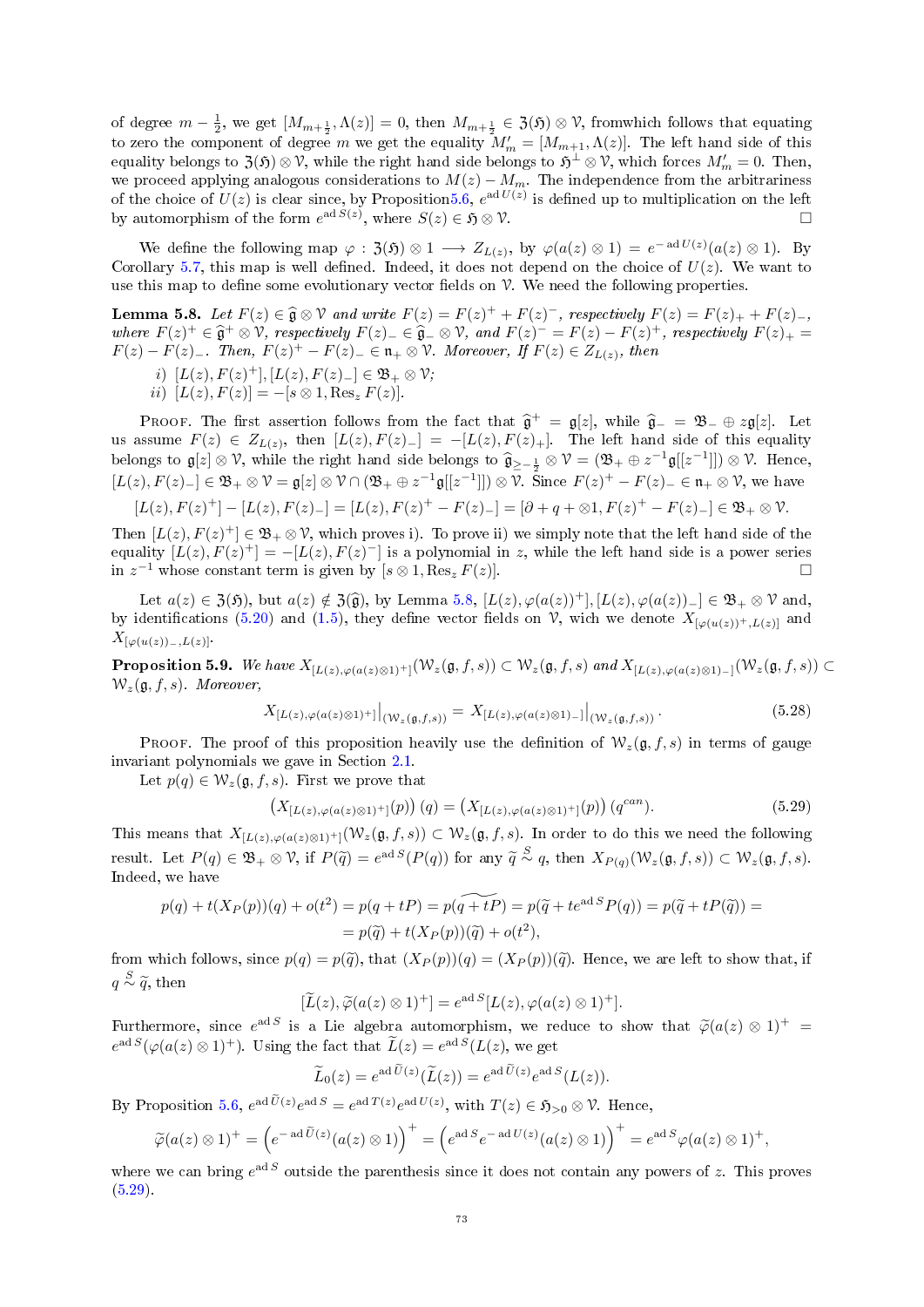Next, we want to prove that, if  $p \in \mathcal{W}_z(\mathfrak{g}, f, s)$ , then

$$
X_{[L(z),\varphi(a(z)\otimes 1)^{+}]}(p) = X_{[L(z),\varphi(a(z)\otimes 1)^{+}]}(p). \tag{5.30}
$$

This will conclude the proof. Let us set

$$
g(q) = X_{[L(z),\varphi(a(z)\otimes 1)^+]}(p) - X_{[L(z),\varphi(a(z)\otimes 1)^+]}(p) = X_{[L(z),\varphi(a(z)\otimes 1)^+ - \varphi(a(z)\otimes 1)^-]}(p)
$$

and  $S = t(\varphi(a(z) \otimes 1)^+ - \varphi(a(z) \otimes 1)_-)$ . By Lemma [5.8,](#page-76-0)  $S \in \mathfrak{n}_+ \otimes \mathcal{V}$ . Moreover,  $q \stackrel{S}{\sim} q(t)$ , where  $q(t) = q + t[L(z), \varphi(a(z) \otimes 1)^{+} - \varphi(a(z) \otimes 1)$ <sub>-</sub>] +  $o(t^{2})$ , and, by Taylor expansion,  $p(q(t)) = p(q)$  +  $tX_{[L(z),\varphi(a(z)\otimes 1)+\varphi(a(z)\otimes 1)_-]}+o(t^2)$ . It follows that

$$
g = \frac{dp(q(t))}{dt}\Big|_{t=0} = \frac{dp(q)}{dt}\Big|_{t=0} = 0,
$$

where  $p(q(t)) = p(q)$ , since p is a gauge invariant polynomial.

We set  $f = \langle a(z) | h(z) \rangle \in V$ , where  $h(z)$  is defined by Proposition [5.6.](#page-75-3) Since the bilinear form [\(5.23\)](#page-74-2) is coordinated with the gradation defined by  $d_2$ , then  $f = 0$ , if  $u(z) \in \mathfrak{Z}(\mathfrak{H})_{\geq 1}$ . Thus without loss of generality we may assume  $a(z) \in \mathfrak{Z}(\mathfrak{H})_{\leq \frac{1}{2}} \otimes 1 = (\mathfrak{Z}(\mathfrak{H}) \cap (\mathfrak{B} - \oplus z\mathfrak{g}[z])) \otimes 1$ .

### <span id="page-77-3"></span>Proposition 5.10.

$$
\frac{\delta f}{\delta q} = (\pi_{-} \otimes 1) \left( \varphi(a(z) \otimes 1)^{0} \right),
$$

where the upper index 0 denotes the constant term in the expansion in powers of  $z$ .

PROOF. We recall that, by  $(5.19)$ ,

$$
\frac{\delta f}{\delta q} = \sum_{i \in I} Q_i \otimes \frac{\delta f}{\delta q_i} \in \mathfrak{B}_- \otimes \mathcal{V},
$$

where  $\frac{\delta f(z)}{\delta q_i} = \sum_{m \in \mathbb{Z}_+} (-\partial)^m \frac{\partial f}{\partial q_i^{(m)}}$ , for all  $i \in I$ . We start computing the partial derivatives. As we did in the proof of Proposition [5.3,](#page-68-0) we have, for all  $i \in I$  and  $m \in \mathbb{Z}_+$ ,

$$
\frac{\partial f}{\partial q_i^{(m)}} = \frac{\partial}{\partial q_i^{(m)}} (a(z) \otimes 1 \mid h(z))^0 = \left( a(z) \otimes 1 \middle| \frac{\partial h(z)}{\partial u_i^{(m)}} \right)^0,
$$

since partial derivatives act as derivations of the bilinear form. By  $(5.27)$ , we can write  $h(z)$  $e^{\operatorname{ad} U(z)}(L(z)) - \partial - \Lambda(z) \otimes 1$ . Hence,

$$
\frac{\partial h(z)}{\partial q_i^{(m)}} = \frac{\partial e^{\mathrm{ad}\,U(z)}(L(z))}{\partial q_i^{(m)}} = \frac{\partial}{\partial q_i^{(m)}} \left( \sum_{k \in \mathbb{Z}_+} \frac{(\mathrm{ad}\,U(z))^k}{k!} (L(z)) \right) =
$$
\n
$$
= \frac{\partial L(z)}{\partial q_i^{(m)}} + \frac{\partial}{\partial q_i^{(m)}} \left( \sum_{k \ge 1} \frac{(\mathrm{ad}\,U(z))^k}{k!} (L(z)) \right),\tag{5.31}
$$

where

$$
\frac{\partial L(z)}{\partial q_i^{(m)}} = \frac{\partial q}{\partial q_i^{(m)}} = \sum_{j \in I} \frac{\partial}{\partial q_i^{(m)}} (Q^j \otimes q_j) = \sum_{j \in I} Q^j \otimes \frac{\partial q_j}{\partial q_i^{(m)}} = \delta_{m0} Q^i \otimes 1 \tag{5.32}
$$

and the remaining term in  $(5.31)$  is given by

<span id="page-77-2"></span><span id="page-77-1"></span><span id="page-77-0"></span>
$$
[A_{i,m}(z), L_0(z)] - A_{i,m-1}(z),
$$
\n(5.33)

where  $A_{i,m}(z) = \sum_{k \in \mathbb{Z}_+} \frac{(\text{ad }U(z))^k}{(k+1)!} \left( \frac{\partial U(z)}{\partial a^{(m)}} \right)$  $\partial q_i^{(m)}$  (the same computation we made in the proof of Proposition [5.3\)](#page-68-0). Putting terms  $(5.32)$  and  $(5.33)$  in  $(5.31)$ , we get

$$
\frac{\delta f}{\delta q} = \sum_{m \in \mathbb{Z}_+} (-\partial)^m \left( a \otimes 1 \left| [A_{i,m}(z), L_0(z)] + \delta_{m0} e^{ad U(z)} (Q^i \otimes 1) - A_{i,m-1}(z) \right. \right)
$$

### By invariance of the bilinear form

$$
(a(z)\otimes 1 | [A_{i,m}(z), L_0(z)])^0 = ([\Lambda(z)\otimes 1 + h(z), a(z)\otimes 1] | A_{i,m}) + (a(z)\otimes 1 | [A_{i,m}, \partial]) = -(a\otimes 1 | \partial A_{i,m}),
$$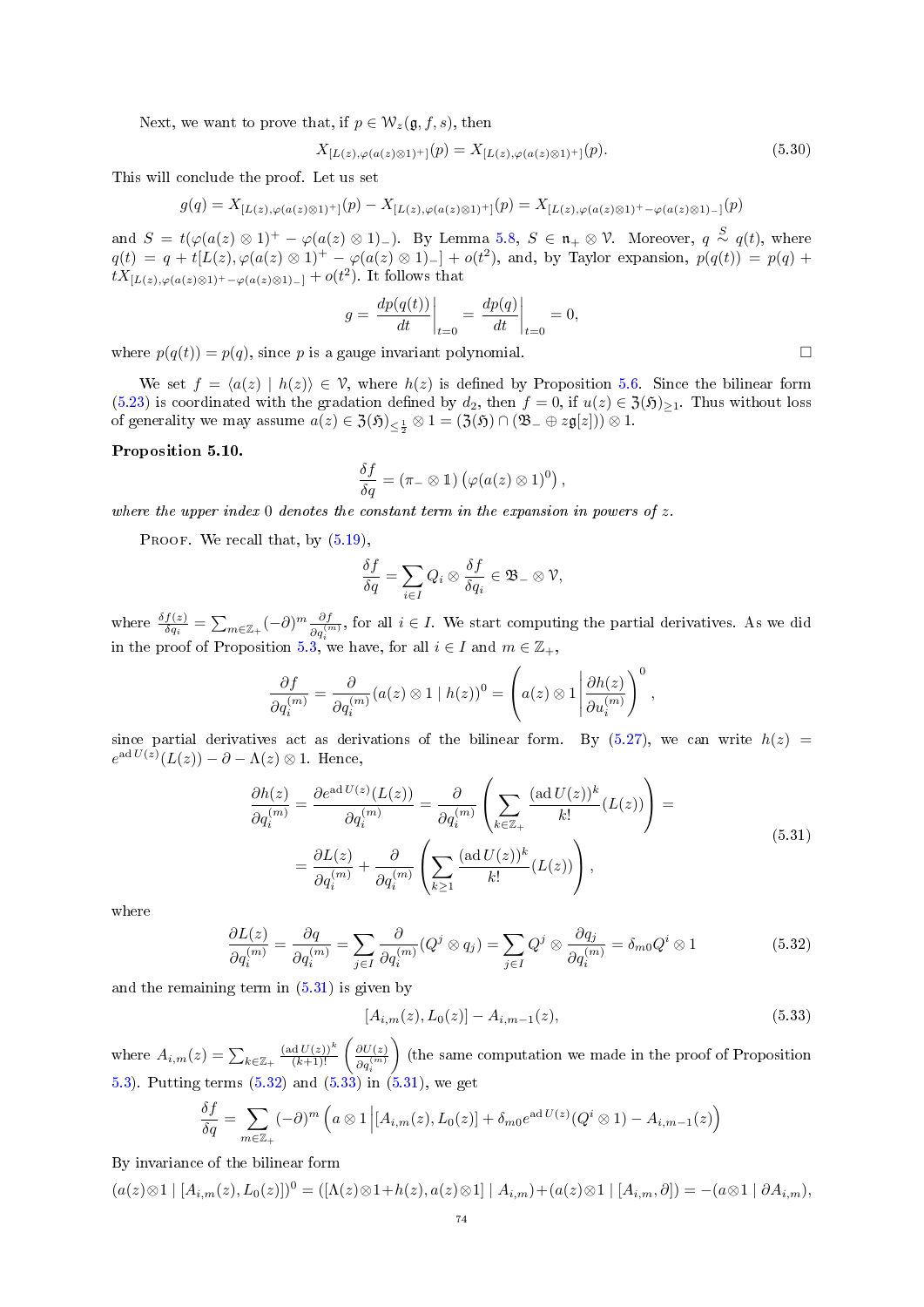since  $a(z) \in \mathfrak{Z}(\mathfrak{H})$ . Finally, it follows that

$$
\frac{\delta f}{\delta q_i} = \left( a(z) \otimes 1 \left| e^{ad U(z)} (Q^i \otimes 1) \right. \right) + \sum_{m \in \mathbb{Z}_+} (-\partial)^m (a(z) \otimes 1 \mid \partial A_{i,m} - A_{i,m-1}) =
$$
\n
$$
= \left( e^{-ad U(z)} (a(z) \otimes 1) \middle| Q^i \otimes 1 \right),
$$

for all  $i \in I$ , where in the last equality we used the invariance of the bilinear from to bring the exponential of the adjoint action on the left. Hence,

$$
\frac{\delta f}{\delta q} = \sum_{i \in I} Q_i \otimes \left( e^{-ad U(z)} (a(z) \otimes 1) \middle| Q^i \otimes 1 \right)^0 = (\pi_- \otimes 1) \left( \left( e^{-ad U(z)} (a(z) \otimes 1) \right)^0 \right) =
$$
  
= (\pi\_- \otimes 1) (\varphi(a(z) \otimes 1)^0).

 $\Box$ 

<span id="page-78-0"></span>**Remark 5.11.** Since the map  $\varphi$  does not depend on the choice of  $U(z)$ , then  $\frac{\delta f}{\delta q}$  does not depend on the choice of  $U(z)$  too. This means that, if  $\tilde{f} = (a(z) \otimes 1 | \tilde{h}(z))$ , where  $\tilde{h}(z)$  is determined by  $e^{ad U(z)}(L(z)) = L_0(z)$  (see Proposition [5.6\)](#page-75-3), then f and f differ by a total derivative. In particular, since  $\mathfrak{n}_+ \subset \widehat{\mathfrak{g}}_{>0}$ , if we consider  $\widetilde{L}(z) = e^{\mathrm{ad}S}(L(z)) = L^{can}(z)$  (see Proposition [2.1\)](#page-17-0), then f is a gauge<br>invariant polynomial up to total depictives. This means that if we define  $\overline{f}(z) = f(z^{can})$  then by invariant polynomial up to total derivatives. This means that, if we define  $\overline{f}(q) = f(q^{can})$ , then, by definition,  $\overline{f}$  is a gauge invariant polynomial, namely  $\overline{f} \in \mathcal{W}_z(\mathfrak{g},f,s)$ , and it differs from f by a total derivative. Hence, without loss of generality, we may assume  $f \in \mathcal{W}_z(\mathfrak{g}, f, s)$ .

We set  $\deg q_i^{(n)} = n+1$ , for all  $i \in I$  and  $n \in \mathbb{Z}_+$ . It is clear from the recurrence we got in the proof of Proposition [5.6](#page-75-3) that, if we denote  $U_k \in \hat{\mathfrak{g}}_k$  the homogeneous part of  $U(z)$  of degree k, then deg  $U_k = 2k$ , for  $k \ge 1$ , and  $\deg h_k = 2(k+1)$ , for  $k \ge -\frac{1}{2}$ , where  $h_k \in \mathfrak{Z}(\mathfrak{H})_k$  is the component of  $h(z)$  of degree k, if we require  $U(z) \in (\mathfrak{H}_{>0})^{\perp} \otimes \mathcal{V}$ . It follows, by Remark [5.11,](#page-78-0) that  $h_k$ , for  $k \geq -\frac{1}{2}$  are linearly indipendent modulo total derivatives, that is,  $\int h_k$  are linearly independent for all  $k \geq -\frac{1}{2}$ .

Let us consider the following infinite sequence in V. We set  $f_0 = f$  and  $\tilde{f_n} = \langle a(z)z^n \otimes 1 \mid h(z) \rangle$ , for any  $n \geq 1$ . By Proposition [5.10,](#page-77-3) it follows that

$$
\frac{\delta f_n}{\delta q} = (\pi_- \otimes 1)(\varphi(a(z)z^n \otimes 1)^0) = \varphi(a(z)z^n \otimes 1)^0_-,
$$

since  $\hat{\mathfrak{g}}^0 \cap \hat{\mathfrak{g}}_-=\mathfrak{g} \cap (\mathfrak{B}_-\oplus z\mathfrak{g}[z])=\mathfrak{B}_-.$  Using [\(2.11\)](#page-18-1), it follows that  $(\pi_+\otimes 1)[L(z), \varphi(a(z)z^n\otimes z)]$  $[1)_-]=[L(z),\varphi(a(z)z^n\otimes 1)_-]\in \mathfrak{B}_+\otimes \mathfrak{V}$ . Since this bracket does not depend on z and both  $L(z)$  and  $\varphi(a(z)z^n \otimes 1)$  contain only nonnegative powers of z, we may put  $z = 0$  inside the bracket and get  $[\partial + q + f \otimes 1, \varphi(a(z)z^n \otimes 1)] = (\pi_+ \otimes 1) [\partial + q + f \otimes 1, \frac{\delta f_n}{\delta q}]$ . By Proposition [5.9,](#page-76-2) we get

$$
X_{[L(z),\varphi(a(z)z^n\otimes 1)_-]}=X_{H(\partial)^{\frac{\delta f_n}{\delta q}}}.
$$

Moreover, by Proposition [5.10,](#page-77-3) it follows that

$$
\frac{\delta f_{n+1}}{\delta q} = (\pi_- \otimes 1) \left( \text{Res}_z \, \varphi(a(z) z^n \otimes 1) \right).
$$

Since  $s \in \text{ker ad } \mathfrak{n}_+$  and using Proposition [5.8](#page-76-0) and [\(2.11\)](#page-18-1), we get

$$
(\pi_+ \otimes 1)[L(z), \varphi(a(z)z^n \otimes 1)^+] = -[s, \text{Res}_z \varphi(a(z)z^n \otimes 1)] = -\left[s, \frac{\delta f_{n+1}}{\delta q}\right].
$$

It follows, by Proposition [5.10,](#page-77-3) that

$$
X_{[L(z),\varphi(a(z)z^n\otimes 1)^+]}=X_{K(\partial)\frac{\delta f_{n+1}}{\delta q}}.
$$

Hence, by Proposition [5.9,](#page-76-2) for any  $n \in \mathbb{Z}_+$ , we have

$$
X_{H(\partial)^{\frac{\delta f_n}{\delta q}}}\Big|_{\mathcal{W}_z(\mathfrak{g},f,s)}=X_{K(\partial)^{\frac{\delta f_{n+1}}{\delta q}}}\Big|_{\mathcal{W}_z(\mathfrak{g},f,s)}
$$

,

as required in [\(5.26\)](#page-75-1).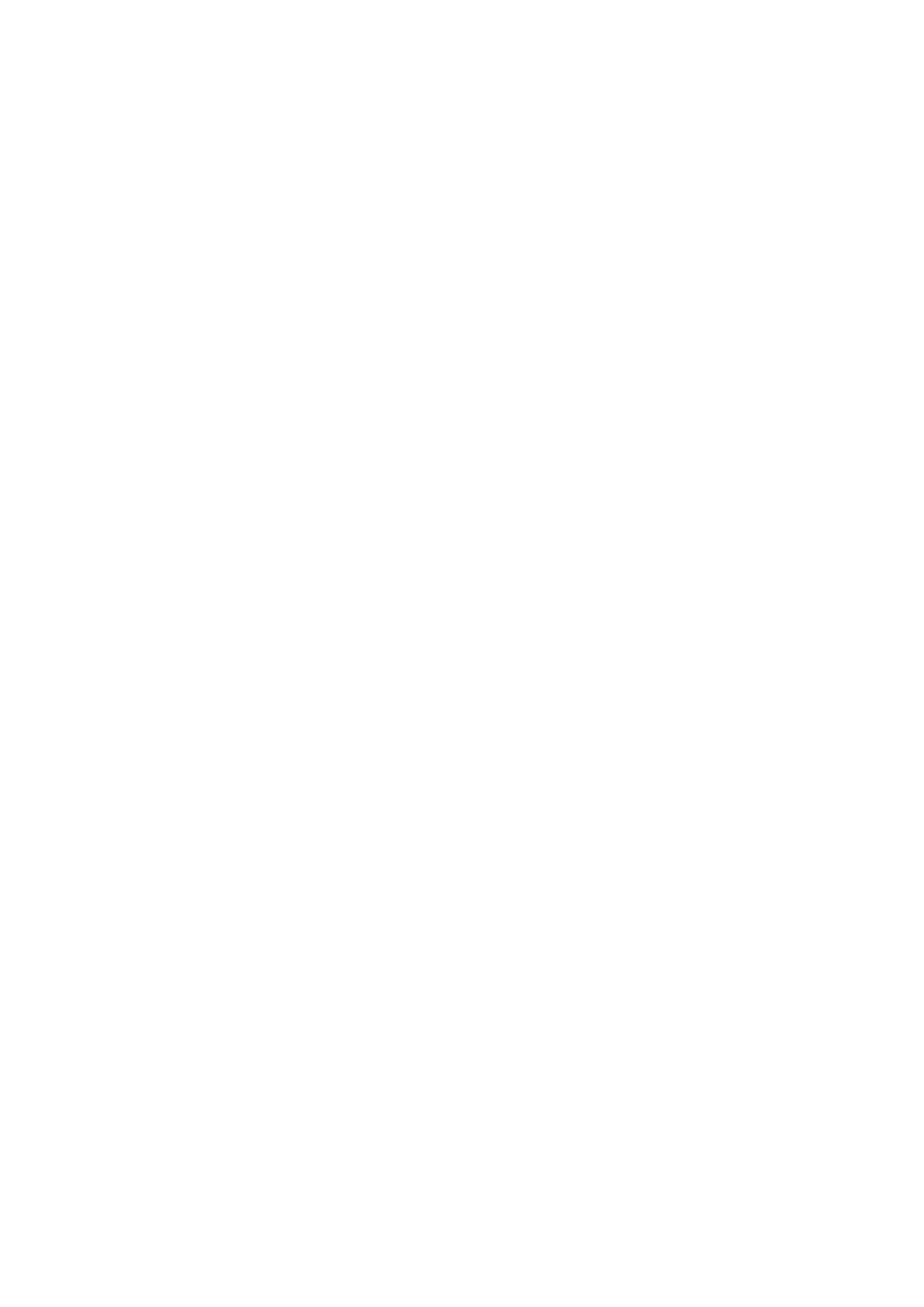### APPENDIX A

## Remarks on formal calculus

Given a  $\mathbb{C}\text{-vector space }U$ , one usually has:

 $\cdot$  U[z] the space of polynomials with coefficients in U;

 $\cdot$  U[z,  $z^{-1}$ ] the space of Laurent polynomials with coefficients in U;

 $\cdot$  U[[z]] the space of power series with coefficients in U;

 $\cdot \mathcal{U}((z))$  the space of Laurent series with coefficients in U;

 $\cdot$  U[[ $z, z^{-1}$ ]] the space of infinite series in both directions with coefficients in U.

If U is an algebra, then  $\mathcal{U}[[z, z^{-1}]]$  is a module over  $\mathbb{C}[z, z^{-1}]$ , while the remaining are all algebras.

A U-valued formal distribution in a variable z is a linear function on  $\mathbb{C}[z, z^{-1}]$  with values in U. The space  $\mathbb{C}[z, z^{-1}]$  is usually referred as the space of thest functions. It can be proved that the space of U-valued formal distribution is canonically identified with  $\mathcal{U}[[z,z^{-1}]]$ , that is it consists of series of the form

$$
\sum_{n\in\mathbb{Z}}u_nz^n,
$$

where  $u_n \in \mathcal{U}$ .

The same is true for many variables. For example, for two variables  $z_1$  and  $z_2$ , a U-valued formal distribution is a series of the type

$$
a(z_1, z_2) = \sum_{n_1, n_2 \in \mathbb{Z}} a_{n_1, n_2} z_1^{n_1} z_2^{n_2}.
$$

Thus we call formal distribution in the indeterminates  $z_1, z_2, \ldots, z_m$  with values in U a formal expression

$$
a(z_1, z_2, \dots, z_m) = \sum_{n_1, \dots, n_m \in \mathbb{Z}} a_{n_1, \dots, n_m} z_1^{n_1} z_2^{n_2} \dots z_m^{n_m}
$$

where  $a_{n_1,...,n_m} \in \mathcal{U}$ . As already said,  $\mathcal{U}[[z_1, z_1^{-1},..., z_m, z_m^{-1}]]$  is not an algebra, thus products of two formal distributions is not always defined. However, if  $a(z_1, \ldots, z_m) \in \mathcal{U}[[z_1, z_1^{-1}, \ldots, z_m, z_m^{-1}]]$  and  $b(w_1,...,w_r) \in \mathcal{U}[[w_1, w_1^{-1},...,w_r, w_r^{-1}]],$  then the product  $a(z_1,...,z_m)b(w_1,...,w_r)$  is a well defined formal distribution in the variables  $z_1, \ldots, z_m, w_1, \ldots, w_r$ .

Given a U-valued formal distribution  $a(z) = \sum_{n \in \mathbb{Z}} a_n z^n$ , its residue is the linear function defined by

$$
\operatorname{Res}_z a(z) = a_{-1}.
$$

The basic property of the residue is that Res<sub>z</sub>  $\partial_z a(z) = 0$ , that gives the usual integration by parts formula

$$
\operatorname{Res}_{z} \partial_{z} a(z)b(z) = - \operatorname{Res}_{z} a(z)\partial_{z} b(z).
$$

Consider the algebras

$$
\mathcal{A}_{z,w} = \mathbb{C}[z, z^{-1}, w, w^{-1}][[\frac{w}{z}]]
$$
 and  $\mathcal{A}_{w,z} = \mathbb{C}[z, z^{-1}, w, w^{-1}][[\frac{z}{w}]].$ 

Clearly  $A_{z,w}, A_{w,z} \subset \mathbb{C}[[z, z^{-1}, w, w^{-1}]]$ . Moreover, let us denote by R the algebra of meromorphic functions with pole only in  $z = 0$ ,  $w = 0$  and  $|z| = |w|$ . Then we have the following homomorphisms of algebras:

$$
i_{z,w}: R \longrightarrow \mathcal{A}_{z,w}
$$
  
\n
$$
f \longrightarrow \text{expansion in the domain } |z| > |w|,
$$
  
\n
$$
i_{w,z}: R \longrightarrow \mathcal{A}_{w,z}
$$
  
\n
$$
f \longrightarrow \text{expansion in the domain } |w| > |z|.
$$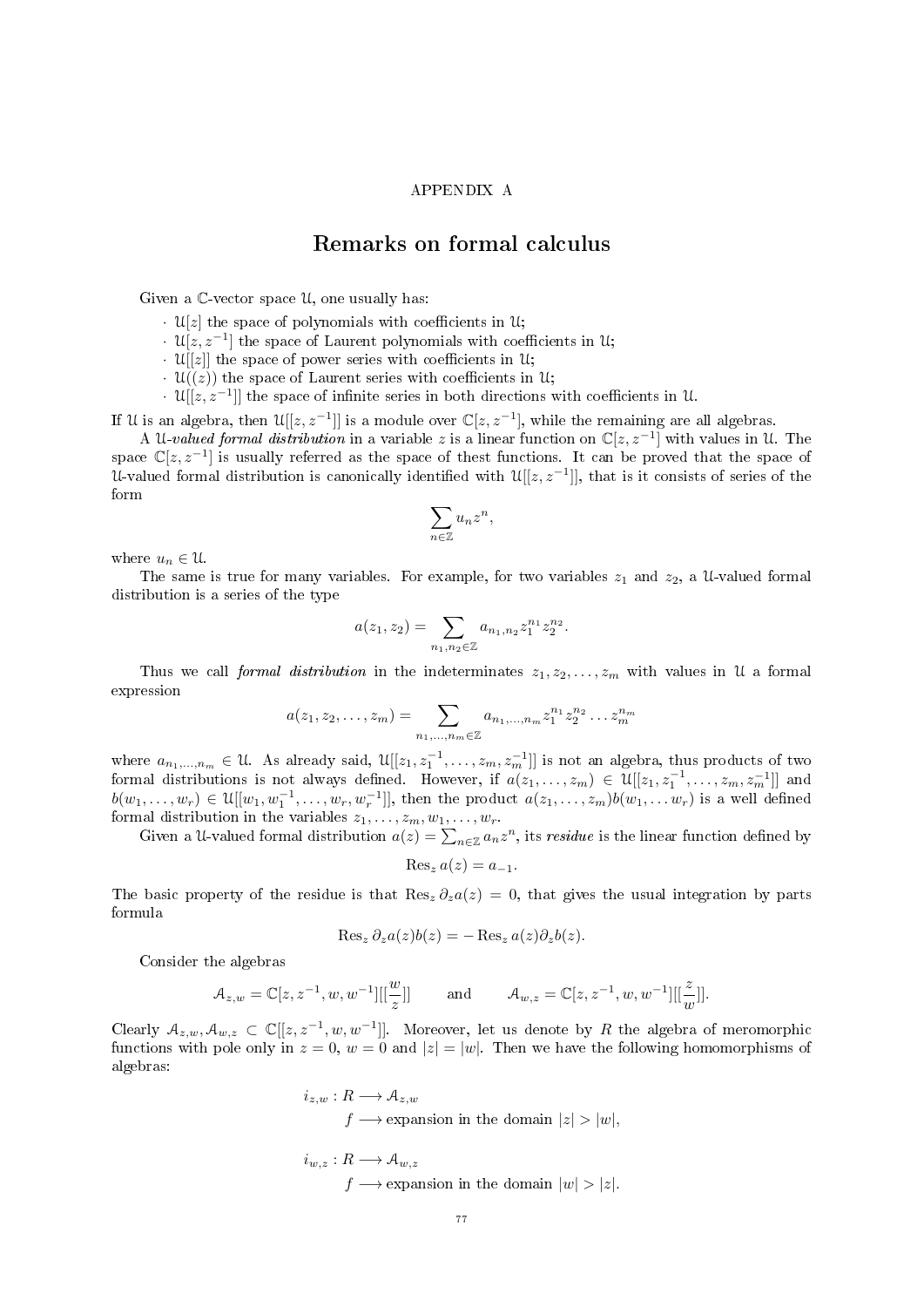The expansions of the function  $(z - w)^{-1}$  are of great interest:

$$
i_{z,w}(z-w)^{-1} = \text{expansion of } \frac{1}{z} \cdot \frac{1}{1-\frac{w}{z}} = z^{-1} \sum_{n \in \mathbb{Z}_+} \left(\frac{w}{z}\right)^n \in \mathcal{U}_{z,w};\tag{A.1}
$$

$$
i_{w,z}(z-w)^{-1} = -\text{expansion of } \frac{1}{w} \cdot \frac{1}{1-\frac{z}{w}} = -w^{-1} \sum_{n \in \mathbb{Z}_+} \left(\frac{z}{w}\right)^n \in \mathfrak{U}_{w,z}.
$$
 (A.2)

We define the *formal*  $\delta$ *-function* as the element of  $\mathcal{U}[[z, z^{-1}, w, w^{-1}]]$  given by

$$
\delta(z - w) = i_{z,w}(z - w)^{-1} - i_{w,z}(z - w)^{-1}.
$$
\n(A.3)

Using  $(A.1)$  and  $(A.2)$  we can rewrite

<span id="page-81-2"></span><span id="page-81-1"></span><span id="page-81-0"></span>
$$
\delta(z - w) = \sum_{n \in \mathbb{Z}} \frac{w^n}{z^{n+1}} = \sum_{n \in \mathbb{Z}} \frac{z^n}{w^{n+1}}.
$$

For any  $k \in \mathbb{Z}_+$ , we also have

$$
i_{z,w}(z-w)^k = \sum_{n \in \mathbb{Z}_+} {n-k-1 \choose n} w^n z^{k-n} \quad \text{and} \quad i_{w,z}(z-w)^k = (-1)^k \sum_{n \in \mathbb{Z}_+} {n-k-1 \choose n} z^n w^{k-n},
$$

from which follows an important formula for the derivatives of the  $\delta$ -function:

$$
\frac{1}{k!} \partial_w^k \delta(z - w) = \sum_{n \in \mathbb{Z}} \binom{n}{k} w^{n-k} z^{-n-1} = i_{z,w} \frac{1}{(z - w)^{k+1}} - i_{w,z} \frac{1}{(z - w)^{k+1}}.
$$
\n(A.4)

Indeed, we can write, for  $k \in \mathbb{Z}_+$ ,

$$
i_{z,w}(z-w)^{-k-1} = \sum_{n \in \mathbb{Z}_+} {n+k \choose k} w^k z^{-k-1-n} = \sum_{n \in \mathbb{Z}_+} {n \choose j} w^{n-k} z^{-n-1}
$$

and

$$
i_{w,z}(z-w)^{-k-1} = (-1)^{k+1} \sum_{n \in \mathbb{Z}_+} {n+k \choose k} z^n w^{-k-1-n} = - \sum_{n \le -1} {n \choose j} z^{-n-1} w^{n-j}.
$$

Let  $a(z)$  be a formal distribution, then we have

$$
e^{w\partial_z}a(z) = \sum_{n\in\mathbb{Z}, k\in\mathbb{Z}_+} a_n w^k \frac{\partial_z^k}{k!} z^n = \sum_{n\in\mathbb{Z}, k\in\mathbb{Z}_+} \binom{n}{k} a_n w^k z^{n-k} = i_{z,w} a(z+w)
$$
(A.5)

where we define  $i_{z,w}a(z+w) = \sum_{n\in\mathbb{Z}} a_n i_{z,w}(z+w)^n$ . In the same way we have that  $e^{z\partial_w}a(w) =$  $i_{w,z}a(z + w)$ .

<span id="page-81-3"></span>**Proposition A.1.** The formal  $\delta$ -function has the following properties:

1)  $\delta(z-w) = \delta(w-z);$ 2)  $\partial_z \delta(z-w) = -\partial_w \delta(z-w)$ ; 3)  $(z-w)^m\frac{1}{z}$  $\frac{1}{n!} \partial_w^n \delta(z-w) = \begin{cases} \frac{1}{(n-m)!} \partial_w^{n-m} \delta(z-w) & \text{if } m \leq n, \\ 0 & \text{if } m > n; \end{cases}$ 0 if  $m > n$ ; 4) if  $a(z) \in \mathcal{U}[[z, z^{-1}]],$  then

$$
a(z)\delta(z-w) = a(w)\delta(z-w) \quad and \quad \text{Res}_z a(z)\delta(z-w) = a(w);
$$
  
5) 
$$
e^{\lambda(z-w)}\partial_w^n \delta(z-w) = (\lambda + \partial_w)^n \delta(z,w).
$$

PROOF. 1), 2) and 3) follow easily from [\(A.4\)](#page-81-2). By 3) for  $m = n = 0$  we know that  $z\delta(z, w) =$  $w\delta(z, w)$ , then  $z^n\delta(z, w) = w^n\delta(z, w)$ . By linearity it follows that  $a(z)\delta(z, w) = a(w)\delta(z, w)$ . If we now take the residue in this last relation, we get

$$
\operatorname{Res}_{z} a(z)\delta(z,w) = a(w) \operatorname{Res}_{z} \delta(z,w) = a(w),
$$

proving 4).

Finally, we prove 5). Let us note that  $e^{\lambda(z-w)}\partial_w e^{-\lambda(z-w)} = \lambda + \partial_w$ . Indeed, take any function  $f(w)$ , then

$$
e^{\lambda(z-w)}\partial_w e^{-\lambda(z-w)}f(w) = e^{\lambda(z-w)}(\lambda e^{-\lambda(z-w)}f(w) + e^{-\lambda(z-w)}\partial_w f(w))
$$
  
=  $(\lambda + \partial_w)f(w).$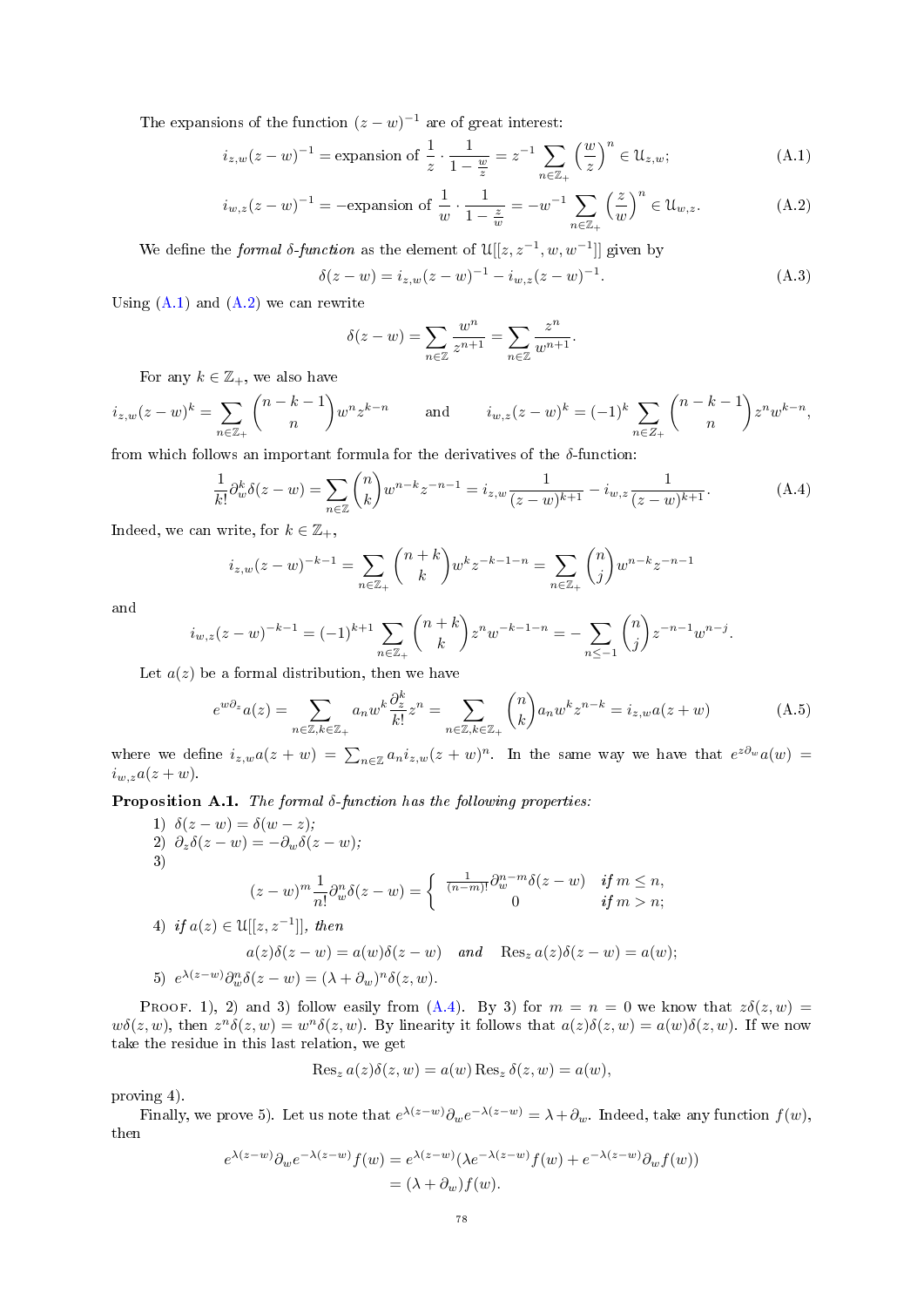Then

$$
e^{\lambda(z-w)}\partial_w^n e^{-\lambda(z-w)} = (\lambda + \partial_w)^n.
$$

Apply now to  $\delta(z, w)$ , then we get

$$
e^{\lambda(z-w)}\partial_w^n e^{-\lambda(z-w)}\delta(z,w) = e^{\lambda(z-w)}\partial_w^n \delta(z-w) = (\lambda + \partial_w)^n \delta(z-w),
$$
  
since by 4), we know that  $e^{-\lambda(z-w)}\delta(z-w) = e^{-\lambda(w-w)}\delta(z-w) = \delta(z-w).$ 

If we take 
$$
a(z) = \delta(z - x) \in \mathcal{U}[[z, z^{-1}, x, x^{-1}]],
$$
 then, by part 4), we get the identity

$$
\delta(z - x)\delta(z - w) = \delta(w - x)\delta(z - w),\tag{A.6}
$$

that holds in  $\mathcal{U}[[z, z^{-1}, w, w^{-1}, x, x^{-1}]].$ 

In particular, from the proof of Proposition [A.1,](#page-81-3) it follows that

$$
\operatorname{Res}_{z} \varphi(z)\delta(z-w) = \varphi(w)
$$

for any test function  $\varphi(z) \in \mathbb{C}[z, z^{-1}]$ . This analogy with the Dirac δ-function in distribution theory clarifies why  $\delta(z-w)$  is called formal  $\delta$ -function.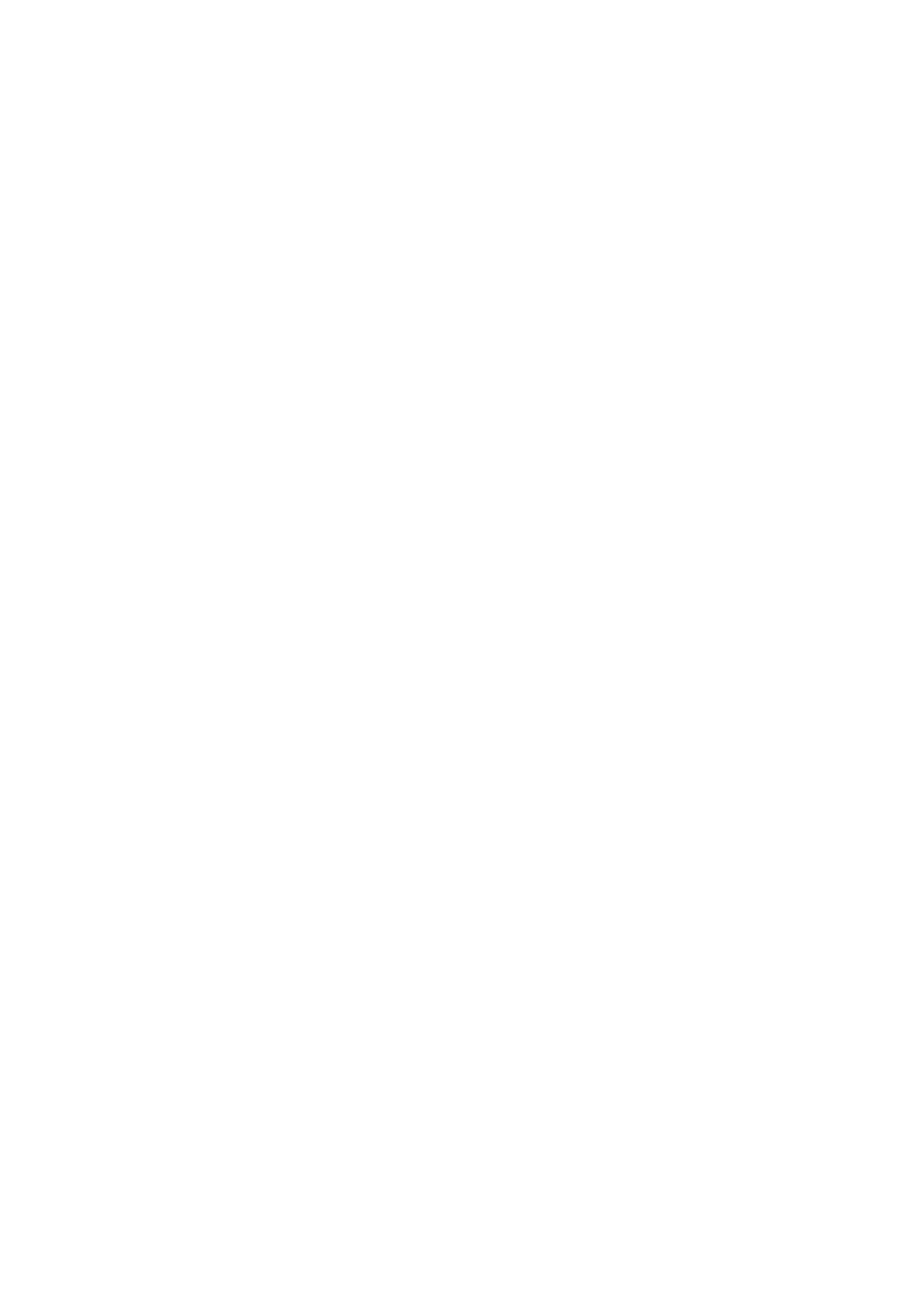#### APPENDIX B

## Identities involving binomial coefficients

In this appendix we recall and prove the well known identities involving binomial coefficients that we have used throughout this thesis.

We recall that binomial coefficient is extended to negative integers n by  $\binom{n}{k} = (-1)^k \binom{k-n-1}{k}$ , for all  $k \in \mathbb{Z}_+$ . Thus, if  $n \in \mathbb{Z}$ , by Taylor formula, we have

$$
(1+x)^n = \sum_{k \in \mathbb{Z}_+} \binom{n}{k} x^k,
$$

from which follows that

<span id="page-84-0"></span>
$$
\binom{n}{k} = \text{Res}_x \frac{(1+x)^n}{x^{k+1}},\tag{B.1}
$$

for any  $n \in \mathbb{Z}$  and  $k \in \mathbb{Z}_+$ .

**Lemma B.1** (Vandermonde's identity). For all  $n, m \in \mathbb{Z}$  and  $k \in \mathbb{Z}_+$ ,

$$
\sum_{i=0}^{k} \binom{m}{i} \binom{n-m}{k-i} = \binom{n}{k}.
$$

PROOF. By  $(B.1)$  we get

$$
\binom{n}{k} = \text{Res}_x \frac{(1+x)^n}{x^{k+1}} = \text{Res}_x \frac{(1+x)^m (1+x)^{n-m}}{x^{k+1}} =
$$

$$
= \text{Res}_x \left( \sum_{i,j \in \mathbb{Z}_+} \binom{m}{i} \binom{n-m}{j} x^{i+j-k-1} \right) = \sum_{i=0}^k \binom{n}{i} \binom{n-m}{k-i},
$$

where in the last equality, in order to get the residue of the expression, we have to pick  $j = k-i \in \mathbb{Z}_+$ .  $\Box$ Lemma B.2. For all  $0 \leq j \leq k \leq l$ ,

$$
\sum_{i=j+1}^{l} {n-i \choose k-j-1} {i-1 \choose j} + \sum_{i=0}^{j} {l \choose i} {n-l \choose k-i} = {n \choose k}.
$$

PROOF. The well known recurrence

$$
\binom{n}{k} = \binom{n-1}{k} + \binom{n-1}{k-1} \tag{B.2}
$$

defines uniquely the binomial coefficients. Namely, assume  $n, k \in \mathbb{Z}_+$ , we may define the binomial coefficient  $c_k^n \in \mathbb{Z}_+$  as the solution of the recurrence

<span id="page-84-2"></span><span id="page-84-1"></span>
$$
c_k^n = c_k^{n-1} + c_{k-1}^{n-1}
$$
 (B.3)

with initial condition  $c_0^0 = 1$  (we assume  $c_{-1}^n = 0$ , for all  $n \in \mathbb{Z}_+$ ). Indeed, this is a linear recurson in n, then the space of solution is one-dimensional and, since binomial coefficients satisfy  $(B.3)$ , which is the same as [\(B.2\)](#page-84-2) and verify the initial condition, they are the unique solution. After, we can extend the definition to negative integers values of  $n$  as already recalled.

Let us set

$$
c_n^k = \sum_{i=j+1}^l {n-i \choose k-j-1} {i-1 \choose j} + \sum_{i=0}^j {l \choose i} {n-l \choose k-i}.
$$

Clearly,  $c_0^0 = 1$ , since in this case the first sum does not give any contribution and the only term which contributes in the second sum is the one corresponding to the value  $i = 0$ . Hence, the lemma is proved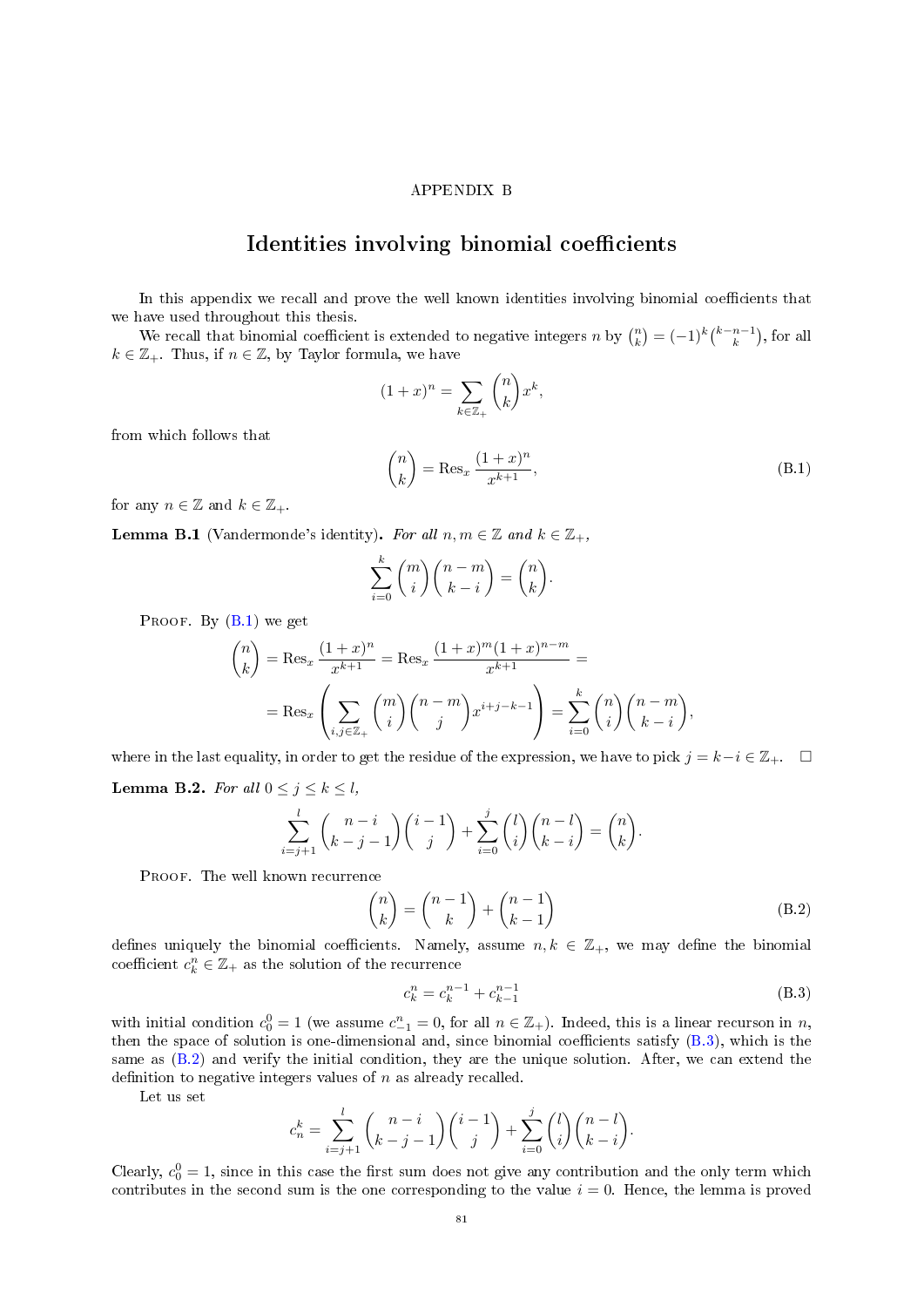if we show that  $c_n^k$  satisfy recurrence [\(B.3\)](#page-84-1). We have

$$
c_k^{n-1} = \sum_{i=j+1}^l {n-i-1 \choose k-j-1} {i-1 \choose j} + \sum_{i=0}^j {l \choose i} {n-l-1 \choose k-i}
$$

and

$$
c_{k-1}^{n-1} = \sum_{i=j+1}^{l} {n-i-1 \choose k-j-2} {i-1 \choose j} + \sum_{i=0}^{j} {l \choose i} {n-l-1 \choose k-i-1}.
$$

Finally we get

$$
c_k^{n-1} + c_{k-1}^{n-1} = \sum_{i=j+1}^{l} \left( \binom{n-i-1}{k-j-1} + \binom{n-i-1}{k-j-2} \right) \binom{i-1}{j} + \sum_{i=0}^{j} \binom{l}{i} \left( \binom{n-l-1}{k-i} + \binom{n-l-1}{k-i-1} \right).
$$

Using [\(B.2\)](#page-84-2) to sum terms inside parenthesis, we have that  $c_n^k$  satisfy recurrence [\(B.3\)](#page-84-1). Lemma B.3. For all  $0 \leq k \leq n$ ,

$$
\sum_{i=k}^{n} \binom{i}{k} = \binom{n+1}{k+1}.
$$

PROOF. By  $(B.1)$  and the linearity of the residue, we get

$$
\sum_{i=k}^{n} {i \choose k} = \sum_{i=0}^{n-k} {i+k \choose k} = \sum_{i=0}^{n-k} \text{Res}_{x} \frac{(1+x)^{i+k}}{x^{k+1}} = \text{Res}_{x} \frac{(1+x)^{k}}{x^{k+1}} \left( \sum_{i=0}^{n-k} (1+x)^{i} \right) =
$$

$$
= \text{Res}_{x} \frac{(1+x)^{k}}{x^{k+1}} \cdot \frac{(1+x)^{n+1-k} - 1}{x} = \text{Res}_{x} \frac{(1+x)^{n+1}}{x^{k+2}} = {n+1 \choose k+1},
$$

where we used the fact that  $\text{Res}_x \frac{(1+x)^k}{x^{k+2}} = 0$ , since  $\frac{(1+x)^k}{x^{k+2}}$  has order  $-2$ .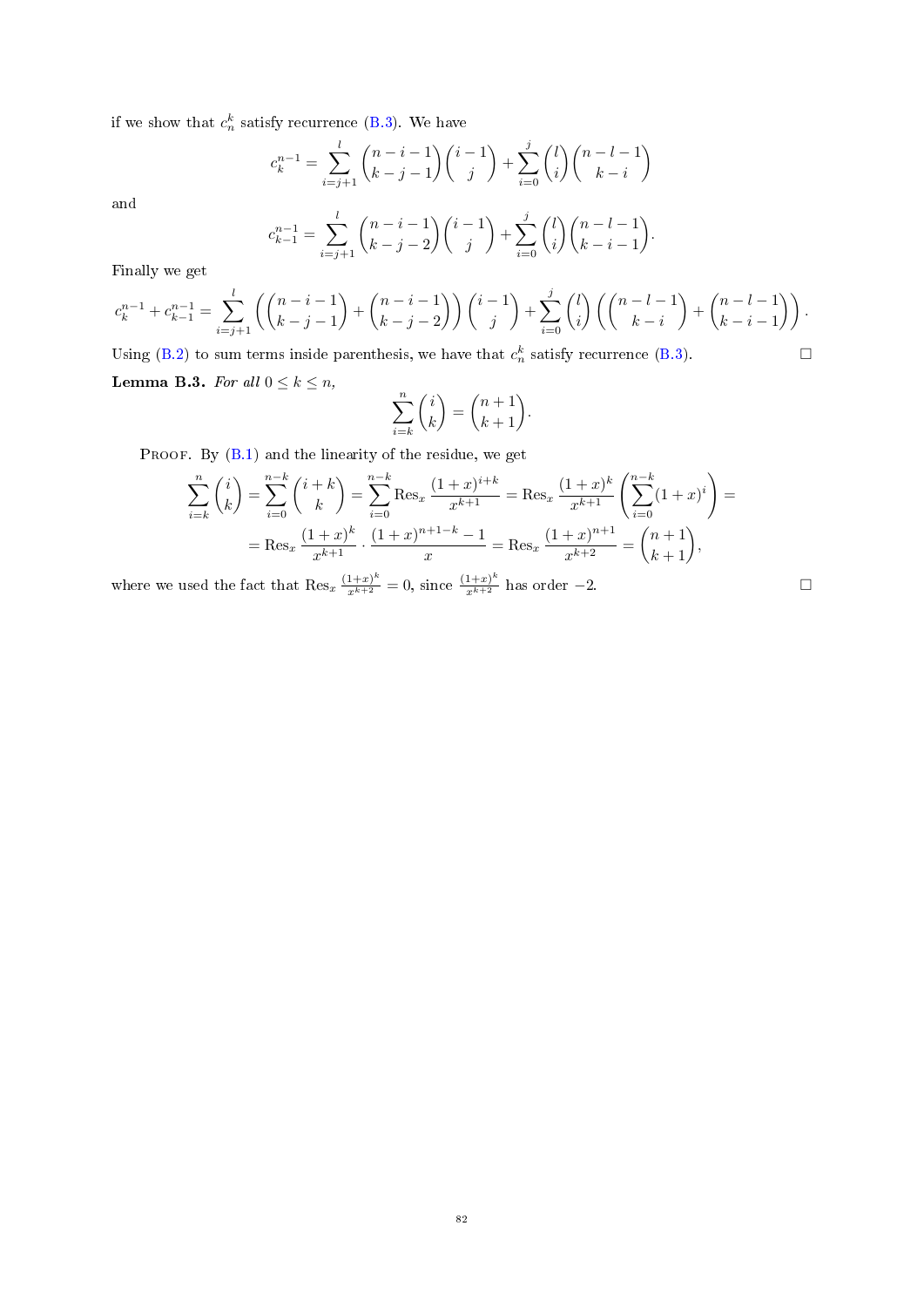#### APPENDIX C

## Virasoro field in classical  $W$ -algebras

As stated in the Introduction, in the conformal field theory setup, W-algebras appeared as non-linear extension of the Virasoro algebra by primary fields. We want to make this definition rigourous in the context of Poisson vertex algebras.

In the quantum case, there is a well-known notion of vertex algebra of conformal field theory type. Thus, a Poisson vertex algebra of conformal field theory type is the quasiclassical limit of such vertex algebras (for the quasiclassical limit definition see  $\mathbf{z}$ ). We will give more explicit definitions.

**Definition C.1.** Let  $\mathcal V$  be a Poisson vertex algebra which contains the Virasoro Poisson vertex algebra (see Example [1.8\)](#page-11-1) as a Poisson vertex subalgebra, namely, there exists  $L \in \mathcal{V}$  such that

$$
\{L_{\lambda}L\} = (\partial + 2\lambda)L + c\lambda^3,
$$

with  $c \in \mathbb{C}$ . Then, we give the following definitions:

i)  $a \in \mathcal{V}$  is called quasi-primary field if  $\{L_{\lambda}a\} = (\partial + \Delta_a\lambda)a + o(\lambda^2);$ 

ii)  $a \in \mathcal{V}$  is called primary field if  $\{L_{\lambda}a\} = (\partial + \Delta_a\lambda)a$ .

 $\Delta_a$  is called *conformal weight* of a.

Once we know the notion of primary field, we can give the definition of Poisson vertex algebras of conformal field theory type.

**Definition C.2.** Let V be an algebra of differential functions in the variables  $L, W_1, \ldots, W_{l-1}$ , endowed with a  $\lambda$ -bracket satisfying the axioms of Poisson vertex algebra. We say that  $\mathcal V$  is a Poisson vertex algebra of conformal field theory type if

*i*) 
$$
{L_{\lambda}L} = (\partial + 2\lambda)L + c\lambda^3
$$
, with  $c \in \mathbb{C}$ ;

$$
ii) \ \{L_{\lambda}W_i\} = (\partial + \Delta_j \lambda)W_j, \ j = 1, \ldots, l-1.
$$

This definition says that a Poisson vertex algebra of conformal field theory type is a Poisson vertex algebra generated, as differential algebra, by a Virasoro field and some primary fields.

Classical W-algebras are example of Poisson vertex algebras of conformal field theory type. We want to write explicitly the Virasoro field in the case of the Drinfeld-Sokolov Hamiltonian reduction. In this case the primary fields are obtained choosing  $V = \text{ker ad } e$  in Proposition [2.1](#page-17-0) (a proof is given in [\[15\]](#page-88-2) and  $[16]$ .

Let g be a reductive Lie algebra with a nondegenerate invariant bilinear form  $(\cdot | \cdot)$  and let us consider the Poisson vertex algebra  $\mathcal{V}(\mathfrak{g}) = \mathcal{V}_0(\mathfrak{g})$  with  $\lambda$ - bracket given by [\(2.13\)](#page-18-2), setting  $z = 0$ , which we denote  $\{\cdot_\lambda\}$ . Let  $\{u_i\}_{i\in I}$ ,  $I = \{1,\ldots,n=\dim \mathfrak{g}\}\$ , be a basis of  $\mathfrak g$  and  $\{u^i\}_{i\in I}$  be the dual basis with respect to  $(\cdot | \cdot)$ .

**Lemma C.3.**  $L = \frac{1}{2} \sum_i u^i u_i \in V(\mathfrak{g})$  spans a centerless Virasoro Poisson subalgebra in  $V(\mathfrak{g})$ .

PROOF. We have to prove that

$$
\{L_{\lambda}L\} = (\partial + 2\lambda)L.
$$

Let us assume  $a \in \mathfrak{g}$ , then, by Leibniz rule  $(1.7)$ , we have

$$
\{a_{\lambda}L\} = \frac{1}{2} \sum_{i \in I} \{a_{\lambda}u^{i}u_{i}\} = \frac{1}{2} \sum_{i \in I} (\{a_{\lambda}u^{i}\}u_{i} + \{a_{\lambda}u_{i}\}u^{i}) =
$$
  
= 
$$
\frac{1}{2} \sum_{i \in I} ([a, u^{i}]u_{i} + (a \mid u^{i})u_{i}\lambda + [a, u_{i}]u^{i} + (a \mid u_{i})u^{i}\lambda).
$$

Since any element  $b \in \mathfrak{g}$  can be written as  $b = \sum_i (b \mid u_i) u^i = \sum_i (b \mid u^i) u_i$ , we have, using invariance and symmetry of the bilinear form

$$
\sum_{i \in I} [a, u^i] u_i = \sum_{i,j \in I} ([a, u^i] \mid u_j) u^j u_i = - \sum_{i,j \in I} ([a, u_j] \mid u^i) u_i u^j = - \sum_{i \in I} [a, u_i] u^i.
$$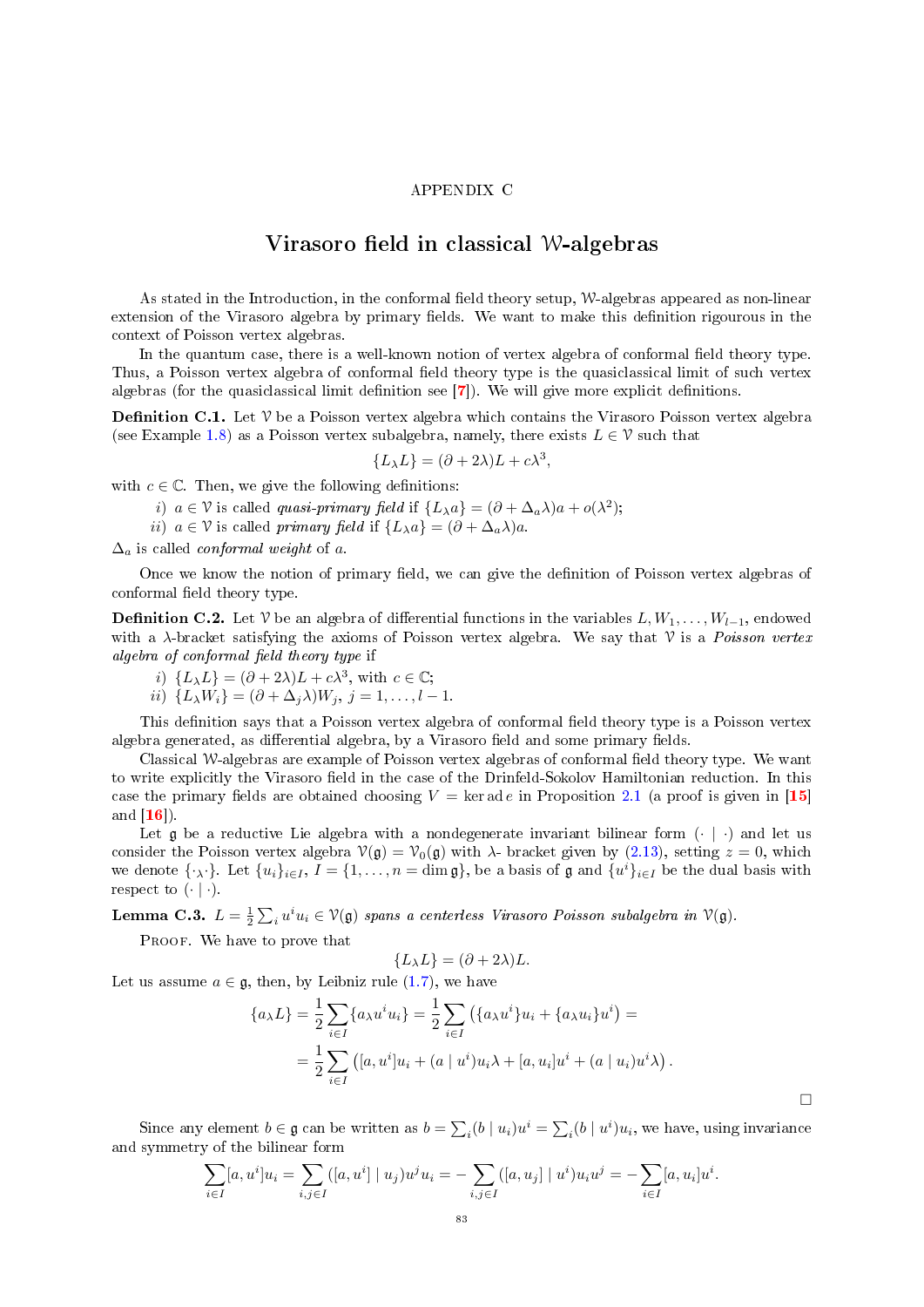Hence, we get

$$
\{a_{\lambda}L\}=a\lambda,
$$

and, by skew-commutativity [\(1.9\)](#page-10-1),  $\{L_\lambda a\} = (\partial + \lambda)a$ . Finally, we have

$$
\{L_{\lambda}L\} = \frac{1}{2} \sum_{i \in I} \{L_{\lambda}u^{i}u_{i}\} = \frac{1}{2} \sum_{i \in I} (\{L_{\lambda}u^{i}\}u_{i} + \{L_{\lambda}u_{i}\}u^{i}) = \frac{1}{2} \sum_{i \in I} (u_{i}(\partial + \lambda)u^{i} + u^{i}(\partial + \lambda)u_{i}) =
$$
  
=  $(\partial + 2\lambda)L.$ 

In the proof we have also proved that  $a \in \mathfrak{g}$  is a primary field of conformal weight 1.

Let  $f \in \mathfrak{g}$  be a nilpotent element and  $\{f, h = 2x, e\} \subset \mathfrak{g}$  be an  $\mathfrak{sl}_2$  triple. We define  $L^{(x)} = L + x'.$ 

**Lemma C.4.**  $L^{(x)}$  spans a Virasoro Poisson subalgebra of central charge  $c = -(x \mid x)$ .

PROOF. We have to show that

$$
\{L^{(x)}\lambda L^{(x)}\} = (\partial + 2\lambda)L^{(x)} - (x \mid x)\lambda^{3}.
$$

Using the results from previous lemma and sesquilinearity  $(1.6)$ , we get

$$
\{L^{(x)}\lambda L^{(x)}\} = \{L_{\lambda}L\} + \{L_{\lambda}x'\} + \{x'\lambda L\} + \{x'\lambda x'\} =
$$
  
=  $\{L_{\lambda}L\} + (\lambda + \partial)\{L_{\lambda}x\} - \lambda\{x\lambda L\} - \lambda(\lambda + \partial)\{x\lambda x\} =$   
=  $(\partial + 2\lambda)L + (\lambda + \partial)^2 x - x\lambda^2 - (x \mid x)\lambda^3 = (\partial + 2\lambda)L^{(x)} - (x \mid x)\lambda^3.$ 

 $\Box$ 

Corollary C.5.  $L^{(x)} \in \widetilde{\mathcal{W}}(\mathfrak{g},f)$ .

PROOF. We have to show that  $\{L^{(x)}\lambda a\} \in \tilde{\mathcal{J}}(\mathfrak{g},f)[\lambda]$ , for all  $a \in \mathfrak{n}_+$ . If  $a \in \mathfrak{g}$ , then we have

 ${L^{(x)}_{\lambda}}x={L_{\lambda}}a-{ \lambda }{x_{\lambda}}a{ }=(\lambda +\partial )a-{[x,a]}-{(x+a) {\lambda} ^{2}}={{a}^{\prime}}+{(a-[x,a]) {\lambda}}-{(x+a) {\lambda} ^{2}}.$ Hence, if  $a \in \mathfrak{n}_+$ , then

$$
\{L^{(x)}\lambda a\} = a' - (a - [x, a])\lambda.
$$

In particular, if  $a \in \mathfrak{g}_1$ , then  $\{L^{(x)}\lambda a\} = a' \in \tilde{\mathfrak{J}}(\mathfrak{g},f)[\lambda]$ , otherwhise  $\{L^{(x)}\lambda a\} \in \tilde{\mathfrak{J}}(\mathfrak{g},f)[\lambda]$ , since  $(a-[x,a] \mid f) = 0$ .

It follows that the element  $\pi(L^{(x)})$  is a Virasoro field in  $\mathcal{W}(\mathfrak{g},f)$ .